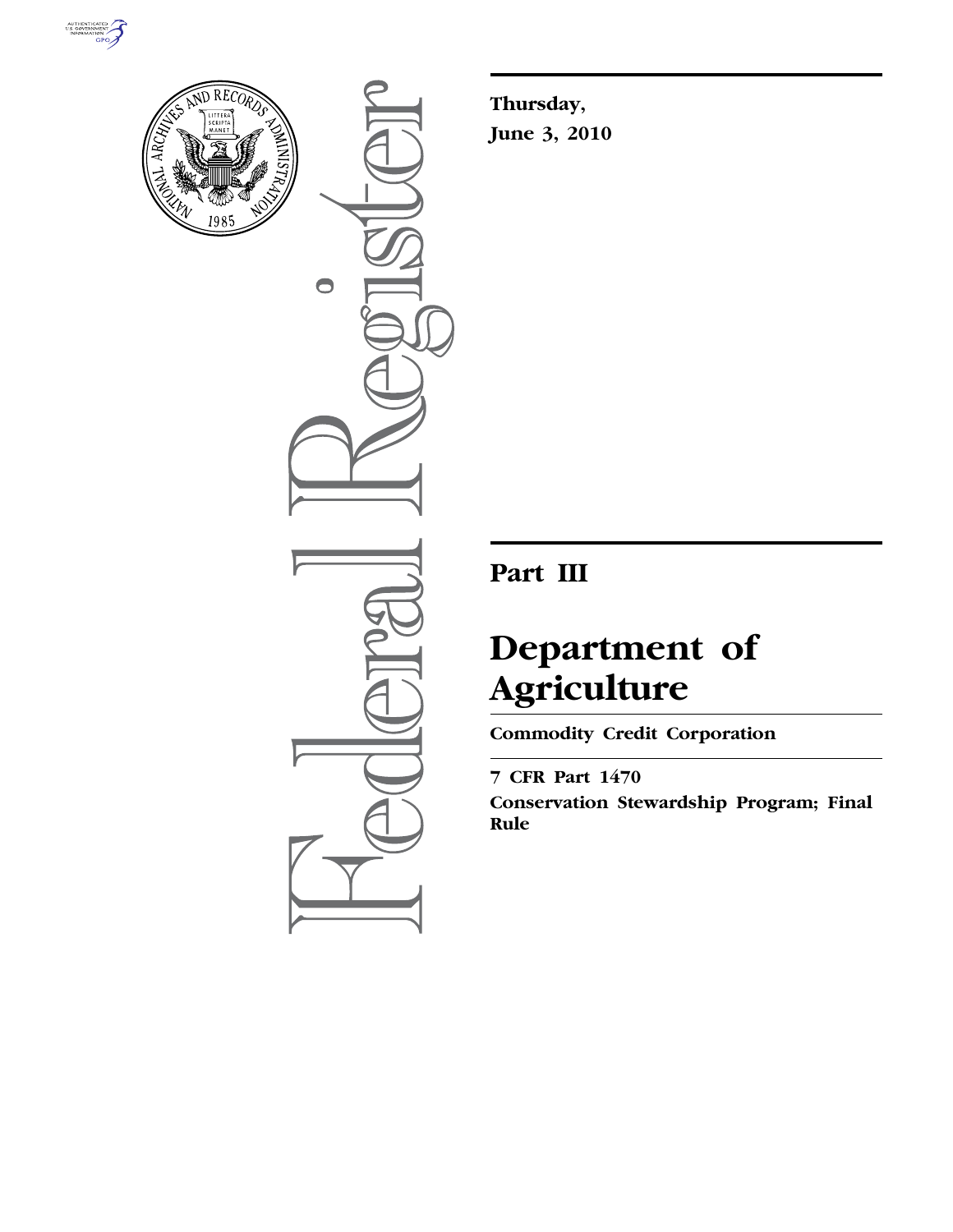# **DEPARTMENT OF AGRICULTURE**

# **Commodity Credit Corporation**

# **7 CFR Part 1470**

# **RIN 0578–AA43**

# **Conservation Stewardship Program**

**AGENCY:** Commodity Credit Corporation, Natural Resources Conservation Service, United States Department of Agriculture.

# **ACTION:** Final rule.

**SUMMARY:** Section 2301 of the Food, Conservation, and Energy Act of 2008 (2008 Act) amended the Food Security Act of 1985 to establish the Conservation Stewardship Program (CSP). On July 29, 2009, the Natural Resources Conservation Service (NRCS) published an interim final rule for CSP with a 60-day public comment period. On September 21, 2009, the public comment period was extended 30 days. NRCS is publishing a final rule that addresses the comments received on the interim final rule and makes other minor adjustments to improve clarity of the rule.

**DATES:** *Effective Date:* The rule is effective June 3, 2010.

**FOR FURTHER INFORMATION CONTACT:**  Dwayne Howard, Branch Chief, Financial Assistance Programs Division, Department of Agriculture, Natural

Resources Conservation Service, 1400 Independence Avenue, SW., Room 5237 South Building, Washington, DC 20250; Telephone: (202) 720–1845; Fax: (202) 720–4265; or e-mail *CSP2008@wdc.usda.gov.* 

# **SUPPLEMENTARY INFORMATION:**

# **Regulatory Certifications**

#### *Executive Order 12866*

Pursuant to Executive Order 12866 (FR Doc. 93–24523, September 30, 1993), this final rule is an economically significant regulatory action since it results in an annual effect on the economy of \$100 million or more. The administrative record is available for public inspection at the Department of Agriculture, 1400 Independence Avenue, SW., Room 5242 South Building, Washington, DC 20250.

Pursuant to Executive Order 12866, NRCS conducted an economic analysis of the potential impacts associated with this program. A summary of the economic analysis can be found at the end of the Regulatory Certifications section of this preamble and a copy of the analysis is available upon request from Dwayne Howard, Branch Chief, Financial Assistance Programs Division, Department of Agriculture, Natural Resources Conservation Service, Room 5237 South Building, Washington, DC 20250 or electronically at *http:// www.nrcs.usda.gov/programs/csp/*  under the *CSP Rules and Notices with Supporting Documents* title.

#### *Regulatory Flexibility Act*

NRCS has determined that the Regulatory Flexibility Act is not applicable to this final rule because NRCS is not required by 5 U.S.C. 553, or any other provision of law, to publish a notice of proposed rulemaking with respect to the subject matter of this rule.

## *Environmental Analysis*

Availability of the Environmental Assessment (EA) and Finding of No Significant Impact (FONSI). A programmatic environmental assessment was prepared in association with the CSP interim final rule. The analysis determined that there was not a significant impact to the human environment and as a result an Environmental Impact Statement was not required to be prepared (40 CFR part 1508.13). The EA and FONSI were available for review and comment for 30 days from the date the interim final rule was published in the **Federal Register**.

For this final rulemaking, the agency has determined that there are no new circumstances or significant new information that has a bearing on environmental effects which warrant supplementing the previous EA and FONSI. The proposed changes identified in this final rule are considered minor changes that should be implemented for the program. The majority of these changes are administrative or technical or corrections to the regulation.

Copies of the EA and FONSI may be obtained from Matt Harrington, National Environmental Coordinator, Ecological Sciences Division, Department of Agriculture, Natural Resources Conservation Service, 1400 Independence Avenue, SW., Room 6151 South Building, Washington, DC 20250. The CSP EA and FONSI are also available at the following Internet address: *http://www.nrcs.usda.gov/ programs/Env*\_*Assess.* 

## *Civil Rights Impact Analysis*

NRCS has determined through a Civil Rights Impact Analysis (CRIA) that the interim final rule discloses no disproportionately adverse impacts for minorities, women, or persons with disabilities. The final CRIA provides responses to the interim final rule's CRIA comments. The Department of Agriculture (USDA), Office of Assistant

Secretary for Civil Rights (OASCR), Office of Compliance, Policy, and Training (formally the Office of Adjudication and Compliance) worked with NRCS in the initial preparation of the proposed interim final rule and CRIA. Based on these preliminary meetings and their review, it was determined there was no adverse impact. The OASCR concurred with the CRIA for the proposed final rule.

The data presented indicates producers who are members of the protected groups have participated in NRCS conservation programs at parity with other producers. Extrapolating from historical participation data, it is reasonable to conclude that NRCS programs, including CSP, will continue to be administered in a nondiscriminatory manner. Outreach and communication strategies are in place to ensure all producers will be provided the same information to allow them to make informed compliance decisions regarding the use of their lands that will affect their participation in USDA programs. CSP applies to all persons equally regardless of their race, color, national origin, gender, sex, or disability status. Therefore, the CSP rule portends no adverse civil rights implications for women, minorities, and persons with disabilities.

## *Paperwork Reduction Act*

Section 2904 of the 2008 Act provides that the promulgation of regulations and the administration of Title II of the 2008 Act, which contain the amendments that authorize CSP, will be made without regard to chapter 35 of Title 44 of the U.S.C. also known as the Paperwork Reduction Act. Therefore, NRCS is not reporting recordkeeping or estimated paperwork burden associated with this interim final rule.

#### *Government Paperwork Elimination Act*

NRCS is committed to compliance with the Government Paperwork Elimination Act, which requires government agencies, in general, to provide the public the option of submitting information or transacting business electronically to the maximum extent possible. To better accommodate public access, NRCS has developed an online application and information system for public use.

## *Executive Order 12988*

This final rule has been reviewed in accordance with Executive Order 12988, Civil Justice Reform. The provisions of this final rule are not retroactive. The provisions of this final rule preempt State and local laws to the extent that such laws are inconsistent with this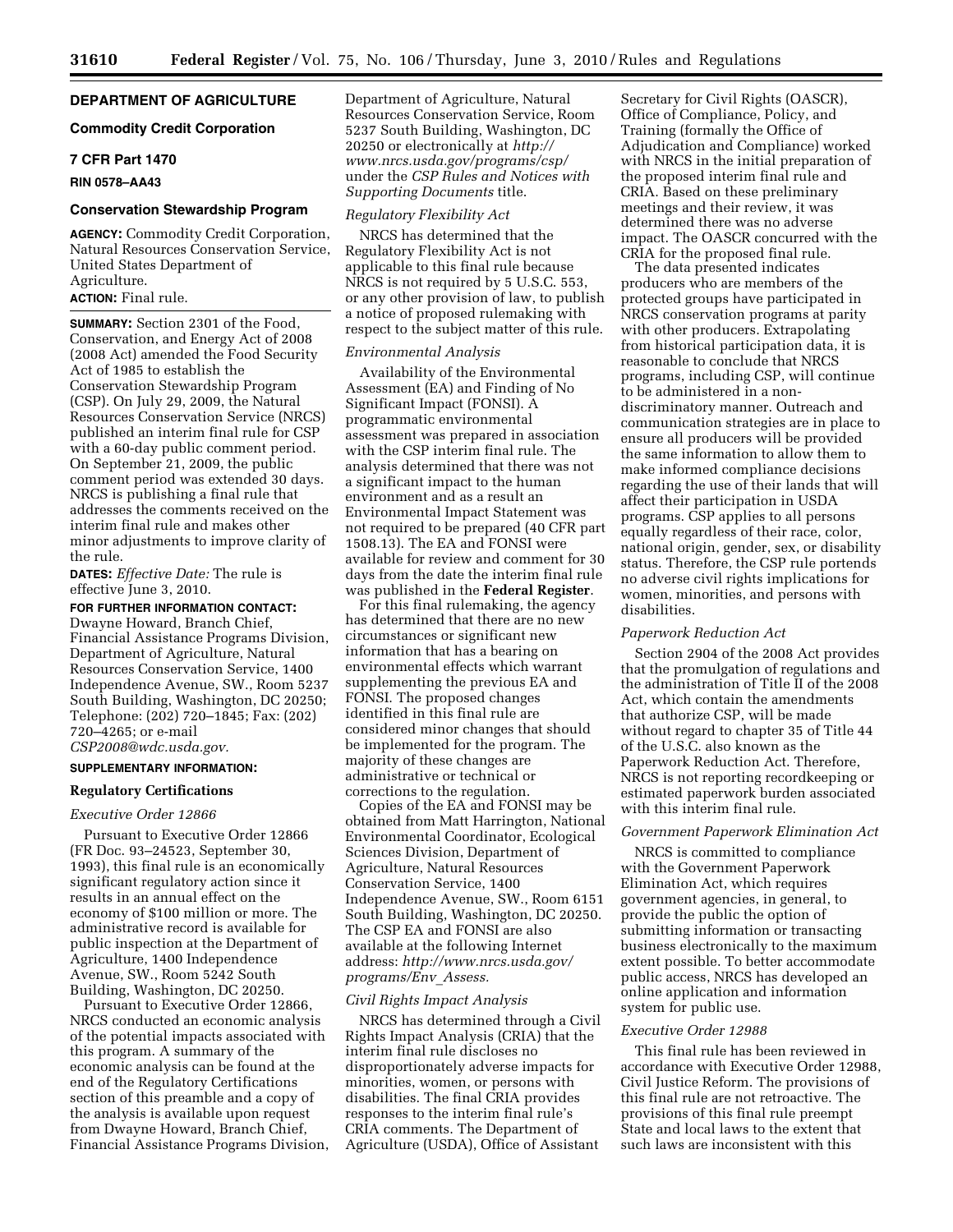final rule. Before an action may be brought in a Federal court of competent jurisdiction, the administrative appeal rights afforded persons at 7 CFR parts 614, 780, and 11 must be exhausted.

# *Federal Crop Insurance Reform and Department of Agriculture Reorganization Act of 1994*

Section 304 of the Department of Agriculture Reorganization Act of 1994, Public Law 103–354, requires that a risk assessment be prepared in conjunction with any notice of proposed rulemaking for a major regulation. Pursuant to section 2904 of the 2008 Act, NRCS is promulgating this final rule, and therefore, a risk assessment is not required. However, risks associated with the final rule have been assessed pursuant to the analysis prepared in compliance with Executive Order 12866.

# *Unfunded Mandates Reform Act of 1995*

NRCS assessed the effects of this rulemaking action on State, local, and tribal governments, and the public. This action does not compel the expenditure of \$100 million or more by any State, local, or tribal governments, or anyone in the private sector; therefore, a statement under section 202 of the Unfunded Mandates Reform Act of 1995 is not required.

#### *Executive Order 13132*

This final rule has been reviewed in accordance with the requirements of Executive Order 13132, Federalism. USDA has determined that this final rule conforms with the Federalism principles set forth in the Executive Order, would not impose any compliance costs on the States, and would not have substantial direct effects on the States, on the relationship between the Federal Government and the States, or on the distribution of power and responsibilities on the various levels of government. Therefore, USDA concludes that this final rule does not have Federalism implications.

#### *Executive Order 13175*

This final rule has been reviewed in accordance with the requirements of Executive Order 13175, Consultation and Coordination with Indian Tribal Governments. NRCS has assessed the impact of this final rule on Indian tribal governments and concluded that this final rule will not negatively affect Indian tribal governments or their communities. The rule neither imposes substantial direct compliance costs on tribal governments nor preempts tribal law. However, NRCS plans to undertake a series of at least six regional tribal

consultation sessions before December 30, 2010, on the impact of NRCS conservation programs and services on tribal governments and their members to establish a baseline of consultation for future actions. Reports from these sessions will be made part of the USDA annual reporting on Tribal Consultation and Collaboration. NRCS will respond in a timely and meaningful manner to all tribal governments' requests for consultation.

# *Small Business Regulatory Enforcement Fairness Act of 1996*

Section 2904(c) of the 2008 Act requires that the Secretary use the authority in section 808(2) of title 5 U.S.C., which allows an agency to forgo the Small Business Regulatory Enforcement Fairness Act of 1996 usual congressional review delay of the effective date of a regulation if the agency finds that there is a good cause to do so. NRCS hereby determines that it has good cause to do so in order to meet the congressional intent to have the conservation programs authorized or amended by Title II in effect as soon as possible. Accordingly, this rule is effective upon filing for public inspection by the Office of the **Federal Register**.

#### *Section 2708 of the 2008 Act*

Section 2708, "Compliance and Performance,'' of the 2008 Act added a paragraph to section 1244(g) of the Food Security Act of 1985 Act entitled, ''Administrative Requirements for Conservation Programs,'' which states the following:

''(g) Compliance and performance.— For each conservation program under Subtitle D, the Secretary will develop procedures—

(1) To monitor compliance with program requirements;

(2) To measure program performance; (3) To demonstrate whether long-term conservation benefits of the program are being achieved;

(4) To track participation by crop and livestock type; and

(5) To coordinate activities described in this subsection with the national conservation program authorized under section 5 of the Soil and Water Resources Conservation Act of 1977 (16 U.S.C. 2004).''

This new provision presents in one place the accountability requirements placed on the agency as it implements conservation programs and reports on program results. The requirements apply to all programs under Subtitle D, including the Wetlands Reserve Program, Conservation Security Program, Conservation Stewardship

Program, Farm and Ranch Lands Protection Program, Grassland Reserve Program (GRP), Environmental Quality Incentives Program (EQIP) (including the Agricultural Water Enhancement Program), Wildlife Habitat Incentive Program (WHIP), and Chesapeake Bay Watershed initiative. These requirements are not directly incorporated into these regulations which set out requirements for program participants. However, certain provisions within these regulations relate to elements of section 1244(g) of the Food Security Act of 1985 Act and the agency's accountability responsibilities regarding program performance. NRCS is taking this opportunity to describe existing procedures that relate to meeting the requirements of section 1244(g) of the Food Security Act of 1985, and agency expectations for improving its ability to report on each program's performance and achievement of long-term conservation benefits. Also included is reference to the sections of these regulations that apply to program participants and that relate to the agency accountability requirements as outlined in section 1244(g) of the Food Security Act of 1985.

Monitor compliance with program requirements. NRCS has established application procedures to ensure that participants meet eligibility requirements and follow-up procedures to ensure that participants are complying with the terms and conditions of their contractual arrangement with the government and that the installed conservation measures are operating as intended. These and related program compliance evaluation policies are set forth in agency guidance (Conservation Programs Manual\_440\_Part 512 and Conservation Programs Manual 440 Part 508) *(http://directives.sc.egov.usda.gov/*). The program requirements applicable to participants that relate to compliance are set forth in these regulations in § 1470.6 "Eligibility requirements," § 1470.21 "Contract requirements," § 1470.22 "Conservation stewardship plan,'' and § 1470.23 ''Conservation activity operation and maintenance.'' These sections make clear the general program eligibility requirements, participant obligations for implementing a conservation stewardship plan, contract obligations, and requirements for operating and maintaining CSPfunded conservation activities.

*Measure program performance.*  Pursuant to the requirements of the Government Performance and Results Act of 1993 (Pub. L. 103–62, Sec. 1116) and guidance provided by Office of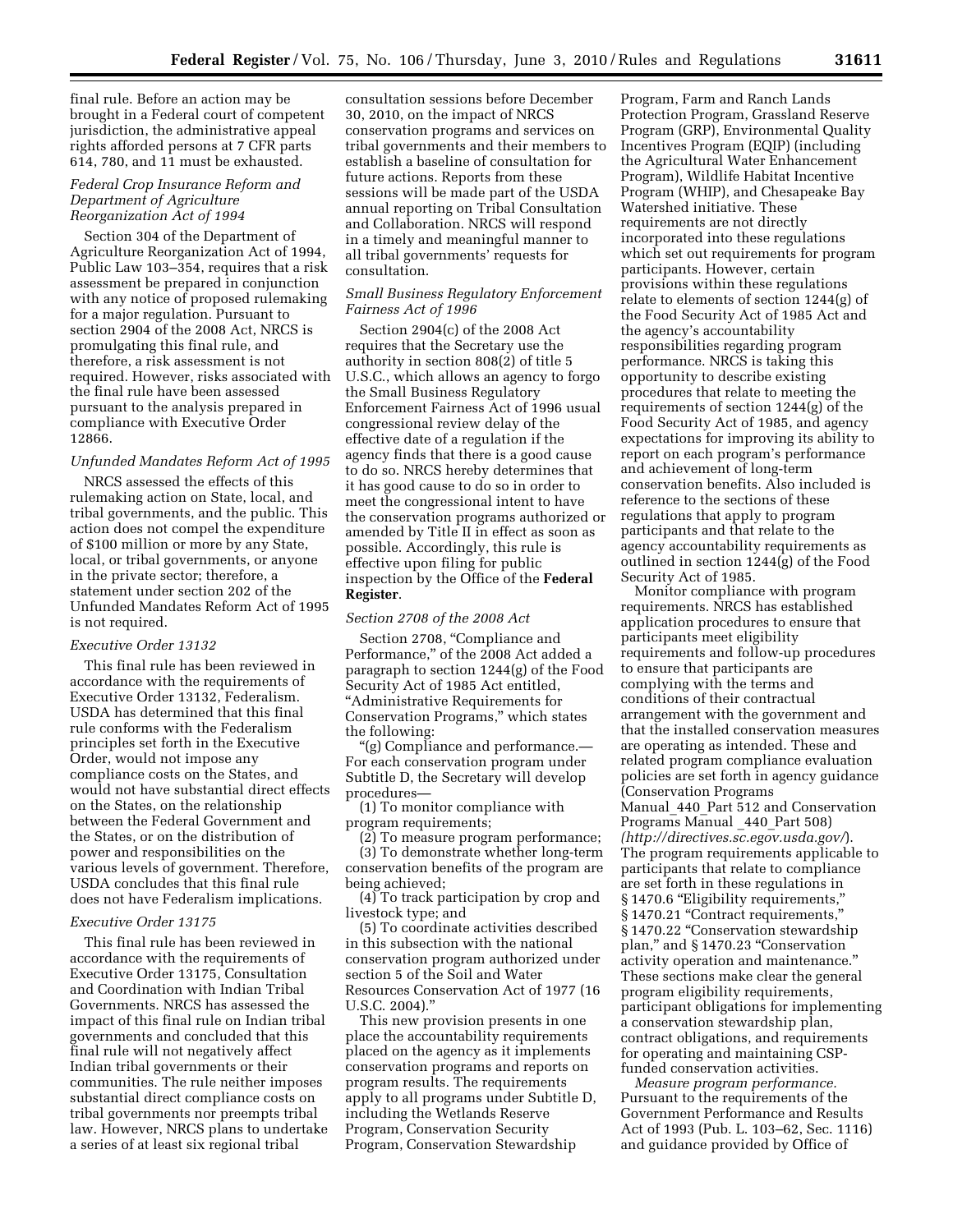Management and Budget Circular A–11, NRCS has established performance measures for its conservation programs. Program-funded conservation activity is captured through automated field-level business tools, and the information is available to the public at *http://ias.sc.egov.usda.gov/PRSHOME*/. Program performance is also reported annually to Congress and the public through the annual performance budget, annual accomplishments report, and the USDA Performance Accountability Report. Related performance measurement and reporting policies are set forth in agency guidance (GM\_340\_401 and GM\_340\_403) (*http:// directives.sc.egov.usda.gov/*).

The conservation actions undertaken by participants are the basis for measuring program performance; specific actions are tracked and reported annually, while the effects of those actions relate to whether the long-term benefits of the program are being achieved. The program requirements applicable to participants that relate to undertaking conservation actions are set forth in these regulations in § 1470.21 ''Contract requirements,'' § 1470.22 ''Conservation stewardship plan,'' and § 1470.23 "Conservation activity operation and maintenance.'' These sections make clear participant obligations for installing, adopting, improving, maintaining, and managing conservation stewardship activities which in aggregate result in the program performance that is reflected in agency performance reports.

Demonstrating the long-term natural resource benefits achieved through conservation programs is subject to the availability of needed data, the capacity and capability of modeling approaches, and the external influences that affect actual natural resource condition. While NRCS captures many measures of ''output'' data, such as acres of conservation practices, it is still in the process of developing methods to quantify the contribution of those outputs to environmental outcomes.

NRCS currently uses a mix of approaches to evaluate whether longterm conservation benefits are being achieved through its programs. Since 1982, NRCS has reported on certain natural resource status and trends through the National Resources Inventory (NRI), which provides statistically reliable, nationally consistent land cover/use and related natural resource data. However, lacking has been a connection between these data and specific conservation

programs.1 In the future, the interagency Conservation Effects Assessment Project (CEAP), which has been underway since 2003, will provide nationally consistent estimates of environmental effects resulting from conservation practices and systems applied. CEAP results will be used in conjunction with performance data gathered through agency field-level business tools to help produce estimates of environmental effects accomplished through agency programs, such as CSP. In 2006 a Blue Ribbon panel evaluation of CEAP 2 strongly endorsed the project's purpose but concluded ''CEAP must change direction'' to achieve its purposes. In response, CEAP has focused on priorities identified by the panel and clarified that its purpose is to quantify the effects of conservation practices applied on the landscape. Information regarding CEAP, including reviews and current status, is available at *http://www.nrcs.usda.gov/technical/ NRI/ceap/.* Since 2004 and the initial establishment of long-term performance measures by program, NRCS has been estimating and reporting progress toward long-term program goals. The NRI and assessment and the performance measurement and reporting policies are set forth in agency guidance (GM\_290\_400, GM\_340\_401, and GM\_340\_403) (*http:// directives.sc.egov.usda.gov/*).

Demonstrating the long-term conservation benefits of conservation programs is an agency responsibility. Through CEAP, NRCS is in the process of evaluating how these long-term benefits can be achieved through the conservation practices and systems applied by participants under each of its programs. The CSP program requirements applicable to participants that relate to producing long-term conservation benefits are located in § 1470.21 "Contract requirements," § 1470.22 "Conservation stewardship plan," and § 1470.23 "Conservation activity operation and maintenance.'' These requirements and related program management procedures supporting program implementation are set forth in agency guidance (Conservation Programs Manual 440\_Part 512 and Conservation Programs Manual \_440\_Part 508).

*Coordinate these actions with the national conservation program authorized under the Soil and Water Resources Conservation Act (RCA).* The 2008 Act reauthorized and expanded on a number of elements of the RCA related to evaluating program performance and conservation benefits. Specifically, the 2008 Act added a provision stating:

''Appraisal and inventory of resources, assessment and inventory of conservation needs, evaluation of the effects of conservation practices, and analyses of alternative approaches to existing conservation programs are basic to effective soil, water, and related natural resources conservation.''

The program, performance, and natural resource and effects data described previously will serve as a foundation for the next RCA, which will also identify and fill, to the extent possible, data and information gaps. Policy and procedures related to the RCA are set forth in agency guidance (GM\_290\_400 and GM\_130\_402) (*http://directives.sc.egov.usda.gov/*).

The coordination of the previously described components with the RCA is an agency responsibility and is not reflected in these regulations. However, it is likely that results from the RCA process will result in modifications to the program and performance data collected, to the systems used to acquire data and information, and potentially to the program itself. Thus, as the Secretary proceeds to implement the RCA in accordance with the statute, the approaches and processes developed will improve existing program performance measurement and outcome reporting capability and provide the foundation for improved implementation of the program performance requirements of section 1244(g) of the Food Security Act of 1985.

# *Economic Analysis—Executive Summary*

Pursuant to Executive Order 12866, Regulatory Planning and Review, NRCS conducted a cost-effectiveness analysis (CEA) of the CSP as formulated for the interim final rule.

This CEA describes how CSP financial assistance and technical assistance are made available to farmers and ranchers who agree to install and adopt additional conservation activities; and improve, maintain, and manage conservation activities in place in accordance with CSP's objectives. The CEA compares the impact of these activities in generating environmental benefits with program costs. Many of these improvements can produce beneficial impacts concerning onsite

<sup>1</sup>The exception to this is the CRP; since 1987 the NRI has reported acreage enrolled in CRP.

<sup>2</sup>Soil and Water Conservation Society. 2006. Final Report from the Blue Ribbon Panel Conducting an External Review of the US Department of Agriculture Conservation Effects Assessment Project. Ankeny, IA: Soil and Water Conservation Society. This review is available *at http://www.nrcs.usda.gov/technical/NRI/ceap/.*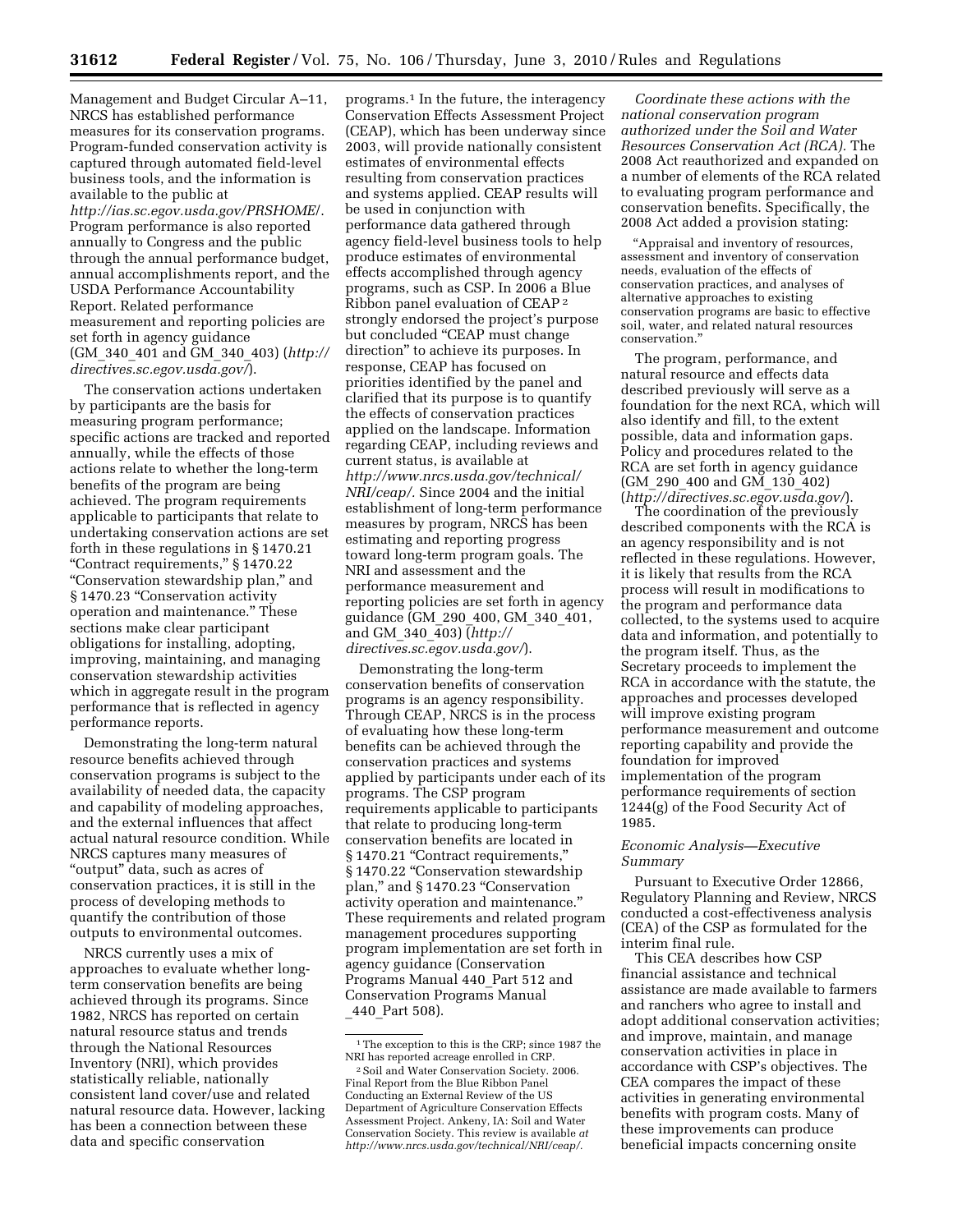resource conditions (such as conserving soil) and significant offsite environmental benefits (such as cleaner water, improved air quality, and enhanced wildlife habitat).

The environmental outcomes expected to be generated by enhancement activities are based on extrapolations of the environmental outcomes that have been studied and associated with many traditional NRCS conservation practices. While the outcomes from many traditional conservation practices have been assessed, the impacts generated from these enhancements are not as well studied. In conducting economic analyses where benefits are not well understood or difficult to measure, but activity costs are available, the traditional benefit-cost analysis is generally replaced with a CEA, the approach used for both this assessment and the interim final rule.

In considering alternatives for implementing CSP, NRCS followed the legislative intent to establish a clear and transparent method to determine in an open and participatory process, potential participants' current and future levels of conservation stewardship in order to gauge their environmental impacts and compare them. Because CSP is voluntary, the program is not expected to impose any obligation or burden upon agricultural producers and nonindustrial private forestland (NIPF) owners who choose not to participate.3

Congress authorized the enrollment of 12,769,000 acres for each fiscal year (FY) for the period beginning October 1, 2008, through September 30, 2017. For FY 2009 through FY 2012, CSP has been authorized 51,076,000 acres (4 years multiplied by a 12,769,000 acre program cap per year).

Total program costs for CSP are shown in Table 1. Full participation is

assumed for each of the 4 years CSP is offered, and the duration of each contract is 5 years. Total costs include only costs to the government.4 Cumulative program costs for four program ranking periods are estimated to be \$2.990 billion in constant 2005 dollars, discounted at 7 percent. At a 3 percent discount rate, program costs increase to \$3.520 billion in constant 2005 dollars.

The information in Table 1 highlights the cumulative impacts of four ranking periods and 5-year contracts. Each signup creates a commitment of \$229.842 million for 5 years. Participants in the initial ranking period receive payments through FY 2014; participants in the last ranking period receive payments through FY 2017. The largest outlays of program funds occur in FY 2013 and FY 2014 and then begin to taper off as contracts from the first and later ranking periods end.

|                 | Yearlv cost 1<br>(million <sub>s</sub> ) | GDP price<br>deflator <sup>2</sup><br>(chained,<br>$2005 = 100$ | Yearly cost in<br>constant<br>dollars <sup>1</sup><br>$(million \$ | <b>Discount</b><br>factors<br>for $3%$ | Present value<br>of $costs - 3%$<br>$(million \$ | <b>Discount</b><br>factors<br>for $7%$ | Present value<br>of $costs - 7%$<br>$(million \$ |
|-----------------|------------------------------------------|-----------------------------------------------------------------|--------------------------------------------------------------------|----------------------------------------|--------------------------------------------------|----------------------------------------|--------------------------------------------------|
| FY10            | 229.842                                  | 108.5                                                           | 211.836                                                            | 0.9709                                 | 205.666                                          | 0.9346                                 | 197.978                                          |
| <b>FY11</b><br> | 459.684                                  | 110.1                                                           | 417.515                                                            | 0.9426                                 | 393.548                                          | 0.8734                                 | 364.674                                          |
| FY12            | 689.526                                  | 111.3                                                           | 619.520                                                            | 0.9151                                 | 566.949                                          | 0.8163                                 | 505.713                                          |
| FY13            | 919.368                                  | 113.1                                                           | 812.881                                                            | 0.8885                                 | 722.234                                          | 0.7629                                 | 620.143                                          |
| FY14            | 919.368                                  | 115.6                                                           | 795.301                                                            | 0.8626                                 | 686.034                                          | 0.7130                                 | 567.039                                          |
| FY15            | 689.526                                  | 118.1                                                           | 583.849                                                            | 0.8375                                 | 488.965                                          | 0.6663                                 | 389.043                                          |
| FY16            | 459.684                                  | 120.7                                                           | 380.848                                                            | 0.8131                                 | 309.665                                          | 0.6227                                 | 237.173                                          |
| <b>FY17</b>     | 229.842                                  | 123.4                                                           | 186.258                                                            | 0.7894                                 | 147.034                                          | 0.5820                                 | 108.404                                          |
| Total           | 4596.840                                 |                                                                 | 4008.008                                                           |                                        | 3520.093                                         |                                        | 2990.166                                         |

1 Congress set a maximum acreage limit of 12,769,000 acres and a national average payment rate of \$18 per acre.

2 USDA Agricultural Projections to 2019. Office of the Chief Economist, World Agricultural Outlook Board, U.S. Department of Agriculture. Prepared by the Interagency Agricultural Projections Committee. Long-term Projections Report OCE–2010–1, page 15.

# **Methodology Employed in This Study**

Many conservation practices have been extensively studied, but similar studies pertaining to enhancement activities have not been conducted. We do not have sufficiently detailed, sitespecific information on existing conservation practices and environmental outcomes. As a result, estimation of a true baseline of environmental conditions before and after CSP implementation is not possible.

The methodology employed in this final assessment is the same methodology applied in the interim final rule except that data from the initial CSP ranking period are

substituted for the representative farm and environmental data. Although instructive in identifying possible outcomes of different formulations of CSP, actual enrollment and contract data are necessary to provide a fuller assessment of CSP outcomes. A relative comparison of results from the interim final rule and the final rule was also conducted to identify differences between predicted and actual outcomes, determine why differences were observed, and make recommendations, when necessary, to improve CSP's cost effectiveness. This comparison should not be used beyond its stated purpose because of different data sets in the two analyses.

# **CSP and the Conservation Measurement Tool**

CSP is a challenging program given its purpose, statutory mandates, assessments of existing and future conservation activities and their associated conservation indices, allocation of program funds and acres across States, and price setting. The following are key elements about CSP and the conservation measurement tool (CMT).

(a) NRCS allocated acreage for enrollment across States according to each State's proportion of the Nation's agricultural land base.

(b) NRCS State offices created ranking pools, selected three to five priority

<sup>3</sup>An impact could be expected in cases where CSP funds activities that lead to large increases of certain environmental services and goods where those markets are beginning to get started.

<sup>4</sup> Given the wide set of possible initial resource conditions and conservation activities likely to be adopted, it is not possible to ascertain whether (or to what extent) CSP payments offset expected costs

to producers in adopting new activities or past activities.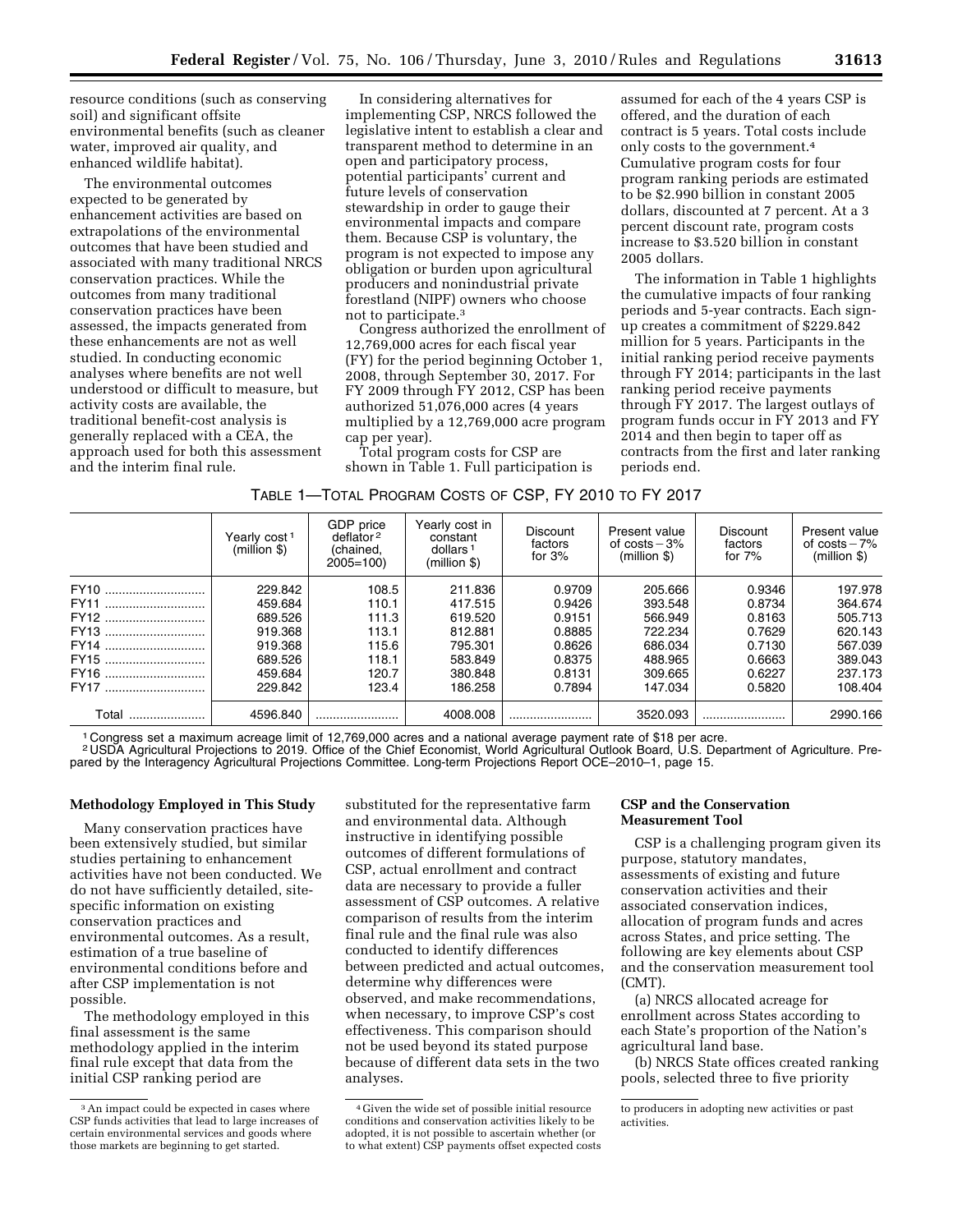resource concerns for every pool, and allocated acres and program dollars from the national office across the pools.

(c) A national team of NRCS cropland, pastureland, rangeland, and forest land specialists developed sets of questions by land use category to identify conservation activities already applied to the land and the associated level of stewardship by assigning conservation performance points. The team also identified additional enhancements for increasing stewardship and assigned conservation performance points to the additional enhancements. NRCS' Conservation Practice Physical Effects methodology was used in both of these instances to assign performance points. Conservation performance points earned by land use should be viewed as ''environmental indices.''

(d) NRCS developed a CMT to determine eligibility by verifying that minimum stewardship thresholds were met, estimating conservation performance from existing and additional activities, and ranking applications.

(e) NRCS field staff tested the questions and the CMT and made suggestions that improved CMT's use.

(f) During the initial ranking period, NRCS assisted producers in completing their resource inventories in the CMT and determining program eligibility. Eligible applicants identified additional activities—enhancements and traditional conservation practices—they were willing to adopt. Each applicant's resource inventory and additional activities recorded in the CMT earned conservation performance points per acre by land use.

(g) Every application was ranked within a pool according to the sum of four equally weighted ranking factors. The maximum ranking score is 1,000; the minimum zero. NRCS selected applications for enrollment beginning with the highest ranked one and worked down the ranked list until a pool's funding limit or acreage limit was reached. A fifth ranking factor came into play as a "tie breaker" when two or more applications were ranked equally. When this situation occurred, the application that minimized the cost to government was selected.<sup>5</sup> The four equally weighted ranking factors are below:

(1) Ranking factor one measures the existing level of conservation stewardship for *priority* resource concerns at the time of enrollment.

(2) Ranking factor two measures the *degree* that new conservation activities improve *priority* resource concern conditions.

(3) Ranking factor three measures the *number* of *priority* resource concerns the applicant agrees to meet during the contract period.

(4) Ranking factor four measures the *degree* that new conservation activities improve *other* resource concern conditions.

(h) CSP payment per land use equals conservation performance points per acre multiplied by acres multiplied by the land use payment rate. Total payment per contract equals the sum of the individual land use payments.6

(i) The four policy options used in the interim final rule are also used in the final rule to identify tradeoffs among the policy options, especially changes in program acres, conservation performance points, program costs, and implications with respect to CSP's acreage and funding constraints.

Detailed descriptions of CSP, CMT, ranking period results, and CEA analysis can be found in the main body of the report and the appendices.

#### **Analysis**

Results of this analysis show that CSP participation was high across the nation. As of December 1, 2009, NRCS had classified 15,015 applications as eligible. These applications involved slightly more than 20.8 million acres, close to double CSP's maximum allowable of 12.179 million acres.7

Some concerns were raised regarding participation in ranking pools. No applications were received in 250 of the 693 pools created for CSP. NRCS found that the majority of these pools were established specifically for conservation access by beginning farmers or ranchers and socially disadvantaged farmers or ranchers. All eligible applications were preapproved in 303 ranking pools because allotted acreage and funding allocations were not fully committed. The remaining 140 pools accounted for slightly more than 86 percent of eligible acres, making them highly competitive.

More than 80 percent of the eligible applicants across all land uses were already meeting and frequently exceeding minimum stewardship levels on five of the eight resource concerns.

Applicants in the initial CSP ranking period appear to be practicing stewardship at a fairly high level. As a result, one would expect to see conservation performance points earned for existing activities to be higher than performance points earned for additional activities. Summary data from pre-approved applications in the initial ranking period confirm this expectation. Existing conservation performance points amounted to 61 percent of total points awarded nationally. This 61–39 percent split between existing and additional conservation performance points carried directly over into payments, with 63 percent of projected \$142.6 million in financial assistance tied to existing activities.

The policy options described and analyzed using representative farm and environmental data in the interim final rule indicated that CSP outcomes could be fine-tuned at the national level by changing the relative importance of the ranking factors. Based on that analysis, policy option 1 (four ranking factors were weighted equally) was selected and used for the initial CSP ranking period. Because three of the four ranking factors are linked directly to additional activities, an equal weighting scenario places considerable importance on additional activities—enhancements and traditional conservation practices proposed to be applied over a 5-year period. The expectation was that the highest ranked applications would include substantially more additional conservation activities than lower ranked applications. One of the other policy options might be used to influence the mix between existing and additional activities after reviewing actual CSP enrollment.

The five policy options and their reported acreage and program costs by land use are summarized in Table 2. Policy option 1 represents the actual CSP ranking period where the ranking factors are equally weighted. Analyses conducted for policy option 2 (ranking factor 1 receives 5 times the weight— 62.5 percent—of the other ranking factors), policy option 3 (ranking factor 2 receives 5 times the weight—62.5 percent—of the other ranking factors), policy option 4 (ranking factor 3 receives 5 times the weight—62.5 percent—of the other ranking factors), and policy option 5 (ranking factor 4 receives 5 times the weight—62.5 percent—of the other ranking factors) did not appreciably change the percentage splits between existing and additional performance points and funding. Though acres and costs shifted among the different land uses, the

<sup>5</sup> ''\* \* \* *the Secretary shall rank applications based on \* \* \* (E) the extent to which the actual and anticipated environmental benefits from the contract are provided at the least cost relative to other similarly beneficial contract offers.*''

 $^{\rm 6}$  For CSP ranking period one, payment rates are \$0.0605 for every cropland conservation performance point, \$0.0329 for pasture, \$0.0120 for rangeland, and \$0.0164 for NIPF.

<sup>7</sup>To avoid enrolling too many acres or spending more than the \$230 million available for this first ranking period, NRCS initially allocated 95 percent of the 12.769 million acres. As enrollment progressed, NRCS allocated the remaining acres.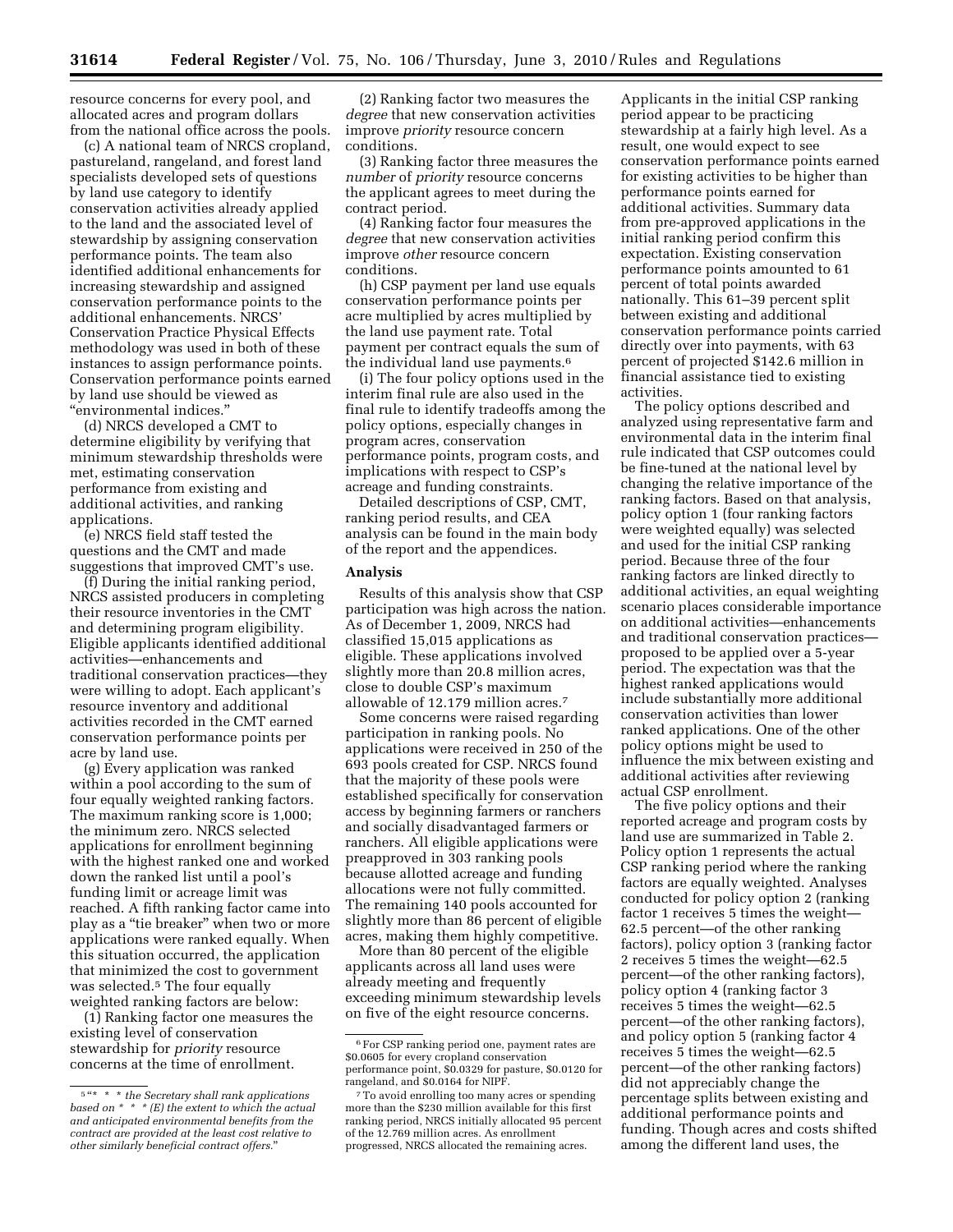impact on total program costs and costs per acre suggests that policy options 2 through 5 did not substantially change the current distributions of funds and

acres under policy option 1, which was used for the initial CSP ranking period.

| TABLE 2—SUMMARY OF PROGRAM ACREAGE AND COSTS BY LAND USE AND POLICY OPTIONS FOR CSP SIGN-UP ONE |  |  |  |
|-------------------------------------------------------------------------------------------------|--|--|--|
|-------------------------------------------------------------------------------------------------|--|--|--|

|               | Cost<br>per<br>acre | Acres funded in program <sup>a</sup> |               |               |               | Total program cost <sup>b</sup> |                 |            |               |             |             |
|---------------|---------------------|--------------------------------------|---------------|---------------|---------------|---------------------------------|-----------------|------------|---------------|-------------|-------------|
| Policy Option |                     | Crop<br>land                         | Pasture       | Range<br>land | <b>NIPF</b>   | Total <sup>2</sup>              | Crop<br>land    | Pasture    | Range<br>land | <b>NIPF</b> | Total       |
|               |                     | (millions of acres)                  |               |               |               |                                 | (\$ millions)   |            |               |             |             |
| No CSP        | N/A                 |                                      |               | 0             |               |                                 | $\Omega$        | 14.30      | 38.90         | 9.96        | 180.48      |
| $PO-1$        | <br>\$14.82<br>     | <br>4.833<br>                        | <br>0.797<br> | <br>5.529<br> | <br>1.019<br> | <br>12.179<br>                  | <br>117.308<br> | 6<br>14.33 | 39.16         | 9.68        | 6<br>176.16 |
| $PO-2$        | 14.79<br>           | 4.570<br>                            | 0.792<br>     | 5.568<br>     | 0.985<br>     | 11.914<br>                      | 112.988<br>     | 2<br>14.36 | 37.08         | 9.36        | 171.47      |
| $PO-3$        | 14.66<br>           | 4.752<br>                            | 0.786<br>     | 5.204<br>     | 0.951<br>     | 11.694<br>                      | 110.659<br>     | 4<br>14.36 | 38.41         | 9.86        | 177.85      |
| $PO-4$        | 14.88<br>           | 4.726<br>                            | 0.773<br>     | 5.452<br>     | 1.004<br>     | 11.955<br>                      | 115.581<br>     | 8<br>13.83 | 36.13         | հ<br>9.32   | 179.46      |
| $PO-5$        | 15.27               | 4.949                                | 0.757         | 5.097         | 0.950         | 11.753                          | 120.171         | 6          |               |             | 5           |

a For this analysis, the CSP acreage cap is 12.179 million acres including the 10 percent allocated to NIPF. This was the initial allocation distributed to States short-<br>Iy after closure of the initial CSP ranking period.<br>

NRCS noticed some large operations fell just below the cutoff line in many of the pools for policy option 1, the actual ranking period. These operations moved up the ranked list and effectively prevented the distribution of the full amount of acres under the other policy options. Their impact can be seen by examining the total acres in Table 2.

In examining the summaries of conservation performance points and costs per point, the agency reached a similar conclusion regarding the effectiveness of policy options 2 through 5 in changing the emphasis of CSP between existing and additional activities (*see* Table 3). The relatively insignificant changes in total conservation performance points and

dollars per point suggest that significant changes in the ranking process yield few tangible results in practice. A closer examination of the applications show considerable shifting of the applications in terms of rankings, but few of the applications that were ranked low during the actual ranking period moved up the list to the level of approval.

TABLE 3—SUMMARY OF CONSERVATION PERFORMANCE POINTS AND COST PER POINT FOR CSP POLICY OPTIONS

|        |                                                            | Additional                                       |                                                  | Dollars per point                                     |                                                       |  |
|--------|------------------------------------------------------------|--------------------------------------------------|--------------------------------------------------|-------------------------------------------------------|-------------------------------------------------------|--|
|        | Existing<br>activities                                     | activities                                       | Total points                                     | Additional<br>activities                              | All<br>activities                                     |  |
|        |                                                            | (millions of conservation performance points)    | (\$)                                             |                                                       |                                                       |  |
| $PO-5$ | Indeterminate<br>3.960<br>3.964<br>3.779<br>3.920<br>3.790 | N/A<br>2,488<br>2,368<br>2,502<br>2,398<br>2,481 | N/A<br>6,448<br>6,332<br>6,281<br>6,319<br>6,271 | N/A<br>0.0573<br>0.0590<br>0.0564<br>0.0587<br>0.0576 | N/A<br>0.0221<br>0.0220<br>0.0225<br>0.0223<br>0.0228 |  |

a Assumes CSP is not available to landowners. Data are not available to assess this situation. b Indeterminate.

Other possible reasons were identified to explain why the ranking process produced such minor shifts in conservation performance points and funding between existing and additional activities. Applicants, for example, who were addressing a State's priority resource concerns received more ranking points than applicants who chose to address fewer priority resource concerns. As part of the policy analysis, it became apparent that ranking factor 3 moved closely with ranking factor 1. A recommendation in the conclusions and recommendations section breaks this relationship with ranking factor 1, making it strictly a factor that awards ranking points based on proposed new

activities that assist producers in meeting minimum stewardship levels of priority resource concerns.

Another possible reason is the CMT and how activities and conservation performance points are assigned. An additional reason is the ranking process itself. Modifications to account for these two reasons are detailed in the recommendations.

The results reported above and other secondary results from the analysis of eligible applications and preapproved contracts in CSP's initial ranking period substantiate many of the initial CEA findings reported in the interim final rule. One primary finding was that the policy constraints on the program posed

serious challenges for the model developers. It is obvious that these constraints will pose similar challenges in implementing this program. In particular, achieving the national annual acreage enrollment goal at the designated average costs per acre mandated in legislation will be a challenge given the heterogeneity of producers' initial resource conditions and demand for enhancements. This cautionary observation held true in the initial ranking period and appears to be a major concern in subsequent ranking periods.

Second, the annual contract limit of \$40,000 per contract imposed by the interim final rule influences program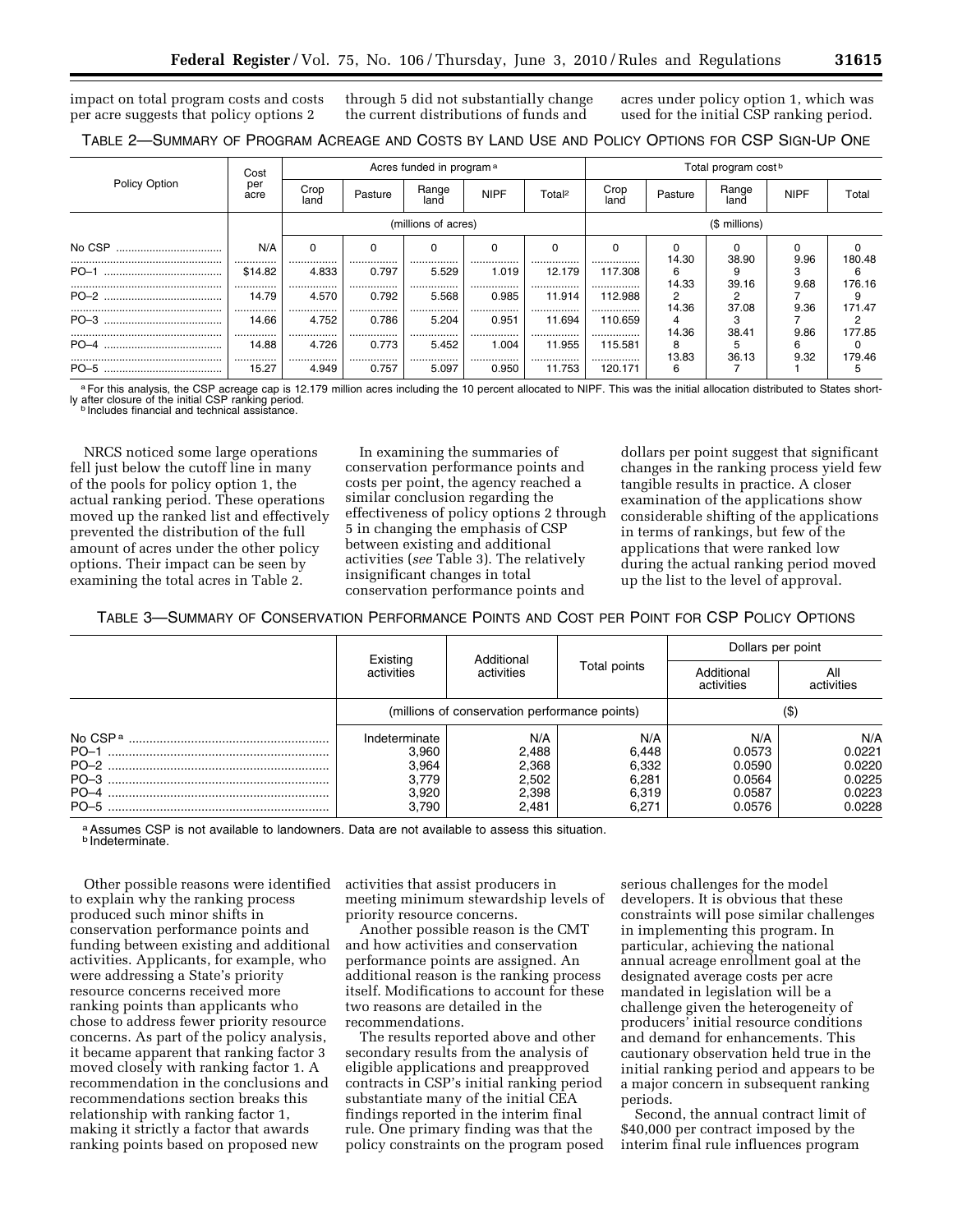outcomes. CSP gains program acreage when large operations, 13.8 percent of the preapproved contracts in the first ranking period, hit the maximum annual payment limit and remain enrolled. Costs per acre for the program decrease because program funding is spread over more acres. As predicted though, CSP's acre constraint of 12.769 million acres becomes the controlling factor because of the acres linked to the large operations. Though NRCS received an apportionment of \$229,842,000, the financial assistance portion cannot be fully spent because the acreage constraint was met for the initial CSP ranking period. Furthermore, NRCS offices incur technical assistance costs associated with these additional acres, regardless if the acres are capped for payment.

Third, the policy options that were part of the CEA in the interim final rule proved useful in the final assessment. The different policy scenarios reinforced the fact that CSP outcomes depend to a large extent on the applications submitted for enrollment. The policy scenarios also contributed to a better understanding of how the ranking factors were defined and implemented.

Finally, program design and adaptive program management are critical in satisfying the mandated constraints of this program. The model results of the CEA used in the interim final rule showed that caution must be used in setting land use payment rates. This is due to the changing land use compositions and conservation performance outcomes that resulted under each alternative policy option. Such changes could be expected in subsequent ranking periods and alter the acreage and conservation performance points produced. Such changes would need to be included in the calculation of appropriate land use payment rates that conform to the CSP statute, particularly the \$18 per acre national program cost constraint.

# **Conclusions and Recommendations**

As part of the 2008 Act, Congress created the CSP and instructed the Secretary of Agriculture to develop a program that compensates a producer for " $*$   $*$  installing and adopting additional conservation activities; and improving, maintaining, and managing conservation activities in place at the operation of the producer at the time the contract offer is accepted by the Secretary.'' Producers must also meet minimum stewardship levels before they become eligible for CSP. Acreage, budget, a national average price of \$18 per acre, and a maximum annual

payment of \$40,000 per contract established in the interim final rule also complicate program implementation.

The CSP as currently implemented received more than enough applications to make it a competitive program. Of the 15,015 eligible applications, 10,743 were preapproved for enrollment, and those selected were the highest ranked eligible applications. The preapproved applications resulted in 61–39 percent split in conservation performance points and 63–37 percent split in program payments between existing and additional activities, respectively. The acreage constraint limited the ability of NRCS to distribute all the funds provided by Congress.

Though little guidance is given on a suitable split of financial assistance funds between existing and additional conservation activities, preliminary analysis indicates that the initial CSP ranking period attracted practicing conservationists. Almost every applicant met the stewardship threshold requirement at the time of application. More than 80 percent of the applicants were meeting five resource concerns at time of application. The \$40 thousand cap per contract and the requirement that all acres of an operation must be enrolled impacted CSP. The acreage constraint became the limiting factor because 1,487 (13.8 percent) preapproved applications exceeded the cap, but their acres were counted, making it impossible for NRCS to distribute all the funds.

A total of five policy options were developed as candidates for improving CSP's overall cost effectiveness at the national level. These policy options are directly tied to CSP's ranking process. Under policy option 1, the four ranking factors are equally weighted. In the remaining options, each ranking factor is separately weighted five times more important than the other factors. Based on the interim analysis, the ranking process recommended and implemented for the first CSP sign-up was policy option 1. This translated into an effective weighting scheme of 25 percent for existing activities and 75 percent for additional activities.

For the most part, these policy options exhibited their intended impacts. With each change in the weights assigned to the ranking factors, ranking scores changed, and applications moved up and down in ranking based on their mix of existing and additional conservation activities and whether priority resource concerns were being targeted. With five times the weight assigned to ranking factor 1 (policy option 2), for example, NRCS observed applications with many

existing practices earning more ranking points than applications with fewer existing practices and applications with similar additional activities. When weights were assigned to ranking factors that captured additional activities, NRCS observed the opposite. Applications with many additional activities ranked higher than applications with a similar complement of existing activities and applications with fewer additional activities. Overall, policy options 2 through 5 did not yield substantially different changes in conservation performance points and financial assistance between existing and additional activities. Analysis of the data suggests that this initial CSP ranking period attracted practicing conservationists. NRCS expects future ranking periods to be more representative of the larger agricultural sector as others learn about CSP and the remaining population of practicing conservationists yet to enroll declines with each ranking period.

There is insufficient evidence of improved cost effectiveness to replace policy option 1 with any of the other options. Prior to CSP ranking period two, NRCS will review key program components—eligibility requirements, minimum stewardship levels, conservation activities and conservation performance points, CMT, and ranking factor specifications—and make any necessary modifications. In addition, NRCS will investigate other ranking factor processes, additional ranking criteria, and separate prices for existing and additional conservation performance points. As data becomes available and is analyzed from each new ranking period, NRCS will make necessary changes to improve CSP's cost effectiveness.

#### **Discussion of Program**

The 2008 Act amended the Food Security Act of 1985 to establish the CSP and authorize the program in fiscal years 2009 through 2012. The CSP statute provides that the Secretary will carry out a stewardship program to encourage producers to address resource concerns in a comprehensive manner by (1) undertaking additional conservation activities, and (2) by improving, maintaining, and managing existing conservation activities. On July 29, 2009, NRCS published an interim final rule for CSP with a 60-day public comment period. On September 21, 2009, the public comment period was extended 30 days.

NRCS explained in the preamble of the interim final rule, that it will provide financial and technical assistance to eligible producers to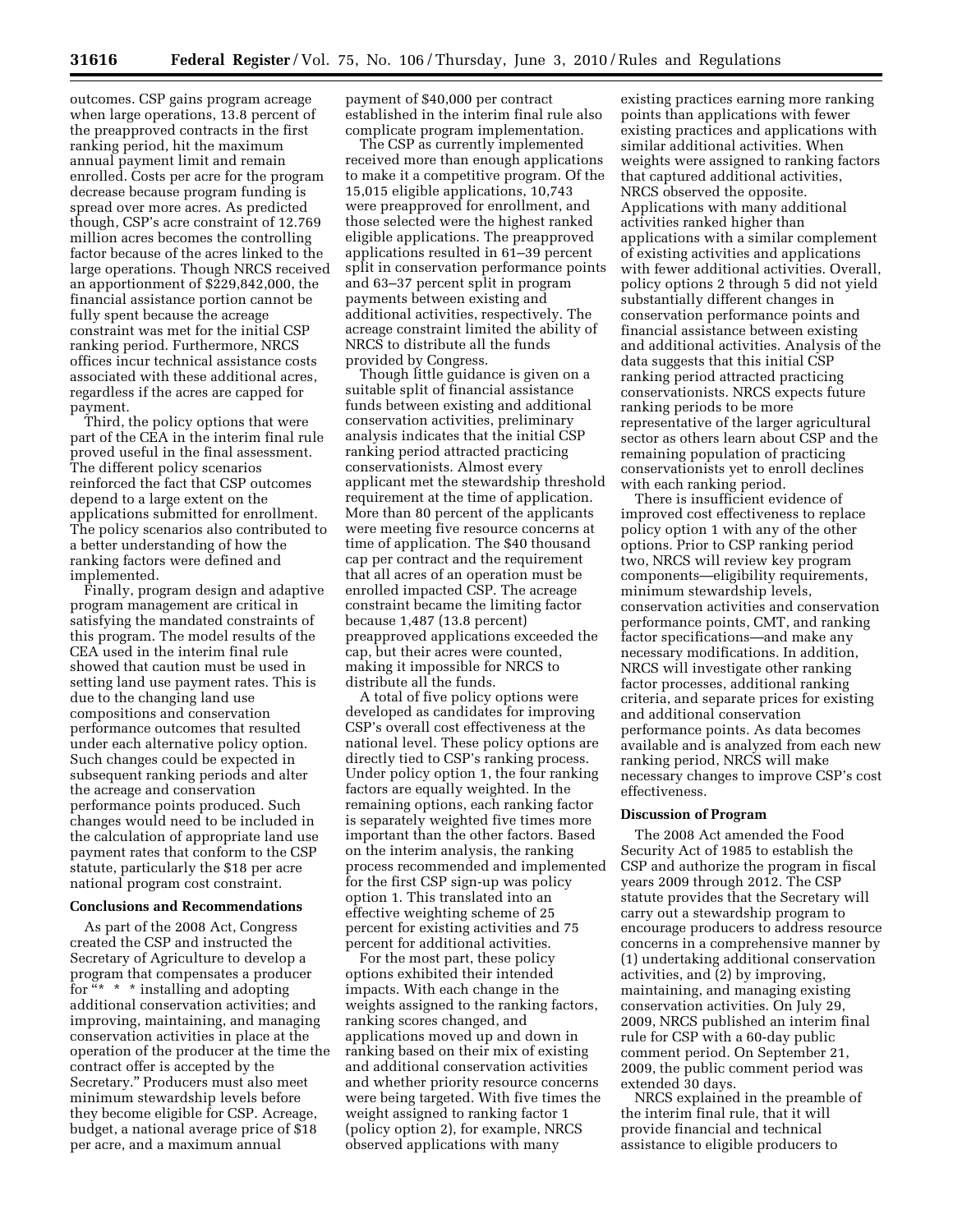conserve and enhance soil, water, air, and related natural resources on their land. Eligible lands include cropland, grassland, prairie land, improved pastureland, rangeland, NIPF, agricultural land under the jurisdiction of an Indian tribe, and other private agricultural land (including cropped woodland, marshes, and agricultural land used for the production of livestock) on which resource concerns related to agricultural production could be addressed.

The NRCS State Conservationist, in consultation with the State Technical Committee and local working groups, will focus program impacts on natural resources that are of specific concern for a State, or the specific geographic areas within a State. Applications will be evaluated relative to other applications addressing similar priority resource concerns to facilitate a competitive ranking process among applicants who face similar resource challenges. The program is national in scope, and participation is voluntary.

CSP provides participants with two possible types of payments: (1) Annual payments will be offered through splitrate payments; one payment for installing and adopting additional activities, and one for improving, maintaining, and managing existing activities. This payment structure is different from the annual payments offered for contracts selected in the 2009 enrollment period. Contracts selected in the 2009 enrollment period will receive an annual payment that combines the conservation performance from additional and existing conservation activities. Annual payments may also include compensation for on-farm research and demonstration activities or pilot testing, and (2) Supplemental payment for the adoption of resourceconserving crop rotations on cropland.

The 2008 Act directed the development of the CMT to estimate the level of environmental benefit to be achieved by a producer in implementing conservation activities. NRCS successfully implemented the CMT during its first sign-up. The CMT effectively evaluated the stewardship threshold requirements, estimated conservation performance, generated a ranking score, and calculated conservation performance payment points. Preliminary data analysis showed the CMT fairly evaluated conservation performance on different sizes and types of operations, across different land uses, for all regions of the country. Although the tool performed well, NRCS recognized that improvements were necessary to improve clarity of the questions being

asked of clients. Therefore, NRCS assembled a team of technical experts to analyze the questions in the CMT that could be misunderstood, identify those needing adjustment, and provide recommendations to the Chief.

NRCS designed the program to recognize excellent stewards and deliver valuable new conservation on every CSP contract. The agency developed multiple program features to enable it to realize this objective, including:

(1) Bundling enhancements to encourage participants to address additional resource concerns in a more comprehensive manner. NRCS updated its enhancement list and adopted the concept of bundling for the second ranking period. Certain enhancements will be offered as "bundles." The bundling concept enables participants and the nation to realize conservation benefits from the synergy that results when activities are implemented as a system. Participants who elect to bundle enhancements receive a positive adjustment in their ranking score and payments.

(2) Calculating payments based on a process that considers conservation performance points rather than just acres. Each conservation activity has a performance value. Basing payments on conservation performance points rather than a rate per acre enables participants to influence their payment rates according to the type and number of conservation activities they are willing to adopt.

(3) Placing a higher value on payments for additional activities versus existing activities through split-rate payments. For contracts selected for enrollment during the first ranking period, NRCS provided participants with an annual payment. Although the single annual payment was calculated giving consideration to both new and existing activities, participants could not readily distinguish the value of each since the participant received one payment. For the second and future application ranking periods, NRCS intends to calculate payments for additional conservation activities at a higher payment rate than existing activities with the goal of providing a majority of payments to compensate producers for implementing additional conservation. In the initial ranking period, 63 percent of the payments were attributed to existing conservation activities. NRCS believes this higher payment for additional conservation performance will encourage producers to apply additional activities and serve to maximize net additional environmental benefits as much as possible beyond the current 63:37 ratio.

(4) Requiring the adoption of additional conservation activities to earn annual payments. To earn annual payments for an eligible land use, a participant must schedule, install, and adopt at least one additional conservation activity on that land-use type. Eligible land-use types that fail to have at least one additional conservation activity scheduled, installed, and adopted will not receive annual payments.

(5) Implementing a State allocation process that considers the extent and magnitude of conservation needs associated with agriculture production. The State allocation process will consider natural resource data from sources like the NRI related to the nation's major resources concerns, including water quality and quantity, soil quality, air quality, and wildlife habitat.

(6) Developing contract renewal criteria that require new conservation activities. In order to renew a contract after the initial contract period, participants will need to expand the degree, scope, and comprehensiveness of conservation activities by meeting an expanded stewardship threshold requirement and agreeing to adopt additional activities during the renewal period.

In establishing the measures and methodologies NRCS will use to monitor program performance, the agency believes the CMT will assist in measuring outcomes. The conservation performance the CMT estimates is measured in terms of relative physical effects; they are not true environmental benefits. However, the CMT performance estimates are a step forward from output measures, like acres of conservation practices, used by former programs. NRCS acknowledges challenges, but intends to pursue the use of CEAP results with CMT performance data to help produce meaningful estimates of environmental effects accomplished through CSP.

NRCS received numerous comments on CSP as it relates to organic farming, including that the regulations and overall design of the program should include specifically organic conservation activities, as well as ensuring that all conservation activities rewarded under the program include appropriate variations relevant to organic farms where the standard conservation practice may be inappropriate for organic systems; organic crop and livestock systems should be recognized for their environmental benefits.

Since organic producers have adopted a number of conservation measures that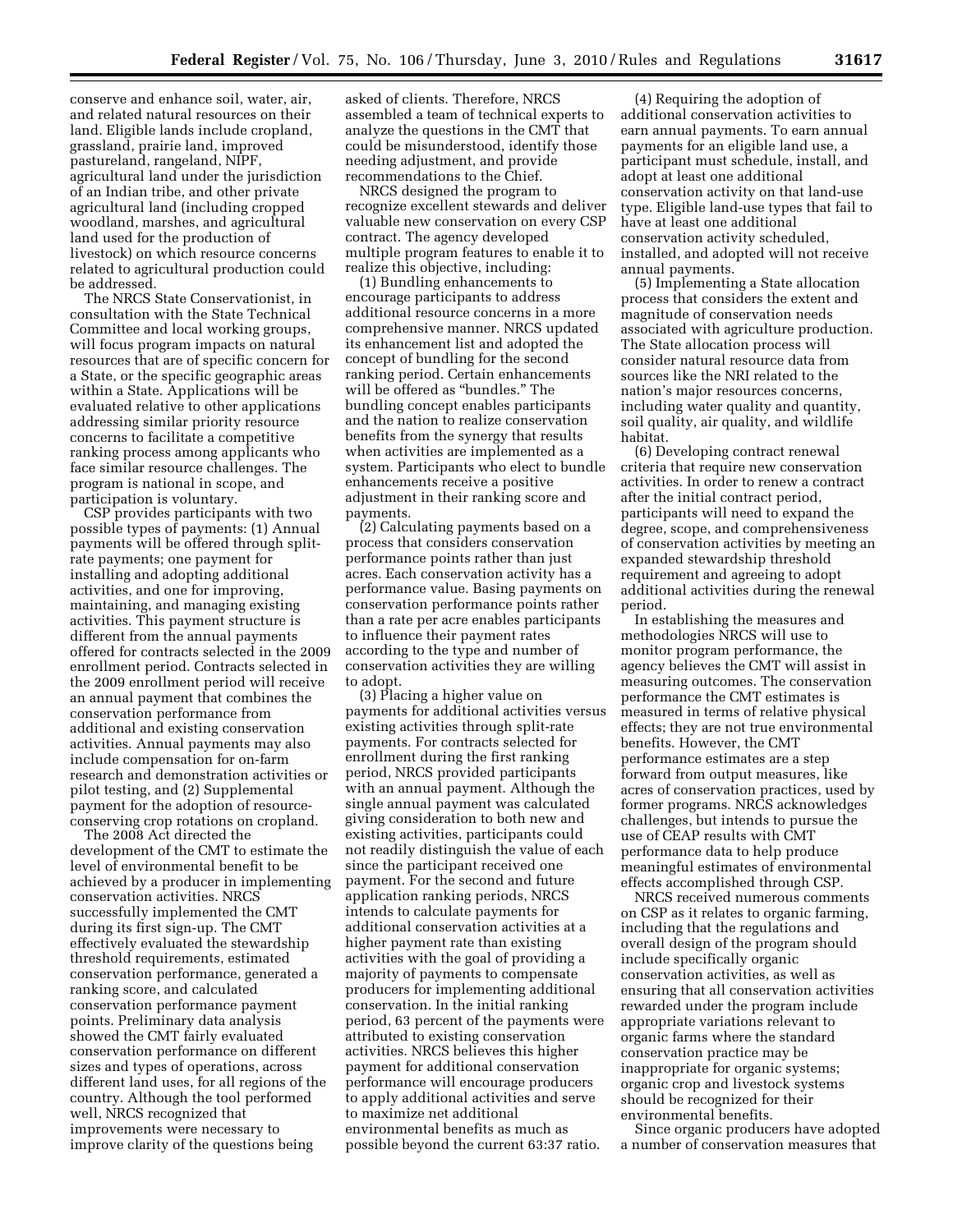have significant environmental benefits, CSP provides opportunities for their participation. The NRCS document entitled ''The Conservation Stewardship Program's Contribution to Organic Transitioning'' highlights how CSP can be used by organic producers. The questions in the CMT are designed to assess conservation outcomes on the land. As such, the questions do not specifically distinguish between organic and non-organic producers. However, in most instances organic producers should score very well in the CMT by the use of cover crops, perennials, diverse rotations, and limited use of pesticides. In addition, CSP offers a number of enhancements targeted specifically at organic producers.

NRCS takes seriously its responsibilities related to providing conservation opportunities to organic producers. The agency is working to ensure its field office staffs have adequate training to work with organic farmers. Individual States conducted numerous training sessions on conservation planning with organic producers. A national teleconference on organic certification has been conducted, and plans are in place to work with several private organic groups to provide training to NRCS State specialists on organic farming systems.

#### **Summary of Initial Ranking Period**

NRCS began accepting program applications for the initial ranking period on August 10, 2009. The cut-off for the initial ranking period was September 30, 2009.

Each application was evaluated for basic eligibility criteria: applicant eligibility, land eligibility, and the stewardship threshold requirement. To meet the stewardship threshold requirement, an applicant must meet or exceed the threshold level for at least one resource concern at the time of the application, and at least one priority resource concern by the end of the contract period.

NRCS assisted applicants with completing a resource inventory of their operation using the CMT. The CMT estimates conservation performance to determine if the application meets the minimum stewardship threshold requirement. Conservation performance points estimated by the CMT are also used to determine application ranking scores and contract payment levels.

The conservation performance ranking score is used to determine the priority of funding for an applicant. Applicants will be funded starting with the highest score and working down the list until acres are exhausted. The

conservation performance ranking score is based on five factors:

(1) The level of conservation treatment on priority resource concerns at the time of application.

(2) The degree to which treatment on priority resource concerns increases conservation performance.

(3) The number of priority resource concerns to be treated to meet or exceed thresholds by the end of the contract.

(4) The extent to which other resource concerns will be addressed to meet or exceed stewardship thresholds by the end of the contract.

(5) A tie-breaker factor is used in the event that application ranking scores are similar. The application that represents the least cost to the program will be given higher priority.

To reach CSP's authorized annual acreage enrollment limit of 12,769,000 acres, NRCS allocated acreage to States based primarily on each State's proportion of eligible land. Within States, NRCS pre-approved applications for funding based on ranking scores and funding pool acreage allocations. As of December 1, 2010, over 10,700 applications were pre-approved for program participation.

Preliminary analysis of the initial ranking period provided NRCS with some key findings.

(a) Producer interest in CSP was high. During the initial ranking period, NRCS received over 21,000 applications on an estimated 33 million acres from across the Nation including the Caribbean and Pacific Island areas. In general, applicants were diverse in terms of size of operation, land use type, and geographical location. Rangeland was the land use most offered for program consideration (51 percent of acres), followed by cropland (37 percent), NIPF (7 percent), and pastureland (5 percent).

(b) Water quality (89 percent of pools), plants (85 percent pools), wildlife (77 percent pools), soil quality (nearly 70 percent of pools) were the top priority resource concerns identified in the funding pools by the States.

(c) Eligible applicants share a common characteristic—they are excellent stewards of the land. In fact, 80 percent of applicants met five resource concerns at the time of application. Conservation performance payment points from existing activities equaled 63 percent of the total points generated. This dominance of practicing land stewards in the initial ranking period limited the agency's ability to change the relative weights on the factors in the ranking process and substantially alter the distribution of conservation performance payment points between existing and additional

activities. Future sign-ups will likely draw applicants from the larger agricultural community where the level of stewardship may be lower, thus giving additional activities a larger role in the ranking of applications.

# **Discussion of Comments and Regulatory Changes**

NRCS solicited comments on the CSP interim final rule from July 29, 2009, through October 28, 2009. The original comment period ended on September 28, 2009, but was extended through October 28, 2009, to enable the public to submit comments throughout the program's first enrollment period. NRCS received 208 letters representing 208 individual signatures. The total number of letters received includes five identical duplicate letters and eight letters from eight individuals submitting more than one unique letter. A total of 1,534 comments were assessed during the content analysis process.

In addition to requesting public comment in general on the rule and the environmental analysis, NRCS sought comment on the following specific issues:

Ranking Factors—NRCS requested input on the appropriate weighting of the five ranking factors that are intended to maximize environmental benefits while maintaining consistency with the statutory purposes of the program.

Payments—Setting the annual payment rates represented a significant challenge for NRCS. In addition to managing the program within the national average rate of \$18 per acre, the 2008 Act also provides an acreage enrollment limit of 12,769,000 acres for each fiscal year. To address these constraints, NRCS used the first ranking period as a payment discovery period to arrive at a uniform payment rate per conservation performance point by eligible land use type. NRCS requested public comment on ways to address program acreage and payment constraints, refine the payment approach, and make annual payments more consistent and predictable. Additionally NRCS sought public comment on the proper distribution of CSP annual payments between payment for additional activities and payment for existing activities.

Contract Renewal Criteria—Section 1470.26 in the interim final rule provided that NRCS will permit contract renewals to foster participant commitment to increased conservation performance. NRCS sought public comment on the contract renewal criteria.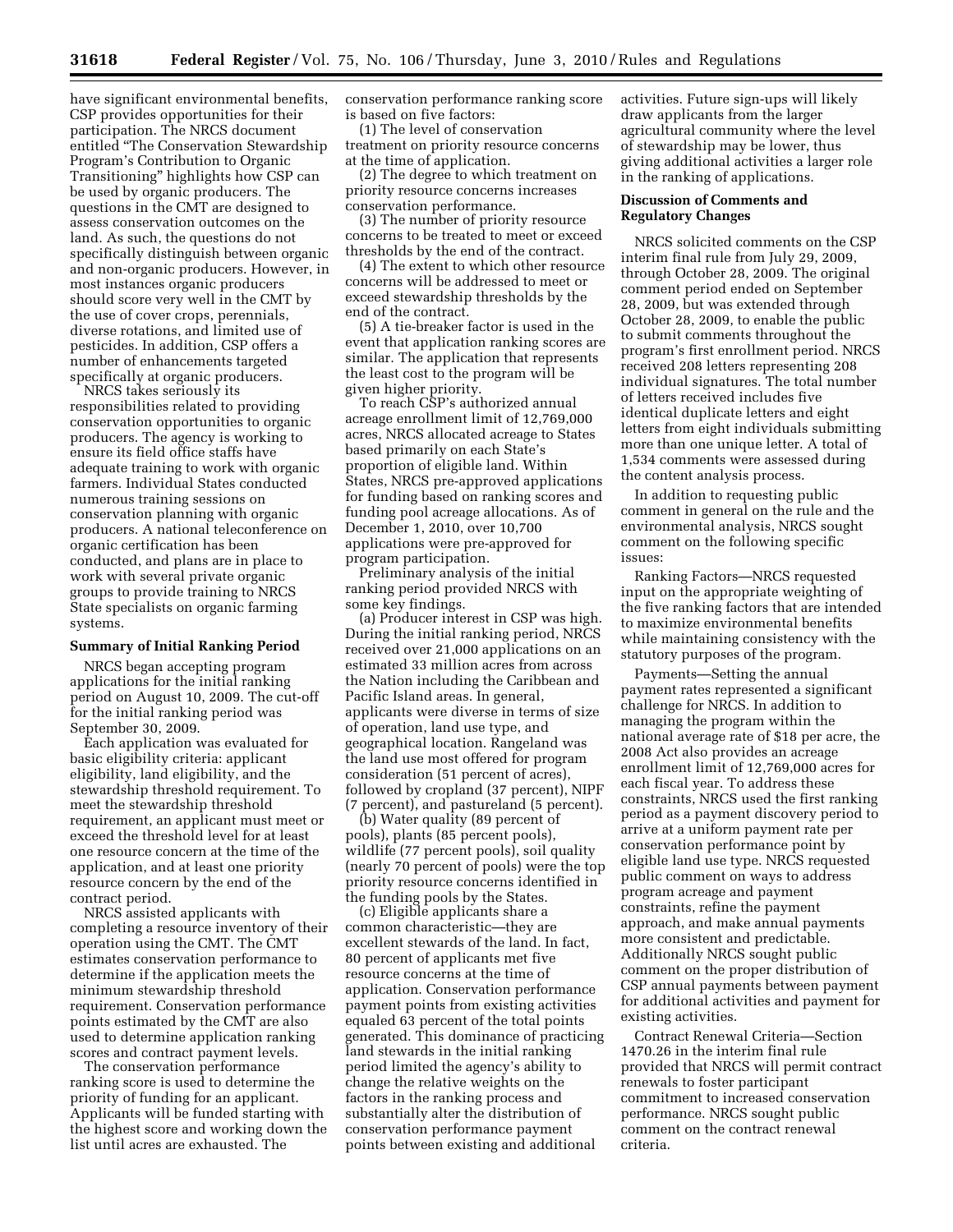State Allocations—NRCS requested comments on the factors used to allocate acres to States.

Stewardship Threshold—NRCS requested input on whether meeting the stewardship threshold on *one* resource concern and one priority resource concern is adequate, or if that number should be greater.

Wildlife as Priority Resource Concerns—NRCS requested comments on whether or not at least one of the priority resource concerns should specifically be identified to address wildlife habitat issues.

The topics that generated the greatest response include 1470.7 Enhancements and Conservation Practices, 1470.20 Application and Ranking, and 1470.24 Payments.

The public comments are addressed by section number. The CSP regulation is organized into three subparts: Subpart A—General Provisions; Subpart B— Contracts; and Subpart C—General Administration. Below is a summary of the comments received for each section and the agency response.

# *Subpart A—General Provisions*

# Section 1470.1 Applicability

A total of 16 comments were received. This section sets forth the purpose, procedures, and requirements of CSP. The subject of the comments varied considerably. Commenters offered thoughts and ideas regarding the intent of the program, program goals, and whether CSP appeals to new farmers or small farmers using CSP in coordination with other Farm Bill programs, organic production, local food sources, and education and training.

NRCS received four comments in support of the program intent. Commenters expressed that this program is an improvement over the Conservation Security Program from the perspective of fairness in measuring sustainability and as a tool that has the possibility of being an agent of change, making agriculture more sustainable and coexisting, or as a part of essential ecosystems; the new CSP holds tremendous potential to make a significant contribution to assisting farmers, ranchers, and private forest landowners in solving some of the nation's most pressing environmental problems. A third identified that implementation in all States is critical to maximizing the program's potential; the fourth commented that the program is long overdue—both farms and the environment will benefit from the program. Some commenters expressed that CSP should be available for small farmers.

# *NRCS Response*

No changes are made to the rule in response to these comments. NRCS agrees that CSP can make a significant contribution in assisting farmers, ranchers, and private forest landowners with their conservation efforts regardless of the size of the operation, production type, or land use.

# *Comments*

Three commenters expressed thoughts related to program goals. One commenter expressed that sustainability is related to not only soil conservation and crop yields but also an ecological responsibility. CSP goals should include helping farmers in similar farming systems become more sustainable. One commenter supported the organic production assistance as long as the conservation priorities and requirements for air, water, soil, and wildlife are being met. The third commenter advised that NRCS should follow the intent of the law. The statutory purpose of CSP is comprehensive resource management with emphasis on producers improving or adding additional conservation activities to their operation.

# *NRCS Response*

No changes are made to the rule in response to these comments. NRCS determined the regulation aligns with the commenters recommendations. Section 1470.1, paragraph (d) identifies that NRCS will provide program participants financial and technical assistance for the conservation, protection, and improvement of soil, water, and other related natural resources. By addressing resource concerns in a comprehensive manner, farming systems will become more sustainable.

NRCS is following the program's intent provided for in statute. The statute directs the Secretary to carry out a CSP to encourage producers to address resource concerns in a comprehensive manner by:

(a) Undertaking additional conservation activities; and

(b) Improving, maintaining, and managing existing conservation activities.

# *Comments*

NRCS received concerns about CSP only reaching those who already participate in conservation programs, as well as a recommendation for more levels of conservation in the categories in both the CMT and enhancement list. While the overall score may not allow a lower conservation threshold to enter a contract under current acreage

limitations, demand for the program and ecological benefits to the public could drive an increase in legislative acreage and funding levels.

# *NRCS Response*

No changes are made to the rule in response to these comments. NRCS disagrees that the CSP only reaches farmers who currently use conservation programs. NRCS conducts outreach to all producers without limiting participation because of size or type of operation or previous participation in conservation programs. The level of producer interest for the initial ranking period demonstrates that the program is attractive to all producers who are willing to install new or improve, maintain, or manage existing conservation systems.

It is clear by the establishment of the stewardship thresholds in the CSP statute that CSP is to be delivered to lands that have existing conservation measures addressing at least one resource concern and must meet one priority resource concern by the end of the contract period. NRCS places no priority on existing conservation measures having been previously installed under USDA or other conservation programs. NRCS will continue to provide planning assistance to other cost-share programs for beginning resource stewards and those not approved for CSP. As producers improve their environmental performance they may have their application re-evaluated in subsequent ranking periods.

NRCS agrees that demands for the program and ecological benefits may influence the authorized acreage and funding levels.

#### *Comments*

Four commenters expressed recommendations related to CSP being a working lands program. The commenters largely want the program to be targeted to the needs of working agriculture lands and their operators and improving the land for the next generation.

# *NRCS Response*

No changes are made to the rule in response to these comments. The program rules and ranking process focus on conservation activities on working lands. In addition, the majority of the conservation activities available through the program are specifically targeted to working lands.

## *Comments*

NRCS received comments related to placing particular focus, attention,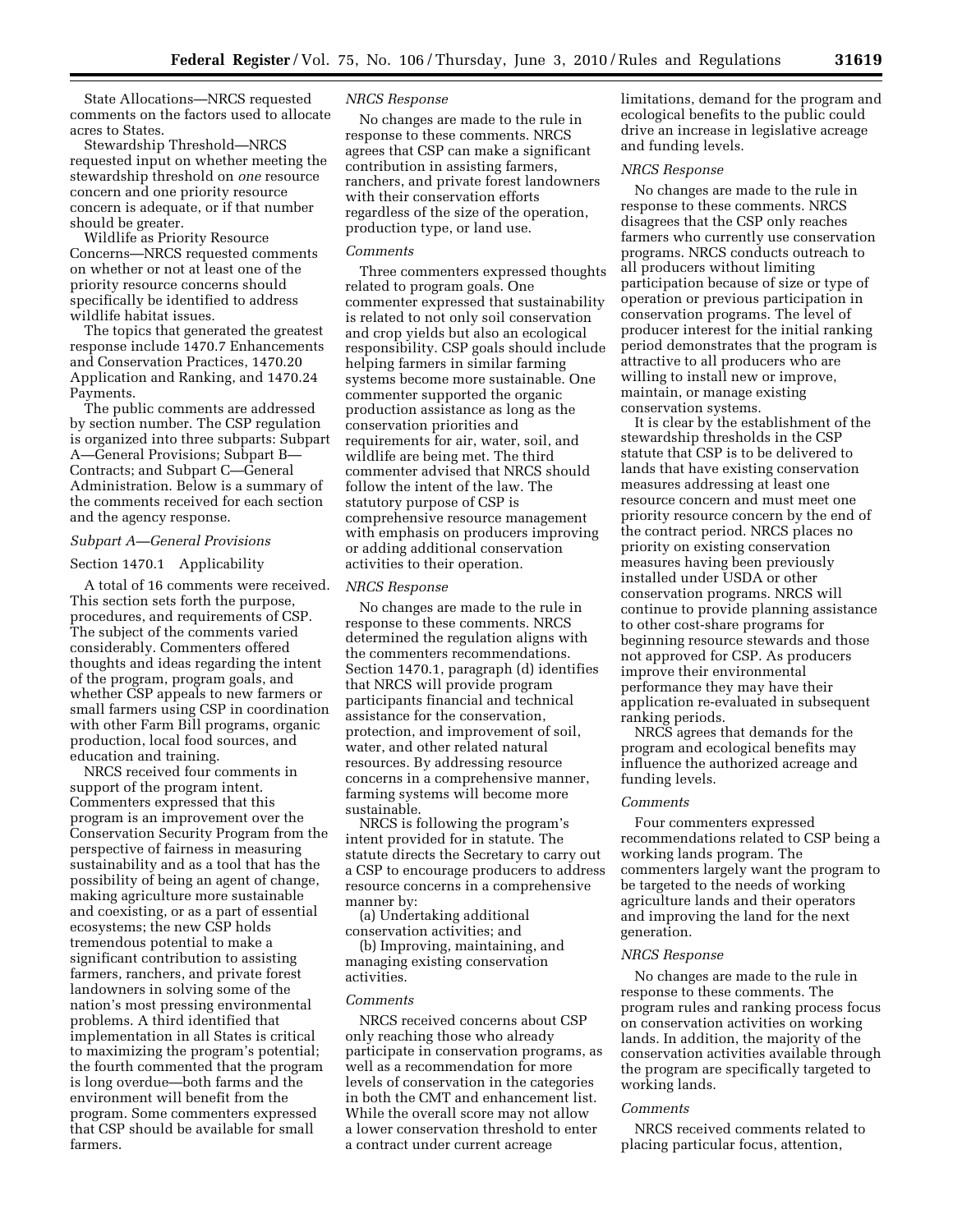weight, and publicity on programs that increase local food that is grown using local resources.

# *NRCS Response*

Although NRCS welcomes new ideas related to working with small farms, local food production, and improving the resource conditions on these farms, no change is made to the rule in response to these comments. In recognition of the importance of the locally grown movement to the nation's food producers, the program offers an enhancement specifically for locally grown and marketed farm products for those interested in improving their resource stewardship and selling produce through local markets.

#### *Comments*

One commenter requested NRCS clarify that CSP can be used in a coordinated manner with all other Farm Bill conservation programs to address resource concerns in a comprehensive manner. This approach is consistent with the Managers' Report that encourages NRCS to use other conservation programs to assist landowners in achieving conservation objectives. The rule should clarify that enrollment in other conservation programs, such as EQIP and WHIP, does not exclude producers from CSP, and these programs can be used in conjunction with CSP to address resource concerns provided that producers do not receive duplicate payments on the same acres.

#### *NRCS Response*

NRCS promotes the use of other programs to address resource concerns in a comprehensive manner. The agency allows applicants to identify other practices they are willing to implement to meet resource concerns that they are not currently meeting. These additional practices could be cost-shared through other NRCS programs if the practices are not being compensated through CSP. In addition, NRCS encourages producers that are not currently eligible for CSP to contact their NRCS office or visit the Web site at *http://www.nrcs.usda.gov/ programs/* to find out about other conservation programs that can assist them on meeting their conservation needs. To address the concerns by the public, NRCS amends the rule in paragraph 1470.7 by adding paragraph (c) to read, ''CSP encourages the use of other NRCS programs to install conservation practices that are required to meet the agreed-upon stewardship thresholds, but the practices may not be compensated through CSP.''

# *Comments*

One commenter offered that there is a need for expert education and training and close CSP implementation scrutiny.

#### *NRCS Response*

No changes are made to the rule in response to this comment. NRCS agrees that its employees and clients need to be well informed about this program and that it needs to monitor operations to ensure the program is being applied consistently across the country. To address the educational component of the comment, NRCS made available to the public detailed documentation explaining program processes, payment rate establishment, CMT matrixes, questions, and scoring calculations. Documentation can be found at *http:// www.nrcs.usda.gov/programs/new*\_*csp/ csp.html.* In addition, NRCS conducted a series of demonstrations and informational meetings for internal and external customers.

# Section 1470.2 Administration

# *Comments*

A total of 35 comments were received on section 1470.2, "Administration." This section describes the roles of NRCS at the national and State levels. Most of the comments related to acreage enrollment levels and historically underserved producers. However, a few comments were received related to signup administration, and one comment related to pollinators.

One commenter expressed the need for NRCS to ensure policies are being implemented consistently across field offices. The commenter identified that the farmers they work with noted clear variability between county offices in the interpretations of various aspects of CSP, both in answering CMT questions and the application of conservation practices and enhancement activities.

# *NRCS Response*

NRCS recognizes the need for consistency in implementing this program. NRCS will ensure training of field office staff on a continuous basis to ensure quality program delivery.

# **Sign-Up Periods**

#### *Comments*

Four comments were received related to sign-up periods; the commenters are concerned about the timing of the signup, urging NRCS to choose sign-up periods carefully and avoid closing ranking periods and farm evaluations during busy times of the year for farmers, such as spring planting and fall harvest. NRCS received inquiries regarding whether allocated acres will

be transferred to other States if they are not used, and how the rankings are created other than the electronic tool available only to NRCS personnel; and one commenter expressed that agriculture funds are not intended just for an ever shrinking group who are growing certain commodities.

# *NRCS Response*

NRCS recognizes that having a signup at a time that is suitable to its clients is critical for the success of the program. Therefore, NRCS offers a continuous sign-up which allows producers to submit their application at any time. NRCS is fine-tuning the CMT design so it can be used to evaluate applications accepted throughout the continuous sign-up period, allowing for applications to be ready for evaluation in advance of an announced sign-up and funding cycle. NRCS will make every effort to enable those interested in applying for the program to have ample time to do so.

Regarding the need for information about ranking, ranking pools within States were established based on geographic area boundaries. Each State identified, with review and input from the State Technical Committee, a minimum of three and a maximum of five priority resource concerns for each geographic area. The priority resource concerns selected for each ranking pool are used on three out of the four ranking factors, thereby ensuring that program dollars are addressing the critical resource concerns for each State ranking pool area. Priority resource concerns rank higher than non-priority resource concerns.

In any fiscal year, acres allocated to a State that are not enrolled by a date determined by the Chief, may be reallocated with associated financial and technical assistance funds to another State for use in that fiscal year.

The CMT is the only approved tool to determine the relative conservation physical effects of conservation activities on natural resource concerns and energy to estimate the existing conservation performance levels and the additional conservation performance improvement to be achieved by an applicant. The tool is currently Web based and linked to the NRCS Programs Contracting Software. There is no way to make the tool available to the public at this time. However, it is NRCS' intention to move the tool to a Web environment where it can be accessible by the public. Until these adjustments are complete, NRCS will provide producers with a hard copy of the questions that may be used to evaluate their applications if requested.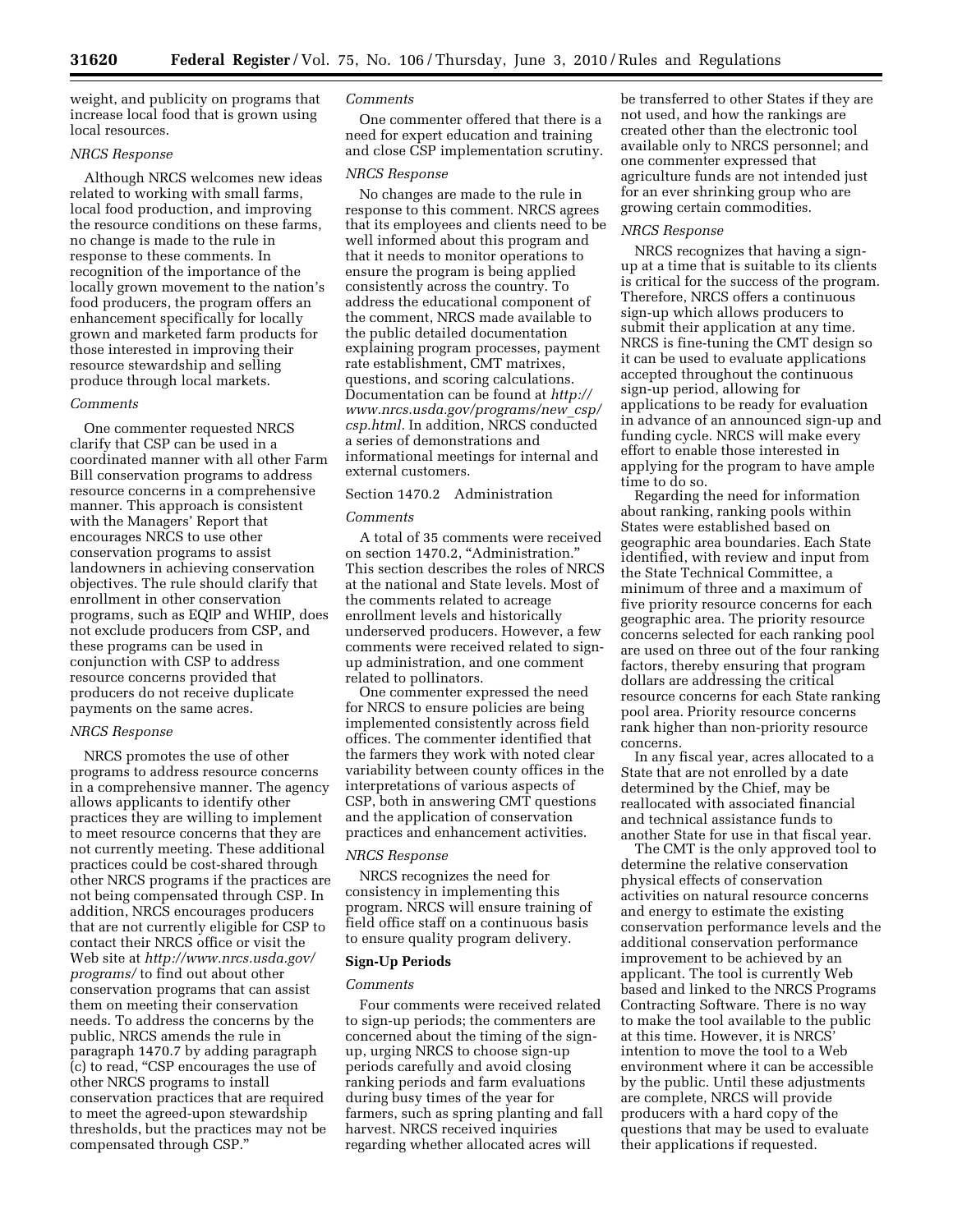NRCS disagrees that program funds are targeted to a small select group. The CSP is a nationwide program open to all eligible producers regardless of the type of crops that are grown. Payments through CSP are not subsidies, but rather a contract payment for providing environmental benefits from maintaining existing conservation activities and adopting new conservation activities. CSP is not limited to commodity producers and is "operation size" neutral in its application ranking.

# *Comments*

One commenter requested clarification on how NRCS arrived at its policy option findings by evaluating in its decisionmaking matrix both the computerized-modeling formula and the key statutory-policy phrase ''to the maximum extent practicable.''

#### *NRCS Response*

The policy option findings that were reported in the benefit-cost analysis were generated using a model that incorporated most of the CSP's program constraints, as well as using secondary data on the characteristics of potential participants and a prototype of the CMT. The CMT was not complete when the analysis was done. The objective of the analysis was to estimate the direction of change in program outcomes given certain policy options not to predict with certainty what future program enrollment and outcomes would be. In that analysis, any outcomes that involved violations in the program constraints were reported, even though care was taken so as to meet them ''to the maximum extent practicable.''

# **Acreage Enrollment Levels**

# *Comments*

Twenty-two comments were received relaying the same message; the entire acreage designated by Congress should be available over the life of the Farm Bill. NRCS also received comments that it should decrease its administrative costs. The conservation stewardship plan will clearly be an important integral part of any contract, but the plan development and oversight costs must be balanced with the implementation costs borne by the participating farm operator. One commenter recommended a new paragraph (4) be added to 1470.2(c) to stipulate that NRCS will develop and make available the organic crosswalk; one commenter recommended NRCS change paragraph  $1470.2(c)(1)$  by inserting "each year" immediately prior

to ''to determine enrollments.'' In paragraph (d) insert after ''\$18 per acre'' the following words directly from the statute: ''During the period beginning on October 1, 2008, and ending on September 30, 2017.''

#### *NRCS Response*

NRCS conducted an analysis using the Cost of Programs Model to determine the funds needed to promote and deliver the CSP. In addition, real time application data was used to establish the national payment rates to determine the distribution of financial assistance to meet program constraints. The CSP presents a significant shift in how NRCS delivers and provides conservation program payments. Under CSP, participants are paid for conservation performance. Therefore, it is inappropriate to compare a traditional program like EQIP with CSP.

NRCS does not agree that additional direction related to providing assistance for organic production is necessary. The statute provides that outreach and technical assistance are available to specialty crop and organic producers and their ability to participate in the program. Additionally, the program offers activities for the transition to organic cropping and organic grazing systems.

To achieve the conservation goals of CSP, NRCS will:

(1) Make the program available nationwide to eligible applicants on a continuous application basis with one or more ranking periods to determine enrollments. One of the ranking periods will occur in the *first quarter of each fiscal year,* to the extent practicable; and

(2) To add clarity to the regulation, NRCS will amend paragraph 1470.2(d) to read as follows: During the period beginning on October 1, 2008, and ending on September 30, 2017, NRCS will, to the maximum extent practical: (1) Enroll in CSP an additional 12,769,000 acres for each fiscal year, and (2) Manage CSP to achieve a national average rate of \$18 per acre, which includes the costs of all financial and technical assistance, and any other expenses associated with program enrollment and participation.

## **Historically Underserved Populations**

#### *Comments*

Several comments were received related to historically underserved producers with the majority of the concerns directed to socially disadvantaged farmers or ranchers and beginning farmers or ranchers. One commenter expressed that the CRIA is incomplete and appeared to overstate

conclusions. Additional analysis is necessary, as is implementation of transparency and accountability provisions in section 14006 of the Farm Bill. Another commenter recommended NRCS require and conduct reviews in each State to address anticipated needs as well as gaps in participation in specific programs by federally recognized Indian tribes and by socially disadvantaged and other historically underserved producer groups by race, gender, and ethnicity. A third commenter expressed that NRCS must have a methodology for informing socially disadvantaged producers of the reasons for the refusal of a CSP contract. Another requested that NRCS ensure the set-asides for socially disadvantaged farmers or ranchers and beginning farmers or ranchers are swiftly and thoroughly implemented. One commenter requested sections 1470.2(e) and 1470.20(1)(3) be revised to establish that the 5 percent set-aside for beginning farmers or ranchers and for socially disadvantaged farmers or ranchers be target floors, not ceilings.

# *NRCS Response*

NRCS has standard procedures to formally inform all applicants of the reasons they were not awarded a CSP contract. Along with the determination, applicants are offered appeal rights. This agency policy can be found in the Conservation Program Contracting Manual, Part 512 located at *http:// directives.sc.egov.usda.gov/ RollupViewer.aspx?hid=25932.* 

CSP policy provides that each State set aside a minimum of 5 percent of their State acre allocation for these ranking pools. To add clarity and provide flexibility to set aside more than 5 percent, NRCS moved the language related to ranking pools for these groups by deleting the text in 1470.2(e) and adding text in 1470.4(b) to read as follows: Of the acres made available for each of fiscal years 2009 through 2012 to carry out CSP, NRCS will use, as a minimum: (1) 5 percent to assist beginning farmers or ranchers, and (2) 5 percent to assist socially disadvantaged farmers or ranchers. Paragraph (b) has been redesignated as paragraph (c) and amended for clarity to read ''In any fiscal year, allocated acres that are not enrolled by a date determined by NRCS, may be reallocated with associated funds for use in that fiscal year under CSP.''

# Section 1470.3 Definitions

## *Comments*

Thirty-eight comments were received on section 1470.3, "Definitions." This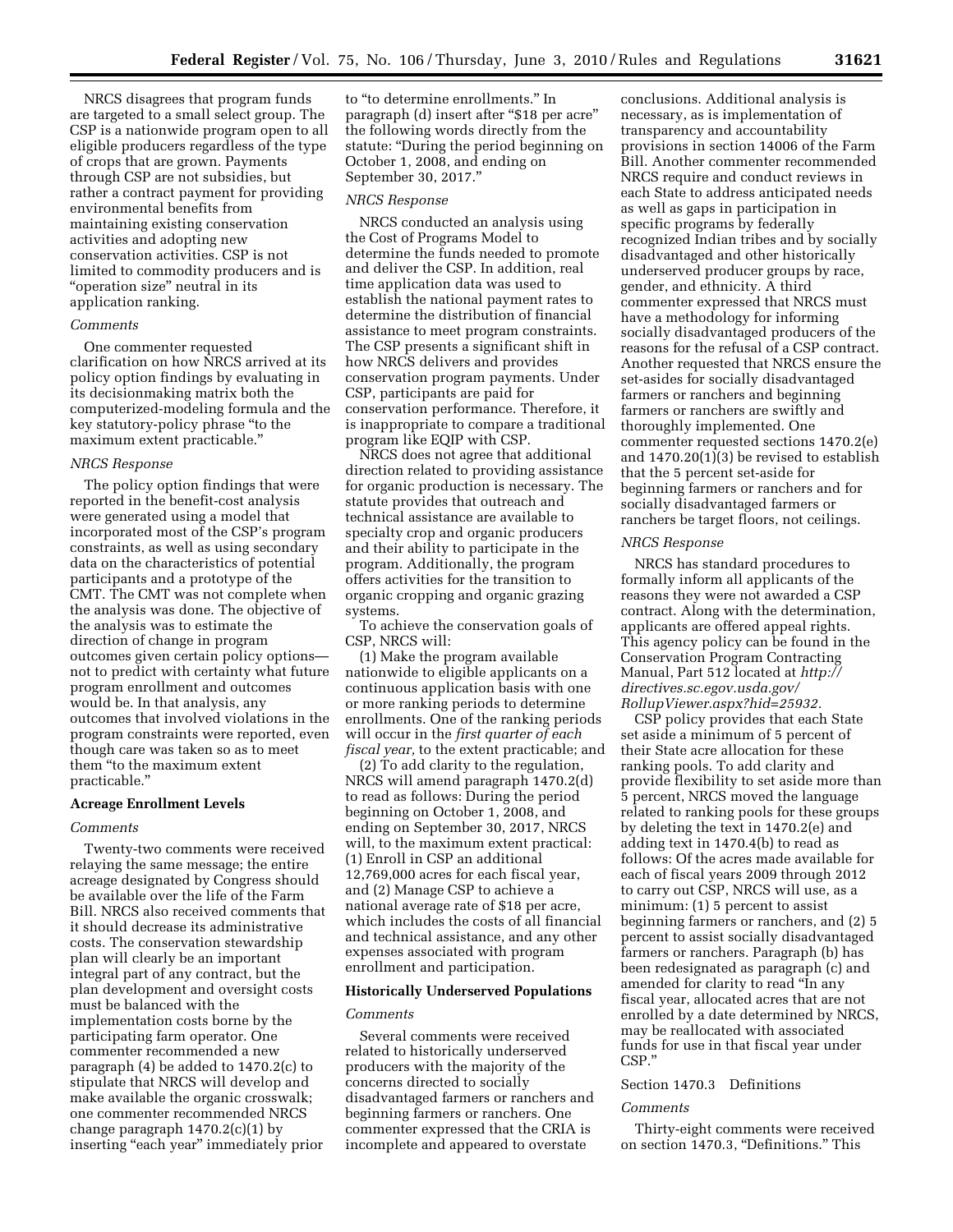section sets forth definitions for terms used throughout this regulation.

# **Agriculture Land**

#### *Comments*

One commenter requested NRCS insert ''including energy'' after ''agricultural products.''

# *NRCS Response*

NRCS is retaining the definition in the interim final rule to be consistent with other NRCS programs. Crops for producing energy are included in the term agricultural products. Although NRCS is retaining the definition for consistency and clarification purposes, NRCS adds the following text to the end of the definition: ''Agriculture lands may also include other land and incidental areas included in the agricultural operation as determined by NRCS. Other agricultural lands include cropped woodland, marshes, incidental areas included in the agriculture operation, and other types of agricultural land used for production of livestock.''

# **Agriculture Operation**

# *Comments*

One commenter responded that the definition is inconsistent with the statute, which reads ''eligible land shall include all acres of an agricultural operation of the producer, whether or not contiguous, that is under the effective control of the producer at the time the producer enters into a stewardship contract.'' There is a conflict between the words ''under effective control \* \* \* for the term of the proposed contract" vs. "under effective control \* \* \* at the time the producer enters into a stewardship contract.''

One commenter expressed support for the definition in the interim final rule because it allows landowners to participate.

# *NRCS Response*

NRCS agrees that the definition of agriculture operation needs to be consistent with the intent of the statute. Therefore, NRCS amends the definition of agricultural operation and adds a definition for effective control to clarify that control of the land is needed from the time the producer enters the stewardship contract and for the required period of the contract. *Agricultural operation* means all agricultural land and other land, as determined by NRCS, whether contiguous or noncontiguous:

(1) Which is under the effective control of the applicant, and

(2) Which is operated by the applicant with equipment, labor, management, and production or cultivation practices that are substantially separate from other operations.

*Effective control* is defined to mean the possession of the land by ownership, written lease, or other legal agreement and authority to act as decisionmaker for the day-to-day management of the operation both at the time the applicant enters into a stewardship contract and for the required period of the contract.

## **Beginning Farmer or Rancher**

#### *Comments*

One commenter requested NRCS change the definition of beginning farmer or rancher to make it conform to the definition of socially disadvantaged farmer or rancher with respect to entities. In both cases, entities in which at least 50 percent ownership in the farm business is held by the target population should qualify.

## *NRCS Response*

No changes are made to the rule in response to this comment. NRCS retains the agency's official definition that was published in the interim final rule to be consistent with other USDA and NRCS programs.

# **Conservation Planning**

# *Comments*

One commenter requested the definition be revised to bring it into accord with statute concerning conservation planning, including the addition of conservation planning in the conservation activities definition, the contract definition, and the payments section.

#### *NRCS Response*

NRCS did not include conservation planning as part of the conservation activities to be compensated because the producer will not incur any cost for planning. The CSP delivery model necessitates a conservation stewardship plan prior to contract obligation. Therefore, the plan must precede the contract for which payment is granted. The authorizing language provides that payments will not be provided for conservation activities for which there is no cost incurred or income forgone. No changes are made to the rule in response to this comment.

#### **Conservation Activities**

# *Comments*

One commenter requested NRCS change the definition to include enhancements and a change to the

enhancement definition to incorporate environmental quality and to explicitly include the management and maintenance of existing enhancements and the adoption of new enhancements.

One commenter expressed concern that the definition in the statute includes agricultural drainage systems and that the wording may promote wetland drainage. The commenter encouraged NRCS to utilize other conservation programs such as those available through the continuous Conservation Reserve Program (CRP) (buffers, filter strips, etc.) to achieve priority resource concerns such as water quality.

#### *NRCS Response*

NRCS retains the current definition to be consistent with the language in the legislation. NRCS does not feel it is appropriate to add the program purpose to the definition of conservation activities.

NRCS acknowledges the concern related to the language in the statute that may promote wetland drainage. NRCS addressed this concern by offering two agricultural drainage water management enhancements with specific criteria to manage existing drainage system to reduce the potential for water quality problems from drainage water and to manipulate systems for wildlife habitat benefits. The program promotes buffers, filter strips, and other vegetative practices to address water quality concerns as well as other natural resources.

## **Conservation Practice**

# *Comments*

NRCS received a recommendation that it amend the definition to include ''commonly used to meet a specific need in planning and carrying out soil and water conservation programs, including wildlife management and forest health for which standards and specifications \*\*\*'' The NRCS conservation practice standards not only address soil and water conservation but also wildlife habitat management and forest health.

#### *NRCS Response*

NRCS agrees with the comment and amends the definition to read as follows: *Conservation practice* means a specified treatment, such as a structural or vegetative practice or management technique, commonly used to meet a specific need in planning and carrying out conservation programs for which standards and specifications have been developed. Conservation practices are in the NRCS Field Office Technical Guide (FOTG), Section IV, which is based on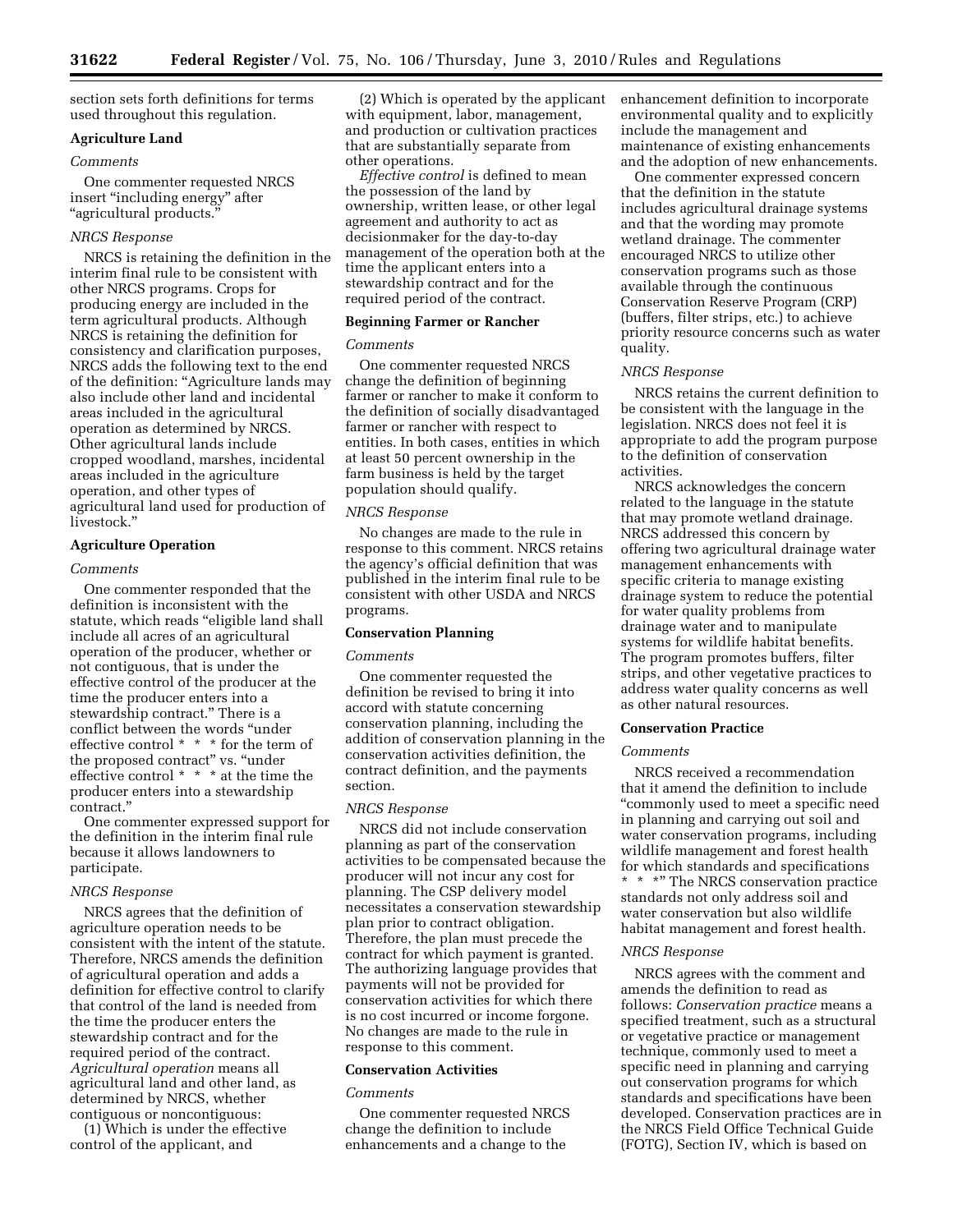the National Handbook of Conservation Practices.

# **Enhancements**

# *Comments*

One commenter recommended NRCS change the definition for "enhancements" to read "a type of activity and the associated infrastructure and equipment installed and adopted to treat natural resources and improve conservation performance.''

# *NRCS Response*

No change is made to the rule in response to this comment. NRCS is retaining the current definition of enhancements. The definition provides that enhancements are a type of conservation activity used to treat natural resources and improve conservation performance. This includes, by implication, the ''infrastructure and equipment'' necessary for an enhancement. In many cases enhancements are management actions that do not require equipment or infrastructure.

# **Management Measure**

# *Comments*

One commenter requested NRCS insert "or conservation system" after ''conservation practice.''

# *NRCS Response*

No change has been made to the rule in response to this comment. NRCS retains the current definition of management measure. A conservation system could be considered a management measure.

# **Nonindustrial Private Forest Land**

# *Comments*

NRCS received four comments on the definition of NIPF. One commenter supports the definition as written in the interim final rule. Another commenter requested NRCS remove or qualify the phrase "or is suitable for growing trees" to preclude the planting of trees in places that will further diminish habitat for at-risk species. A third commenter requested clarification on the overlap that exists between forest land and incidental forest lands on agricultural operations by defining incidental forest lands under the agricultural land definition. A fourth commenter requested the "agriculture land" and ''agricultural operation'' definitions be updated to include NIPF.

## *NRCS Response*

The 2008 Act provides the definition of NIPF which is applicable to all Title

2 conservation programs, including CSP; therefore, NRCS keeps the current definition as provided in the interim final rule.

NRCS is preventing an overlap between NIPF and incidental forest land by not allowing incidental forest land to be included in an agricultural operation contract for program payments. However, if an applicant designates the forest land for funding consideration, then it will be considered as a component of the operation and will be offered as separate application.

# **Resource-Conserving Crops**

# *Comments*

NRCS received a significant number of comments on the definition of resource-conserving crops. Seventeen commenters requested that the definition specifically require a perennial grass, legume, or legume-grass mixture for use as a forage, seed for planting, or green manure to be part of the rotation. A number of these commenters also expressed that rotations that include only crops eligible for Farm Bill commodity subsidies should not qualify as resourceconserving.

Although one commenter supported the definition of resource-conserving crop and the use of supplemental payments for implementing resourceconserving crop rotations, many more were critical. Critical comments included the concern that a commodity crop rotation with "high" residue is not a sufficiently effective practice; NRCS should return to the strong definition used for the 2005 CSP interim final rule to ensure that farmers are being paid for significant environmental benefits; NRCS has chosen to allow the simplest of rotations, some of which result in no or close to no conservation benefits and are simply standard, production-related rotations; definition fails to meet the intent of the Farm Bill managers who ''do not intend for the Secretary to pay for no-till or other common practices that have no cost to the producers; and fix the definition so that it clearly rewards complex rotations that deliver significant environmental benefits and so that farmers implementing rotations rightly merit the supplemental payments.

#### *NRCS Response*

NRCS has evaluated all comments received on the definition of ''resourceconserving crop'' and revises the definition to read as follows: resourceconserving crop means a crop that is one of the following: (1) A perennial grass, (2) a legume grown for use as

forage, seed for planting, or green manure, (3) a legume-grass mixture, and (4) a small grain grown in combination with a grass or legume, whether interseeded or planted in rotation.

# Section 1470.4 Allocation and Management.

Section 1470.4, "Allocation and management,'' addresses national allocations and how the proportion of eligible land will be used as the primary means to distribute CSP acres and associated funds among States. NRCS received three comments on allocations in general and seven comments on State allocations.

# **General Comments**

One commenter requested allocations be conducted fairly by not being skewed towards large farms or established players. The commenter also requested a landscape management perspective be employed to maximize public benefit at the lowest cost per watershed.

Another commenter requested that NRCS work with other Federal agencies, including the Environmental Protection Agency (EPA), U.S. Geological Survey, U.S. Fish and Wildlife Service, and State natural resource agencies to identify the relative extent and magnitude of particular conservation needs associated with agricultural production in each State. The States with the greatest conservation needs should be prioritized, but their ranking should still be contingent on factor (ii), the degree to which implementation of CSP will impact the natural resource needs.

A third commenter questioned why, on page 37503 (table 1), the NIPF component (approximately 1.269 million acres) was not included in the analysis and whether or not the absence of that information would influence the choice of policy options.

#### *NRCS Response*

No changes are made to the rule in response to the comments. The regulatory text and the process for determining State allocations is not skewed toward large farms. The State acre allocations are based on each State's proportion of eligible acres to the number of eligible acres in all States and other consideration of funds, as determined by the Chief. NRCS used the 2003 NRI and 2007 Agricultural Census (AK, HI, Guam, and PR) data to determine the percent of agricultural lands (cropland, pastureland, and rangeland) per State. The National Woodland Owner Survey, 2006, from the U.S. Forest Service (USFS), Forest Inventory Analysis data was utilized to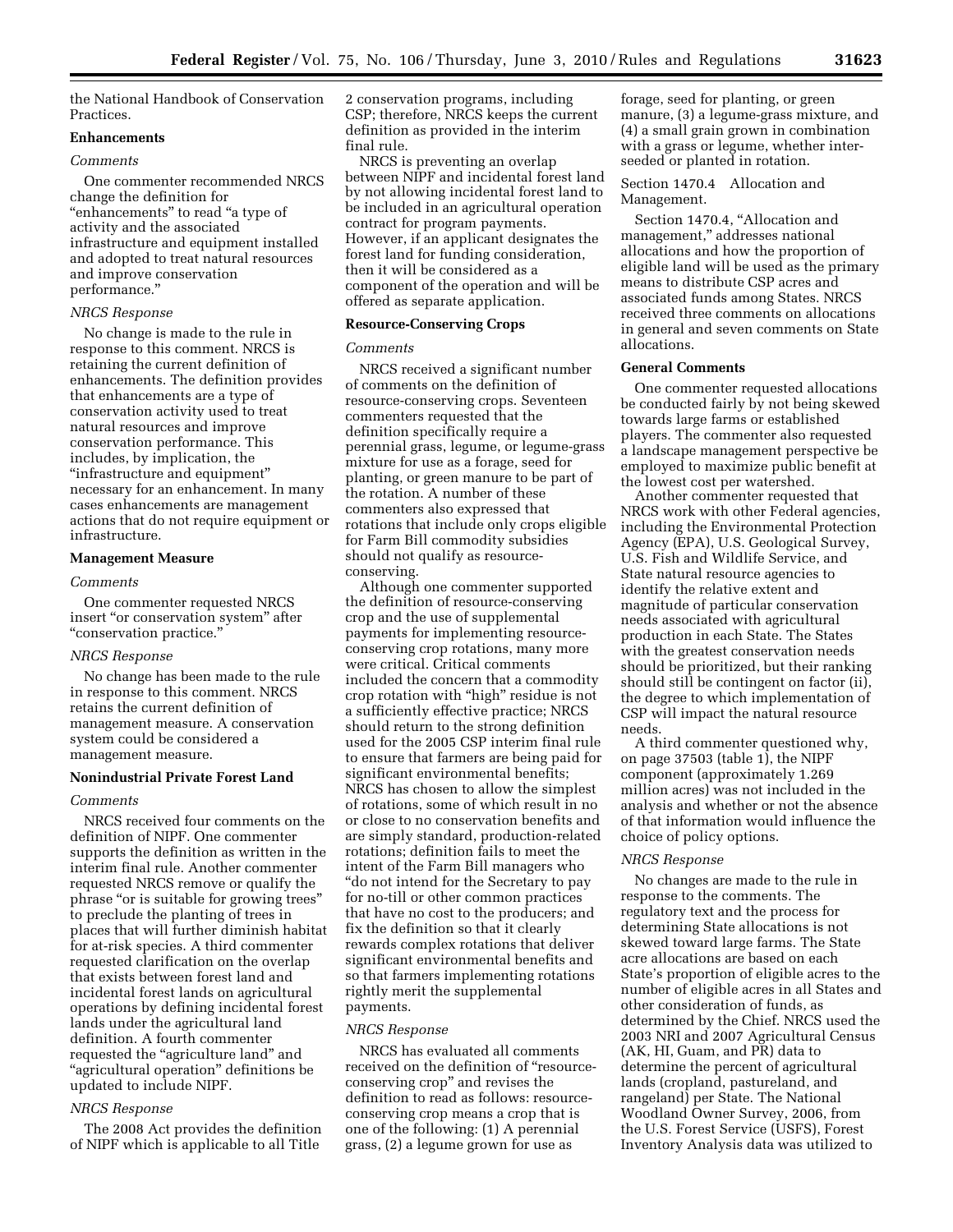determine the percent of NIPF per State. Once those values were established, the percentages were applied against the available agricultural lands (cropland, pastureland, and rangeland) for CSP which is 11,492,100 and against the 1,276,900 for NIPF, providing an equitable acreage allocation based on the national values. NRCS will also give consideration to conservation needs and the degree to which CSP implementation impacts those needs in future year's allocations.

NRCS is incorporating the actual data for all applicants from the initial ranking period in the final CEA. Although the initial CEA tried to control for the absence of NIPF, this final analysis will explicitly account for the exact acreage and budget outlays associated with NIPF. It is expected that the final CEA will be greatly improved with this additional information.

# **State Allocations—Comments Supporting the State Allocation Process**

Two commenters expressed support for the acreage allocation system used to determine the acres available for each State in the first sign-up period and in the regulation. The one commenter opined that the acreage allocation process worked very well and requested the process be continued for the life of the program. The other commenter expressed that the allocation factors established by section 1238(b)(2)(A) and (B) of the Farm Bill and section  $1470A(a)(2)(i)$  and (ii) of the rule are important for ensuring CSP does the most it can to drive environmental improvement. These factors can and should be emphasized by NRCS in making acreage allocations to States.

Another commenter expressed basic agreement with the interim final rule on allocations but urged sparing use of the additional considerations beyond the States' proportion of eligible land. The commenter urged NRCS to make only modest adjustments, if any, in the allocations to take into account the discretionary additional considerations. In the near term, any such modest adjustments should be based on both a clear and convincing need and on the proven effectiveness of the State in delivering the program.

#### *NRCS Response*

NRCS will explore other considerations for future sign-up periods.

# **Other Comments**

NRCS received a comment that CSP is a premier working-lands platform for rice producers with the many attendant waterfowl and other wildlife benefits

they provide to fulfill the CSP enhance and conserve requirements. For this reason, it is essential that rice producing States be allocated sufficient CSP acres that recognize their rice-related conservation benefits and provide an opportunity for rice producers' meaningful participation. In addition to the Farm Bill mandating a primary State-acreage allocation method, it also calls for consideration of other factors, which should be evaluated when CSP rice-producing State allocations are determined.

One commenter urged NRCS to emphasize factors (2)(i) and (2)(ii) from section 1470.4 of the rule (''the extent and magnitude of the conservation needs associated with agricultural production in each State,'' and ''the degree to which implementation of the program in the State is, or will be, effective in helping producers address those needs'').

One commenter recommended, in 1470.4(b), when a State does not use acres reserved for socially disadvantaged farmers or ranchers those acres be reallocated to other States with higher demand for the program.

# *NRCS Response*

The State acre allocations are based on a formula that evaluates each State's proportion of eligible acres to the number of eligible acres in all States along with consideration of the extent and magnitude of the conservation needs associated with agriculture production in each State. NRCS amends paragraph (a)(2)(i) to clarify that this determination will use science-based resource factors that consider regional and State-level priority ecosystem areas. This ensures equitable acreage allocation. Additionally, NRCS amends 1470.4(b) to provide that State Conservationists allocate acres to ranking pools, to the extent practicable, based on the same factors the Chief uses in making State allocations. Additionally, allocated acres that are not enrolled in any fiscal year by a date set by the Chief, may be reallocated with associated funds for use in that fiscal year.

The text related to reserving acres for beginning farmers or ranchers, and socially disadvantaged farmers or ranchers is located in paragraph (c) and reallocating unused acres are found in paragraph (d). NRCS amends the new paragraph (d) to read, ''In any fiscal year, allocated acres that are not enrolled by a date determined by NRCS may be reallocated with associated funds for use in that fiscal year under CSP. As part of the reallocation process, NRCS will consider several factors, including

demand from applicants, national and regional conservation priorities, and prior-year CSP performance in States.

# Section 1470.5 Outreach Activities.

This section describes how NRCS will establish special program outreach activities at the national, State, and local levels. Nine comments were received related to outreach activities for CRP lands, organic producers, and NIPF landowners. The comments are categorized in alphabetical order based on topic.

# **Conservation Reserve Program Lands**

# *Comments*

Several comments were received related to the eligibility provision for the CRP land. Six commenters recommended NRCS allow CRP participants to apply for CSP in the last year of the CRP contract. Additionally, the requirement that any farmable acres must have been farmed in 4 of the last 6 years is troubling. This provision leaves any land previously enrolled in CRP, but recently expired from the contract, completely ineligible for the program. One commenter suggests at the very least allow any acres classified as highly erodible to be eligible for CSP.

#### *NRCS Response*

No changes are made to the rule in response to the comments. The program's authorizing language states that land enrolled in CRP is not eligible for enrollment in the program. There is an exception for land that has not been farmed 4 of the last 6 years. The statute provides that the requirement will not apply if the land has previously been enrolled in CRP.

## *Comments*

One commenter encouraged NRCS to include language in section 1470.5 clarifying that expiring CRP lands should be targeted by NRCS. The commenter recommends that NRCS provide guidance on how producers will be encouraged to protect conservation values on expiring CRP by enrolling in CSP.

## *NRCS Response*

NRCS recognizes the natural resource benefits the nation has realized on CRP lands and is considering options for those producers with expiring CRP lands. However, NRCS is addressing this issue in policy rather than in the rule. Rather than targeting CRP lands specifically, NRCS considers the importance of maintaining land in conserving uses such as grassland and plans to spread this message through outreach and public announcements.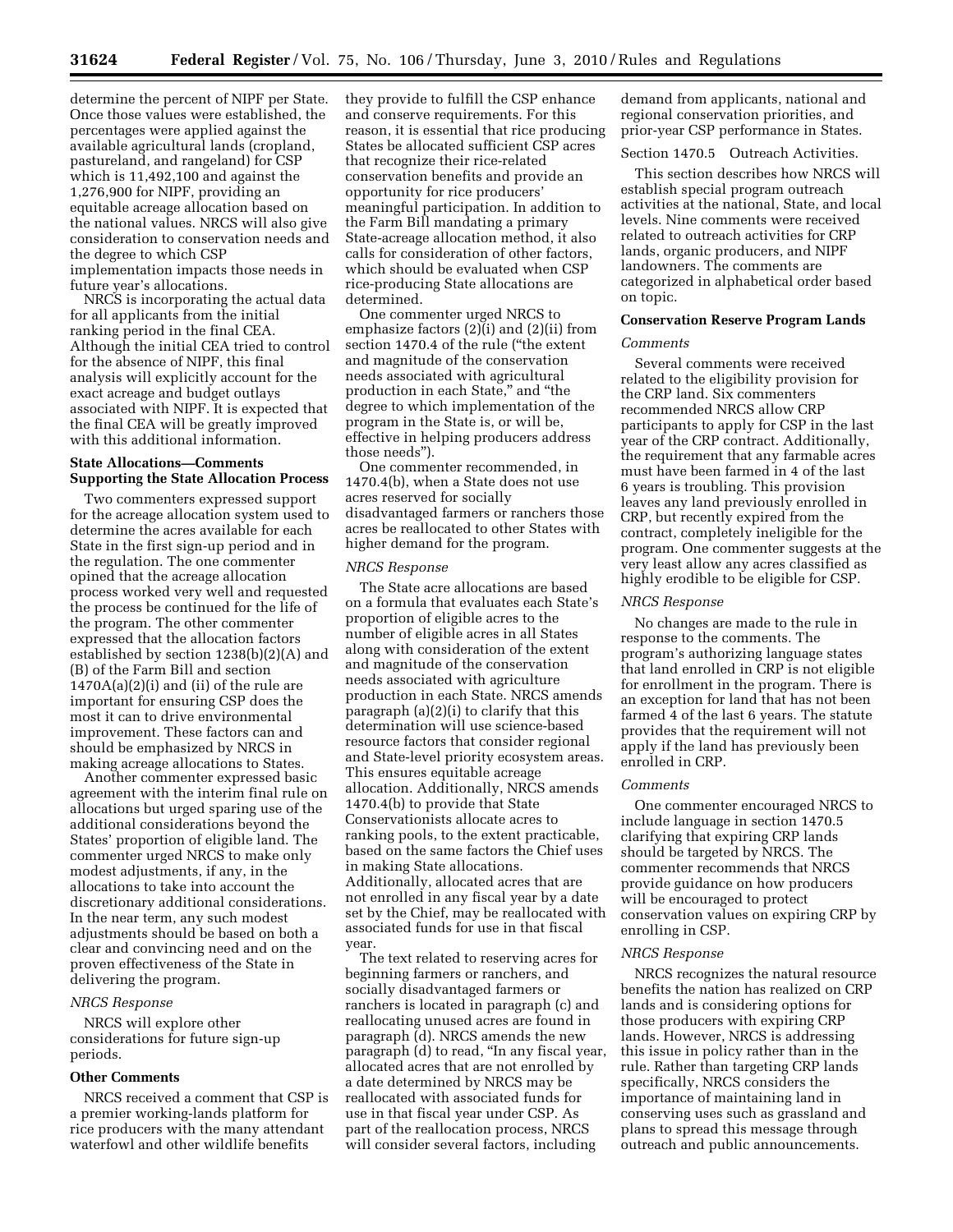# **Nonindustrial Private Forest Land**

# *Comments*

NRCS received comment that it should work with other Federal and State agencies and non-governmental organizations that can assist them with outreach to forest landowners. Additionally, NRCS should conduct expanded outreach to this group of landowners since many NIPF landowners have not traditionally participated in USDA cost-share programs and are unfamiliar with the application process.

#### *NRCS Response*

NRCS agrees that many NIPF landowners have not traditionally participated in USDA conservation programs. NRCS encouraged State Conservationists to partner with other agencies and non-governmental organizations to ensure NIPF landowners were aware of the program. Some examples of efforts that States made to reach out to NIPF landowners were partnering with Small Woodland Owners Association, USFS, State Department of Forestry, and representatives from other local organizations. Some States provided training and promotional materials to each organization so they could provide accurate CSP information to their respective clients. Eight percent of the acres enrolled during the initial sign-up were NIPF.

## **Organic and Transitioning Farmers**

# *Comments*

NRCS received a few comments related to organic production. Comments included encouraging participation by organic and transitioning farmers; fully develop and implement, in close coordination with the National Organic Program, the CSP "organic crosswalk;" ensure outreach to organic and transitioning farmers by providing materials that are farmerfriendly and that account for the specific requirements of organic systems under the National Organic Program rule and how those requirements overlap with CSP; and seek to conduct outreach through avenues that organic and transitioning farmers use and access, which often are different from the information avenues that most conventional farmers use.

#### *NRCS Response*

No changes are made in the rule in response to the comments. NRCS is encouraging participation of organic producers by conducting special outreach efforts to this group. During the initial CSP sign-up period, outreach efforts were conducted in 17 States targeting organic farming organizations, groups, and individuals. Many States have representation on the State Technical Committee from organic organizations offering their views on how conservation programs are implemented within a State. State Conservationists have been encouraged to outreach to organic farmers, and NRCS will continue these efforts as we move forward with the program into the future.

# **Other**

# *Comments*

One commenter recommended NRCS conduct outreach programs to help make farmers and ranchers aware of the importance of providing habitat for managed and native bees and technical resources and available assistance.

#### *NRCS Response*

NRCS conducts outreach activities to a wide audience to promote the program and the benefits of addressing resource concerns in a comprehensive manner. CSP offers several opportunities to address pollinator habitat through questions in the CMT and enhancements. NRCS will consider additional outreach and publicity efforts to make producers aware of the opportunities to address pollinator habitat through CSP. No changes are made to the rule in response to this comment.

# **Section 1470.6 Eligibility Requirements**

#### *Comments*

Section 1470.6, "Eligibility requirements,'' sets forth the criteria for determining applicant and land eligibility. NRCS received numerous comments on this section. One commenter expressed that a participant's personal details and proprietary operational information must be protected at all times by the Department.

# *NRCS Response*

Information about applicants is generally not released to the public because individual privacy rights must be protected. The Freedom of Information Act (FOIA) and the Privacy Act, section 2004 of the Farm Security and Rural Investment Act of 2002, and section 1619 of the 2008 Act permit the government to withhold certain information. Refer to GM–120, Part 408, Subpart C, FOIA and Privacy Act, for NRCS policy regarding FOIA and the Privacy Act. The following information about conservation program contract

applicants may not be released: Names, Addresses, Telephone Numbers, Social Security or tax identification numbers, and amount of Federal funds requested.

The 2008 Act does not impede the sharing of information between and among USDA agencies. However, information may only be shared with Federal agencies outside of USDA for specific purposes under a cooperative program, but not for general regulatory or enforcement purposes. Aggregate or statistical information about applications may be described in news releases, Web sites, and other tools used to inform the public.

When an applicant becomes a participant, additional information is available for release. The following information about participants may be released through a FOIA request: Names, limited address (State, city, or county), and conservation program contact obligation amount. Additional restrictions about the release of address information apply to some corporate and nonprofit business types. For more information, consult the NRCS General Manual GM–120, Part 408.

# *Comments*

The other comments are discussed by the following categories: Applicant eligibility, operator of record requirements, control of land, land eligibility—general, land eligibility agricultural operation, land eligibility— NIPF, and ineligible land.

#### **Applicant Eligibility**

#### *Comments*

A number of respondents expressed concerns about overarching Farm Bill eligibility requirements such as the treatment of landlords and tenants, Adjusted Gross Income (AGI) provisions, and actively engaged in farming determinations handled through the Farm Service Agency (FSA). One commenter requested NRCS coordinate closely with FSA.

# *NRCS Response*

NRCS is coordinating closely with FSA regarding FSA's rules for legal farming arrangements. NRCS recognizes FSA responsibility in maintaining farm records and intends on utilizing these records, to the extent practicable, as a basis for program participation. However, NRCS will ensure that producers who would have an interest in acreage being offered receive fair treatment which NRCS deems to be equitable. NRCS may refuse to enter into a contract when there is a disagreement among joint applicants seeking enrollment as to an applicant's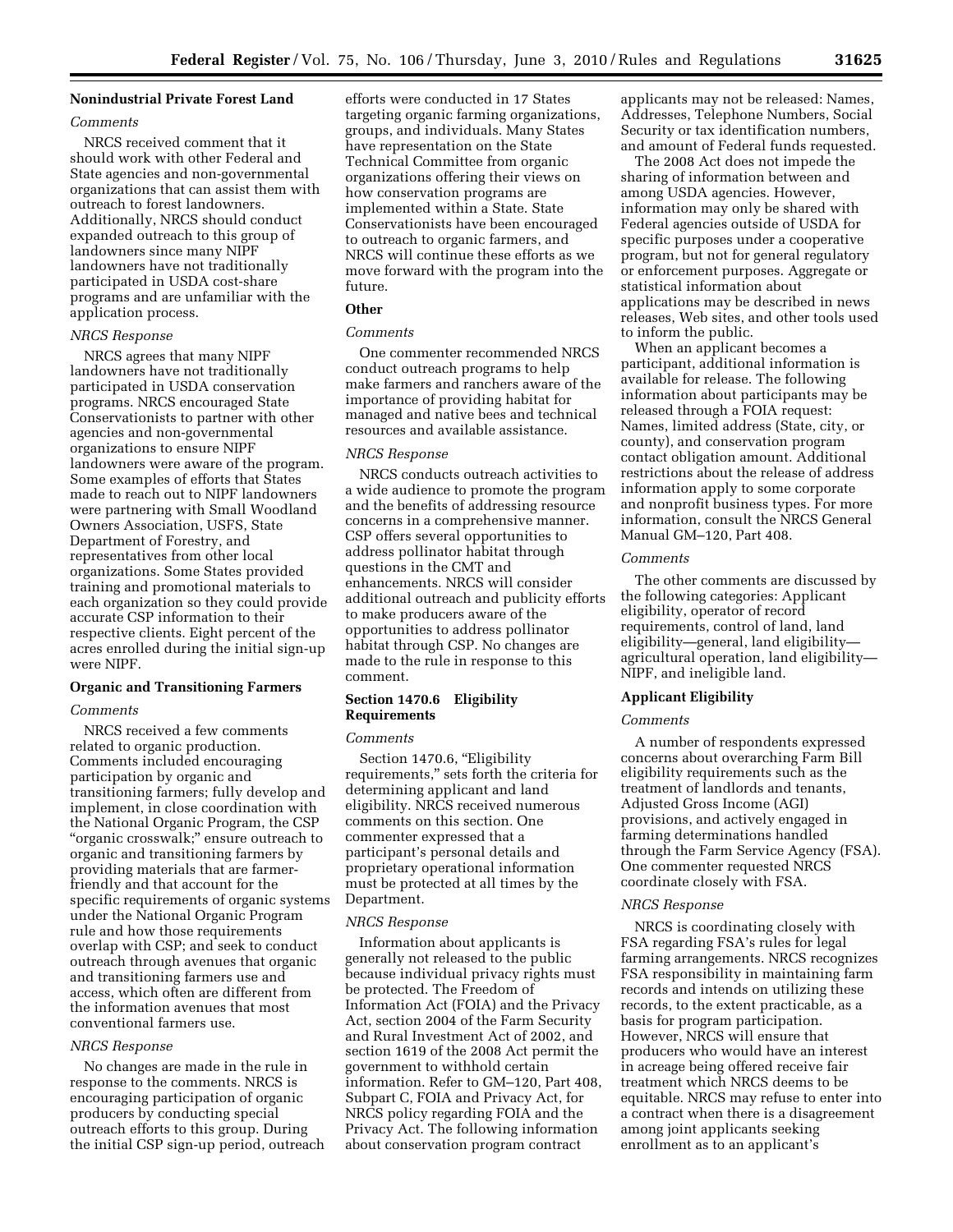eligibility to participate in the contract as a tenant.

# *Comments*

NRCS received a comment that it is important when making AGI determinations that the current Internal Revenue Service rules governing income allocation apply. Accountants and other tax professionals are aware of these rules and knowledgeable when using them to make the necessary allocation amounts to spouses and other members of an entity. The Farm Bill provides an extensive list of income sources considered to be farm income for purposes of the farm AGI calculation. One area that is not specifically addressed is the categorization of wages earned from a farming corporation or other entity. Many times, partners or members of an entity receive a salary from the operation rather than or in addition to a distribution. NRCS should state clearly that this income is considered farm income for AGI purposes.

# *NRCS Response*

The 2008 Act provides very specific AGI information applicable to all current Farm Bill programs. AGI clarification applicable to all Farm Bill programs is found in 7 CFR 1400.500.

# *Comments*

NRCS received a comment urging the agency to factor into AGI determinations the fact that the Internal Revenue Service arbitrarily limits annual losses a producer can claim to \$300,000 if the producer receives Farm Bill benefits, which if left unaddressed, could underestimate the extent of a producer's losses while exaggerating AGI, unfairly resulting in program ineligibility.

One commenter expressed that FSA "actively engaged in farming" rules should apply. These rules include crop share landlords and tenants as actively engaged, but reduce the ability of absentee investors to benefit and reduce the opportunity to create "paper" farms whose only purpose is to enable the beneficiary to collect payments in excess of the payment limit through well established payment limit avoidance devices that will not be captured by direct attribution. A reference to the actively engaged in farming rules applying to CSP should be added between paragraphs (g) and (h) in 1470.24. In addition, the definition of "producer" in 1470.2 should be modified to say ''actively engaged in agricultural production or forest management" instead of just "engaged."

#### *NRCS Response*

No changes are made to the rule in response to these comments. NRCS is legally obligated to offer the program to everyone meeting eligibility. To apply for the program, the applicant must be the operator of the land in the FSA record system. An operator who is accepted and subsequently enrolled in a contract may include additional participants on their contract who may be landowners or others having control of the land enrolled in the contract and are included in the FSA record system. Such participants need to meet AGI requirements as well as Highly Erodible Land provisions and Swampbuster provisions. All participants included in a contract that receive funding will by law, be limited to the payment limitations set forth in the statute and the rule.

# *Comments*

Two commenters requested NRCS establish reasonable procedures for reporting all members of a legal entity.

# *NRCS Response*

It is FSA's responsibility to maintain customer records, including member information. FSA has forms available for entities to use to provide their member information; therefore, it is not necessary for NRCS to establish additional procedures. NRCS may obtain a copy of this information if needed. No changes are made to the rule in response to this comment.

# **Operator of Record in FSA Records**

# *Comments*

Nine comments were received on this topic. The commenters generally expressed dissatisfaction with the requirement that the applicant must be the operator of record in the FSA system. In their view, the requirement unfairly precludes certain legitimate producers or landowners from participating.

# *NRCS Response*

The policy related to operators' results from a finding from the 2006 Office of the Inspector General (OIG) CSP audit that identified NRCS failed to detect improper identification of producers' agricultural operations. OIG recommended that NRCS complete ongoing coordination with FSA to utilize their existing data to independently verify applicant information for similar programs implemented in the future. However, NRCS recognizes this is a significant concern and amends paragraph

1470.6(a), Eligible applicant, to read as follows.

''To be an eligible applicant for CSP, a producer must be the operator in the FSA farm records management system. Potential applicants that are not in the FSA farm records management system must establish records with FSA. Potential applicants whose records are not current in the FSA farm records management system must update those records with FSA prior to the close of the ranking period to be considered eligible. NRCS may grant exceptions to the ''operator of record'' requirement for producers, tenants, and owners in the FSA farm records management system that can demonstrate to the satisfaction of NRCS they will operate and have effective control of the land for the term of the proposed contract.'' This change is not retroactive, and therefore, will not apply to the 2009 applications or participants. Paragraph 1470.6(a)(1) is deleted and subsequent paragraphs are redesignated accordingly. The new paragraph (a)(1) is revised to remove the requirement that the producers have ''documented control'' and to add a requirement that they have "effective control.''

## **Control of Land**

# *Comments*

NRCS received multiple comments on this requirement. Commenters expressed dissatisfaction with the requirements that a producer must show control of the land for 5 years. NRCS received a comment recommending it work to the fullest extent allowed under the CSP statute to include rental acres in the program. Not doing so would mean that most modern commercial operations would be effectively excluded from CSP and the conservation incentives the program provides. It could be a significant administrative burden for both producers and NRCS personnel to modify the CSP contracts annually to accommodate changes in leased landowners. One commenter recommends that it be optional for a producer to enter leased land into the CSP.

#### *NRCS Response*

NRCS considers it a sound business practice to enter into contracts where the land will remain under contract for the full contract period. However, NRCS does recognize the need for flexibility to address those situations where operators have oral leases or other similar arrangements. Therefore, NRCS will modify its policy to remove the requirement for documented assurance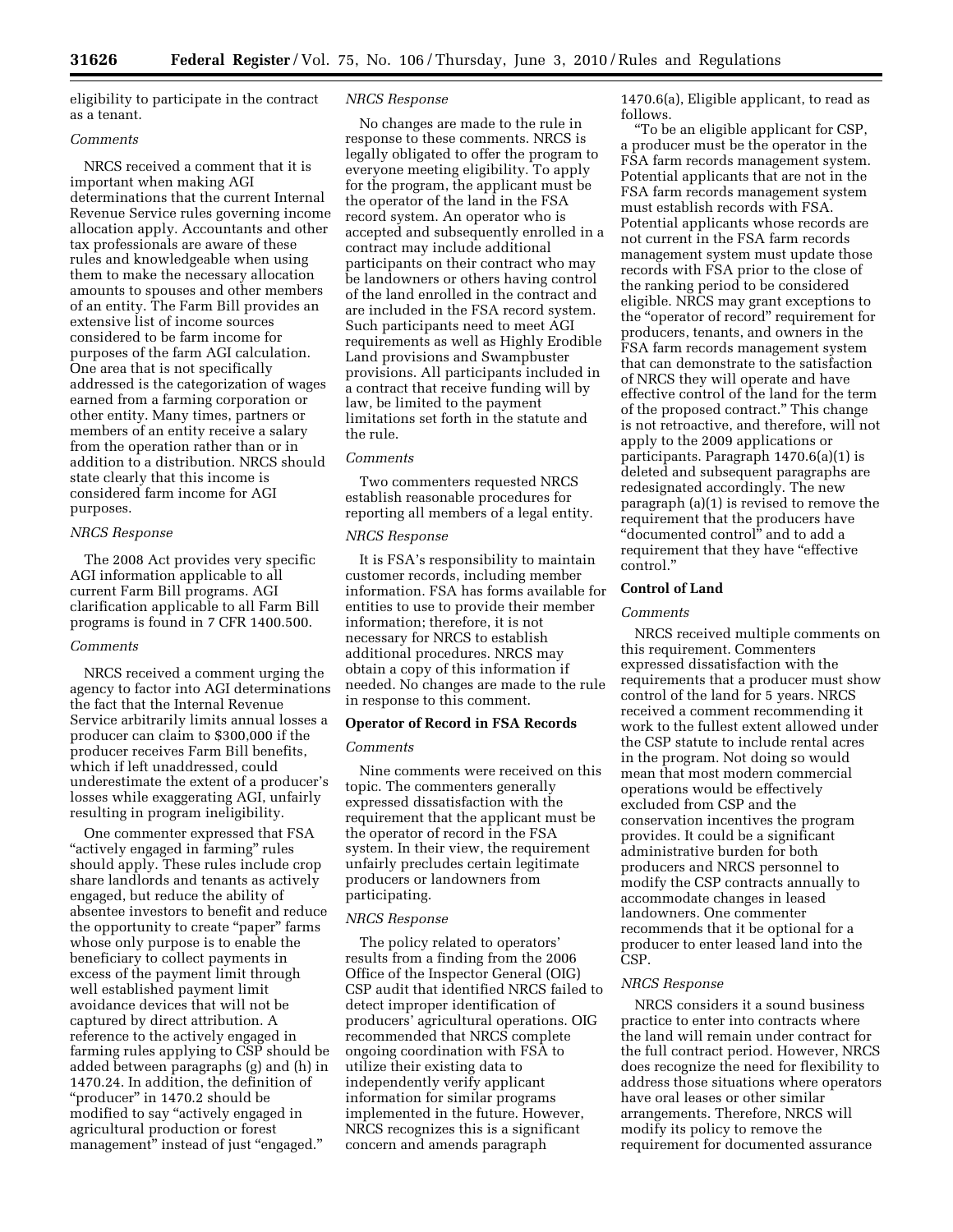from the owner that the tenant will have control and will accept operator selfcertification of control of the land for the contract period. Applicants who utilize the self-certification process will be subject to an annual review and verification process to confirm they maintain control throughout the contract period. In situations where operators do not anticipate having control of the land for the required period, such operators would not have effective control of that land and such land would not be considered part of their agriculture operation. NRCS does not expect applicants to project the unknown (*e.g.,* health, death, business failures, etc.); as long as applicants believe they will have the necessary control at the time of enrollment and for the required period of the contract, they are eligible.

# **Land Eligibility**

# *Comments*

Five respondents recommended that NRCS accept managed grazing land as cropland so it qualifies for a higher payment, ranks higher, and can support some enhancements not available in the pasture category. Operators who use cropland as pasture should be rewarded, not penalized by a lower CSP payment; one commenter felt the program should enable those who harvest wind to participate by expressing if the respondent grew crops to make biofuels they could participate; if they harvest wind they cannot; and one commenter requested NRCS implement the program in a size neutral manner. Producers of all sizes and descriptions are involved in cotton production and should have equal opportunities to access conservation programs.

# *NRCS Response*

NRCS does not want to establish policy that may have an unintended consequence of encouraging producers to convert pastureland to cropland. Therefore, NRCS is establishing a ''pastured cropland'' program designation to provide a more accurate payment rate due to higher forgone income costs associated with maintaining a grass-based livestock production system on land suitable for cropland. The existing activity payment rate for pastured cropland will be higher than the pastureland rate. All technical assessments and determinations are completed as pastureland. Since the details regarding payment rates are not included in the regulation, no changes are made to the rule.

CSP does recognize wind power used to power agricultural operations on the

farm through the CMT and enhancements offered by the program. However, land that is used solely for wind production does not meet the CSP definition of agricultural land as no ''agricultural products or livestock'' would be produced on the land.

No changes are made to the rule in response to these comments.

# *Comments*

Two commenters requested NRCS clarify that the Conservation Security Program contracts may be eligible for CSP.

#### *NRCS Response*

NRCS retains the requirement that land enrolled in the Conservation Security Program is not eligible. After the Conservation Security Program contract expires, the land becomes eligible.

#### *Comments*

One commenter requested clarification of the term ''other lands.'' The commenter requested NRCS identify what this term entails and what are the standards for demonstrating appropriate level of conservation on these lands that will determine eligibility and compliance. The rule itself is somewhat concerning in that it specifies that these areas must not have readily observable erosion or point sources of contamination such as gullies, manure runoff, or pesticide runoff. It is important to note that "agriculture storm water runoff" is not a point source and is allowed by Federal law under the Clean Water Act. The commenter encourages NRCS to revisit this element to make sure the standard of conservation sought on these lands is not a hindrance to farmer participation or conflicts with Federal law, particularly since payments will not be administered for practices on these lands.

## *NRCS Response*

NRCS recognizes the concerns with using the words "point source" and will strike that language from procedures for assessing "Other lands." "Other lands" must be free from readily observable erosion, gullies, manure runoff, pesticide runoff, or other similar environmental concerns for the applicant to be eligible for the program.

#### **Agricultural Operations**

#### *Comments*

NRCS received a comment urging USDA to provide clear, detailed guidance about how it would implement "substantially separate" provisions to enable prospective

applicants to determine if they would be able to participate on the business model their operation uses.

# *NRCS Response*

The regulation identifies factors that will be used by applicants to determine whether operations are "substantially separate.'' Factors include equipment, labor, management, and cultivation or production practices. NRCS intends to clarify how these factors are used in procedures and guidance for producers.

# *Comments*

One commenter expressed that the goal in the final rule is to make CSP simple and easy for CSP to be of real, concrete, and practical assistance to farmers struggling to deal with their real and immediate conservation and environment (needs); another expressed concern about treatment of eligible acres ''agricultural operations'' and rented land in the context of CSP contract requirements that are viewed to be unnecessarily restrictive and limiting; NRCS also was questioned about whether there is a statutory requirement that requires all of an applicant's operation to be covered by a contract. Section 1238E of the Food Security Act, as amended by the 2008 Act, says only that eligible land ''shall include all acres of an agricultural operation of a producer, whether or not contiguous, that are under the effective control of the producer at the time the producer enters into a stewardship contract'' (§ (b)(3)). While all such acres may be ''eligible,'' there is no requirement that the applicant enroll all these eligible acres as the rule requires. If this language does not require the entire operation to be enrolled, we encourage NRCS to strike this requirement from the rule and instead adopt a more flexible approach that is fully reflective of the program's objective to provide comprehensive solutions working from a conservation systems' approach.

Another commenter recommends that NRCS require an operator to enroll a sufficient quantity and type of acres from the producer's operation to ensure that their operation's potential contribution to the area's resource and priority resource concerns can be properly addressed. This is not a fixed percentage of an operation, and it cannot be established in a one-size-fitsall approach.

#### *NRCS Response*

NRCS retains the requirement for the agricultural operation from section 1238E, *i.e.,* eligible land will include all acres of an agricultural operation whether or not contiguous, that are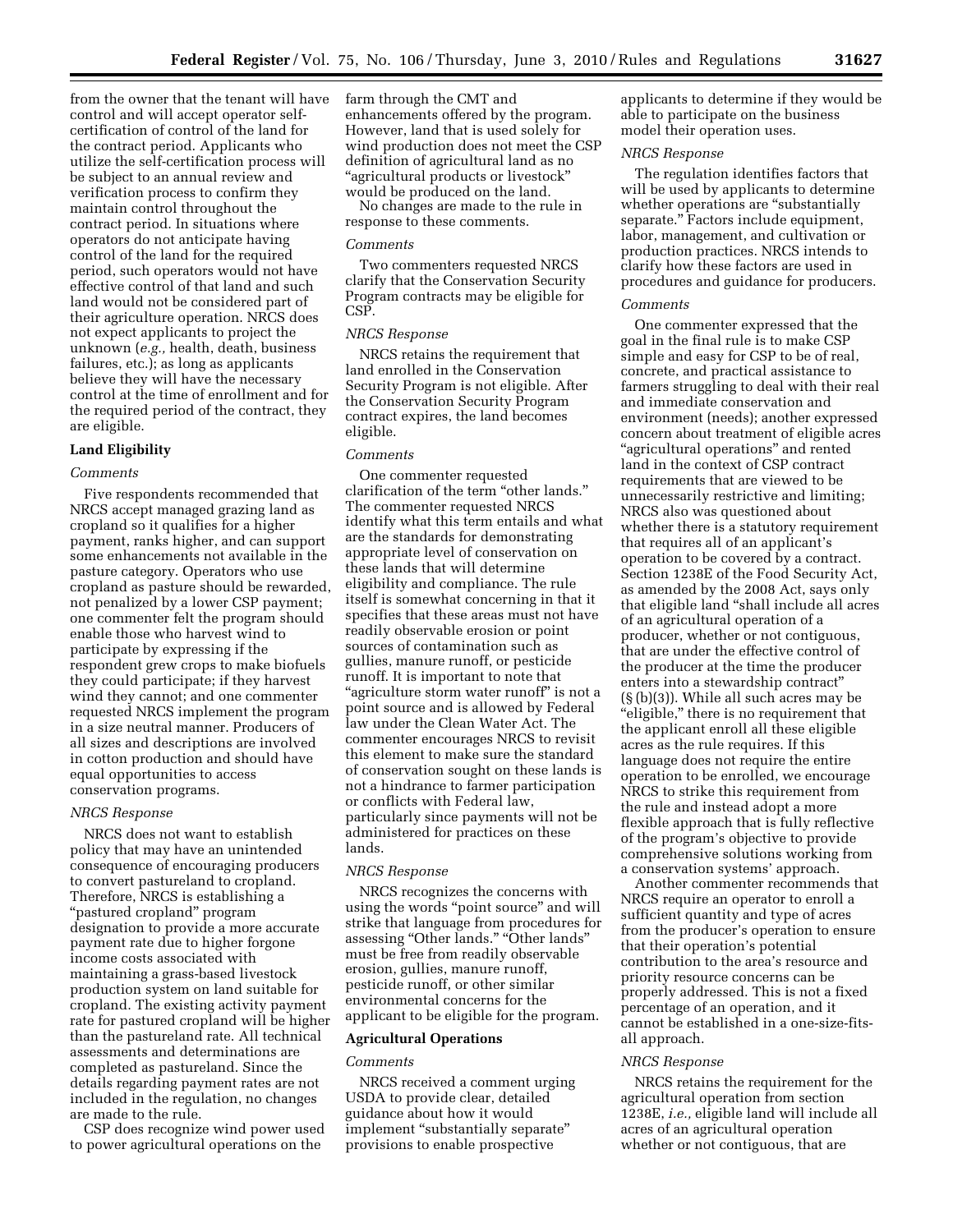**31628 Federal Register** / Vol. 75, No. 106 / Thursday, June 3, 2010 / Rules and Regulations

under the effective control of the producer at the time they enter a stewardship contract, and operated by the producer with equipment, labor, management, and production or cultivation practices that are substantially separate from other agricultural operations, as determined by the Secretary. NRCS gives producers the opportunity to enroll owned land and rented ground for which they have effective control. NRCS amended paragraph 1470.6(b) to provide clarification that a participant may submit an application(s) to enter into additional contract(s) for newly acquired eligible land, which would than compete with other applications in a subsequent ranking period.

# **Nonindustrial Private Forest Land**

# *Comments*

NRCS received comments both in favor of and opposed to the agency policy of separating out NIPF in the enrollment process, so that forest land will be ranked and enrolled separately.

One commenter encourages NRCS to develop a way to track NIPF within their ProTracts system so that producers with both NIPF and agricultural lands are not required to file two applications.

By special rule no more than 10 percent of acres enrolled nationally in any fiscal year may be NIPF ownerships. This model potentially provides a larger contract payment to the landowner, but by the total enrollment calculation may overstate the benefits.

# *NRCS Response*

NRCS determined it is necessary to maintain forest land applications separate to be able to meet the legislative requirement of enrolling no more than 10 percent of the annual acres enrolled nationally in any fiscal year in NIPF. NRCS chooses to retain the process established.

# **Section 1470.7 Enhancements and Conservation Practices**

# *Comments*

Forty-six comments were received on section 1470.7, "Enhancements and conservation practices.'' This section identifies that a participant's decisions describing the additional enhancements and conservation practices to be implemented under the CSP contract. The list of comments reflects the large selection of potential enhancements. The public provided input on managed grazing, pesticide management, energy, innovative practices, wildlife, forest management, and organic production.

# *NRCS Response*

NRCS received numerous recommendations on innovative enhancements. NRCS is open to suggestions for additional enhancements on all land uses and welcomes innovative ideas for consideration. However, the program constraints limited how the financial assistance funds could be used. In order to achieve a national average rate of \$18 per acre, enhancement activities emphasize management-based actions rather than structural practices. It is NRCS' intention that recommended changes and improvements will be incorporated in future ranking periods. New enchancement ideas will be evaluated and incorporated as time permits for future ranking periods. No changes are made to the rule in response to the comment.

# *Comments*

One commenter recommends NRCS require cover crops and rotational grazing, rather than rewarding uninterrupted commodity crops that rob the soil.

#### *NRCS Response*

Program requirements to implement specific conservation activities would eliminate some farmers from eligibility for CSP. Instead, CSP recognizes there are many paths to conservation stewardship and asks questions in the CMT and offers enhancements that cover this spectrum. In addition, there are five enhancements available to producers that encourage the use of cover crops to manage nitrogen, breakup soil compaction, and improve biodiversity. The resource-conserving crop rotation is another way CSP promotes crop diversity that includes grass and legume.

#### *Comments*

NRCS received criticism that the list of potential enhancements is long and exhaustive, and it will benefit potential program participants to know the ranking of each enhancement for both conservation performance effectiveness and relative cost. The commenter assumes that these rankings are, in turn, used in the CMT, and as such, the rankings reflected in this document should be subject to review and modification by the State Technical Committee to fully reflect that State's needs and priorities.

#### *NRCS Response*

The conservation values for each enhancement are posted on the NRCS Web site. NRCS welcomes input and thoughts on the relative value of each

enhancement, but NRCS retains the right to make final decisions on the technical and resulting environmental impact of each enhancement. NRCS will continue to improve the development of information related to the CMT. NRCS recognizes the success of the program is dependent on a thorough understanding of resource needs and producer commitments, prior to entering a contract. Further, NRCS is looking at options to adjust the choices available by ranking pool, State, or region.

#### *Comments*

One commenter urged NRCS to consider offering enhancement practices for forest land that are innovative or not offered by other USDA programs, and to strongly consider potential environmental benefit when offering practices and ranking applications. The commenter recommended specific enhancements, some of which are already on the CSP enhancement list.

# *NRCS Response*

The NIPF land enhancements are currently under review with changes in number of enhancements and scope to be completed before the next ranking period. NRCS will evaluate the enhancements recommended and will make its determinations public when changes, if applicable, are complete. The recommendations do not require a change to the rule.

# *Comments*

NRCS received a recommendation that section 1470.7 be rewritten and retitled to include both new enhancements and conservation practices to be implemented under a contract, as well as existing enhancements and conservation practices to be actively managed and maintained under a contract.

# *NRCS Response*

NRCS chooses to retain the current information in section 1470.7 as this section is intended to address additional conservation activities to be adopted through CSP. Section 1470.23 deals with maintenance and management of existing activities.

#### *Comments*

Two commenters expressed that enhancements should reflect that commitment to flexibility and continuous improvement should allow for reasonable adaptation and modification during the life of the contract. Two commenters requested new enhancements be added to the toolbox of offerings as new conservation technologies are developed.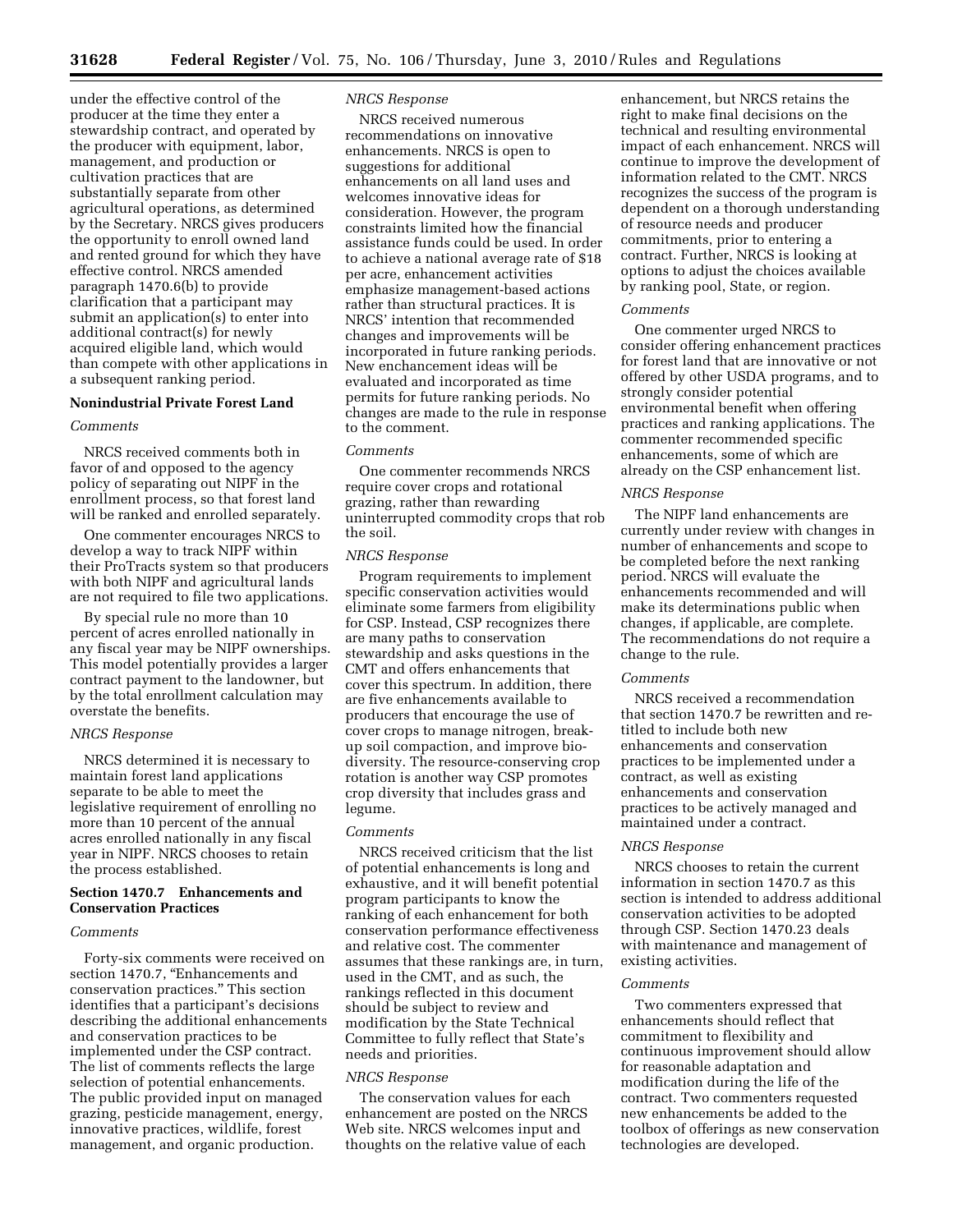One commenter recommended allowing landowners 3 years to adopt forest enhancements, including forest stewardship plans which should be encouraged.

# *NRCS Response*

The program has mechanisms in place to accommodate changes in operations during the life of the contract. The program allows change to the schedule or installed enhancements by allowing enhancements to be substituted as long as the conservation performance determined by NRCS is equal or better than the conservation performance offered at enrollment. In addition, a participant will not be considered in violation of the contract for failure to comply with the contract due to circumstances beyond the control of the participant.

CSP rules require that all enhancements be adopted by the third year of the contract. No changes are made to the rule in response to this comment.

# *Comments*

One commenter recommended a thorough review of all CSP enhancements before the next ranking period and appropriate steps taken to improve benefits to fish, wildlife, and their habitats.

One commenter was opposed to implementing new practices through CSP. The commenter expressed that if farmers are interested in adopting new practices, they should be encouraged to apply for funding for the new adoption under EQIP instead.

#### *NRCS Response*

The program's statutory language provides that the term conservation activities mean conservation system, practices, or management measures that are designed to address a resource concern.

#### *Comments*

One commenter identified an interest in farmers that transition to a lower carbon footprint of production, including increasing soil carbon using managed intensive grazing systems, reduced tillage, and reduced pesticide use while another proposed a new category encompassing many of the CSP enhancements to help some of the endangered species, pollinators, and wildlife that are being pushed out by increasing housing developments. This should include inclusion and priority of biodiversity enhancing and organic farming practices.

# *NRCS Response*

NRCS recognizes the merit of these conservation measures, and they are currently reflected in the CMT questions and enhancements offered through the program.

# **Innovative Enhancements**

# *Comments*

NRCS received multiple suggestions of practices and activities to add to the list of enhancements.

# *NRCS Response*

NRCS conducted a thorough review of all CSP enhancements for all land uses, as well as evaluated the recommendations from the public. As a result, NRCS updated its enhancement list and adopted a new concept for the second ranking period related to the selection and implementation of enhancements. Certain enhancements will be offered as "bundles" while others will be offered individually. The bundling concept enables participants and the nation to realize conservation benefits from the synergy that results when activities are implemented as a system. For example, NRCS established a Sustainable Ag Bundle that includes enhancements for locally grown and marketed farm products, water quality, soil quality and plants, and beneficial insects.

The environmental benefits of each bundle will be reflected in the score and the resulting payment level. NRCS amended the rule in 1470.7(c) to make known the ability to incorporate bundled enhancements in the stewardship plan.

#### *Comments*

Another commenter requested NRCS provide clarity on the development and regular review of incentives for Socially Disadvantaged Farmers or Ranchers, Beginning Farmers or Ranchers, and Limited Resource Farmers or Ranchers, and Indian Tribes.

## *NRCS Response*

The CSP does not provide incentive payments for historically underserved individuals. However, NRCS policy requires State Conservationists to address access to program enrollment for Socially Disadvantaged Farmers or Ranchers and Beginning Farmers or Ranchers through the establishment of special ranking pools. In addition, Indian tribes are exempt to payment limitation per legislation as stated in section 1238G(g) of the Statute.

# *Comments*

NRCS should view the development of new technologies and management strategies in an entrepreneurial manner that fosters the addition of beneficial new activities as they are developed. New enhancements should be added to CSP's toolbox of offerings as new conservation technologies are developed in order to accelerate the adoption of conservation technologies with positive environmental benefits that will address societal needs.

One commenter noted that continued funding of large scale farms and conventional practices seems like others are continuing to get resources while innovators get nothing. Small scale farms are increasing across the country and at the same time, more CSA orientated marketing continues to spiral upwards as well.

## *NRCS Response*

NRCS recognizes the value of small scale farms as well as large farms. As a result, the scoring and ranking system used for CSP is size neutral. No change is made to the rule in response to this comment.

# **Conservation Practices and Resource-Conserving Crop Rotation**

#### *Comments*

Two commenters recommended that cover crops that best hold the soil in place whether legumes or perennial grasses with the least disruption causing erosion must be rewarded.

# *NRCS Response*

Cover crops are given performance points in the CMT. There are also five CSP enhancements available that promote the adoption of cover crops in various ways. No changes are made to the rule in response to this comment.

# *Comments*

Commenters supported the concept that resource-conserving crop rotations and managed rotational grazing should be rewarded through CSP.

#### *NRCS Response*

NRCS agrees and these activities are recognized in scoring and enhancements through CSP.

#### *Comments*

One commenter expressed that CSP is essential to the development of a better, more sustainable agricultural sector in this country, and therefore, it is necessary that the program provide support on a wide range of important practices like crop rotation.

Forty-nine commenters recommended that resource-conserving crop rotations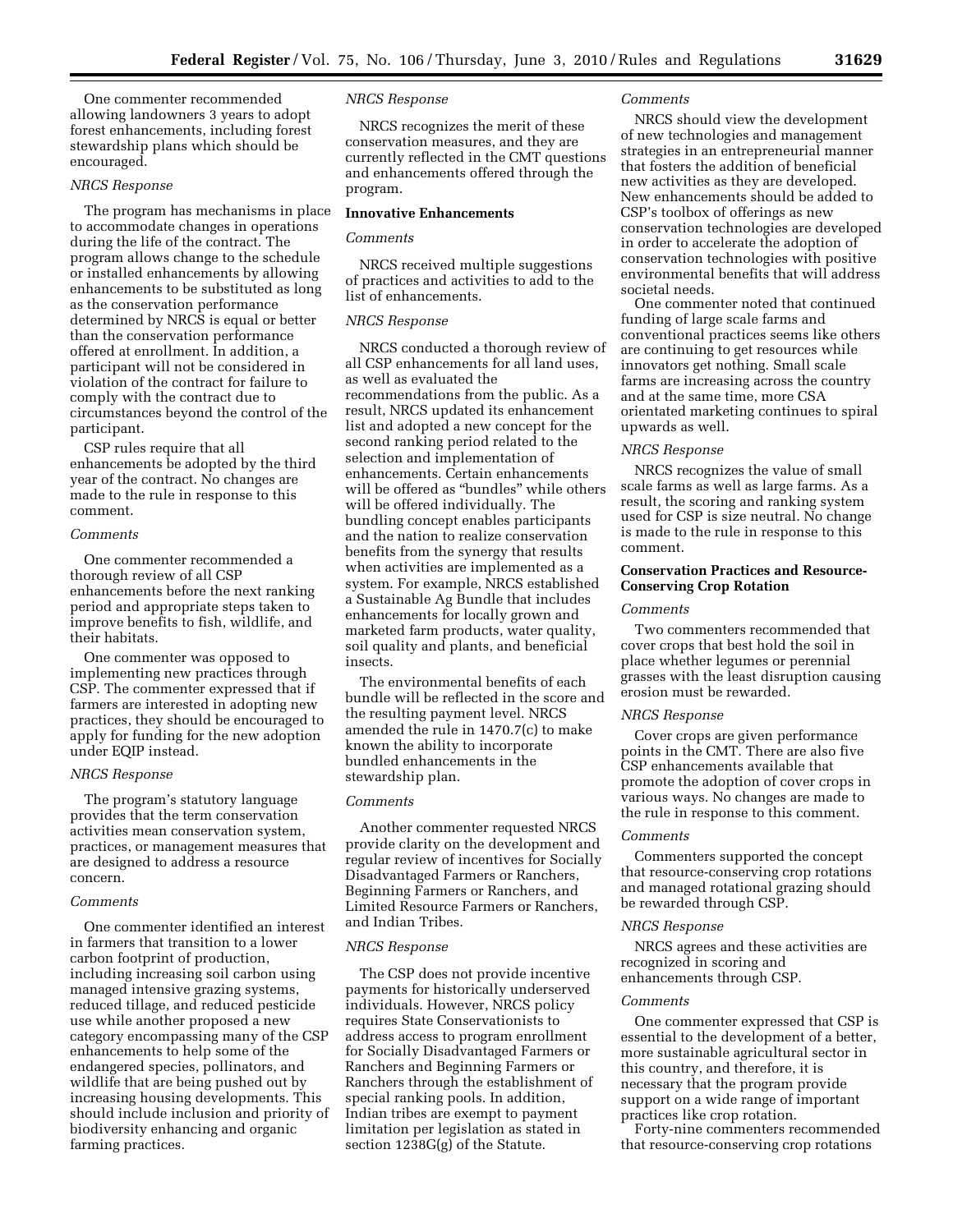and management-intensive rotational grazing should receive strong support or high ranking and payment points. Cropping systems built around resourceconserving cropping and livestock systems based on rotational grazing are superior conservation approaches with multiple environmental benefits. They should be fully rewarded whether they are an ongoing conservation system or a newly adopted one.

# *NRCS Response*

Applicants who choose to implement a resource-conserving crop rotation are recognized because they receive a separate payment for this activity above and beyond other payments they may qualify for under the program. NRCS recognizes the conservation value of crop rotations and rotational grazing. Both are scored highly in the CMT, and enhancements are offered for both of these activities. No changes are made to the regulation in response to these comments.

#### *Comments*

Another commenter expressed that it is also important that the funding amounts recognize the critical role that organic crop and livestock systems, resource-conserving crop rotations, and management-intensive rotational grazing play in strong and productive stewardship.

#### *NRCS Response*

CSP uses the CMT in evaluating the environmental impact that a management system provides. Those systems that provide the highest benefits receive the most conservation performance points resulting in higher ranking and increase payments. No changes are made to the rule in response to the comment.

# *Comments*

A number of comments show support for small farmers like the one that expressed the concern that small family farmers raising a diversity of crops and animals, should receive high ranking and payment points based on resourceconserving crop rotations and management-intensive rotational grazing.

# *NRCS Response*

Applicants in this category that are addressing natural resource concerns will score very well in the CMT and will have the potential for high stewardship levels. Recognizing that CSP may not offer financial resources to smaller operators that would encourage participation, NRCS amended the regulation in paragraph 1470.24 to add

authority for the Chief to offer a minimum contract payment amount.

#### *Comments*

Farmers coming into newly adopted resource-conserving crop rotations and management-intensive rotational grazing (in addition to those who presently implement those practices) need to be able to sign-up for CSP.

## *NRCS Response*

CSP scoring, ranking, and payments are based on both existing conservation activities and additional conservation activities that the applicant chooses to implement. This process allows for farmers who are at different levels of conservation to participate. NRCS uses an environmental focus and not a commodity-based focus when implementing CSP. No changes are made to the rule in response to the comment.

#### *Comments*

One commenter expressed that in reviewing the interim final rule and the materials posted on the NRCS Web site in reference to the rule, the resourceconserving crop rotation and its specific special payment is clearly a priority for NRCS. However, exact implementation of this provision still appears uncertain. As NRCS moves forward with this provision, the agency should strive to attain the objective of greater soil conservation and the building of carbon in the soil rather than a prescription that can only be met with the addition of a perennial crop or forage crop to the rotation.

#### *NRCS Response*

The resource-conserving crop rotation job sheet, describes the benefits of a resource-conserving crop rotation that includes reduced wind and water erosion, increased soil organic matter, improved soil fertility and tilth, interrupted pest cycles, reduced depletion of soil moisture or reduced need for irrigation in applicable areas, and provided protection and habitat for pollinators. Each State developed a list of plants and crops that met the criteria of a resource-conserving crop. No changes are made to the rule in response to the comment.

## *Comments*

One commenter expressed that conservation methods in crop rotations are vital for a sound, conservation-based farm. Adequate rewards for resourceconserving methods such as green manure plantings and forage, is important to ensure such practices are implemented and maintained. Well

managed rotational grazing systems for livestock are another superior conservation method with value-added gain to the environment.

# *NRCS Response*

NRCS agrees with these comments as reflected in the questions in the CMT and the CSP enhancements. No changes are made to the rule.

#### *Comments*

One commenter expected real change with the implementation of the CSP. The commenter expressed that the new CSP actually rewards farmers who are early adopters and using long-term rotations or grass-based livestock systems.

# *NRCS Response*

Questions in the CMT are designed to analyze an existing crop production system and award conservation performance points for those systems that provide the greatest environmental benefit. Systems that include greater crop diversity reduce tillage and high levels of nutrient and pest management receive more conservation performance points, increasing chances to be selected for funding. No changes are made to the rule in response to the comment.

#### *Comments*

One commenter was critical of the ranking process in situations where a producer has to change a rotation that is not on the list, and then the producer would have to go through some ranking changes each time.

#### *NRCS Response*

Participants can modify stewardship plans to address unforeseen contingencies, as long as they select enhancement activities with the same or greater environmental benefits. Further, NRCS does not consider a participant in violation of the contract for failure to comply with the contract due to circumstances beyond the control of the participant, including disaster or related conditions, as determined by the State Conservationist.

#### *Comments*

One commenter recommended that NRCS seek opportunities to increase bee forage when implementing other conservation practices, such as cover crops and resource-conserving crop rotations.

## *NRCS Response*

NRCS feels that it has adequately addressed the concerns in the CMT and with the activities offered through the program. NRCS will conduct continuous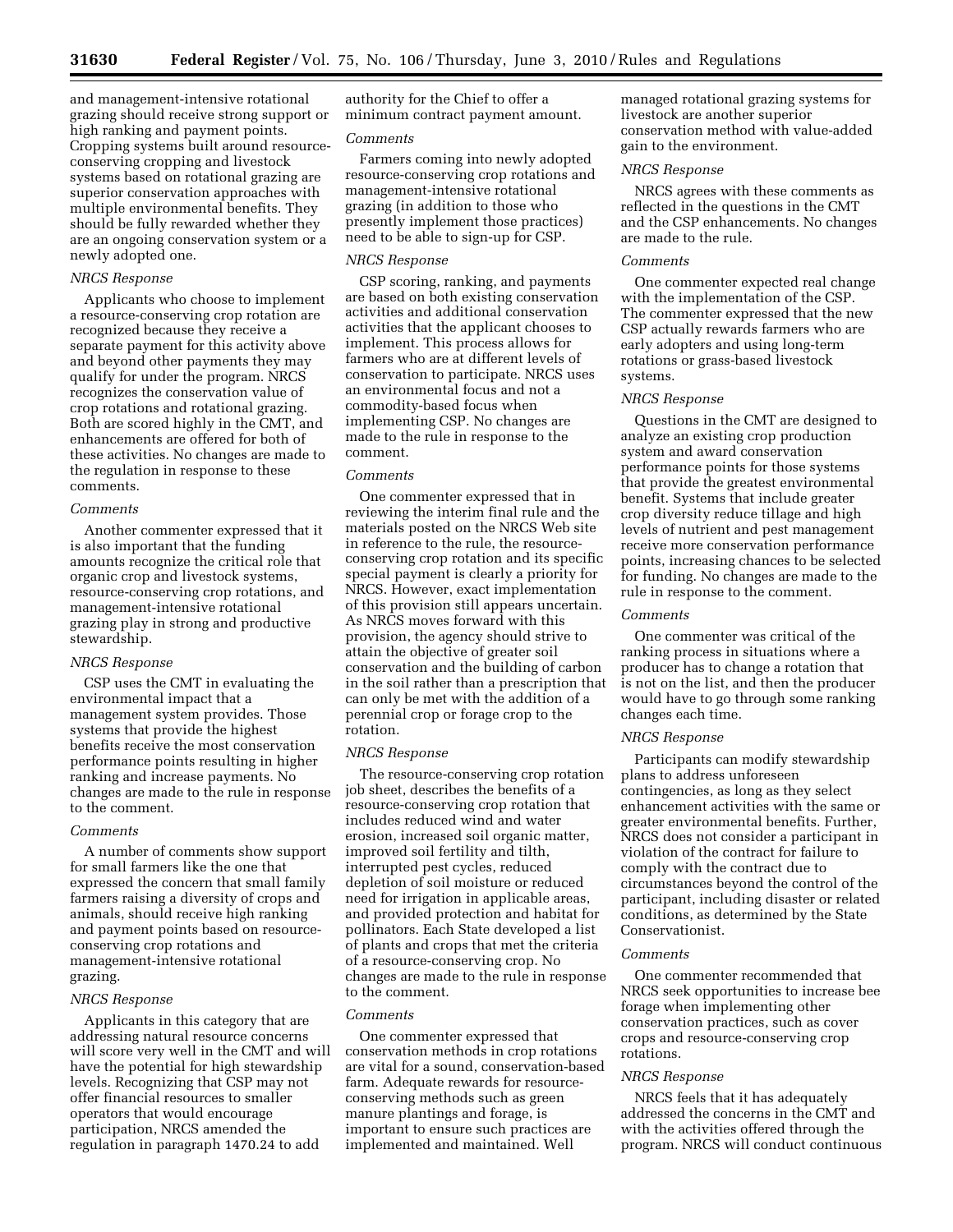reviews to incorporate innovative ideas for future ranking periods. No changes are made to the rule in response to the comment.

# *Comments*

One commenter requested clarification on whether or not orchard and vineyard crops are eligible for the resource-conserving crop rotation. Wine grape growers typically use a resourceconserving crop in their vineyards which meets the first definition, a perennial crop for soil fertility. Will vineyards be eligible for the supplemental payment?

#### *NRCS Response*

Resource-conserving crop rotations are not applicable for orchards or vineyards. A resource-conserving crop rotation is only applicable where there is an annually planted crop in the rotation.

# **On-Farm Research and Demonstration**

# *Comments*

NRCS received one comment on this provision. The commenter recommended the addition of a new paragraph (3) in 1470.2 to stipulate that NRCS will make available to eligible applicants design protocols and participation procedures for participation in CSP on-farm research and demonstration projects. In addition, the commenter recommended that either (a) current point values for onfarm research and demonstration be enhanced, or (b) that on-farm research and demonstration be taken out of the point system for payment purposes and compensated in a more traditional manner.

#### *NRCS Response*

NRCS amends section 1470.2(f)(1) to read as follows:

(f) The State Conservationist will:

(1) Obtain advice from the State Technical Committee and local working groups on the development of Statelevel technical, outreach, and program issues, including the identification of priority resource concerns for a State, or the specific geographic areas within a State, and design protocols and participation procedures for participation in on-farm research and demonstration and pilot projects.

States are working with their respective research institution in educating them on the use of on-farm research and demonstration projects to increase the list of available projects for the next ranking period.

# **Section 1470.8 Technical Assistance**

# *Comments*

Section 1470.8, Technical assistance, explains that NRCS or other technical service providers (TSP) could provide the technical consultation for installing conservation activities under CSP.

Two commenters recommended that more CSP money to be available for technical assistance through TSPs or cooperative agreements with entities such as State wildlife agencies in order to meet the anticipated program demand.

## *NRCS Response*

States have an option to enter into cooperative agreements with TSPs or other agencies to assist in delivering the program. However, it is important to mention that the program constraints of managing the program to achieve a national average of \$18 per acre for financial assistance and technical assistance will limit program servicing options.

# **Technical Assistance on Forest Land**

#### *Comments*

A number of comments were received regarding technical assistance on forest land. Commenters expressed support for CSP with concerns on how the expertise and technical assistance will be delivered at the field level to NIPF technical assistance for many NRCS forest projects is provided by agreement with the State Forestry Department, and in some cases, technical expertise is very limited; and respondents recommended that NRCS utilize the extensive network of forestry expertise through the Forest Stewardship Program, which includes State forestry agencies, consulting foresters, and other partners working to deliver technical assistance to NIPF landowners.

# *NRCS Response*

NRCS field office staffs have diverse technical backgrounds and in some cases have forestry and agroforestry expertise, but in those situations where they do not, they will seek professional forestry assistance. NRCS has staff foresters in many States that provide technical guidance and training to field offices and can assist field offices with planning and application questions. In States without staff foresters, the field offices will assist the forest owner in seeking assistance from either State agency foresters, forestry TSPs, or other private consulting foresters in the local area who are providing forestry planning and application assistance such as forest stewardship planning.

# **Pollinators**  *Comments*

One commenter recommended that NRCS further this objective by (1) designating a liaison at NRCS charged with working with beekeeping industry interests, and (2) establishing and convening a working group of beekeepers, qualified research and extension specialists, and interested agricultural producers to help conduct the necessary review and revisions.

Another commenter expressed that USDA should realize the full potential conservation assistance and incentive programs to help farmers and ranchers establish and maintain habitat for managed and native bees, and provide training to NRCS and other technical assistance providers to make them aware of the new Farm Bill authorities and the importance of habitat for managed and native bees and how programs can be used to assist farmers and ranchers.

# *NRCS Response*

NRCS has a Pollinator Initiative through which it is pursuing increased attention to pollinators from a variety of approaches. A few of these approaches include the following: Establishment of an NRCS Liaison with beekeepers and with the United States beekeeping industry to ensure that the needs of beekeepers and honey bees are appropriately addressed in NRCS pursuits; revision of NRCS Conservation Practice Standards to encourage establishment of pollinator habitat and discourage management practices harmful to pollinators; implementation of the recently-developed NRCS Plant Materials Centers pollinator action plan which includes the field-testing of seed mixes for pollinators from an ecoregion-specific perspective and cropspecific recommendations of plant materials that will provide preferred and extended pollinator forage and refugia for beneficial insects helpful in pest management; inclusion of a large number of opportunities for matching funds to create and enhance pollinator habitat through a variety of financial assistance and easement conservation programs; development of Web based training for NRCS staffs and for our partners and customers focused upon pollinators and their habitat requirements; and implementation of the NRCS pollinator communications plan for awareness-building concerning the critical roles of pollinators and what individuals can do to help us sustain pollinator habitat and the environmental services they provide.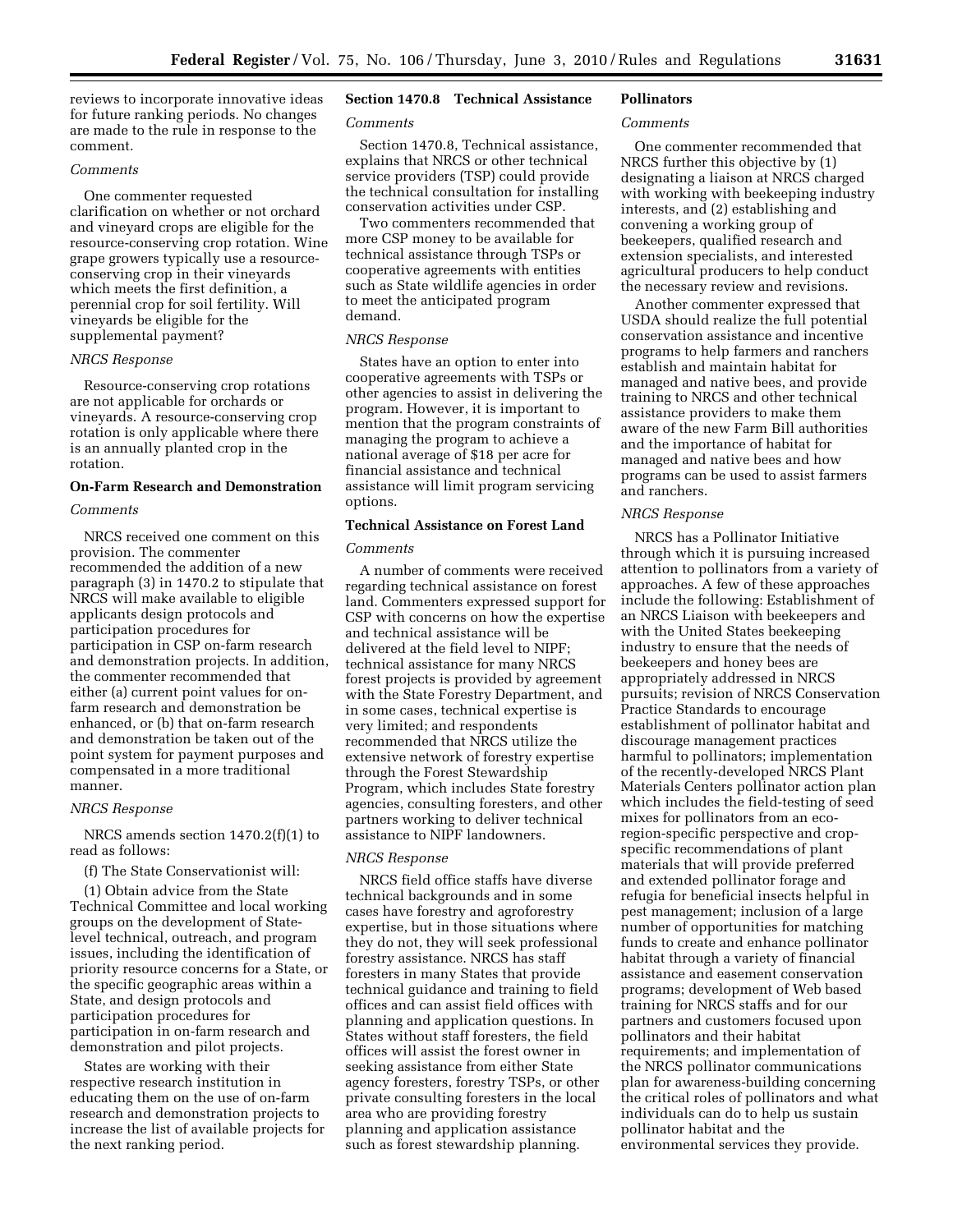NRCS takes seriously its responsibilities to ensure its field office staffs have adequate training to work with organic farmers. Individual States have conducted numerous training sessions on conservation planning with organic producers. A national teleconference on organic certification has been conducted, and plans are in place to work with several private organic groups to provide training to NRCS State specialists on organic farming systems. No changes are made to the rule in response to this comment.

#### *Comments*

One commenter questioned why NRCS included a definition of TSP. The commenter did not see where the term is used or referenced in the rule. The commenter expressed that the rule leads one to conclude that NRCS must provide all technical assistance relative to the CSP.

## *NRCS Response*

Section 1470.8 states that NRCS may provide technical assistance to an eligible applicant or participant either directly or through a TSP as set forth in 7 CFR part 652.

#### **Subpart B—Contracts and Payments**

# **Section 1470.20 Application for Contracts and Selecting Offers From Applicants**

# *Comments*

Section 1470.20, "Application for contracts and selecting offers from applicants,'' identifies procedures associated with application acceptance, contract application requirements, and the application evaluation process. NRCS received 20 comments on the application process. Many of the commenters expressed frustration related to the amount of paperwork necessary to participate in CSP.

#### **Application Process**

Seven commenters expressed that there is too much paperwork or the program is too complex; other comments included that NRCS needs to control costs and if an applicant is rejected from program enrollment, the basis for the rejection needs to be explained to the applicant. NRCS received comments that information requirements should be fair, reasonable, and limited to data that is necessary, relevant, and related directly to determining an applicant's potential CSP participation. An applicant's personal details and proprietary operational information must be protected at all times by the Department; respondents urged NRCS to

avoid onerous and invasive CSP documentation requirements and to be fair and reasonable. One commenter acknowledged that good recordingkeeping is integral to managing a successful farming operation; however, due to the newness of this program, some producers may not have records for all of the activities conducted that would aid them in their application for CSP. The commenter has concerns about how farmers will be treated in situations where they have recently acquired farm ground where previous records would not be available to the new operator, which could limit their eligible acres.

## *NRCS Response*

No changes are made to the rule in response to the comments.

All applicants are provided written notification of all determinations related to their application.

NRCS designed the CSP to collect as little information from the applicants as feasible. It is always difficult to balance the information necessary for quality assurance and minimize burden on customers. NRCS feels strongly that proper documentation is required to avoid improper use of program funds. NRCS does not collect records to be kept in NRCS field offices. Records are used to verify that the information provided by the applicant is accurate when conducting the onsite field verification and State quality assurance process.

Acreage eligibility is not determined by the presence or absence of records; however, it may impact the applicant's ranking score. The applicants are required to offer all acres on their operation that are under effective control at the time of entry into a conservation stewardship contract. To participate in CSP, applicants need to be able to provide some form of verification for those activities that they are credited in the CMT. There are many ways that information can be verified during the onsite field verification such as equipment, crop residues, visible signs of erosions, existing practices on the ground, photos, receipts, existing conservation plans, aerial photos, etc. It is the applicant's responsibility to provide accurate information of the existing system that they will be compensated through program payments.

NRCS will evaluate ways to minimize burdens on producers while following policies and procedures to ensure that NRCS is accountable for the use of program funds. It is critical that participants maintain and supply information to verify eligibility. NRCS has the proper supporting contract

documentation to ensure fair and consistent determinations are made.

#### *Comments*

Another area of interest related to the availability of information. Four commenters expressed that applicants should have access to enhancement points during the application process. For farmers to make good decisions, farmers should have access to the number of points each enhancement is assigned to make the best decision for their operation and for the overall environmental benefit of their contract. Three commenters expressed that the list of potential enhancements is long and exhaustive, and it will benefit potential program participants to know the ranking of each enhancement for both conservation performance effectiveness and relative cost. We assume that these rankings are in turn used in the CMT and, as such, the rankings reflected in this document should be subject to review and modification by the State Technical Committee to fully reflect that State's needs and priorities.

#### *NRCS Response*

NRCS has made available to the public the conservation performance effectiveness values for all activities offered through the program as well as for all the inventory questions. In addition, NRCS developed two detailed documents explaining how the points are used in the tool. This information is located at *http://www.nrcs.usda.gov/ programs/new*\_*csp/csp.html.* 

No changes are made to the rule in response to these comments.

## **Conservation Performance Ranking Score**

#### *Comments*

One commenter indicated that what is unclear is how the activity list relates specifically to the ranking process used in CSP contract approvals, if at all, and how this list relates to the CMT. NRCS should clarify how this list relates in this regard.

## *NRCS Response*

The CMT is utilized to evaluate CSP applications using a point based system for environmental benefits. The CMT evaluates existing and proposed new activities to calculate conservation performance points that will be used for ranking and payment purposes. No changes are made to the rule in response to the comment.

#### *Comments*

One commenter encouraged NRCS to allow one application for producers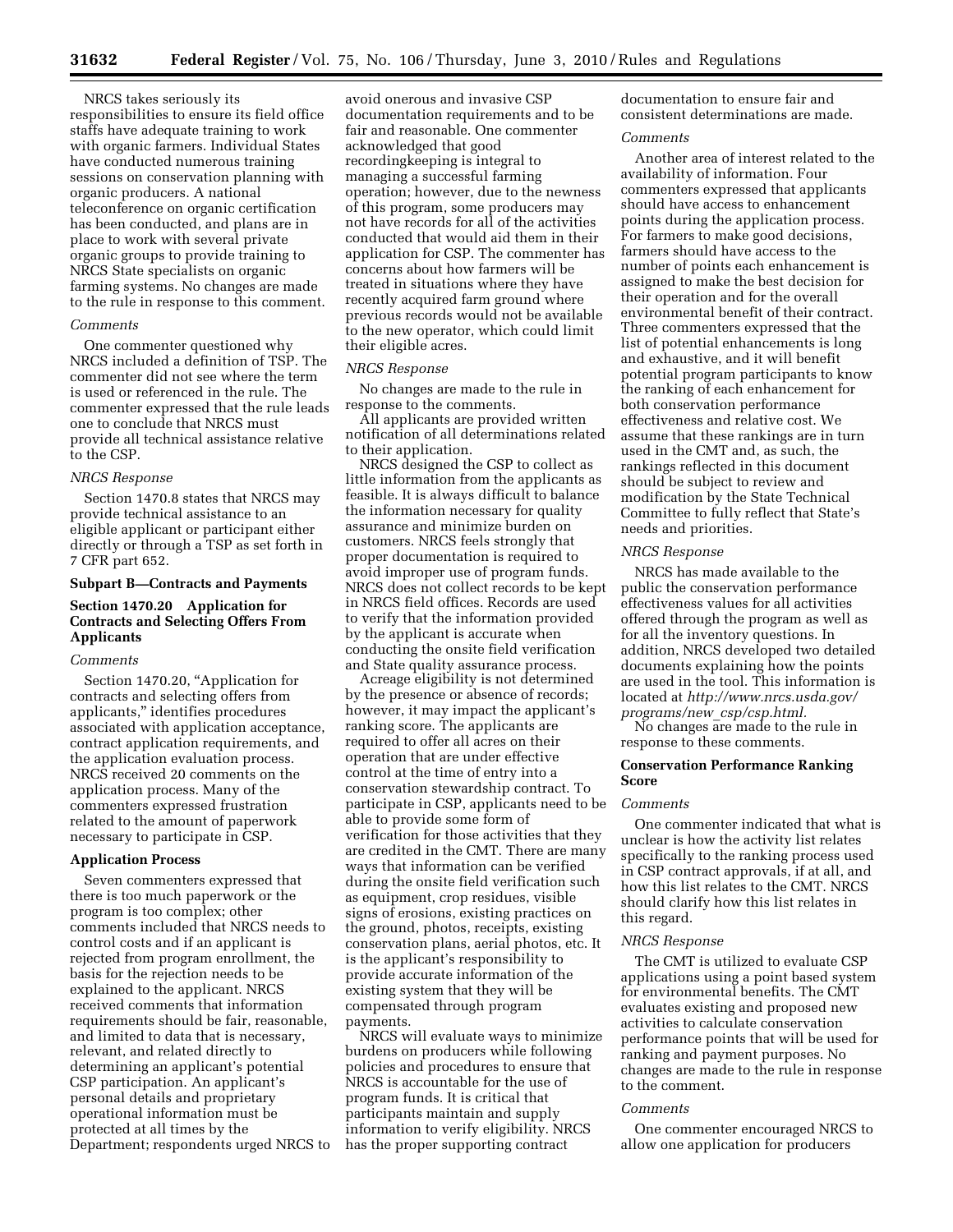with agricultural lands that also contain NIPF. Another commented that the contract application requirements and ranking pool protocols for NIPF are not specified.

# *NRCS Response*

NRCS deemed necessary the separation between NIPF from agricultural land applications to be able to meet the legislative requirement of not more than 10 percent of the annual acres enrolled nationally in any fiscal year may be NIP. However, NIPF applicants follow the same application requirements and ranking protocols that agricultural land applications follow. No changes are made to the rule in response to the comment.

# **Ranking Process**

# *Comments*

NRCS received nine comments related to the ranking process. The majority of the comments pertained to implementing CSP in a size neutral manner. The commenters encouraged NRCS to resist efforts that would place unnecessary size and income restrictions on CSP participation, especially if those restrictions go beyond the provisions Congress specifically included in the CSP authorization. CSP is a program that must be designed in a way that allows participants to be ranked and evaluated on the environmental merit of their onfarm activities, regardless of the overall size of their operation. One commenter expressed that CSP puts more emphasis on change. NRCS needs to be careful about what kind of change is being directly or indirectly promoted with taxpayer money. In the two sign-ups for the old CSP, the highest ranking applications were often continuous notill row crop producers. With the emphasis on change, those applicants who are changing to no-till will rank high.

# *NRCS Response*

The CSP is designed to allow participants to be ranked and evaluated on the environmental merit of their onfarm activities regardless of the overall size of their operation. The CMT evaluates existing and proposed new activities to calculate conservation performance points that will be used for ranking and payment purposes. The CMT is size neutral ensuring that all operations, despite the size of each operation, have the same potential to accrue a similar number of points.

NRCS is following the program's statute by crediting producers for the conservation performance from the

existing and proposed system. In addition, NRCS is following the ranking factors stated in the statute. Three out of the four ranking criteria are related to new conservation activities. However, a review of the first sign-up data is being conducted, and any needed adjustments will be made before the next ranking period.

# *Comments*

Two commenters responded with concerns related to wildlife issues; one commenter expressed concern if cost is figured into the ranking criteria, that wildlife and forest health enhancements will be negatively weighted because of the installation cost, low CSP payment, and no cost-share opportunities available for the producer.

# *NRCS Response*

Cost is not a ranking factor unless there is a tie in ranking scores between two or more applications. When there is a tie, the application that represents the least cost to the program will be given priority. The CSP does not provide costshare payments but rather compensates producers for the conservation performance.

#### *Comments*

One commenter supports a ranking scheme with no weighting for the adoption of new enhancements by the producer.

# *NRCS Response*

NRCS is currently implementing the ranking factors without preferential treatment to any one factor. No changes are made to the regulation in response to this comment.

# *Comments*

One commenter recommended NRCS award points for selecting conservation practices that address State, regional, or national resource concerns such as Gulf of Mexico hypoxia, Northern Bobwhite Conservation, and grassland bird initiatives.

#### *NRCS Response*

Conservation practices are used in CSP for the purpose of encouraging producers to meet additional stewardship thresholds. NRCS is evaluating options and methodologies to allow for State and regional adaptation of the CMT at some future point.

# **Conservation Measurement Tool**

#### *Comments*

NRCS received 19 comments on the CMT. Most of the comments requested additional conservation considerations in the CMT. NRCS received both

positive and negative comments related to CMT and agency implementation. For example, one commenter expressed the CMT is an attempt to provide a nationwide "level playing field" in ranking applicants and determining funding status across a large number of resource conservation areas. For this, the NRCS deserves some commendation. Unfortunately, the draft tools available for review thus far do not give clear indications of how some of the ranking decisions were made, nor how points are applied to producers' activities. Another commented that estimation of a true baseline of environmental conditions before and after CSP implementation is not possible.

## *NRCS Response*

NRCS appreciates and understands the positive and negative comments on CMT. The first implementation of CMT was a learning process. Changes are already planned for CMT based on experiences at the field level. As field personnel become more familiar with the use of CMT, inconsistencies in its implementation will be minimized. In addition, NRCS will conduct additional training for field personnel on CMT to ensure consistent application and interpretation across the country.

NRCS entered into an agreement with the University of Illinois to conduct a scientific validation to assess its performance in evaluating environmental benefits.

#### *Comments*

One commenter expressed that the CMT considers the relative physical effects of existing and proposed conservation activities to estimate improvements in conservation performance. It does not measure true environmental benefits, e.g., tons of carbon sequestered or tons of soil saved.

#### *NRCS Response*

NRCS agrees with this commenter. The CMT was developed for the CSP as a means of providing an ordinal ranking of applicants based upon the level of conservation stewardship on the applicant's operation. The CMT does this by asking a series of questions about the outcomes of agricultural and ranching practices in terms that a typical landowner should be able to answer. In other words, it provides a means of saying that the environmental outcome on applicant A's farm as a result of the implementation of farming and conservation activities is better than applicant B's. However, NRCS will explore potential future additions for quantitative capability to the tool. For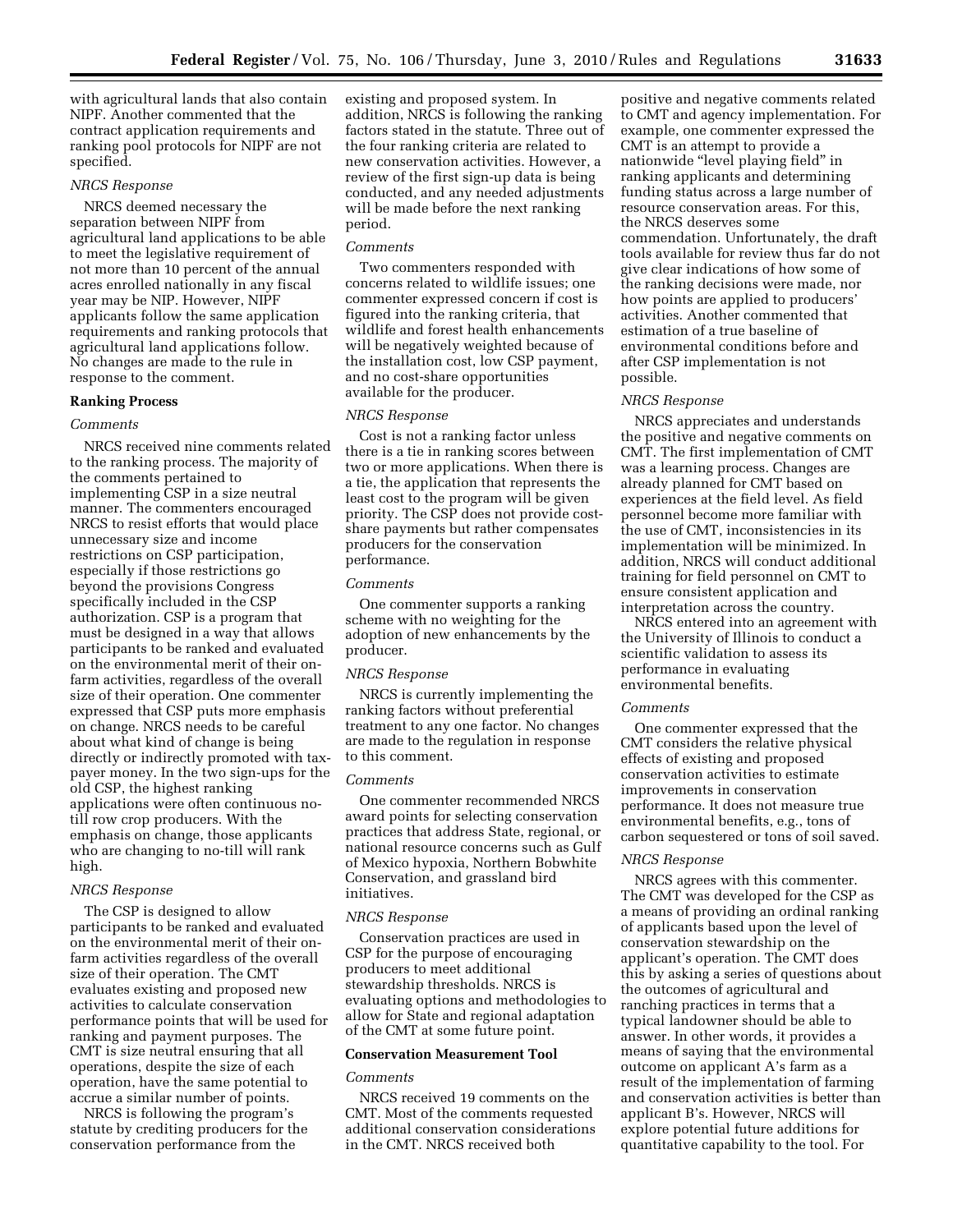the CMT to measure benefits will require incorporating other modules that can measure change such as Agricultural Policy Environmental Extender, Voluntary Reporting of Greenhouse Gases-Carbon Management Evaluation Tool, Nitrogen Loss and Environmental Assessment Package, etc.

#### *Comments*

Another commenter expressed that the CMT does not adequately encourage intensive tillage management for residue management or soil tilth.

#### *NRCS Response*

CMT seeks only to judge the results of conservation actions (or lack thereof). The encouragement comes as applicants see what actions they need to take in order to rank highly or increase their level of payment. CMT does in fact reward applicants through increased score that practice tillage techniques that maintain high residue levels and limit soil disturbance. In addition, by choosing enhancements that increase residue and otherwise improve soil quality, applicants can further increase ranking and payment levels.

# *Comments*

One commenter expressed understanding that the CMT has been developed to determine if an applicant meets the basic stewardship threshold for entry into the program. The CMT should also be capable of assisting further in the ranking process by calculating and accounting for the practices of those farmers that have achieved a much higher level of conservation, above and beyond the entry level threshold. It must be remembered that many of the nation's best land stewards adopted and implemented these conservation practices with their own money because it was the "right" thing to do. In time, CSP will have the majority of the farms enrolled, but the poor land stewards must be aware of the successes of the best land stewards. The new CSP should continue to inspire farmers to be ranked among the best land stewards in the country.

# *NRCS Response*

The CMT scores the exceptional steward much higher than the applicant that just barely meets eligibility. NRCS acknowledges that the number of enhancements available and the environmental points granted to a ''barely eligible'' producer could result in an application to be ranked higher than for an exceptional steward. NRCS will be reviewing the stewardship eligibility levels for each resource

concern to ensure that good and poor stewards are properly indentified. This could ultimately have some effect on who is eligible for the program and better identify the good steward.

# *Comments*

One commenter recommended the CMT needs to better recognize and score certain practices. For example, terracing is a conservation practice that was advocated for decades by the Soil Conservation Service and is still part of the FOTG. Terracing is a vital component in controlling water erosion, especially where residue production is low. No-till or cover crops are not always an acceptable substitute for terraces, and CMT scoring must recognize that fact. Producers who have installed and farmed with terraces have incurred significant costs in additional time, machinery, and labor requirements. Ignoring both the benefits and producer costs, the CMT recognizes terracing with at most only 45 points (questions 13 and 14) and specifically only 16 points (question 14).

#### *NRCS Response*

While NRCS recognizes the significant contribution that some applicants have made to improve the farming landscape by installing terrace systems, CMT is designed to judge the conservation outcome of activities rather than the capital and labor input to install the practices. Farmers make choices based on the land they farm, the crops they choose to grow, and other site-specific factors. In most cases, there are multiple paths to achieve a good conservation outcome. The CMT does not try to define the path, rather it tries to judge the result of the choices the farmer makes. The farmer is free to make these choices based on their operational goals.

# *Comments*

One commenter opined that the CMT is particularly flawed in being heavily weighted towards practices that are impractical for some regions. Although it is recognized that the CSP is outcome based, it will not further national conservation efforts to exclude some regions. The CMT needs to be expanded with questions and points that match a reasonable conservation outcome for a given region. It also needs a mechanism to omit questions inappropriate for a particular region.

#### *NRCS Response*

NRCS will take this concern under advisement and look for opportunities for States or regions to customize the

CMT within the constraints of a national program.

# *Comments*

One commenter questioned in what manner does the CMT account for the costs (or lack thereof) of given practices/ enhancements? Question 11 provides up to 64 points for the use of a no-till system. However, in many instances notill systems are actually adopted for cost savings. This is in conflict with the language in section 1470.24 and with World Trade Organization requirements. Given these payment requirements, how do practices/enhancements such as notill (which is potentially income enhancing) warrant high CMT points when significant conservation practices such as terracing (which clearly has high costs) are assigned much lower point values?

#### *NRCS Response*

NRCS developed CMT to determine the environmental benefits points using conservation physical effects and does not take into account costs of activities. The payment process takes into account costs incurred, income foregone, and to the extent practical, environmental benefits.

## *Comments*

One commenter expressed that the CMT asks no questions related to strategies for the management of herbicide resistance in weeds. With reduced till/no-till systems relying on the availability of effective herbicides (especially glyphosate in which resistance is an increasing problem) this topic must be addressed.

# *NRCS Response*

The CMT includes a section on pest management with the highest scoring being the use of an integrated pest management plan (IPM). The IPM can include a host of activities that range from the use of herbicides to avoidance techniques that rely on management strategies. This plan provides sufficient options to address herbicide resistant weeds and reward applicants that choose environmentally sound options without CMT prescribing the necessary treatment.

# *Comments*

One commenter responded that other than referencing residue cover at planting, the CMT asks no major questions about management for the control of wind erosion. This is an example of an issue where regional practices/enhancements must be more fully addressed by the CMT. This commenter also expressed that despite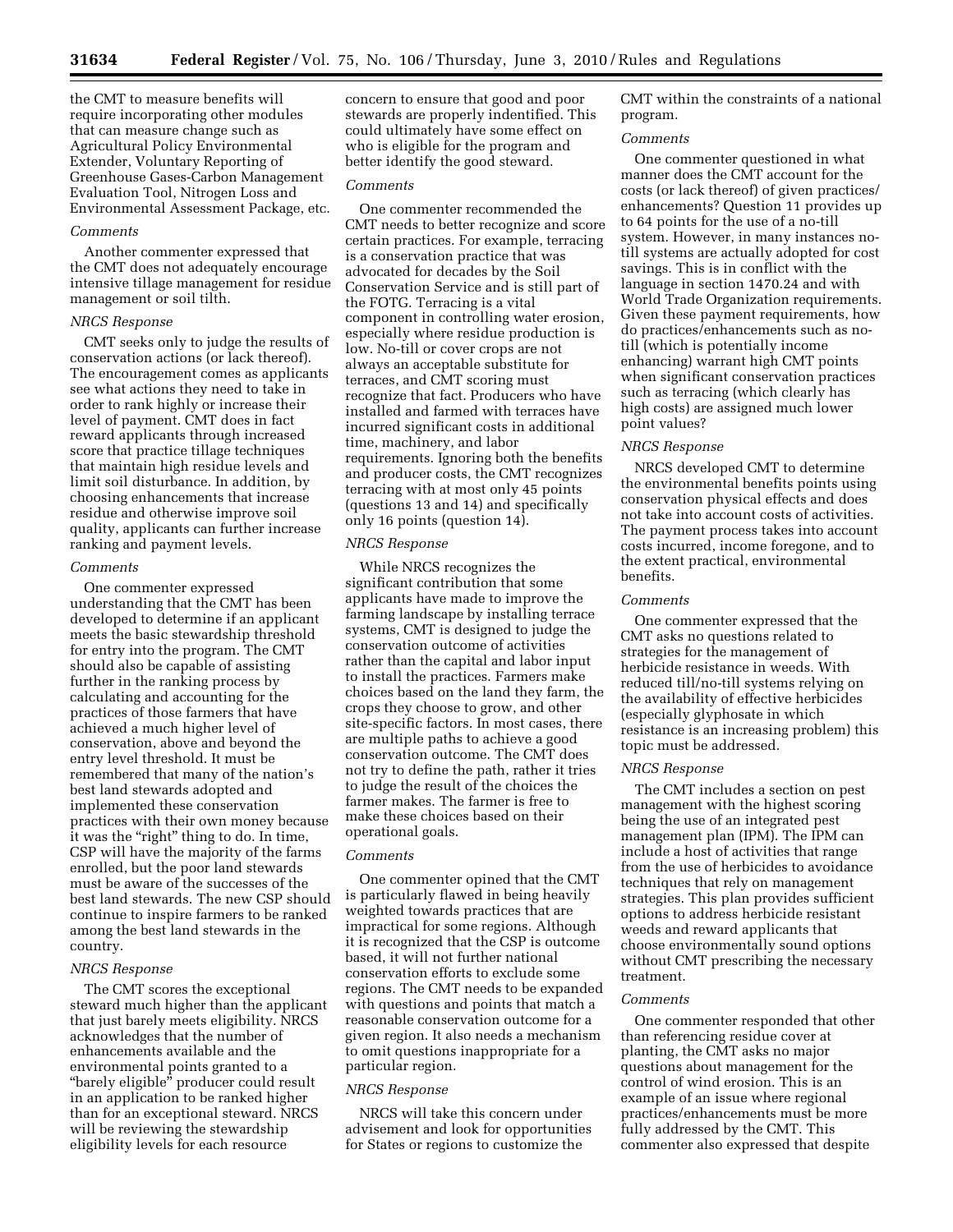the otherwise heavy emphasis on plant diversity and cover crops, the CMT does not recognize the identical role that facilitating postharvest volunteer plant growth provides in wheat-fallow rotations.

#### *NRCS Response*

NRCS will take the comments under advisement to ensure that additional clarification is included in the CMT.

# *Comments*

One commenter recommended that NRCS refine the CMT to allow for the creation of more precise resource concern categories within the land use category of forest land. This would allow States to set priorities for conservation on forest land in the same manner that they do for other land use types when selecting resource concerns and priority resource concerns for cropland, rangeland, or pasture.

#### *NRCS Response*

At this time NRCS does not anticipate changing the micro resource concerns that are considered by CSP. Cropland, pastureland, rangeland, and forest land are evaluated across the same 27 micro resource concerns.

# **Ranking—Environmental Benefits**

# *Comments*

NRCS received 102 comments on the ranking for environmental benefits. The majority of the comments pertained to organic farming and livestock systems and ranking applications based on environmental outcomes. NRCS received a few comments in support of small farms. The comments are summarized as follows:

#### **Organic Production**

NRCS received 43 comments related to organic production. The majority of these commenters expressed that organic crop and livestock systems should get extra consideration because of their environmental benefits. One commenter requested NRCS make the rules flexible enough to fit the various needs of organic farmers, since their overall system is beneficial but does not always fit the narrow guidelines for conventional farming. A number of commenters expressed that organic and those transitioning into organic should be treated similarly. Ranking and payment point values should be roughly equivalent for ongoing organic management and new conversions or transition to organic. Another commenter expressed that the points given to organic farmers are quite fair, and it is apparent that many organic farming practices are sustainable. Those

practices may be adopted, at least in a modified form, by non-organic farms as a way to become more sustainable and protective of the environments.

Not all the commenters supported giving organic and livestock producers special consideration. One commenter expressed that organic and livestock practices should not be given higher ranking or points because it is organic. The end result is what matters; if conventional agriculture or organic agriculture accomplishes the same result, the reward should be the same. Another commenter expressed that organic farming is not sustainable, and the added tillage to control weeds only increases soil erosion. The use of manure encourages phosphorus run off, and there is not scientific proof that their producer is any better for humans than that produced with no-till.

#### *NRCS Response*

The CMT evaluates the impacts of organic systems in the same manner as for non-organic systems. All producers are required to meet the same stewardship threshold for each of the resource concerns. The CMT evaluates the environmental benefits provided by an operation regardless of operation size, land use, or production system.

# **Environmental Outcomes**

#### *Comments*

NRCS received 36 comments recommending that CSP applications be ranked and paid based on environmental outcomes. Examples of specific comments include: Conservation strategies that yield the largest environmental performance and provide multiple benefits should receive priority ranking; it would be great if subsidy payments would shift towards CSP; effective application ranking that prioritizes enrollment of producers promising to do the most to address the important resource concerns in a particular area will be critical to maximizing the environmental benefits CSP can deliver; and reward good outcomes such as enhanced wildlife habitat, better watershed protection, and higher regard for air quality. These outcomes should be rewarded whether the conservation practice was adopted this year or in the past so that farmers with good practices are not punished for starting conservation early.

## *NRCS Response*

The CMT will credit producers with higher points if their existing and proposed system is addressing the priority resource concerns identified by the State for the geographic area they are competing in. In addition, existing and proposed activities' performance are calculated by resource concern for each land use ensuring the producers are rewarded for multiple benefits they are producing.

# **Small Farms/Farm Size**

# *Comments*

Two commenters urged NRCS to encourage farms of all sizes to practice conservation methods on their farms.

# *NRCS Response*

NRCS promotes conservation methods on all farms. The program is designed in a way that allows participants to be ranked and evaluated on the environmental merit of their on-farm activities, regardless of the size of their operation.

#### *Comments*

NRCS received comments expressing disappointment from applicants whose applications were not selected for participation. Commenters indicated their applications were rejected due to their size, lack of sufficient income, or cropping history.

# *NRCS Response*

The CSP has no minimum income or size limitation. However, the CSP statute provides that land used for crop production after June 18, 2008, that had not been planted, considered planted, or devoted to crop production for at least 4 of the 6 years preceding that date is not eligible. Certain exceptions apply. NRCS recommends the commenters contact their local NRCS office for additional clarification.

# **Resource-Conserving Crop**

#### *Comments*

One commenter recommended mechanical row crop cultivation with equipment leaving high levels of surface residue should be assigned some points when it results in a reduction of herbicide use. Another commenter recommended NRCS give more credit for spring planted small grains with an under seeding of a legume or legume/ grass mix. This is a common practice among sustainable farmers here in the Midwest.

## *NRCS Response*

CMT considers residue amounts and the use of pesticides (including herbicides) separately. The applicant has the opportunity to be scored for high residue levels under questions 2 and 11. Pesticide related questions are dealt with under question 15. In the case described above, high residue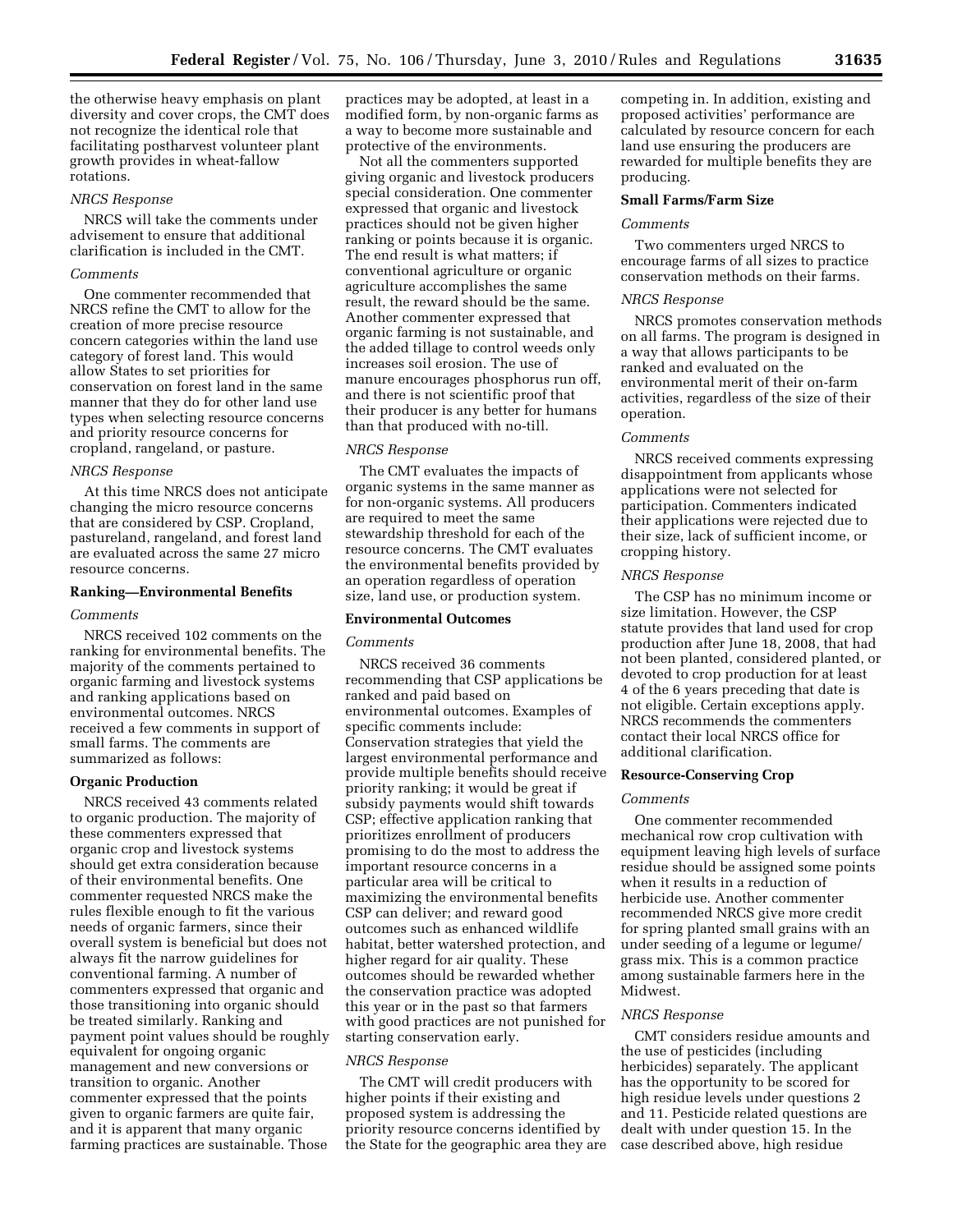levels could be part of an IPM plan to reduce the application of herbicides.

The use of a nurse crop of grass or legume should be credited under question 3 as a cover crop depending upon how it is handled after the small grain is harvested and under question 4 for increased crop diversity. It might also gain points from question 12 for wildlife considerations, again depending on how it is handled after harvest.

# **Fallow Practices**

# *Comments*

One commenter recommended that fallow practices are not all the same and should not all be ranked the same. The commenter suggested a way be established to account for conservation fallow such as chemical fallow. In arid agricultural regions, the purpose of this fallow type is to idle the land for a growing season, and conserve and even recharge soil moisture while maintaining a cover of previous crop stubble serving to protect the soil from wind and water erosion.

# *NRCS Response*

NRCS recognizes that fallow with high residue was not accounted for in the current version of CMT. This oversight will be corrected for future sign-ups.

#### **Wildlife Habitat/Riparian Buffers**

#### *Comments*

One commenter requested riparian buffers wider than 50 feet should be rewarded. Currently the highest ranking is for buffers with a width of 33 feet or 2.5 times the stream channel width, but wider buffers capture more nutrients and provide real wildlife habitat.

#### *NRCS Response*

Water quality research has shown that most of the water quality benefits are attained in buffers in the first few yards. While we recognize that additional width is beneficial, in order to reduce the complexity of the CMT questions, we chose to craft question 7 under the Water Bodies/Water Courses section to ask about the minimum width necessary for water quality. Additionally, question 7 in Cropland and question 5 in Pasture will reward an applicant for buffers that are wider than the minimum for water quality. NRCS is not changing the riparian buffer requirements.

# *Comments*

The buffer scoring should also reward higher levels of forest canopy in regions where forests were the predominant land cover prior to conversion to

agricultural production. The current version does not differentiate between forests and shrubs or grasses.

# *NRCS Response*

In the CMT, Questions 7 and 8 on Water Bodies/Water Courses ask questions about the quality of the vegetation in riparian buffers. Buffers that are composed of native vegetation should be scored higher than those that have non-natives.

#### *Comments*

Scoring for manure/pesticide application setbacks should be tiered to reward greater distances from water bodies. The current version only rewards setbacks greater than 33 feet. Higher scores should be available for setbacks greater than 100 feet (#9 on Water Bodies/Water Courses Existing Activity Conservation Performance).

#### *NRCS Response*

Water quality research has shown that most of the water quality benefits are attained in buffers in the first few yards. While we recognize that additional width is beneficial, in order to reduce the complexity of the CMT questions we chose to craft question 9 under the Water Bodies/Water Courses section to ask about the minimum width necessary for water quality.

# *Comments*

One commenter requested NRCS provide special consideration to the environmental benefits of protection of wildlife habitats and corridors, promoting biodiversity and protecting species from the dangerous effects of overuse of pesticides.

## *NRCS Response*

The CMT accomplishes this through a series of questions that address (1) the occurrence of native vegetation in buffer areas, (2) the current level of management of pesticides, and (3) additional enhancements the applicant will apply that will reduce pesticide exposure to the environment and improve the quality of wildlife habitat. Applicants that do all of these activities to protect and benefit wildlife should score well in the CMT.

#### *Comments*

A third commenter expressed that the commenter devoted many areas of their farm to providing habitat for reptiles and amphibians. A true environmentalist works from the bottom of the food chain up. These types of land stewards should be rewarded for protecting this base, not penalized.

# *NRCS Response*

There are many opportunities in the CMT to recognize fish and wildlife activities an applicant is currently implementing, as well as many opportunities for enhancements to improve fish and wildlife habitat on a farm.

# **Pollinators**

#### *Comments*

NRCS received requests that landowners be given credit in the scoring system for pollinator-related values of conservation practices that provide habitat for native and managed pollinators. Two examples are (1) the ecosystem services that native pollinators provide, and (2) giving beekeepers permission to place managed hives on their land to take advantage of natural forage. To the extent innovative approaches are developed that offer premium CSP payments, the same principles could apply. The scoring system could also be weighted to provide additional value to practices that provide multiple environmental benefits.

# *NRCS Response*

NRCS recognizes the value of pollinators to agriculture and the environment. NRCS agrees to make changes in the CMT to specifically include pollinator habitat in areas that are managed for wildlife habitat. This will provide scoring in the CMT for those applicants that are managing noncropped and non-pastured areas for pollinator habitat.

# *Comments*

Another commenter recommended NRCS consider awarding additional points for selecting additional conservation practices that address State, regional, or national resource concerns.

# *NRCS Response*

The CMT currently does this by rewarding applicants that choose to address additional State priority resource concerns during the life of the contract.

# **Other**

#### *Comments*

One commenter requested NRCS consider ALL the environmental ramifications AND the food ramifications of its decisions. Another commenter expressed that CSP should continue to reward farmers who are farming at a high stewardship threshold and should provide an incentive to maintain those high standards.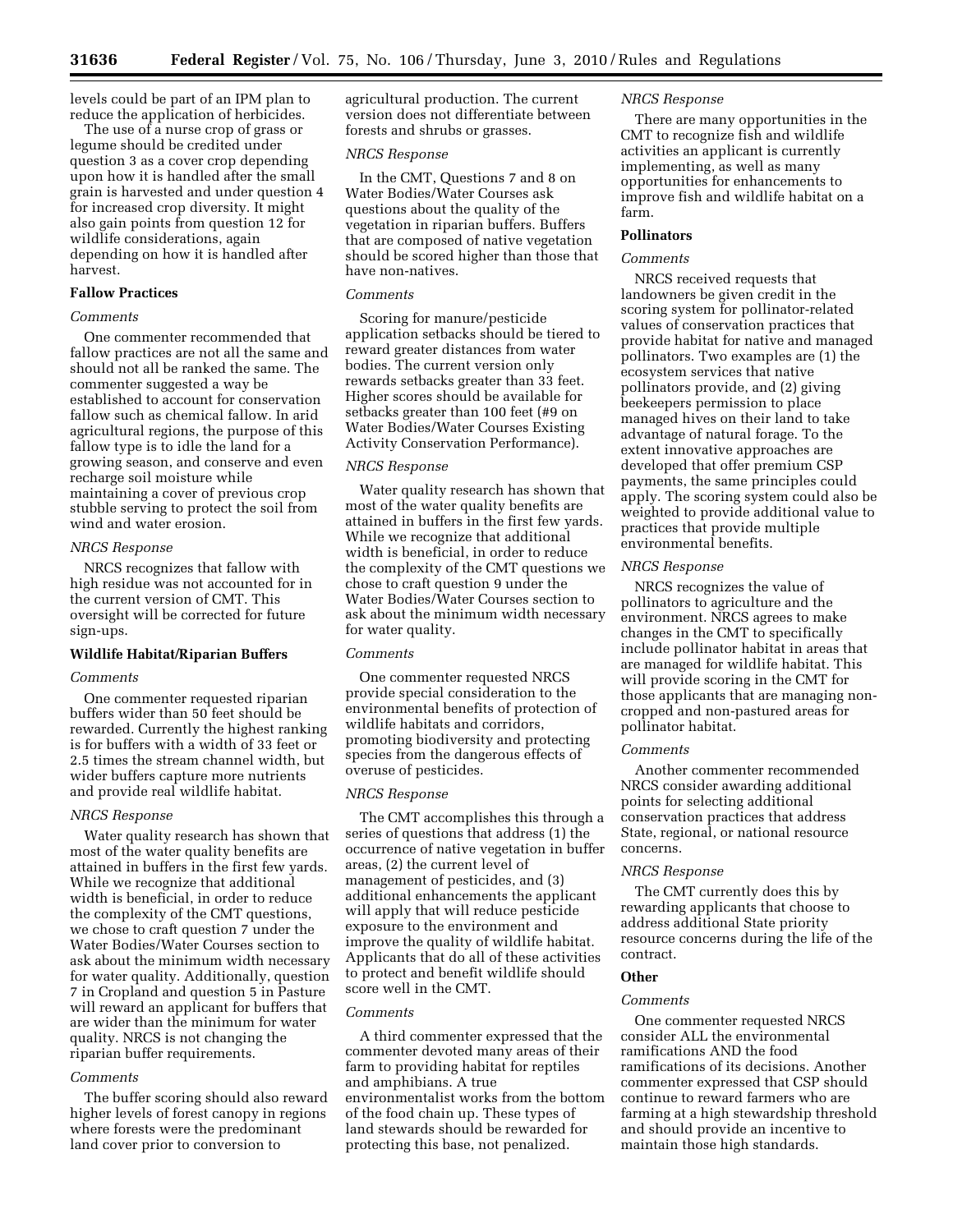# *NRCS Response*

NRCS is following the legislation and program purpose. The CSP is a new program with a new purpose. The program is a voluntary conservation program that encourages producers to address resource concerns in a comprehensive manner by:

(1) Undertaking additional conservation activities; and

(2) Improving, maintaining, and managing existing conservation activities.

Applicants that are farming at high resource stewardship levels will score very well on the existing activities which will be reflected in program payments. NRCS is not authorized to provide payments solely for improving, maintaining, and managing conservation activities in place on the operation. Conservation programs are not authorized to make incentive payments. Under CSP, participants are paid for conservation performance; the higher the operational performance, the higher their payment will be.

# *Comments*

Another commenter expressed that a practice designed to achieve wildlife or other conservation practices could generate significant benefits for native and managed pollinators by integrating modest enhancements such as selections of pollinator-beneficial plants. Similarly, conservation efforts for native and managed pollinators will advance other natural resource objectives including the new natural resource challenge of mitigating and managing the adverse impacts of climate change.

#### *NRCS Response*

A review of CSP enhancements and practices is currently underway with recommended changes and improvements to be incorporated into the next ranking period. Of the 82 CSP enhancements that were available during the first sign-up period, 27 included a wildlife focus or purpose. In addition, over 70 percent of the funding pools identified wildlife related issues as one of their priority resource concerns. No changes are made to the rule in response to these comments.

## *Comments*

One commenter encouraged NRCS to consult with USFS on analysis of environmental benefits. Considerable data and research guidance on such matters is available from the USFS State and private forestry, as well as the recently established USDA Office of Ecosystem Services and Markets.

One commenter recommended NRCS give additional weight to projects that yield significant public benefits beyond the boundaries of the enrollee's property. For example, NRCS could develop a suite of priorities that prequalify proposals that achieve one or more of the following: Nitrogen and sediment run-off benefits in targeted watersheds.

#### **Greenhouse Gas Sequestration Benefits**

One commenter expressed that some areas of resource concerns seem undervalued. For example, the fertilizer decisionmaking questions in the operation profile focus on soil nutrient tests, but the California perennial crop growers have long used the more sophisticated plant tissue testing methods which are not mentioned until you reach the "enhancement" section.

One commenter requested NRCS encourage proposals/awards to farms/ farmers that make a contribution to lessen  $Co<sub>2</sub>$  emissions from sunlight oxidizing organic material from bare soil on America's Farms.

# *NRCS Response*

CSP currently rewards farmers who limit tillage and keep the soil covered either with residue or cover crops and practice advanced nutrient management techniques. This is done by questions in the CMT and through enhancements that are targeted to these concerns.

# **Application and Ranking—Weighting of Ranking Factors**

# *Comments*

NRCS received numerous comments regarding policy options for the weighting of ranking factors. The comments were evaluated and given consideration in the development of the CEA. To add clarity to the issue of weighting ranking factors, NRCS amended 1470.20(d) to read, ''Weighting of ranking factors. To the extent CSP objectives, including implementing new conservation, are not being achieved as determined by the Chief, NRCS will adjust the weighting of ranking factors in order to place emphasis on improving and adding conservation activities.'' Additionally, NRCS adds a new paragraph (e) regarding State and local priorities that enables the Chief to develop and use additional criteria for evaluating applications to ensure national, State, and local priorities are effectively addressed.

# **Weight Between Existing/Additional Conservation Activities**

# **Supporters of Equal Weighting**

Overall, commenters expressed concern over how NRCS will weight new and existing practices. Numerous comments were received expressing concern that if NRCS selects those who have considerable conservation measures to adopt over those who have actively been practicing higher levels of stewardship, NRCS will be punishing those who are practicing good stewardship. A recurring theme within the comments is that NRCS should not discriminate against early adopters and that the sole measure should be the environmental benefits secured by the total conservation system regardless of the timing of adoption of various parts of the system.

Thirty-one comments were received expressing that CSP should equally balance the benefits of both existing and new practices. The most important aspect of CSP needs to be the measure and rewarding of conservation benefits secured by a farm regardless of the timing or adoption of various conservation measures or practices. Farmers who have adopted conservation measures should get the same incentive as a farmer who newly adopts conservation measures and agrees to continue them into the future. This policy will reward farmers who have been doing good things for the environment, it will give them an incentive to continue the conservation practices, and it will encourage surrounding farmers to do more conservation to qualify for CSP incentives. Ultimately this will result in better conservation of our environment overall. Another commenter who supported this position recommends existing and new practices have equal merit in determining participation because existing practices require intensive management to sustain them.

Similarly, 45 commenters expressed that farmers applying to participate in CSP should be ranked on environmental outcomes regardless of whether the conservation practice was previously adopted. A system that emphasizes the existing environmental outcome should be the ultimate goal.

Two commenters requested that conservation enhancements score higher than related conservation practices, and that point values for existing conservation score equally with new conservation. Moreover, the baseline portion of the CMT should allow farms to accumulate points for the full range of conservation practices and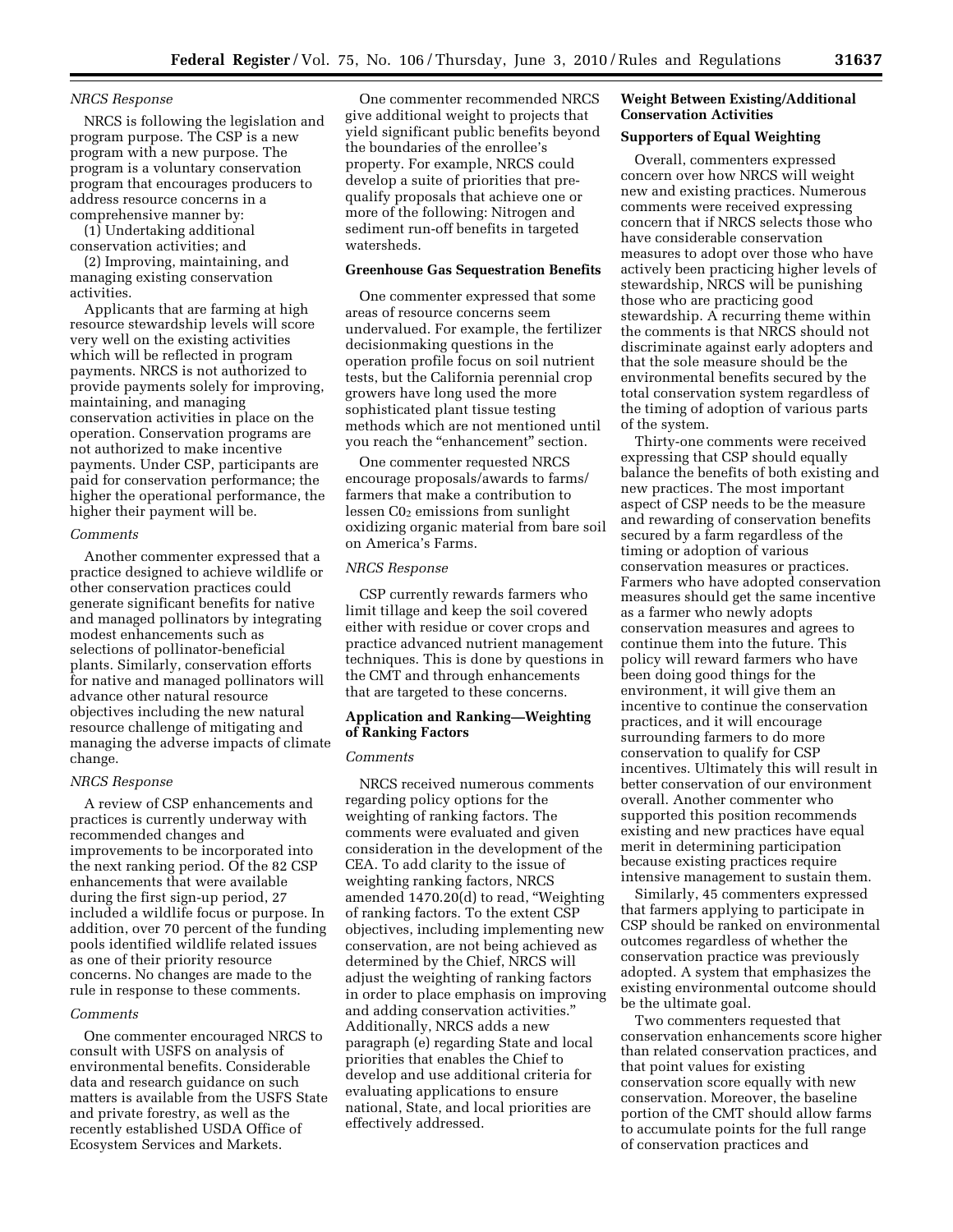enhancements that are in the nonbaseline portion of the CMT.

# *NRCS Response*

NRCS acknowledges the concerns and will seek to clarify that the CSP is not penalizing good stewards of the land. CSP is a competitive program that rewards applicants for their existing conservation system as well as for the proposed increased conservation performance. NRCS has designed the program as presented in the 2008 Act. The ranking factors used to evaluate an applicant's conservation performance are provided by the legislation, in which three out of the four factors are crediting producers for additional conservation activities. NRCS recognizes this is a significant concern for good stewards of the land, and while reviewing the first sign-up data, will consider all the comments made about this topic. NRCS will take in consideration all comments received for future analysis and if adjustments are needed, will be made before the next ranking period.

It is important to emphasize that each applicant's existing conservation activities are evaluated and used to determine if they have met the minimum stewardship threshold for resource concerns. Those applicants with a high level of conservation are more likely to exceed the minimum stewardship threshold on more resource concerns resulting in a higher ranking score, increasing their chances of being selected for program funding.

Good stewards are encouraged to adopt additional conservation activities while increasing the environmental benefits they are providing which in turn will result in a higher ranking score and increase their chances of being selected for program funding.

NRCS acknowledges the concerns and will seek policy options that ensure that CSP does not penalize good stewards of the land.

# **Supporters of More Weight on Additional Practices**

#### *Comments*

Not all commenters supported the equal weighting concept. Five commenters supported placing greater weight on additional practices. One commenter expressed that both the law and conference report, ''encourage the Secretary to place emphasis on improving and adding conservation activities.'' Therefore, NRCS should follow this guidance by placing an emphasis in the ranking criteria for new practices adopted with less weight for existing practices. Another urged that greater emphasis and valuation be given

to scoring additional conservation practices and the increased outcomes they will provide. The third commenter urged implementation of the CSP consistent with statutory intent, with emphasis on rewarding landowners for additional conservation enhancements. Habitat loss and degradation is a major identified cause of decline for both native and managed pollinator populations. CSP provides economic reward to landowners to increase habitat as part of their farming, ranching, and stewardship actions.

Several comments suggested that more weight should be on existing practices. One commenter recommended that the program and its benefits be geared to those who have taken the steps to conserve their resources and that other USDA programs are available for those wanting to install new practices. Three others offer that the most cost-effective conservation practices are the ones already installed; therefore, early adopters should receive credit and not be penalized.

## **Other Comments**

One commenter offered that during the most recent CSP application period, it was common for producers to have already enacted several of the enhancements listed. In many cases, compensation and recognition for these conservation efforts farmers have adopted on their own was not possible. There should be a way when establishing the producer's conservation activity baseline with the CMT that the questions asked and points offered correspond with the enhancements offered. The producer then would get credit in ranking factor 1 for those enhancements already adopted and correspondingly would be able to add them as enhancements and receive credit if they are not in practice.

One commenter recommended that if a producer receives credit for a practice as an enhancement, then a producer should receive the same credit for the practice if it is already implemented on their operation.

One commenter suggested that there needs to be a way within the CMT to address and give credit to farmers who have been extremely active in adopting conservation practices. If a practice is listed as an enhancement, then the producer that has already adopted that particular practice should receive equal points or credit within the CMT. If the CMT can be used to estimate the existing and proposed conservation performance, it should therefore be able to credit existing conservation practices.

## *NRCS Response*

NRCS has thoroughly reviewed the questions in the CMT and the enhancements. Almost all of the enhancements are reflected either directly or indirectly in the CMT. The few that are not are inconsequential in terms of CMT scoring. Therefore, an applicant's current level of stewardship, even if it includes enhancement activities, should be reflected in the CMT score.

#### *Comments*

Seven commenters expressed that ranking and payment point values should be roughly equivalent for ongoing organic management and new conversions or transition to organic. Another recommended NRCS credit existing organic system plans with a specific baseline question and ranking score for existing conservation activities.

# *NRCS Response*

The CSP evaluates each applicant's conservation activities as to their impact on seven resource concerns plus energy. No two systems will have the exact same impact on all resource concerns. Giving equal environmental benefits to an established organic system and one that is in transition would be penalizing the established organic producer at the expense of the one in transition. While over the course of time the transition farmer might catch up, the CSP rules require the conservation evaluation to be done on the system at the time of application. This same concept would apply to an organic system plan. While they all may meet the national organic plan rules, they all do not provide the same level of environmental benefits.

#### *Comments*

One commenter recommended that CSP continue to require additional practices, especially when the farm operator already is practicing multiple conservation practices.

#### *NRCS Response*

The CSP offers a defined, limited suite of management practices for the explicit purpose of encouraging producers to meet additional stewardship thresholds.

## *Comments*

One commenter expressed that there are point values that are off by very large factors, well beyond any possible justification based on cost. For instance, NRCS estimates the payment range for newly adopted resource-conserving crop rotations at \$12–16 per acre, yet the payment for an existing resource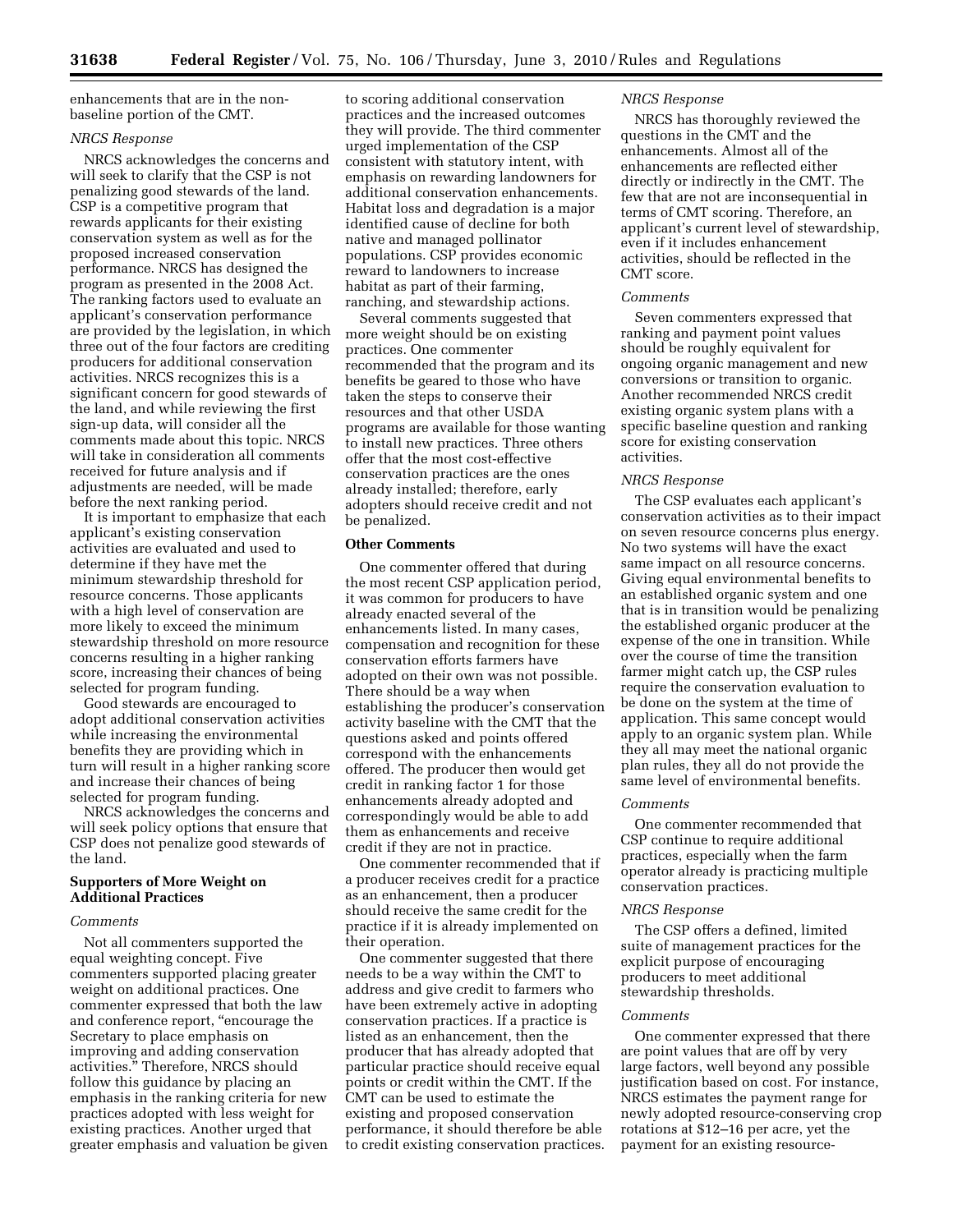conserving crop rotation as reflected in the baseline assessment points could be as low as \$1 per acre. This is a fundamental flaw in the current CMT that needs to be quickly addressed and remedied before the FY 2010 enrollment process gets underway. We have previously suggested different ways to fix this problem to the agency, and we are very interested in continuing to pursue practical solutions.

#### *NRCS Response*

NRCS respectfully disagrees with the comments. The contrast between payment for adopting a resourceconserving crop rotation and existing conservation activities is because they are compensated through two different payment types, not because CMT point values are off. By statute, CSP offers participants two possible types of payments:

(1) Annual payments for installing and adopting additional activities, and improving, maintaining, and managing existing activities; and

(2) A supplemental payment for the adoption of resource-conserving crop rotations.

NRCS received significant feedback from national, State, and regional organizations that emphasized the crop rotation provision's importance to the overall success of the program and the need to implement it in a comprehensive, meaningful manner. NRCS also found direction in the Farm Bill Joint Explanatory Statement of the Committee of Conference, which provided guidance that, ''The Managers intend for the supplemental payment to encourage producers to adopt new, additional beneficial crop rotations that provide significant conservation benefits.'' With consideration to that feedback, NRCS used variable cost and price information to compare the difference in net-returns between ''conventional'' and ''resourceconserving'' crop rotations and arrive at the supplemental payment rate. Based on past program experience, NRCS believes this approach provides the level of meaningful compensation needed to encourage producers to adopt additional resource-conserving crop rotations and effectively use this aspect of the program.

## *Comments*

This feature is of critical importance to sustainable and organic farming. The ranking and payment system, which is currently equally weighted between existing and new superior conservation, should be changed. USDA has indicated that serious consideration is being given to giving more weight to the adoption of practices, resulting in smaller enrollment chances and smaller payments for farmers already practicing superior land stewardship.

# *NRCS Response*

NRCS is currently evaluating the first sign-up data and will make adjustments needed to the program to ensure the program objectives are met.

#### **Stewardship Threshold**

#### *Comments*

NRCS received nine comments on the topic of stewardship thresholds. One commenter encouraged forest landowners to participate in CSP and in general believe that conservation assistance should be available for farm, ranch, and forest lands. Eligible participants should meet the stewardship threshold for one resource concern at the time of their application. The commenter believes that this approach will allow more participants to be eligible for the program.

Two commenters recommended that the applicant should be meeting the stewardship threshold on a minimum of three resource concerns that includes at least one priority concern. Requiring producers to meet at least three of the nine potential resource categories is more commensurate with the goal of encouraging producers to adopt a rewardable level of conservation on their farmed lands.

One commenter expressed that meeting the stewardship threshold and one priority resource concern is not adequate unless that priority resource concern includes wildlife. Wildlife enhancements provide multiple resource benefits to soil, water, and wildlife as well as greater conservation return for the dollars invested. Another commenter thought the level was adequate, providing it is considered an entry level requirement for the program. The entry level must be low, but at the same time not discourage the best farmers in America.

## *NRCS Response*

No changes are made to the regulation in response to this comment. The statute provides that to be eligible to participate in the CSP, a producer will demonstrate, to the satisfaction of the Secretary, that a producer, at the time of the contract offer, is meeting the stewardship threshold for at least one resource concern and would, at a minimum, meet or exceed the stewardship threshold for at least one priority resource concern by the end of the stewardship contract.

NRCS does not have authority to require a producer to meet a specific

priority resource concern to participate in the program. The CSP authorizing language provides that three to five priority resource concerns are identified at the State level for each geographic area or region, in consultation with the State Technical Committee, as a priority for a particular watershed or area of the State.

# *Comments*

One commenter requested each State be given the authority to increase the stewardship threshold if they wish to have a more targeted impact to achieve particular conservation goals.

#### *NRCS Response*

The CMT is not currently designed to allow States to make adjustments on scorings, thresholds, questions, or activities. The tool has been normalized and calibrated and to enable State access, will require a major rebuild of the tool that will also impact other program processes. However, NRCS will explore options to allow States to make adjustments as we move into the future with the program.

# *Comments*

One commenter expressed that the statute provides a choice to the applicant to address one or more resource concerns as a condition of eligibility and requires them to choose one more priority resource concern to address either at the outset or during the first contract term, but does not provide discretion to the Department to require more. Therefore, the commenter does not recommend the agency consider changing the interim final rule provision.

# *NRCS Response*

NRCS agree with the commenter and intends to maintain the provision in the interim final rule as stated in the legislation.

#### *Comments*

One commenter questioned how high is the stewardship threshold for the resource concern or priority resource concern?

Second, how comprehensive is the level of treatment required for each resource concern and priority resource concern, and is it truly based on resource outcomes and conditions?

#### *NRCS Response*

NRCS set the threshold numbers for each resource concern by running a nation-wide test on a sampling of farms. NRCS Conservationists judged the level of resource treatment on each farm, and the CMT was then run on each of the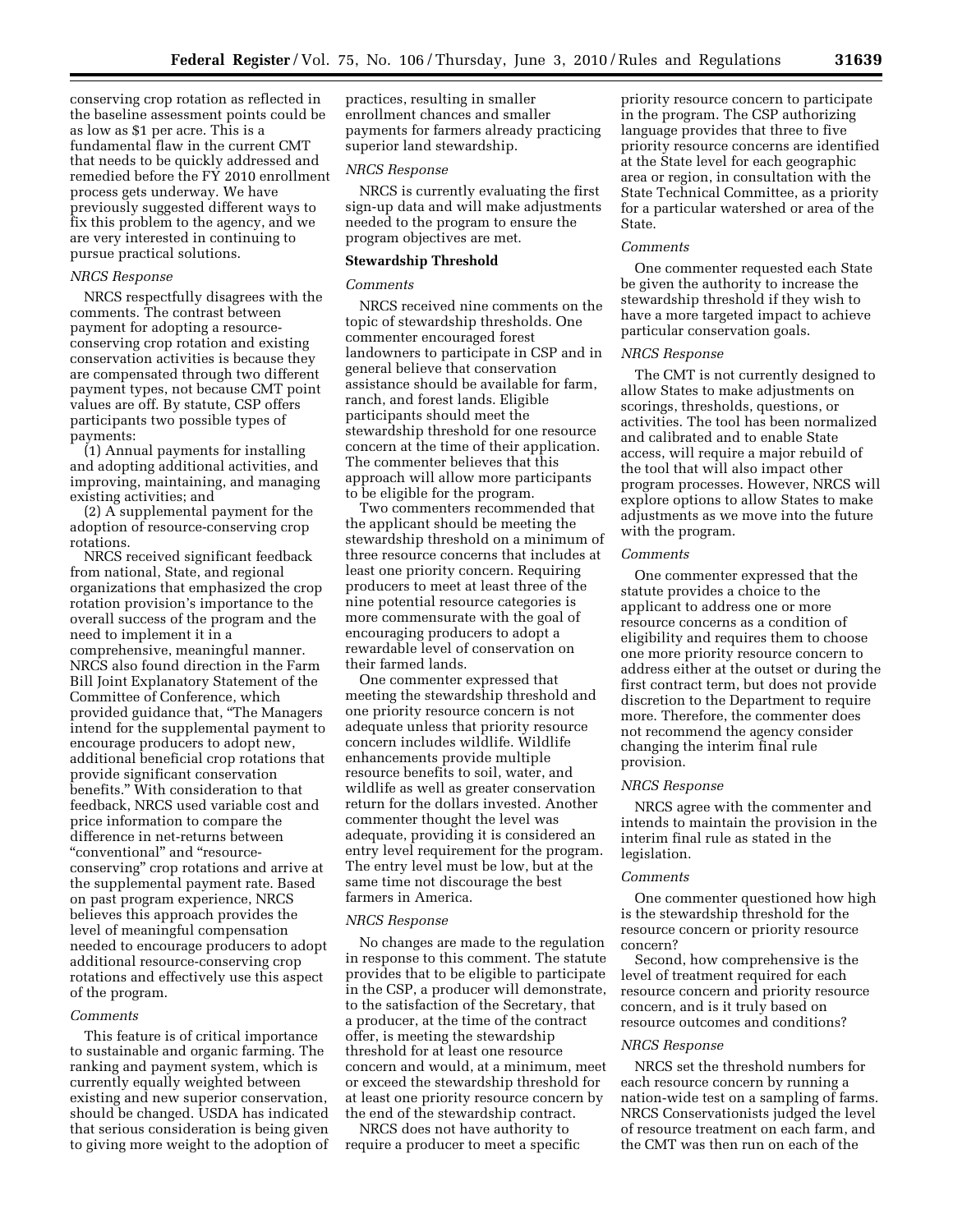farms. The resulting scores were compared to the level of treatment that was determined by the Conservationist. Threshold scores were then set at the average of the scores for the farms that were determined to be adequately addressing the resource concerns on the farm, what NRCS refers to as the Resource Management System level of treatment.

# *Comments*

Third, is it possible that the priority resource concern might be the same as the resource concern? The answer to each of these questions will inform our understanding of whether the bar for participation in CSP has been set at an appropriate level.

#### *NRCS Response*

The resource concern and priority resource concern used to meet the stewardship threshold criteria must be different for the same land use. For example, an applicant is only meeting one resource concern, which also happens to be a priority resource concern at the time of application. That resource concern would meet the ''one resource concern at the time of application'' criterion. However, a different priority resource concern would need to be used to meet the ''one priority resource concern at the time of application, or by the end of the stewardship contract'' criterion.

#### *Comments*

One commenter expressed support for using EQIP practices that directly contribute to a CSP participant's ability to meet or exceed stewardship thresholds. It will both allow CSP to function properly and be an excellent use of EQIP, because the funds will be directed to meeting the stewardship threshold for priority resource concerns for the State or geographic area within the State. The commenter requested NRCS design a process that eliminates redundancy and minimizes paperwork in the sign-up process. The commenter urged NRCS to have this process ready for the 2010 sign-up period.

#### *NRCS Response*

NRCS agrees to address the recommendation by adding language to section 1470.7(c) as follows:

''CSP encourages the use of other NRCS programs to install practices that are required to meet the agreed-upon stewardship threshold only if the practice is not compensated through CSP.''

## **Resource Concerns**

#### *Comments*

NRCS received several comments related to resource concerns. NRCS should include consideration of habitat and forage needs for both native and managed pollinators, requiring producers to address multiple resource concerns fits within the purpose of CSP to promote comprehensive conservation planning and to encourage producers to adopt new activities or maintain existing ones. NRCS should include the addition of a special provision for firstyear beginning farmers or ranchers in the eligibility section (1470.20(b)(1) concerning resource concerns.

# *NRCS Response*

Regarding eligibility, NRCS decided to adopt the statutory provision without additional restrictions in order to attract a broad spectrum of eligible producers. NRCS does have flexibility with how it ranks applications. The greater the number of resource concerns the applicant addresses and those planning on being addressed, increases the ranking score. Data from the first signup shows that 99 percent of applicants are meeting more than one resource concern at the time of application.

#### *Comments*

Another commenter expressed concern that the practices that rank ''very high'' seem targeted at Midwestern grain producers.

# *NRCS Response*

No changes are made to the regulation. NRCS keeps the language in the interim final rule to be consistent with the language in legislation. Practices are scored based on the environmental impact they have across 27 micro-resource concerns regardless of physical location. Further, program allocations and ranking pools are established and operated at the State level. Applications do not compete across State boundaries or ranking pools.

#### **Pollinators**

#### *Comments*

Several comments were received related to pollinators. Commenters asked NRCS to seek innovative ways in the CSP to maximize forage outcomes for honey bees and other pollinators; place emphasis on rewarding landowners for additional bee forage; enhance planting mixes to include plants that provide optimal forage for honey bees; and urged NRCS to allow planting mixes to be enhanced at the national and State levels by including

plants suitable for each region that provide optimal forage for honey bees. Additionally, NRCS received a number of specific recommendations to address the habitat needs of native and managed native pollinators.

#### *NRCS Response*

NRCS welcomes suggestions on additional enhancements from all partners. NRCS solicited input from a wide source of expertise and will continue to do so for future enhancements. NRCS will evaluate the recommended enhancements and will incorporate those viable for future ranking periods.

#### *Comments*

One commenter urged the Chief to direct the development and integration of appropriate additional criteria that adequately reflect the objectives of the new conservation provisions of the Farm Bill for native and managed pollinators as an important part of ensuring that national, State, and local conservation priorities address resource needs related to native and managed pollinators and the agriculture pollination and ecosystem services they provide.

#### *NRCS Response*

No changes are made to the regulation in response to this comment. NRCS will modify the questions in the CMT to specifically mention pollinator habitat as part of these questions. Pollinator habitat can be considered when answering the inventory questions, specifically question 7 under cropland and question 5 under pasture. In addition, the program offers an enhancement to Establish Pollinator Habitat for cropland, pastureland, rangeland, and forest land. In the 2009 sign-up this enhancement was in the top ten most popular enhancements selected by applicants.

# **Priority Resource Concerns**

#### *Comments*

NRCS received numerous comments on the topic of priority resource concerns. In the interim final rule, NRCS requested specific comments on whether wildlife should be a required resource concern, and as a result, many of the comments focused on wildlife. NRCS received the following feedback: NRCS should establish wildlife as one of the national ranking priorities by incorporating State wildlife action plans in the CSP ranking tool and require producers to address multiple resource and priority concerns, rather than just requiring all States to select "wildlife" as a priority resource concern. NRCS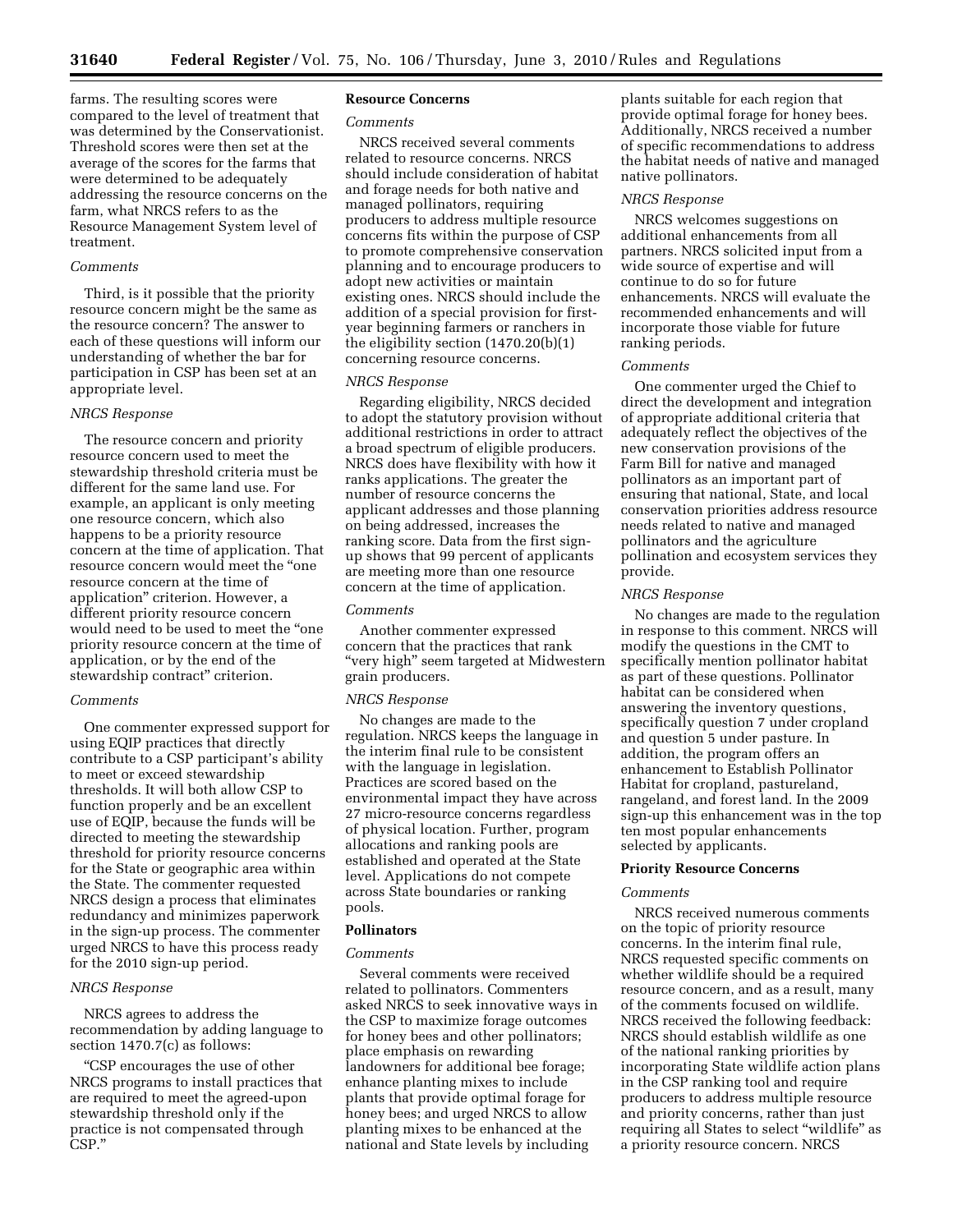should clearly require States to be more strategic by identifying particular indicator species or suites of species and specific habitats as priority resource concerns for at least one geographic area within the State. Forty-one respondents identified biodiversity and fish, wildlife, pollinator, and beneficial insect habitat to be specifically added as a priority resource concern; priority resource concerns related to the needs of native and managed pollinators should be incorporated, it is important that fish, forest, and wildlife resources be given adequate priority and attention; the agency should strongly encourage but not absolutely mandate that one or more wildlife habitat resource concerns be included among the up to five priority resource concerns in each watershed or State; NRCS should identify forage and habitat for agriculture pollinators—honey bees and native pollinators—as a national priority resource concern; State offices should be encouraged to make a similar determination, especially in States or regions where agriculture pollination services are important and where forage deficits are recognized as a limiting factor for healthy honey bees and native agriculture pollinators.

#### *NRCS Response*

Although the commenters preferred to include wildlife as a priority resource concern, NRCS has determined the decision will continue to be made at the State level in consultation with the State Technical Committee. NRCS prefers to have the resource concerns determined at the State level by people more familiar with the local issues. NRCS evaluated data from the initial program sign-up and determined it is not necessary to identify wildlife as a priority resource concern at the national level. Seventy-seven percent of the funding pools identified wildlife as one of the priority resource concerns. With such a high percentage of pools recognizing the importance of wildlife, the national designation seems unnecessary. Therefore, NRCS encourages commenters and others to voice their concerns or recommendations to the NRCS State Conservationist and the State Technical Committee in their respective State as to which resource concerns should be a priority in their State or area of the State.

#### *Comments*

Commenters questioned specific priority resource concerns selected by States.

# *NRCS Response*

NRCS has chosen broader resource concerns categories which is consistent with the agency planning procedures. NRCS historically has planned to address soil, water, air, plants, and animal concerns. The recommended priority resource concerns fall under one or more existing categories that are used for CSP. NRCS encourages commenters and others to voice their concerns or recommendations to the NRCS State Conservationist and the State Technical Committee in their respective State as to which resource concerns should be a priority in their State or area of the State.

# *Comments*

NRCS received suggestions regarding broad priority resource concern categories for State selection. Another commenter recommended biodiversity promoting Prairie Reconstructions (50 species or greater) as a priority resource concern.

# *NRCS Response*

NRCS welcomes the suggestions to improve CSP and will consider recommendations related to priority resource concern categories. NRCS has included Prairie Reconstructions in the resource concerns under the Plants category. No changes are made to the regulation in response to this comment as the regulation does not include language on each priority resource concern.

#### *Comments*

Another commenter recommended farm energy efficiency and the reduction of direct and indirect fossil fuel based energy in agriculture needs to be more emphasized as a priority resource concern.

#### *NRCS Response*

NRCS already considers farm energy efficiency and the reduction of fossil fuels under the Energy category. No changes are made to the rule in response to the comment.

#### *Comments*

One commenter recommended that farms in impaired watersheds, listed by the EPA under section 303(d) of the Federal Clean Water Act, should be required to address water quality as one of their priority resource concerns. Another recommended, in addition to the priority resource concerns that are identified by the NRCS State offices, codify a suite of criteria tailored to ensure that CSP addresses targeted regional and national resource priorities that are inherently cross boundary and

multi-jurisdictional; for example, projects that produce measurable downstream outcomes in reducing nitrogen and sediment run-off in targeted watersheds (*i.e.* the Chesapeake Bay) that are shared by multiple States or projects that have measurable benefits in sequestering or preventing the release of N20 and other greenhouse gasses.

Three commenters recommended NRCS set priorities on specific resource concerns at the State and local levels in close coordination with the landowners that the program is targeted to serve. Such coordination will provide the best opportunity for CSP to fulfill Congress' intent of targeting the conservation needs of working agricultural lands and their operators.

One commenter encouraged strategic emphasis on "at least" one priority resource concern.

#### *NRCS Response*

No change is made to the regulation in response to these comments. The priority resource concerns are selected at the State level. States use a variety of resources to determine the priority resource concerns. NRCS agrees that the 303(d) list of waters reports on streams and lakes could be a good reference to assist States in determining the priority resource concerns for their geographic areas. In the initial CSP sign-up, 89 percent of the funding pools listed water quality as one of the priority resource concerns.

#### *Comments*

One commenter expressed, with the exception of unusual geographic circumstances where the consensus is that one priority resource concern is overridingly important, the goal should be for landowners to meet more than stewardship threshold. Additional enhancements should be designed to meet more than one stewardship threshold where practicable.

## *NRCS Response*

Most enhancements provide benefits to multiple resource concerns. Enhancements that produce multiple benefits across resource concerns are scored as such in the CMT. Producers will be rewarded for each resource concern individually.

#### *Comments*

One commenter recommended amending paragraph 1470.20(b)(2) to add ''in addition to the resource concern described in  $(b)(1)$ " after the words ''priority resource concern.''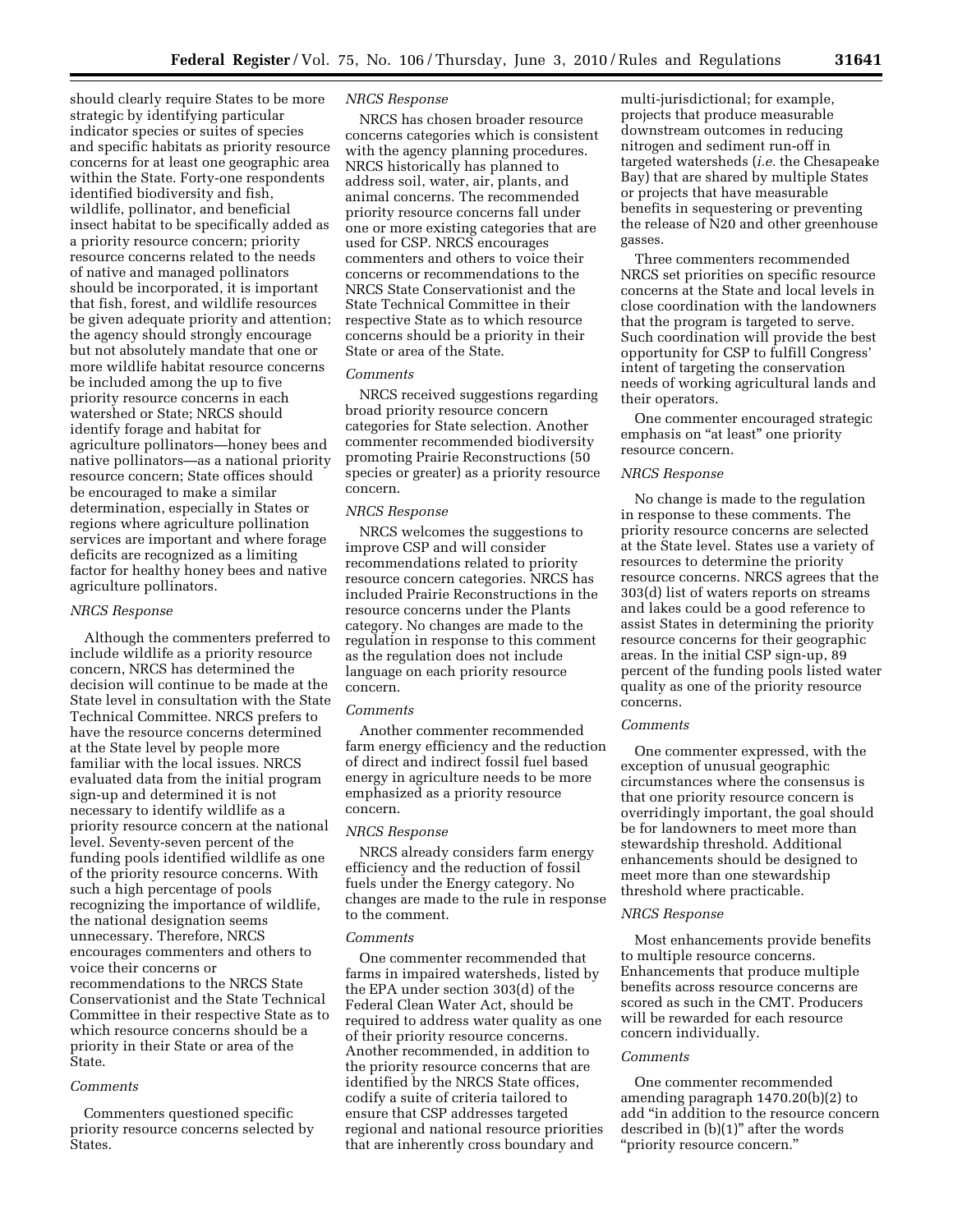#### *NRCS Response*

NRCS agrees with the commenter and will amend paragraph 1470.20(b)(2) as suggested. The paragraph will read ''Would, at minimum, meet or exceed the stewardship threshold for at least one priority resource concern in addition to the resource concern described in (b)(1) by the end of the conservation stewardship contract  $*$  \*'

# *Comments*

Several commenters identified that resource and priority resource concerns for an area need to be specific, stable, and consistent to give producers confidence that bringing their operations up to the basic stewardship threshold level for one or more of the resource concerns may in fact lead to a CSP contract in the future. If the resource concerns change too often and in an unpredictable manner, CSP cannot serve as an effective incentive for operators to improve their performance.

NRCS heard from several commenters that it needs to provide clear guidance on how States choose priority resource concerns. One commenter requested NRCS take a close look at how all States selected priority resource concerns for the FY 2009 sign-up. States should choose priority resource concerns that are both specific and are, in fact, the most important environmental challenges associated with agricultural production in particular areas of the State. Another commenter suggested NRCS closely follow the definition set in the statute, and require States to select priority resource concerns for specific geographic areas.

NRCS received a comment that it should consider offering an incentive through higher acreage allocations to States that do a good job of implementing CSP to produce measurable improvements to specific habitat types and other specific priority resource concerns. Another commenter suggested States establish very broad priority resource concerns. NRCS also received a comment that the potential benefit of geographically-focused ranking pools may not be realized because it may be difficult to ensure that priority is given to applicants who offer to do the most to solve specific pressing resource concerns in each geographic area.

# *NRCS Response*

NRCS will consider the recommendations for future ranking periods. NRCS will give States an opportunity to review the priority resource concerns to ensure they select the most appropriate priority resource concerns that best represent the impairments and concerns in their areas for subsequent ranking periods.

Applicants who offer a management system that addresses the priority resource concerns selected for the geographic area will score very well and increase their chances of being awarded a contract. However, applicants are competing among other applicants with similar resource challenges. Program funding, State acreage distribution among ranking pools, and characteristics of the applicants within a ranking pool will be determining factors in whether an applicant is awarded a contract.

# **Section 1470.21 Contract Requirements**

#### *Comments*

NRCS received four comments related to the contract requirements in this section. The comments are addressed separately.

One commenter expressed there is considerable discussion regarding "available funds." Should a situation arise that Federal funding is incomplete or not available for CSP, the farmer's continued contract obligation should be reduced proportional to the reduction in payment.

# *NRCS Response*

NRCS believes this scenario is unlikely to happen as Congress recognizes the positive benefits on the environment produced by the CSP. However, in the event that funds are reduced, NRCS will make Congress fully aware of the impacts this action will have on participants' contracts and on the landscape. No change is needed to the rule in response to this comment.

#### *Comments*

One commenter requested NRCS create an exception that allows for a temporary suspension of practices or a temporary reduction in conservation performance for the installation of infrastructure and equipment necessary to undertake additional CSP enhancements. This exception could be administered by setting a specific timeframe and conditioned on a requirement that the project is anticipated to result in higher overall levels of conservation performance.

#### *NRCS Response*

NRCS understands there may be circumstances where a temporary reduction is justified when the reduction is very minor compared to an eventual much larger stewardship gain or the plan might include mitigating

activities to offset the temporary situation. In either case, it should be covered in the stewardship plan on a case-by-case basis and does not require any change in the CSP rule.

## *Comments*

One commenter expressed that the 5 years of an operator's contract is not a very long time for an environmentally friendly conservation practice. The commenter suggested that 10 years of a landowner's commitment to a conservation practice is worth a lot more.

#### *NRCS Response*

No change in the rule is needed. NRCS is following a legislative requirement regarding the duration of the contract. A conservation stewardship contract will be for 5 years. However, at the end of an initial conservation stewardship contract NRCS may renew the contract for one additional 5-year period when the participant demonstrates compliance with terms of the existing contract and agrees to adopt new conservation activities.

#### *Comments*

One commenter observed that each of these provisions contains important applicant and participant rights and obligations about which they must be clearly and regularly informed during each of these CSP phases. Clear and regular NRCS guidance about these rights and obligations would give applicants and participants appropriate information to reinforce their ability to apply for or implement a CSP contract without reservation or uncertainty.

# *NRCS Response*

Program contract requirements are explained in great detail on the Contract Appendix (Form NRCS–CPA–1202). The appendix is given to producers at the time of application. The Appendix is reviewed, accepted, and signed by the applicant before contract obligation and is incorporated into the contract by reference. Additional efforts to inform producers of their obligations are listed on the conservation performance summary report from CMT, producers self screening checklist, conservation stewardship plan, job sheets, and practice standards. In addition, NRCS continuously updates the CSP Web site with information pertaining to program requirements and participants' obligations.

#### *Comments*

Another commenter expressed that the conservation stewardship plan will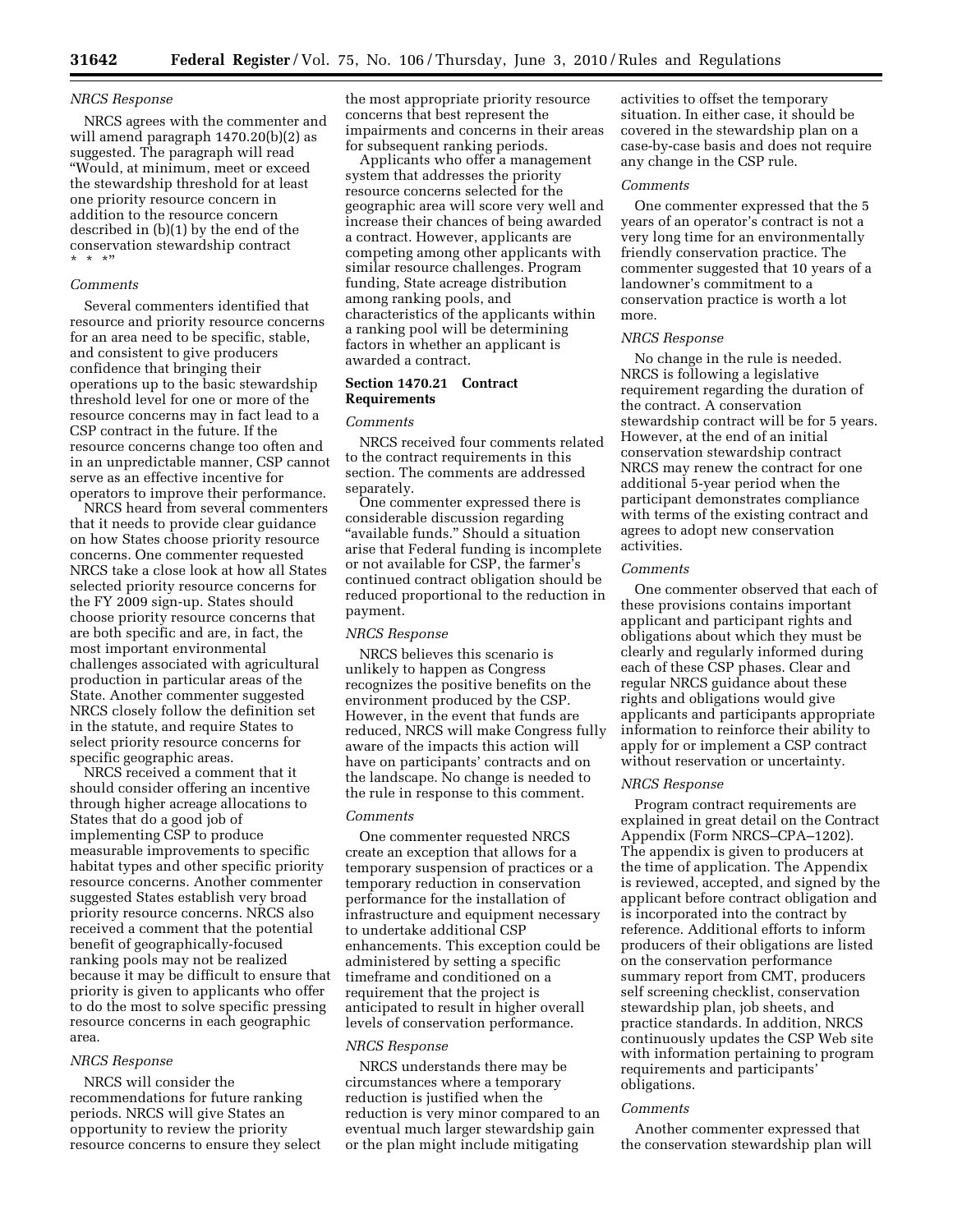clearly be an important, integral part of any contract, but the plan development and oversight costs must be balanced with the implementation costs borne by the participating farm operator.

# *NRCS Response*

Farm planning is an integral part of any agricultural operation, and developing and following a conservation plan does take time and effort. While financial assistance programs such as CSP compensate the landowner for many of the incurred costs of conservation measures, farm programs cannot cover all costs. The landowner (and the community) receives benefits from conservation activities in the form of sustainable crop and livestock yields, improved water quality, reduced labor, improved wildlife habitat, and many other monetary, social, and environmental benefits. NRCS requests that the commenter consider these benefits as off-setting the uncompensated planning costs of a conservation plan. No changes are made to the rule in response to this comment.

# **Section 1470.22 Conservation Stewardship Plan**

# *Comments*

NRCS received six comments related to conservation planning. One commenter recommended that the term "conservation stewardship plan" when expressed in the context of NIPF participation specifically reference the forest stewardship plan as the requisite plan to participate in CSP (pursuant to the Forest Stewardship Program, section 5 of the Cooperative Forestry Assistance Act of 1978). Another commenter expressed that nothing in the rule should prevent forest landowners with a FSP from participating in the program.

#### *NRCS Response*

No changes are made to the rule in response to the comments. The CMT is used to determine program eligibility, ranking score, and payment points. A FSP is not a requisite to participate in CSP. However, if a FSP exists it could be referenced in the conservation stewardship plan.

There is nothing in the rule that will prevent forest landowners with a conservation stewardship plan from participating in the program.

# *Comments*

One commenter recommended, in paragraph 1470.22(b), NRCS add the words ''maintained'' after ''managed.''

# *NRCS Response*

No changes are made to the rule in response to the comment. The Conservation Performance Summary Report from CMT documents the existing system that the participants are required to maintain. This information is not duplicated in the conservation stewardship plan. By signing the contract, applicants agree to the conservation plan and to maintain existing conservation performance levels and achieve additional conservation performance improvements as identified on the Conservation Performance Summary Report by land use for the contract period.

#### *Comments*

One commenter identified that the CTA conservation plan approach has long dealt at the field level with the realities of conservation planning for farms that have sizable quantities of rental acres. The commenter recommends that NRCS draw upon this field level expertise with preparing conservation plans for farms, in combination with the CSP's statutory direction to comprehensively address a farm's resource concerns, to determine on a case-by-case basis how much of a producer's acreage under their operational control must be enrolled in a CSP contract to make the conservation planning process work for that operation.

## *NRCS Response*

No changes are made to the rule in response to the comments. However, minor changes were made to the rule in response to comments about control of the land. The rule was amended in 1470.6 to mirror the statute. The CSP statute states that eligible land will include all acres in an agricultural operation of a producer whether or not contiguous, that are under the effective control of the producer at the time the producer enters into a stewardship contract, and is operated by the producer with equipment, labor, management, and production or cultivation practices that are substantially separate from other agricultural operations.

# **Section 1470.23 Conservation Activity Operation and Maintenance**

#### *Comments*

Section 1470.23, "Conservation system operation and maintenance,'' addresses the participant's responsibility for operating and maintaining existing conservation activities on the agricultural operation

to at least the level of conservation performance identified at the time the application is obligated into a contract for the conservation stewardship contract period.

# **Operation and Maintenance**

NRCS received two comments regarding operation and maintenance. In particular, both respondents recommended changing ''Operation and Maintenance'' to ''Management and Maintenance'' to reflect accurately the statutory terms.

# *NRCS Response*

NRCS agrees with the commenters and amends section 1470.23, Conservation activity operation and maintenance, to read as follows: The participant will maintain and manage existing conservation activities to at least the level of conservation performance identified at the time the application is obligated for the contract period and any additional activities installed and adopted over the term of the contract.

# **Section 1470.24 Payments**

Section 1470.24, "Payments," describes the types of payments issued under CSP, how payments will be derived, and payment limitations.

## **Payments-In General**

NRCS received 53 comments on the topic of payments in general. These comments can be organized into subtopics including:

## **Adjustments**

#### *Comments*

NRCS received three comments on adjustments to payments rates. One commenter urged NRCS to adjust payment rates based on the results of monitoring and evaluation and on-farm research and demonstration. Another commenter recommended if the payments are raised for any of the practices, they should be made retroactive to the farmers who sign-up this year. A third commenter strongly encouraged NRCS to clarify that CSP contracts may be modified to address additional resource concerns.

# *NRCS Response*

CSP participants will receive an annual land use payment for operationlevel environmental benefits they produce. Under CSP, participants are paid for conservation performance not for individual activities.

Payment supporting information used for establishing the 2009 national payment rates will not change for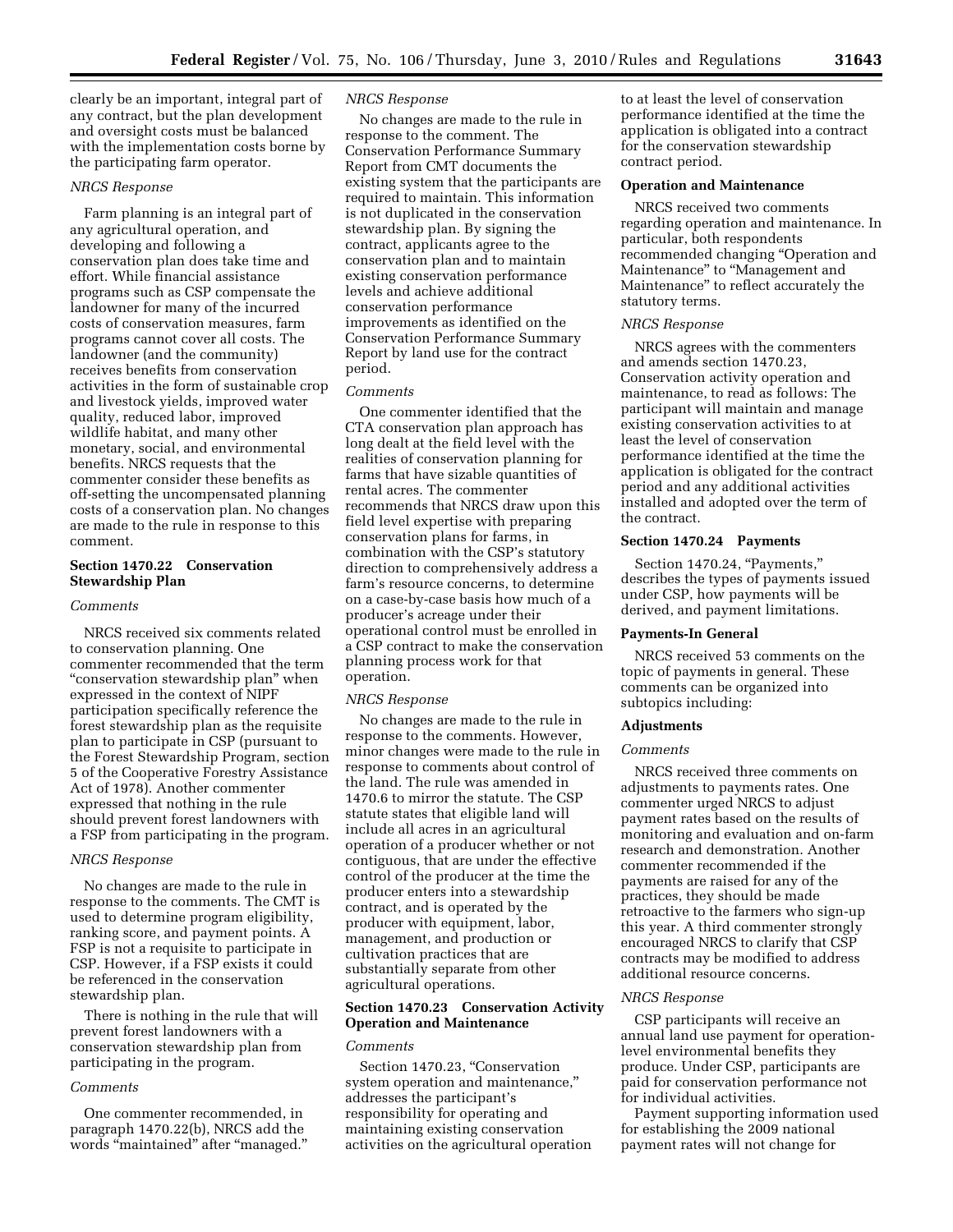contracts enrolled in the initial ranking period.

NRCS will not be modifying contracts to address additional resource concerns. Applicants will be evaluated based on the activities they have implemented and additional activities they commit to at the time of application that they are willing to install and adopt. NRCS will not allow contract improvement modifications that will increase annual payments in order to manage fund obligation amounts.

# **Rewarding Existing Conservation**

# *Comments*

One commenter expressed that maintaining payments for farms already engaged in sound conservation methods will provide a network for such farmers and new and beginning farmers. Another encouraged NRCS to continue to work toward establishing equity in benefits paid to farmers for equivalent levels of conservation to ensure that farmers who work towards greater levels of conservation are recognized for their contributions. One commenter expressed that the payment rate should be the same for current and new activities. This commenter could not select several enhancements because the commenter was already doing them.

#### *NRCS Response*

The CSP Managers' Report provides that the managers encourage the Secretary to place emphasis on improving and adding conservation activities. In general it costs more to implement new practices than to maintain existing practices. NRCS intends to implement a split payment structure with one payment rate for existing activities and a higher payment rate for additional activities. NRCS' payment structure will recognize producer's conservation contributions regardless of the timing of implementation. The structure is designed to encourage participants to adopt enhancements to accelerate their conservation efforts. NRCS amended the rule in paragraph 1470.24(a) to add ''A split-rate annual payment structure will be used to provide separate payments for additional and existing conservation activities in order to place emphasis on implementing additional conservation.'' To further encourage additional activities, the final rule provides in paragraph (a)(2) that participants must schedule, install, and adopt at least one additional conservation activity on a land use in order for that land use to earn annual payments.

# **Statutory Adherence**

#### *Comments*

NRCS received a few comments related to whether payment rates adherred to statutory provisions.

Two commenters identified that NRCS gives no apparent explanation in the interim final rule's Summary of Provisions why it is requiring in subpart B, one- and three-year schedules for the completion of contractual CSP enhancements. Congress does not address this issue in the Farm Bill or the Statement of Managers. Absence of an explanation makes the provision appear arbitrary. It should be dropped from the rule because the schedules would unfairly and unreasonably limit a participant's flexibility and adaptability to achieve, productively and realistically, the targeted conservation benefits.

# *NRCS Response*

No changes are made to the rule in response to the comments. The requirement that a participant must schedule, install, and adopt at least one activity in the first year of the contract is an agency policy and is incorporated into the final rule. NRCS chooses to retain the requirement to be consistent with other NRCS programs and to accelerate conservation benefits. The requirement that all enhancements must be scheduled, installed, and adopted by the end of the third year is a programmatic decision to ensure that program objectives are met and allow sufficient time to evaluate the conservation system. Participants will receive prorated annual payments over 5 years for the activities they install, adopt, and maintain. The policy to require all enhancements to be started by year three of the contract is designed to achieve conservation benefits on the land at a faster rate than if producers choose to adopt activities in year four or five of the contract.

NRCS believes this policy maximizes the environmental benefits produced, minimizes contract administration, and helps producers maximize their payments. Payments are based on the participant's performance which is calculated based on the potential and environmental benefits produced. The longer the activity is on the ground, the more environmental benefits they produce translating to a higher payment.

# **Enhancements**

## *Comments*

Six respondents addressed the issue of payments for enhancements. NRCS received requests for higher payment

levels; one commenter expressed that Enhancement ANM11, patch burning to enhance wildlife habitat, does not pay enough to persuade producers considering the danger and work involved. FSA pays considerably more to burn entire patches of CRP; one commenter expressed a willingness to plant native shrubs, trees, create shallow ponds, and otherwise create a haven for wildlife on his property rather than mow 10 acres like all of his neighbors if a financial incentive were provided; one commenter opined that based on the intent of the law it appears a producer would only receive the maximum CSP payment from NRCS if they had addressed all resource concerns on their entire operation. If such is the case, then the producer would simply continue receiving payments with a contract extension as long as they continued to follow their plan. If a producer had not addressed all resource concerns, then higher payments could only be awarded if additional resource concerns were addressed.

#### *NRCS Response*

No changes are made to the rule in response to the comments. Participants are being compensated for existing conservation through the annual payment. However, legislation requires that payments are made for existing and new conservation activities.

The CSP presents a significant shift in how NRCS provides conservation program payments. CSP participants will receive an annual land use payment for operation-level environmental benefits they produce. Under CSP, participants are paid for conservation performance—the higher the operational performance, the higher their payment.

Participants' annual payments are not determined using the traditional compensation model where they receive a percentage of the estimated practice installation cost or a per acre rental rate. Instead participants' annual payment level will be unique for their operation and land uses based on the combined total of environmental benefits from existing and new activities.

# *Comments*

One commenter recommended NRCS add in paragraph (a)(4)(i)—''and practices" after "enhancements" both times and add ''practice'' after ''enhancement.'' In paragraph (b) and (b)(2) add ''or improve'' after ''adopt.''

#### *NRCS Response*

No changes are made to the rule in response to the comments. CSP allows producers to substitute enhancements.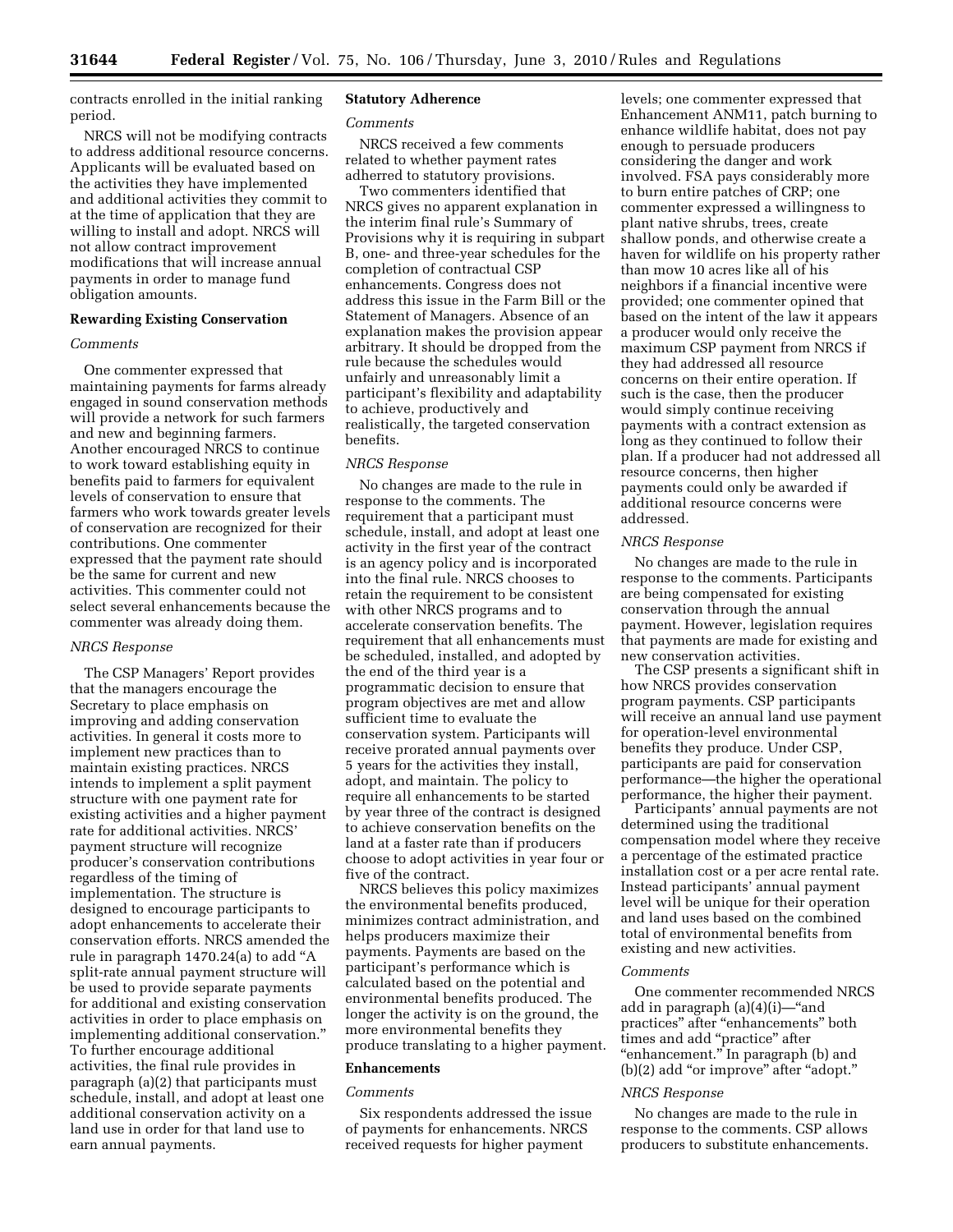Practices are not to be substituted as they are utilized to encourage producers to meet additional resource concerns. A practice substitution may not meet the stewardship threshold for a resource concern which may result in a producer being ineligible for the program.

#### **Other Program Payments**

# *Comments*

Five respondents address the interrelationship between CSP payments and other program payments. One commenter recommended that producers be allowed to utilize programs, including EQIP and WHIP, to help fund the installment of enhancements as long as they do not duplicate payments on lands enrolled in CSP. In addition, NRCS should allow the use of other conservation programs to assist producers with meeting comprehensive stewardship goals. Using other conservation programs will shift some of the costs to these programs and more readily allow NRCS to meet CSP acreage and funding requirements.

#### *NRCS Response*

No changes are made to the rule in response to the comments. The policy related to the source of payments is designed to avoid duplication of payment. When an enhancement is scheduled to be completed in CSP through the CMT, the producer is receiving compensation for the enhancement through their annual payment rather than receiving a direct cost-share payment like they would through EQIP. The statute prohibits payments to participants for new activities that were applied with financial assistance through other USDA programs on the same land.

If an applicant wishes to install conservation practices or activities not included in the CSP contract, then other programs could be used to assist producers meet their goals.

# *Comments*

One commenter recommended that the rule explicitly exclude from the CSP annual payment rate calculation, costs incurred for conservation practices, or enhancements applied with financial assistance through other USDA conservation programs.

#### *NRCS Response*

No changes are made to the rule in response to the comment. Legislation states that the amount of conservation stewardship payment will be determined and based, to the maximum extent practicable, on the following factors:

(a) Cost incurred by the producer associated with planning, design, materials, installation, labor, management, maintenance, or training;

(b) Income forgone by the producer; and

(c) Expected environmental benefits as determined by the CMT.

# *Comments*

One commenter strongly encouraged NRCS to improve estimated payment rates and clarify that CSP contracts can be modified to allow producers to participate in other Title II Conservation Programs such as CRP, EQIP, or WHIP.

## *NRCS Response*

To manage CSP funding and meet legislative requirements, NRCS used the 2009 application period to arrive at a uniform payment rate per land use conservation performance point. NRCS modeled the annual land use payment rates using the following nationwide sign-up data from the 2009 application period pre-approved applications:

(a) New and existing environmental benefits measured in conservation performance points generated by land use type;

(b) Costs incurred and income foregone for conservation activities; and

(c) Available program funding levels. Land use payment rates represent the costs of existing and new activities per performance point proportionally adjusted to manage program payments to achieve the national average rate of \$18 per acre.

Each case where a potential modification could be needed will be evaluated in a case-by-case basis by the State to determine if contract provisions are being met.

Legislation prohibits land to be enrolled in CRP, WRP, or GRP and CSP at the same time. If a producer wants to transition out of the CSP contract to another land retirement or working land preservation program, the CSP contract will terminate with respect to the acres enrolled in the other program. The annual payment for the land remaining in CSP will be reduced in proportion to the acres removed.

It is also important to mention that CSP participants can participate in EQIP or WHIP, but must ensure they follow agency policy that prohibits the participants from receiving financial assistance from more than one program on the same land for the same practice or activity.

#### **Public Information**

#### *Comments*

One respondent addressed the need to keep the public informed. In addition, it

is essential that USDA keep participants and the public informed on a regular basis about its payment rate findings during the first ranking period. USDA is to be commended for its dedication to making payments more consistent and predictable because these factors will have a strong impact on future CSP participation rates, and most importantly, achieving the conservation benefits desired by Congress.

# *NRCS Response*

No changes are made to the rule in response to the comments. NRCS agrees that it is critical to keep the participants and the public informed of program information on a regular basis. NRCS continuously posts information on the NRCS Home Page at *http:// www.nrcs.usda.gov* to ensure producers are informed and processes are transparent. NRCS has posted a onepage ''Payment for Performance'' document to explain the process used to establish the national payment rates. This information, along with other important information related to the program, can be found at *http:// www.nrcs.usda.gov/programs/new*\_*csp/ csp.html.* 

# **Fairness of Payments**

#### *Comments*

Three respondents touched on the topic of fairness of CSP payments between farmers. One expressed that some have spent years increasing soil organic matter and nutrients, reducing soil erosion, and increasing beneficial wildlife habitat with our own resources while watching neighbors do just the opposite with intensive grain production on erodible land and having USDA pay them a subsidy for their actions; another expressed concern about huge sums of money for no-till planters of corn in Iowa as being unfair to small struggling dairy farmers that adopt practices that are much more sustainable in the long run; one recommended NRCS should be paying farmers for producing healthier soil, cleaner water, climate change mitigation, and greater bio-diversity instead of an approach that encourages farmers to get bigger, faster, better, and cheaper with little to no regard for the environmental impacts they have.

#### *NRCS Response*

No changes are made to the rule in response to the comments. The CSP provides an annual payment to contract holders for the combined total of environmental benefits from existing and new activities. Payments are not for specific conservation activities, instead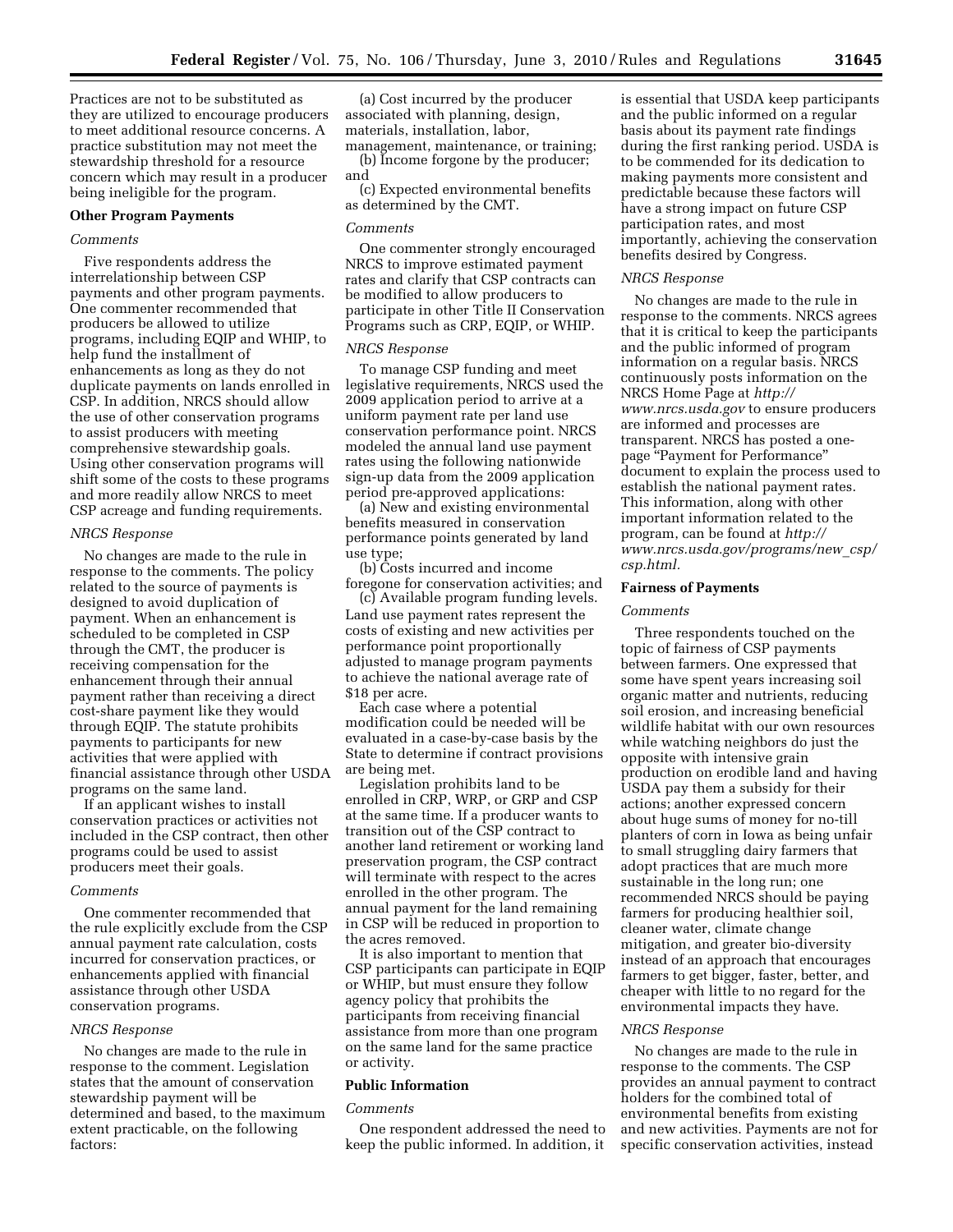they are for the combined environmental benefits. The CMT calculated conservation performance for existing and additional conservation activities and benefits. It is computed by land use type for cropland, pastureland, rangeland, and forest land. The tool is size neutral, ensuring that all applicants regardless of the size or type of operation have the same opportunity to earn similar points.

# **Establishing Payments**

#### *Comments*

NRCS received 17 comments related to recommendations about how NRCS should establish payment rates including setting the payment rate at inordinately low levels perpetuates the ground being conventionally cropped. NRCS should be emphasizing paying good stewards over poor stewards who agree to do better; USDA should increase the payment levels for cropland and pastureland. The 2009 estimated payment ranges are not sufficient; using the first ranking period as a payment discovery period was a good idea; and the preamble and rule do not correspond. The preamble states ''This retrospective payment approach will allow NRCS to field-verify applied conservation activities prior to contract obligation and payment.'' No part of paragraph 1470.24, references the same intent and procedure. A reference would clarify the rule for NRCS employees and program participants.

Other comments included payment point values should be roughly equivalent for ongoing organic management and new conversions or transition to organic; encouragement to clarify exact payment levels for satisfying particular resource concerns and for meeting other resource concerns; and comments seeking information about exact payments for program enrollment. Regarding the contract payments under CSP, the majority of the payments should be dedicated to the base contract payments rather than separate enhancement payment. Applicants should be giving them priority points based on their conservation value or effectiveness which would be added into the point total for the contract which in turn would establish the per acre price.

## *NRCS Response*

CSP does not provide payments for individual activities. Applicants are ranked and paid based on the conservation performance points generated by the environmental benefits produced by the existing and new activities. NRCS has made information

available at *http://www.nrcs.usda.gov/ programs/new*\_*csp/csp.html.* 

#### *Comments*

For many landowners, the promise of CSP-generated income will not be sufficient to prompt actions that advance conservation practices that will meet resource concerns, including those for native and managed pollinators. However, "bundling" of multiple values for the multiple benefits that conservation practices provide, such as carbon sequestration and water quality nutrient trading, is an approach that offers considerable potential to generate a combined economic value to landowners that will stimulate increased adoption and integration of conservation practices into their operations. Support was expressed for both types of payments to reward innovation and to advance new conservation practices, particularly those that yield multiple conservation outcomes. NRCS received comments that the CSP payment should recognize the environmental benefits for adopting a practice not only on the actual acres, but also the benefits gained on adjacent agricultural or forest land.

# *NRCS Response*

Environmental benefits are based on the actual amount of the activity the producers agree to apply versus the potential of land that could receive the treatment. It measures the environmental benefits generated by the producer.

#### *Comments*

Four respondents recommended payments be based on environmental outcomes.

## *NRCS Response*

To be able to implement the program and meet legislative requirements, the following three criteria were the driving factors for establishing the payment rates:

(1) Contract payment by CMT point per land use fixed nationwide for four eligible land uses: crop, pasture, range, forest;

(2) National average payment less than \$18 per acre per year (includes technical assistance and financial assistance); and

(3) Payment limitations.

CSP makes payments for conservation activities that benefit both the landowner and community. The CSP program must be fair, equitable, and accessible to all landowners and easy to administer by government agencies. CSP cannot pay for all expenses incurred for conservation activities, but CSP can

offset some expenses. CSP encourages landowners to maintain and adopt new conservation activities.

NRCS amended section 1470.20 to add paragraph (h) to read, ''NRCS will conduct onsite field verification prior to contract obligation to substantiate that the information provided by preapproved applicants during the application process is accurate prior to contract obligation.''

# **Owners of Forest Lands**

# *Comments*

NRCS received three comments related to CSP payments and forest landowners. The rules propose payments for on-farm research, demonstration, and pilot testing. It is not clear if such payments are also available to NIPF components. The National Association of State Foresters recommends that forestry research and demonstration should also be eligible for annual payments.

## *NRCS Response*

No changes are made to the rule in response to the comments. On-farm research and demonstrations and pilot projects are eligible for cropland, pastureland, rangeland, and NIPF. The protocols for the States to offer these activities can be found at *http:// www.nrcs.usda.gov/programs/new*\_*csp/ csp.html*.

#### *Comments*

One commenter expressed that it would seem apparent that NIPF would deserve the highest annual payment per acre to encourage people to continue to invest time and labor to benefit our environment.

One commenter expressed concern that the low payment per acre and no cost-share will also discourage participation, especially among forest landowners.

## *NRCS Response*

No changes are made to the rule in response to the comments. Land use payment rates represent the composite costs of existing and new activities per performance point proportionally adjusted to manage program payments to achieve the national average rate of \$18 per acre. NRCS has supporting cost information to demonstrate that national payment rates were established following the established process and ensuring fairness with all land uses.

To manage CSP funding and meet legislative requirements, NRCS used the 2009 application period to arrive at a uniform payment rate per land use conservation performance point. NRCS modeled the annual land use payment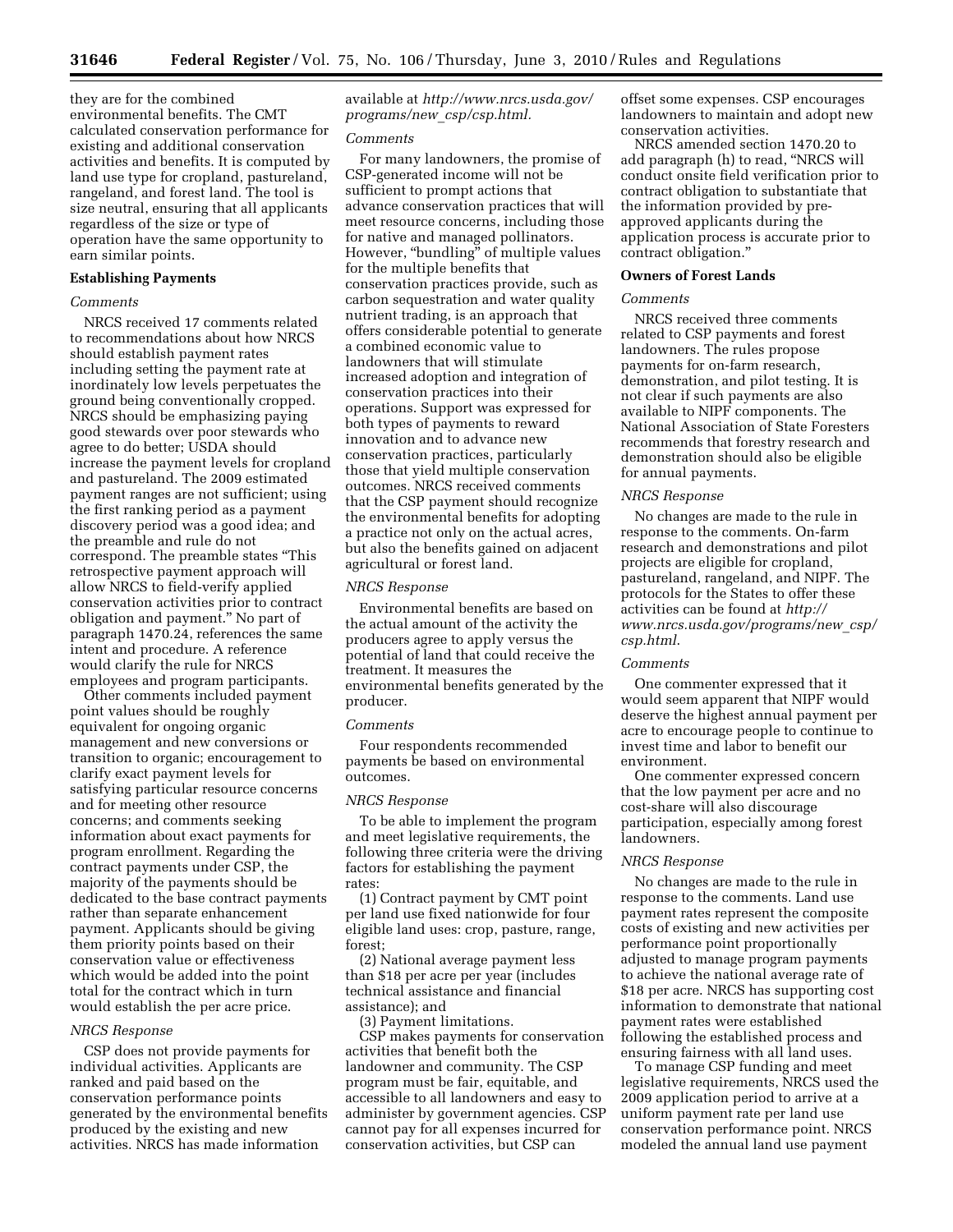rates using the following nationwide sign-up data from 2009 application period pre-approved applications:

(a) New and existing environmental benefits measured in conservation performance points generated by land use type;

(b) Costs incurred and income foregone for conservation activities; and

(c) Available program funding levels.

# **Other**

# *Comments*

One commenter provided that the statement that no payment will be made for which there is no cost incurred or income forgone by the participant, is truly biased toward the individual who has in the past raped the soil, and now wants to possibly change his ways if you pay him enough. Not the spirit that CSP was intended to convey.

# *NRCS Response*

No changes are made to the rule in response to the comment. NRCS is following CSP authorizing language that provides that the amount of conservation stewardship payment will be determined and based, to the maximum extent practicable, on the following factors:

(a) Cost incurred by the producer associated with planning, design, materials, installation, labor, management, maintenance, or training;

(b) Income forgone by the producer; and

(c) Expected environmental benefits as determined by the CMT.

#### **Exclusions**

SEC(e)(3)(B) payments to a producer will not be provided for conservation activities for which there is no cost incurred or income forgone to the producers.

# *Comments*

One commenter recognized and applauded NRCS' effort to place the dollars in the hands of the operator. This policy avoids creating unnecessary angst within the farming communities.

# *NRCS Response*

The CSP statutory authority requires that NRCS provide contract holders payments to compensate for installing and adopting additional conservation activities, and improving, maintaining, and managing conservation activities in place on the operation of the producer at the time the contract offer is accepted. NRCS has added clarity to the rule in paragraph 1470.6(a).

# **Interaction With Subsidy Payments**

#### *Comments*

NRCS received two comments regarding CSP and subsidy payments. One commenter expressed that it is about time that we stop giving subsidies to specific farmers on the basis of specific crops. We can ALL benefit greatly if these subsidies were distributed instead on the basis of their environmental effectiveness; and two, in no way should these payments be added to the government's corn or grain subsidies obtained by those who rent the land.

# *NRCS Response*

NRCS is following statutory authority by providing contract holders payments to compensate for installing and adopting additional conservation activities, and improving maintaining, and managing conservation activities in place at the operation of the producer at the time the contract offer is accepted. The CSP payment is based on environmental benefits accrued across the four major land uses authorized by the program and is not crop specific.

#### **Annual Payments**

# *Comments*

Commenters expressed a number of concerns related to annual payments including that payment rates are too low and that low payment rates push landowners towards less beneficial enhancements. Additionally, the ability to receive cost-share assistance or use other conservation programs to improve conservation systems is a disincentive to participate in CSP, especially when combined with the low payment rate; producers cannot determine their exact cost and benefit of program participation if they are provided estimated annual payment rates; payment rates for cropland, pastureland, and managed grazing lands are too low; managed grazing land should be paid at the same rate as cropland; and NIPF deserves the highest annual payment rate. NRCS also heard that prompt payments are important to cover participant expenses incurred in the preceding months.

## *NRCS Response*

The CSP statute provides a maximum acreage enrollment and funding level for each fiscal year. NRCS needed the payment discovery period, described in the ''Discussion of Payment'' section, because no historical information was available to be able to establish the rates for performance points and still be able to meet the program constraints. NRCS used real time data from the first sign-

up to establish the national payment rate per point by land use. It is NRCS' intention to maintain, to the extent practicable, the per point payment rates established for the first sign-up in future ranking periods. This decision allows NRCS to provide estimated payment amounts to applicants early in the application process.

To manage CSP funding and meet legislative requirements, NRCS used the 2009 application period to arrive at a uniform payment rate per land use conservation performance point. NRCS modeled the annual land use payment rates using the following nationwide sign-up data from the 2009 application period:

(a) New and existing environmental benefits measured in conservation performance points generated by land use type;

(b) Costs incurred and income foregone for conservation activities; and

(c) Available program funding levels. Note that land use payment rates represent the composite costs of existing and new activities per performance point, proportionally adjusted to manage program payments to achieve the national average rate of \$18 per acre.

CSP payments by statute are based on the costs associated with agriculture on different land uses. In general, the costs associated with the maintenance and enhancements on pastureland are lower than those associated with cropland; therefore, the payment rate for pastureland is lower.

The CSP statute establishes that the Secretary look at current practices and future commitments to conservation. Historical changes to agricultural operations were made for a multitude of personal, financial, and cultural reasons. Although it is difficult to fairly assess past actions, CSP payments are calculated based on existing levels of conservation stewardship as well as a commitment to add conservation. A grass based farm should score well for existing levels of stewardship, and the CSP payment should reflect this.

NRCS has established that grassland, that is managed for hay or haylage, is considered cropland. If the land is also grazed, a determination must be made about which is the predominant activity, haying or grazing. The predominant activity will determine the land use category. If it is split evenly between the two activities the applicant should decide which land use will be considered.

Although many commenters referenced payment rates in terms of payment per acre, under CSP, participants are paid for operational conservation performance—the higher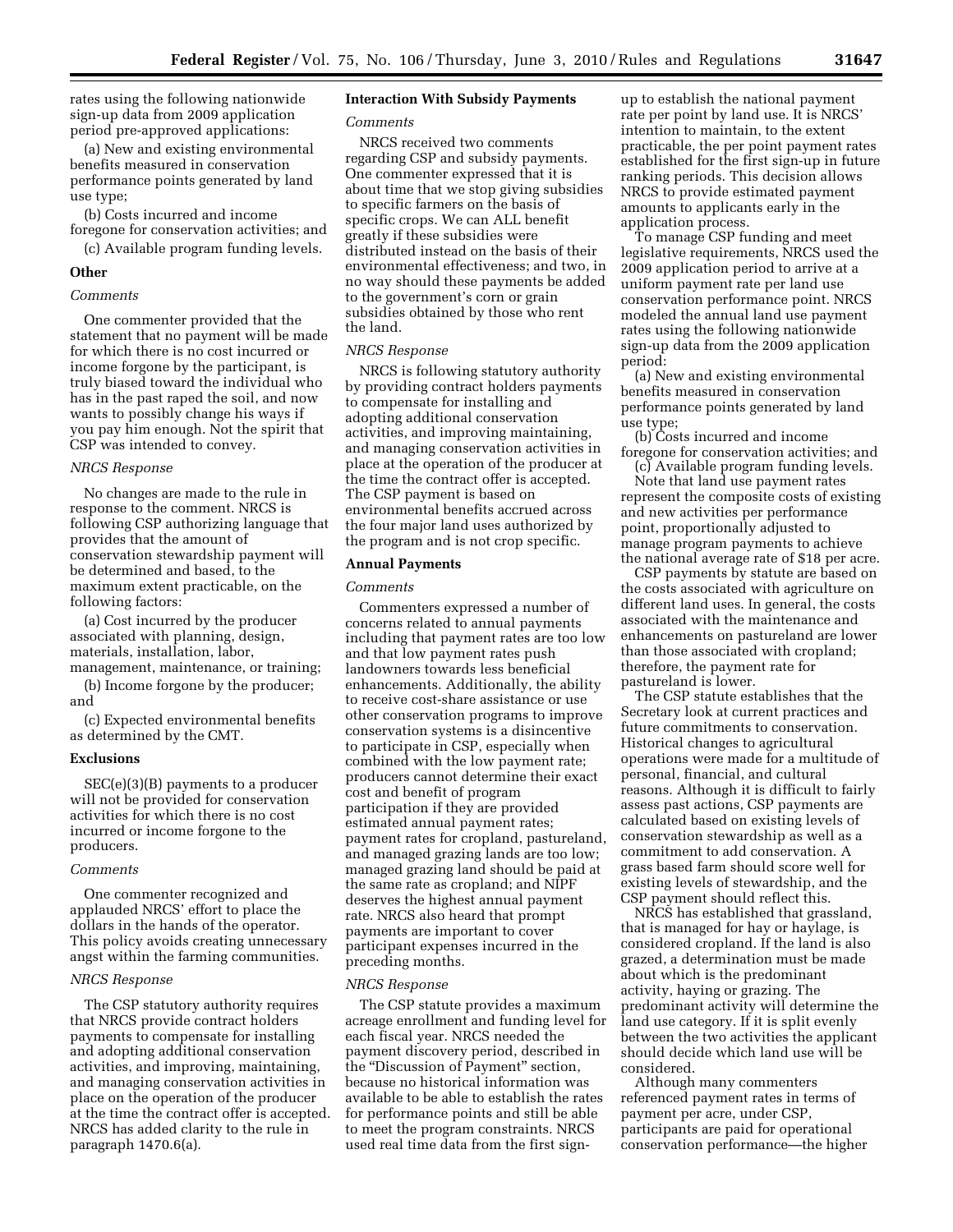the performance, the higher their payment. It is inappropriate to refer to the national payment rates on a per acre basis as the payments are made for performance points, and they are unique for each operation. NRCS clarifies that the estimated payment rates were made available to applicants in the 2009 signup to provide a proxy of type of national average payment that the program could offer. Additional information related to payments can be located at *http:// www.nrcs.usda.gov/programs/new*\_*csp/ csp.html.* 

Regarding concerns related to prompt payments, NRCS will make payments as soon as practicable after October 1 of each fiscal year for activities carried out in the previous fiscal year. NRCS amends 1470.24(d), timing of payments, to add, ''For newly enrolled contracts, payments will be made as soon as practicable after October 1 following the fiscal year of enrollment.''

# **Supplemental Payments—Resource-Conserving Crop Rotation**

#### *Comments*

NRCS received 5 comments on the topic of supplemental payments.

One commenter expressed the timely release of the rules for implementation of and application for resourceconserving crop rotation supplemental payments is very important, in particular for rice, which is an irrigated crop. The Farm Bill says that the term resource-conserving crop means, in part, a rotation that reduces soil-moisture depletion or otherwise reduces the need for irrigation. With irrigation being the essence of rice production, rice producers who apply for the rotation supplement should not be disadvantaged in any way because they must irrigate their rice crop. Prompt USDA determinations about what rotations are beneficial and the definition of resource-conserving crops, for purposes of this program component, would assist prospective applicants in making informed, timely decisions about applying.

Another commenter recommended no supplemental payment will be made until the crop rotation is installed.

#### *NRCS Response*

NRCS acknowledges the concerns and encourages producers to refer to the activity criteria listed on the resourceconserving crop rotation jobs sheet at *http://www.nrcs.usda.gov/programs/ new*\_*csp/csp.html.* In addition, refer to the State Web site where eligible resource-conserving crops are posted. NRCS understands the importance of this under advisement for future ranking

periods. However, the procedures allow applicants to schedule the resourceconserving crop rotation when the resource-conserving crop is planted on at least one-third of the rotation acres. The resource-conserving crop must be adopted by the third year of the contract and established or planted on all rotation acres by the fifth year of the contract.

# *Comments*

One commenter requested NRCS provide more than one resource outcome, combined with the concept of supplemental payments. Consideration should be given to resource-conserving crops that provide nectar and pollen for native and managed pollinators. Alfalfa is a good example, so long as the practice includes allowing the plants to bloom and providing access to beekeepers.

#### *NRCS Response*

The benefits of a resource-conserving crop rotation include protection and habitat for pollinators. A resourceconserving crop rotation means a crop rotation that includes at least one resource-conserving crop, and reduces wind and water erosion, increases soil organic matter, improves soil fertility and tilth, interrupts pest cycles, reduces depletion of soil moisture or reduces the need for irrigation in applicable areas, and may provide protection and habitat for pollinators.

#### *Comments*

Finally, one commenter expressed that the payment for a resourceconserving crop rotation is inadequate to encourage change.

## **Payment Limitations**

NRCS received 58 comments on the topic of payment limitations. Although commenters expressed both support for and dissatisfaction with payment limitations, more commenters supported the limitations than did not.

One commenter expressed that section 1470.24(g) imposes an arbitrary contract limit of \$200,000 per contract regardless of the number of producers involved in the farming operation covered by the contract. This limit is outside the clear language of the statute and will negatively impact commercialsize farming operations.

Thirty-two respondents stated that the CSP payment limits should be retained and enforced. Many of these respondents also expressed that NRCS should resist pleas to incorporate payment limitation loopholes. One of the respondents expressed that USDA needs to ensure that as many farmers as

possible can access the program for the greatest environmental benefit and farmers' bottom lines. Another respondent recommended an addition to the rule to make CSP contracts and payments subject to the FSA ''actively engaged in farming'' rules. One respondent identified that payment limits should remain a separate payment limitation and not be combined with other payments to encourage more moderate sized farms to participate and keep the total cost of the program at the limits of \$40,000 per person or legal entity during any fiscal year, and \$200,000 over any 5-year period.

Conversely, NRCS received many comments expressing that the only CSP payment limit the Farm Bill does declare explicitly is that \$200,000 is the amount that a person or legal entity may receive in the aggregate, but may not exceed for all CSP contracts entered into during any 5-year period. A limit on a CSP contract as proposed in the interim final rule paragraph 1470.24 (g), is neither legislated in the Farm Bill nor discussed in the Statement of Managers.

#### *NRCS Response*

NRCS follows the Commodity Credit Corporation (CCC) regulation in 7CFR part 1400 when applying its statutory payment limitation requirements for CSP. This regulation is applicable to most CCC and FSA commodity, price support, and conservation programs.

NRCS used 7 CFR part 1400 as a guide for establishing the CSP contract limitation. A joint operation is composed by members who are either persons or legal entities. Based on how joint operations are characterized in section 1400.106, the statutory payment limitation applies to each person or legal entity that comprises the joint operation. NRCS recognizes the \$200,000 contract limitation established in the interim final rule was too low and unfairly restricted certain joint operations who achieve the conservation performance levels needed to earn the payments. Therefore, NRCS raises, in the final rule, the CSP contract limitation to \$400,000, which would allow two members of a joint-tenancy operation to earn the payments to obtain their \$200,000 per person payment limitation authorized in statute. Further, NRCS establishes in paragraph (h) an annual contract limit for these joint operations of up to \$80,000. These payment limitations do not apply to funding arrangements with federally recognized Indian tribes or Alaska Native corporations.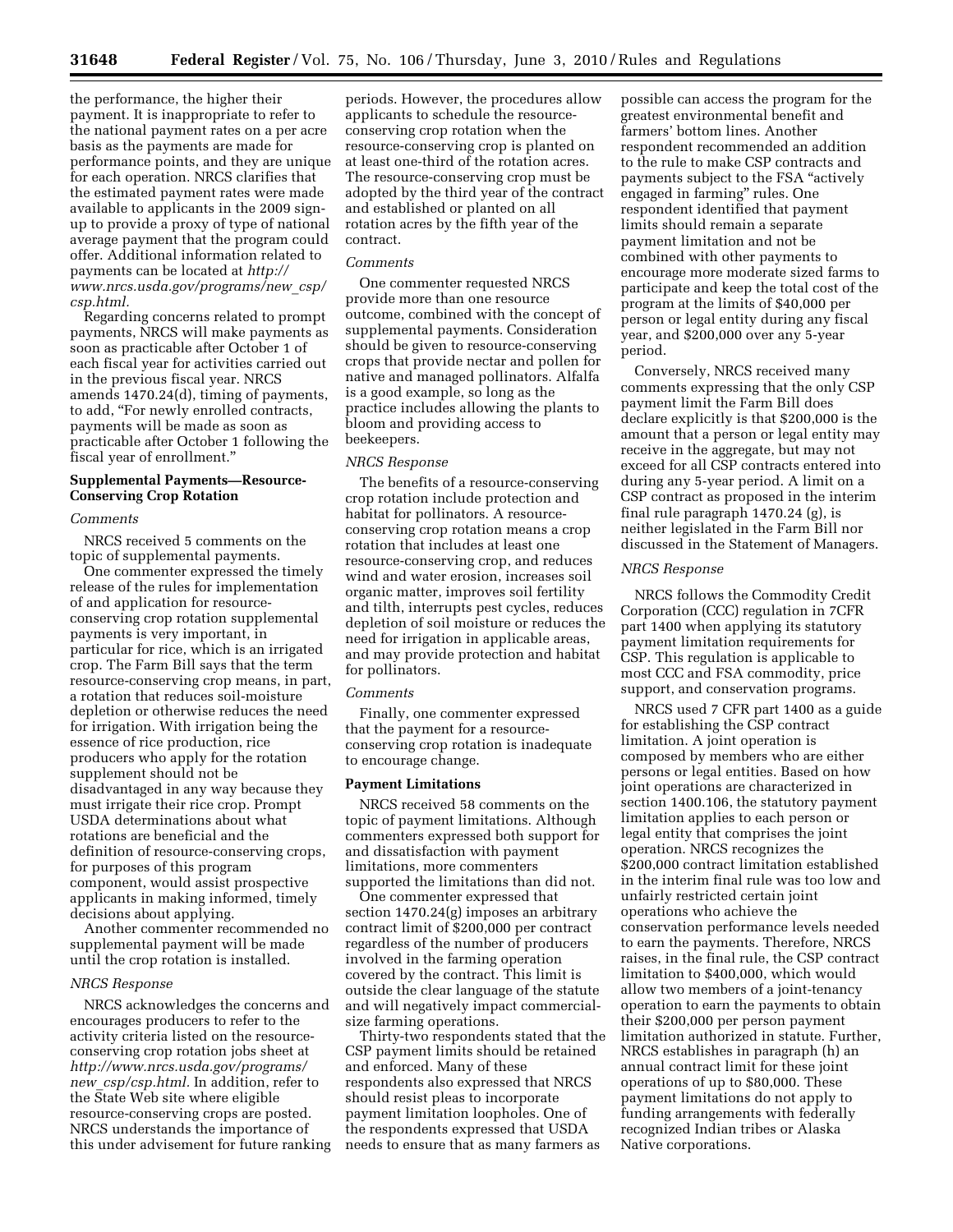# *Comments*

Twenty-one respondents expressed concern about the payment limits.

NRCS received comments suggesting where CSP accepted farming operations that exceed the \$40,000 payment limit, NRCS should only include the acres necessary to reach the \$40,000 payment limit against the State's allotted acres because the limit is understood and acceptable to producers. There is no advantage to NRCS offering a program that results in artificially low per acre contracts. If large farms only consumed their proportional share of the allotted CSP acres, large farms would present no threat to other operations. Large farms offer tremendous value to the United States taxpayer by providing more acres of conservation practices for the tax dollar. The current rule could result in large farms avoiding CSP.

# *NRCS Response*

No changes are made to the rule in response to the comments. NRCS acknowledges the concern and explored this recommendation during the payment discovery period. NRCS cannot limit the acres it considers attributable to the authorized enrollment level. By statute, NRCS is required to enroll in the program no more than 12,769,000 acres for each fiscal year.

# *Comments*

One respondent expressed that it is important to consider the longer-term implication of the agency's decision to create program provisions that run contrary to clear statutory language. If the agency can create its own set of payment limitations in each regulation it issues, the same overriding logic would allow it to impose its own set of environmental requirements, or allow it to change or override clear congressional guidelines with respect to expected environmental benefits.

One commenter recommended program participants should be able to roll over the annual payment limit for cause, so if they cannot undertake the conservation activity in a given year, but shift that work into the next year, the limit should be lifted if they request and extension on the activity.

#### *NRCS Response*

NRCS will not make payments for individual activities, so an annual payment amount will not be changed to adjust for actual performance. An actual performance level below what is required in the contract is considered a potential contract violation. Potential contract violations are addressed with a formal contract review as per agency policy in the Conservation Programs

Manual, Part 512.55. In these cases, the annual payments will not be issued until NRCS and the applicant agree to a timeframe when the applicant will be back in compliance with the contract provisions. This agreement is official when form NRCS–CPA–153 has been signed by the participant and NRCS.

# **Statutory Acreage/Payment Constraints**

# *Comments*

NRCS received four comments on the statutory acreage and payment constraints. One respondent stated that payment constraints should be addressed in part by enrolling considerably more grassland than is assumed by the economic analysis, but rather is more in keeping with 2009 applications by land-use type. Payment constraints should also be addressed by allowing for year-to-year flexibility in meeting the statutory average per-acre payment cap over the full 9-year period provided by statute.

# *NRCS Response*

No changes are made to the rule in response to the comments. NRCS is not limiting the acres of grassland that enrolls in the program. The amount projected in the economic analysis was used in lieu of historical data for analytical purposes only. The analysis is being reviewed with actual sign-up data which will reflect the amount of pastureland that sign-up for the program. NRCS is offering fair payment rates to encourage participation by operators of all land uses.

# *Comments*

One respondent stated that as the level of CSP payments per acre is relatively low (not to exceed an average of \$18 per acre), we anticipate that smaller acreage producers that might need to install a more costly enhancement on their own will be discouraged from applying for CSP because their expense to adopt some costlier enhancements (*e.g.* conversion of cropland to native grass for wildlife, alternative water sources, and exclusion fencing) may exceed their CSP payment. Thus, the commenter recommends that producers be allowed to utilize programs including EQIP and WHIP to help fund the installment of enhancements, as long as they do not duplicate payments on lands enrolled in CSP.

# *NRCS Response*

No changes are made to the rule in response to the comments. NRCS recognizes the concerns related to small acreage producers. Participants have an extensive menu of enhancements to

choose from that vary significantly in cost and environmental benefits. Although NRCS will not allow producers to combine programs to help producers install enhancements as that will be considered a duplicate payment, CSP participants can participate and receive funds under EQIP providing they do not receive payment for the same practice on the same land under both programs.

## *Comments*

One respondent stated that given that the 2008 Farm Bill set caps on average payment rate and total acres, NRCS will need the flexibility to make changes based on the real data that a sign-up would offer to keep within the congressionally-set parameters.

#### *NRCS Response*

NRCS acknowledges the recommendation and will take under advisement for future ranking periods. However, it is NRCS' intention to maintain the per point payment rates in future ranking periods close to the same that was used in the first sign-up. This should allow NRCS to tell applicants early in their application process what their estimated payment will be.

#### *Comments*

One respondent urged NRCS to attempt to keep the average cost per acre for CSP down to \$18 per acre ''to the extent practicable'' as required by the statute.

#### *NRCS Response*

NRCS followed rigorous processes during the payment discovery period to ensure payment rates were established based on sign-up data and not to exceed legislative requirements. NRCS is currently monitoring the contract obligation process, and program constraints are being met. However, the States have not completed the obligation process which may result in small variations of the expected results.

# **Minimum Contract Payment**

#### *Comments*

NRCS received 55 comments expressing support that the final rule incorporates a minimum payment. Of these 55 comments, 21 respondents identified that the minimum payment should be at least \$1,500. The respondents asserted that a minimum payment would encourage participation among small farms, especially among organic producers and producers in the New England States. The respondents expressed that small farms are important links in our ecological system. The respondents were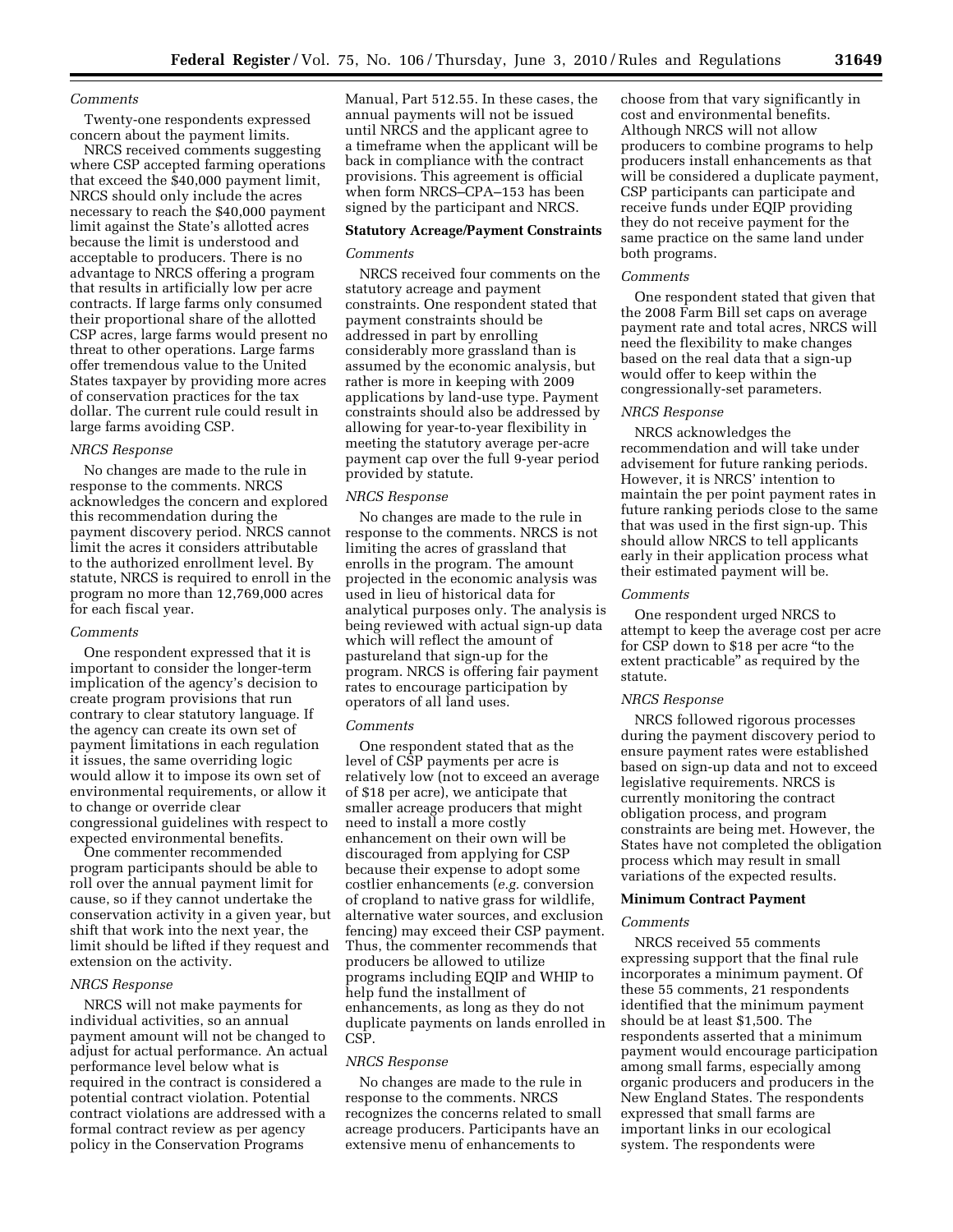concerned that without this minimum, there may be no incentive for farmers operating at a scale smaller than 50–100 acres to take part in the program. However, one of the respondents, while supporting the \$1,500 minimum payment, urged that the CSP payment limits in the interim final rule be retained and enforced to prevent payment limitation loopholes. NRCS also received comments that producers in certain geographic locations, such as Hawaii, Guam, and Alaska would potentially not participate in the program if the contract payment was too low.

# *NRCS Response*

Under the existing payment structure, payments consider the environmental benefits produced on each acre. NRCS recognizes that small scale operations, beginning farmers or ranchers, and limited resource farmers or ranchers could be discouraged from participating, as well as producers in certain geographic locations and those who have been historically underserved. NRCS intends to encourage conservation on all agriculture operations regardless of size or type of operation, including organic production systems. NRCS is seeking CSP regulatory provisions to more directly encourage participation of small-scale producers, socially disadvantaged farmers or ranchers, beginning farmers or ranchers, and limited resource farmers or ranchers. NRCS believes that participation by these agricultural producers will provide for more conservation assistance for those who traditionally have not participated in USDA programs, as well as beginning farmers or ranchers seeking assistance with their operations.

Therefore, NRCS modified the rule in 1470.24 to add a new paragraph (d) that provides authority for minimum contract payments to socially disadvantaged farmers or ranchers, beginning farmers or ranchers, and limited resource farmers or ranchers. Paragraph (d) now reads, ''Minimum contract payment. NRCS will make a minimum contract payment to participants who are socially disadvantaged farmers or ranchers, beginning farmers or ranchers, or limited resource farmers or ranchers at a rate determined by the Chief in any fiscal year that a contract's payment amount total is less than \$1,000.''

# **Section 1470.25 Contract Modifications and Transfers of Land**

# *Comments*

NRCS received ten comments on the topic of contract modifications and transfers of land.

NRCS received several comments in support of the provisions in the interim final rule. One commenter supported the interim final rule regarding NRCS' ability to modify, renew, and terminate contracts found in § 1470.25, § 1470.26, and § 1470.27. Another commenter supported the ability to transfer all or portions of the CSP contract if land is transferred or control of land changes. NRCS may wish to allow 90 days rather than 60 days to accomplish the transfer to ensure transfers are completed. However, another commenter expressed that the proposed rule provides for no contract modifications. Farm operations are dynamic organizations, and provisions should be allowed for the addition of qualifying land during the contract period. The other option would be to allow producers to enter into separate contracts for land added to the farm operation subsequent to an initial contract.

#### *NRCS Response*

NRCS chooses to retain the 60 days to accomplish the transfer to be consistent with other NRCS programs' contract prohibitions. NRCS has determined that although participants cannot modify contracts to add lands after a contract has been approved due to complexities related to ranking and payment rates, participants may offer new applications for additional lands they acquire after the initial contract is approved. The application on the newly acquired land will have to compete against other lands being offered for the program at the same time.

# *Comments*

One commenter expressed that section 1470.25(b) prohibits modifications that increase the contract obligation over the initial amount with the exception of contracts that are renewed after the 5-year period. This prohibition has no basis in statute, and it is unclear why NRCS would want to prohibit contract modifications that increase the initial obligation as long as the increase is within the overall person or entity cap of \$200,000.

#### *NRCS Response*

NRCS has amended the rule to allow participants who expand their farming operation to submit new applications for additional contracts on the newly acquired acreage. Any new application

will have to compete with other applications received during the same ranking period. This policy enables producers to participate in CSP on newly acquired land while maintaining the integrity of the ranking and payment process.

#### *Comments*

Two commenters strongly encouraged NRCS to not penalize producers for amending their contract to enroll sensitive lands in other Title II Conservation Programs such as CRP, GRP, or WRP. Another recommended clarifying that CSP contracts can be modified to allow producers to enroll land into other conservation programs and payments should be modified to reflect the producers' costs and the environmental benefits gained on the entire field.

## *NRCS Response*

NRCS agrees with the commenters and amended the final rule in paragraph 1470.25 to allow modifications to contracts to cancel and remove contract acres enrolled in programs like CRP, GRP, WRP, or other similar Federal or State programs without penalty to the participant.

## *Comments*

One commenter recommended when renewable energy facilities and infrastructure are built on existing CSP contracts, the contract should be modified to address acres impacted by earthmoving and construction activities. These activities change the intent and purpose of the CSP contract.

# *NRCS Response*

NRCS agrees with the commenter. NRCS will consider taking land out of production in a potential noncompliance situation. State Conservations will evaluate these cases individually and decide if contract termination is needed or if a modification of contract acres is permitted to allow the producer to maintain the contract with the reduced acres.

#### **Section 1470.26 Contract Renewal**

# *Comments*

NRCS received nine comments on the topic of contract renewal. One commenter supported the interim final rule regarding NRCS' ability to modify, renew, and terminate contracts found in § 1470.25, § 1470.26, and § 1470.27.

#### *NRCS Response*

NRCS appreciated the positive feedback.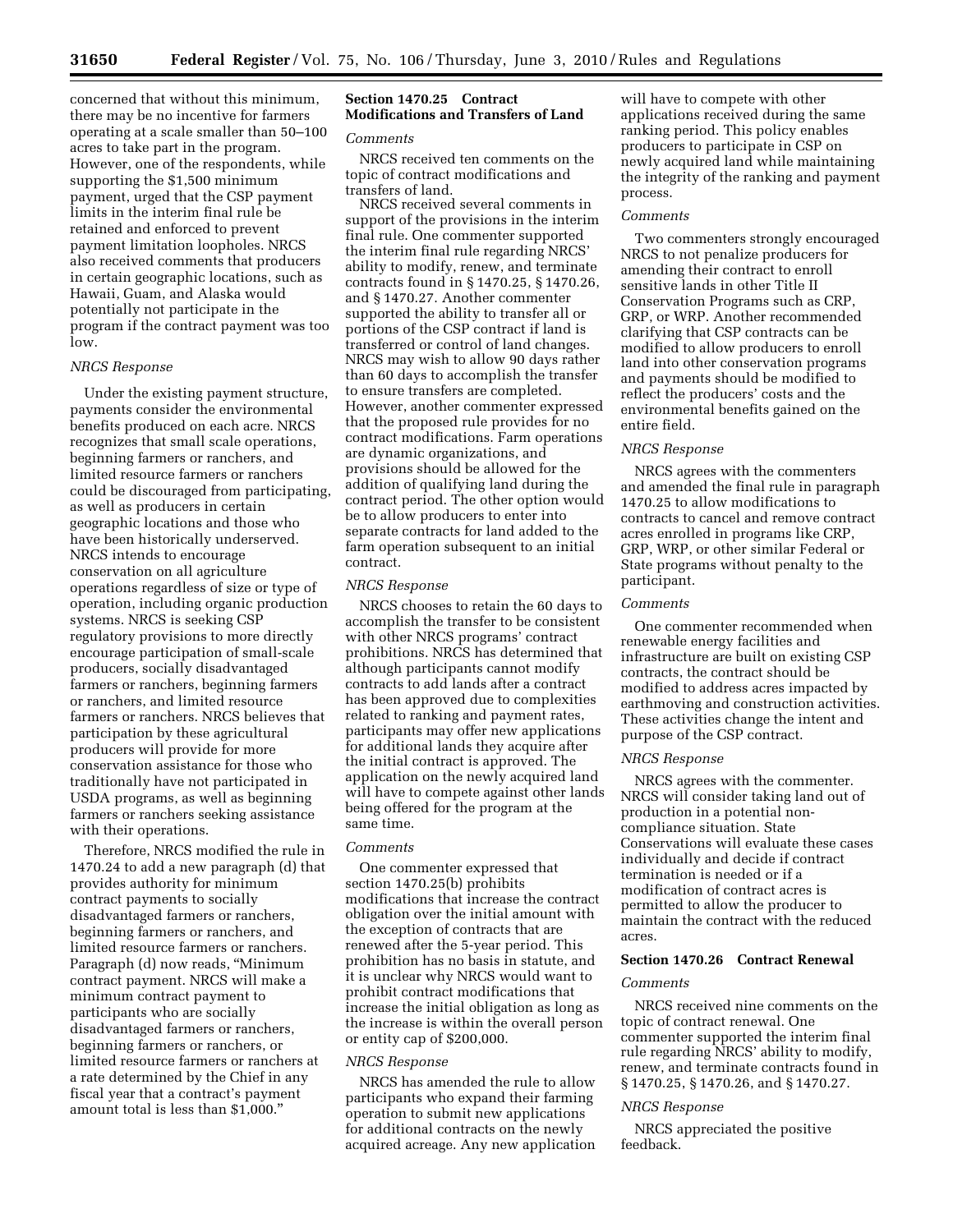# *Comments*

NRCS received a comment that it should be much clearer and more explicit in the final rule. As a condition of eligibility for renewal, the participant should be required to meet or exceed the stewardship threshold for at least two additional priority resource concerns during the second contract term, provided they are not already exceeding the threshold for all or at least four priority resource concerns. In addition, the requirement to adopt additional conservation activities should be tied directly to the requirement to meet or exceed the threshold on those additional priority resource concerns.

# *NRCS Response*

NRCS intends to follow the Managers' Report language that provides, ''The Secretary is provided authority to require new conservation activities as part of the contract renewal process. It is the intent of the Managers that this could include expanding the degree, scope, and comprehensiveness of conservation activities adopted by a producer to address the original priority resource concerns or addressing one or more additional priority resource concerns.'' To add clarity to the rule, NRCS amends paragraphs 1470.26(b)(3) and (4) to read as follows: "(3) At a minimum, meet stewardship thresholds for at least two priority resource concerns; and (4) agree to adopt additional conservation activities to address at least one additional priority resource concern during the term of the renewed conservation stewardship contract.''

#### *Comments*

One respondent identified that section 1470.26 of the interim final rule provides that NRCS will permit contract renewals to foster participant commitment to increased conservation performance. The commenter believes that payment for implementing additional conservation activities should be equally weighted with payment for implementing existing conservation activities.

# *NRCS Response*

NRCS established the National Payment Rates which include the conservation performance for existing and new activities. It anticipates it will maintain the same payment structure on renewed contracts.

# *Comments*

One commenter supported the idea of contract renewals. Some practices take years of implementation before you

actually see financial results. When transitioning to no-till farming practices in semi-arid Montana, it takes between 7 and 10 years before the nutrient requirements stabilize and the producer is able to reduce the amount of fertilizer that is required. Assisting farmers and ranchers with additional time to implement larger practices can only serve to help the meet the goals of CSP and improve our environment.

#### *NRCS Response*

NRCS agrees with the commenter. Contract renewal will ensure that conservation benefits achieved in the first period will be maintained longer. In addition, this will allow participants to adopt new conservation activities and address additional stewardship thresholds. No change is made to the rule in response to the comment.

# **Section 1470.27 Contract Violations and Termination**

# *Comments*

Section 1470.27, "Contract violations and termination,'' addresses the procedures that NRCS will take when a violation has occurred or a contract termination is needed. NRCS received four comments on this section.

One commenter recommended NRCS remove the penalty for terminating the CSP contract before the 5 years is done. The environment will reap a benefit from even just one year of CSP enrollment and conservation practices. We should be trying to encourage participation rather than instilling fear of repercussions.

# *NRCS Response*

NRCS will follow agency contracting policies to be consistent with other NRCS programs and ensure program objectives are met. However, NRCS will not penalize a participant if they failed to comply with contract provisions due to circumstances beyond their control.

# *Comments*

One commenter requested NRCS include verbiage that specifically says the landowner will not be held liable in any manner if their tenant does not fulfill the 5-year contract. This would encourage landowners to cooperate with tenants who want to do good things for the environment.

#### *NRCS Response*

NRCS does not consider it appropriate to include the language recommended above as NRCS may not have any contractual obligations with the landlords. NRCS enters into a contract with the applicant who is held responsible for meeting the contract

provisions. NRCS has provisions that explain that participants will not be considered in violation of the contract for failure to comply with the contract due to circumstances beyond the control of the participant. In addition, NRCS will ensure that producers who would have an interest in acreage being offered received treatment which NRCS deems to be equitable.

#### **Subpart C—General Administration**

# **Section 1470.30 Fair Treatment of Tenants and Sharecroppers**

## *Comments*

Section 1470.30. "Fair treatment of tenants and sharecroppers,'' specifies that any CSP payments received must be divided in the manner specified in the contract. Where conflicts arise between an operator and landowner, NRCS may refuse to enter into a CSP contract. NRCS received two comments on this section.

One commenter expressed that tenant and sharecropper treatment must be a priority and communicated clearly and frequently to applicants and participants during every phase of the CSP process. In particular, USDA must clearly and frequently communicate to applicants and participants the interim final rule statement, i.e., that the Department may refuse to enter into a CSP contract when there is a disagreement amongst joint applicants seeking enrollment as to an applicant's eligibility to participate in the contract as a tenant.

#### *NRCS Response*

NRCS does not want to interfere with the contractual relationship between landowners and tenants. However, NRCS has a responsibility to ensure fair treatment of tenants. NRCS feels that this concern has been addressed in the program contract appendix which is given to the applicants at the time of application and reviewed, accepted, and signed before contract obligation. The contract appendix provides that:

No payment will be approved for the current year if the CCC determines that any of the following conditions exist: (1) The landlord or operator has not given the tenants that have an interest in the agricultural operation covered by the contract, or that have a lease that runs through the contract term at the time of sign-up, an opportunity to participate in the benefits of the program, and (2) The landlord or operator has adopted any other scheme or device for the purpose of depriving any tenant of any benefits to which such tenant would otherwise be entitled. If any such conditions occur or are discovered after payments have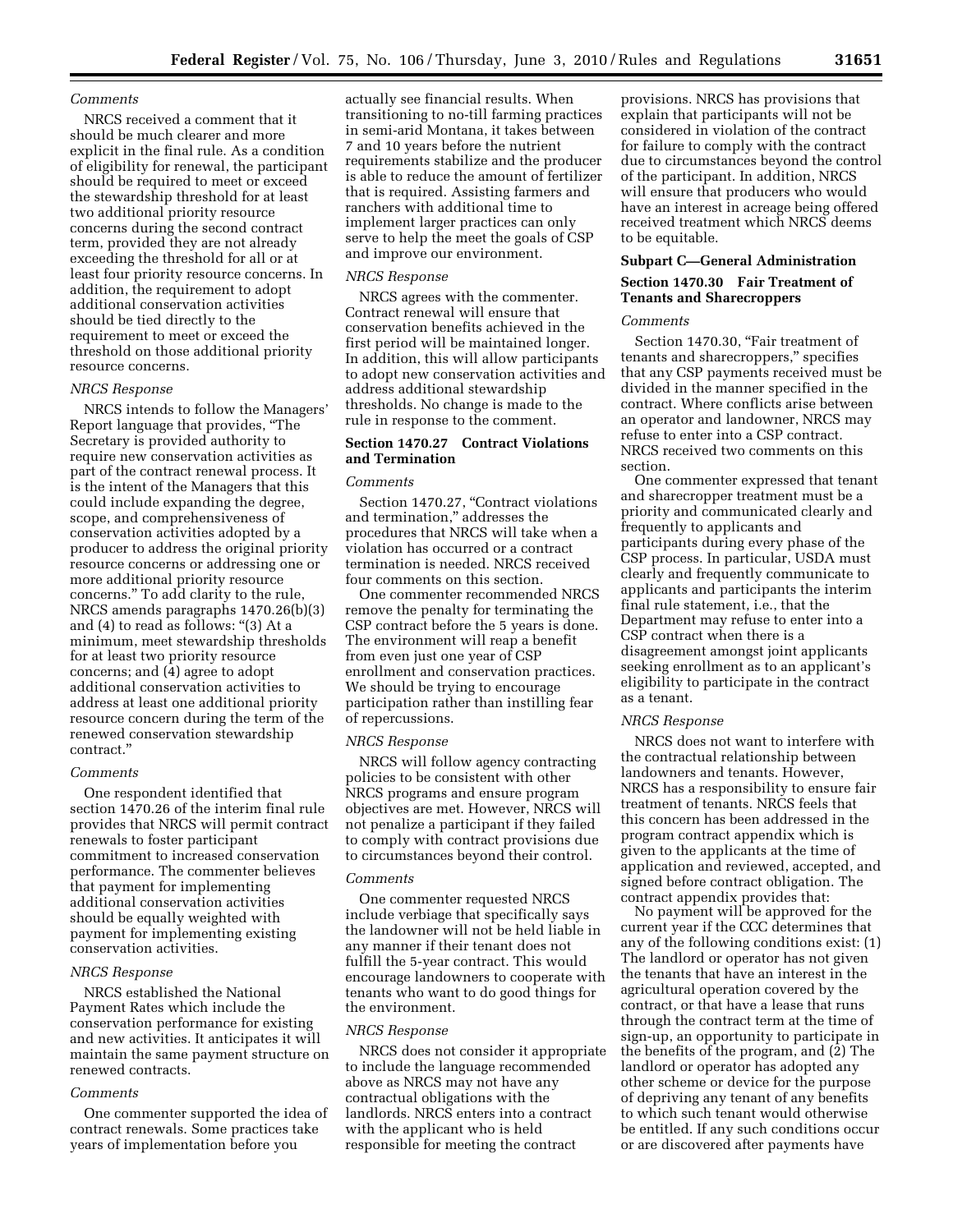been made, all or any part of the payments, as determined by the CCC, must be refunded according to paragraph 5F of the contract, and no further payments will be made.

# *Comments*

The second commenter recommended NRCS adopt additional procedures to be sure that the contracts themselves provide fair treatment to tenants, and that landowners be required to disclose any operators on the land who may be farming on the land covered under CSP who lack adequate written lease agreements.

# *NRCS Response*

NRCS accepts applications from the operator of record in the FSA farm records management system. Exceptions may be made for other tenants, other producers, and owners in the FSA farm records management system that can demonstrate, to the satisfaction of NRCS, they are the operator and have effective control of the land at the time of enrollment in the program. This should ensure that the contracts provide for fair treatment of tenants.

# **Section 1470.31 Appeals**

No comments were received.

# **Section 1470.32 Compliance With Regulatory Measures**

No comments were received.

# **Section 1470.33 Access to Operating Unit**

NRCS received three comments regarding access to operating unit. One commenter requested USDA inform and make clearly available notices in its national, State, and local offices during public outreach activities, and during prospective applicants' and active participants' meetings, that its authorized representatives have certain limited rights to enter a private agricultural operation solely for CSPrelated purposes. The interim final rule statement that NRCS will make every effort to contact the participant prior to the exercise of this provision must be honored and fulfilled to the fullest extent. Every effort to make prior contact must be documented and logged, using permissible and appropriate means of communication. Two commenters recommended that the right to access be extended to any representative of USDA, as in other USDA regulations. This will allow conservation partners with TSP agreements to assist with applications and conservation planning on the applications land.

# *NRCS Response*

NRCS supports the comment and has inserted ''or its authorized representative'' after ''NRCS'' where appropriate within this section of the rule.

# **Section 1470.34 Equitable Relief**

No comments were received. **Section 1470.35 Offsets and** 

# **Assignments**

No comments were received.

# **Section 1470.36 Misrepresentation and Scheme or Device**

No comments were received.

# **Section 1470.37 Environmental Credits for Conservation Improvements**

Section 1470.37, "Environmental credits for conservation improvements,'' provides NRCS' policy on environmental credits. NRCS received five comments on this section.

Two commenters were encouraged to see the provisions included on environmental credits and support the policy that any environmental credits (for example carbon or water quality) created in conjunction with a CSP contract are solely the property of the contract holder. This is consistent with policy statements made by USDA in reference to EQIP and CRP.

#### *NRCS Response*

NRCS appreciates the positive feedback. It is correct that the policy on this issue with respect to CSP is consistent with many other USDA programs. Although such assistance may favor program participants at the expense of non-participants, this stance is based on the Department's desire to foster the creation of credits to spur the supply side of these markets.

#### *Comments*

One commenter expressed that although NRCS is asserting no interest in the credits that may be generated due to participation in CSP, it is possible that the rules of an ecosystem services market may preclude the purchase of credits that may have already been partially funded by the taxpayer. In almost all cases, it is highly likely that NRCS has only financed the creation of a portion of the credits that may be generated by an operation, and that a large percentage of the potential ecosystem service credit is being generated through ongoing labor and investment on the part of the farm operator. It would help ensure the ability of all USDA conservation program participants to sell ecosystem services credits in any ecosystem

services market if USDA would calculate what portion of the potential credit they have financed and what portion remains that could be sold into an ecosystem services market. This would create more stability and assurance for producers who wish to participate in these markets.

#### *NRCS Response*

USDA recognizes and respects the rights for markets to establish their own technical and trading requirements for market participants. The rationale for precluding environmental credits generated by taxpayer-assisted programs is that these markets only want to recognize "additional" credits produced without tax-payer assistance. These markets would contend that credits generated through such programs would have been produced regardless of the presence of an environmental market and in fact, could affect the decision of non-program participants to create and enter into environmental markets. Measuring the degree of distortion created by tax-payer assistance programs to extricate its portion of the credits due to their influence would add another level of complexity to these emerging markets.

#### *Comments*

One commenter supported the provision of the regulation regarding environmental credits for conservation improvements. It is important the conservation program participants be able to participate in future ecosystem services markets regardless of whether they have or have not participated in Federal conservation programs.

#### *NRCS Response*

USDA supports the creation of environmental markets and does not directly affect the decision of program participants to participate in them.

# *Comments*

One commenter recommended NRCS provide additional weight to projects that acreage CSP program goals while concurrently facilitating emerging environmental credit markets (*i.e.* those projects that are well-tailored to resulting in the production of marketable climate and water quality credits). In addition to meeting program goals, these projects will meet the administration's goal for fostering economic stimulus through enhanced markets in ecosystem services.

## *NRCS Response*

The CSP has the potential to address specific resource concerns by allowing the State Technical Committee to select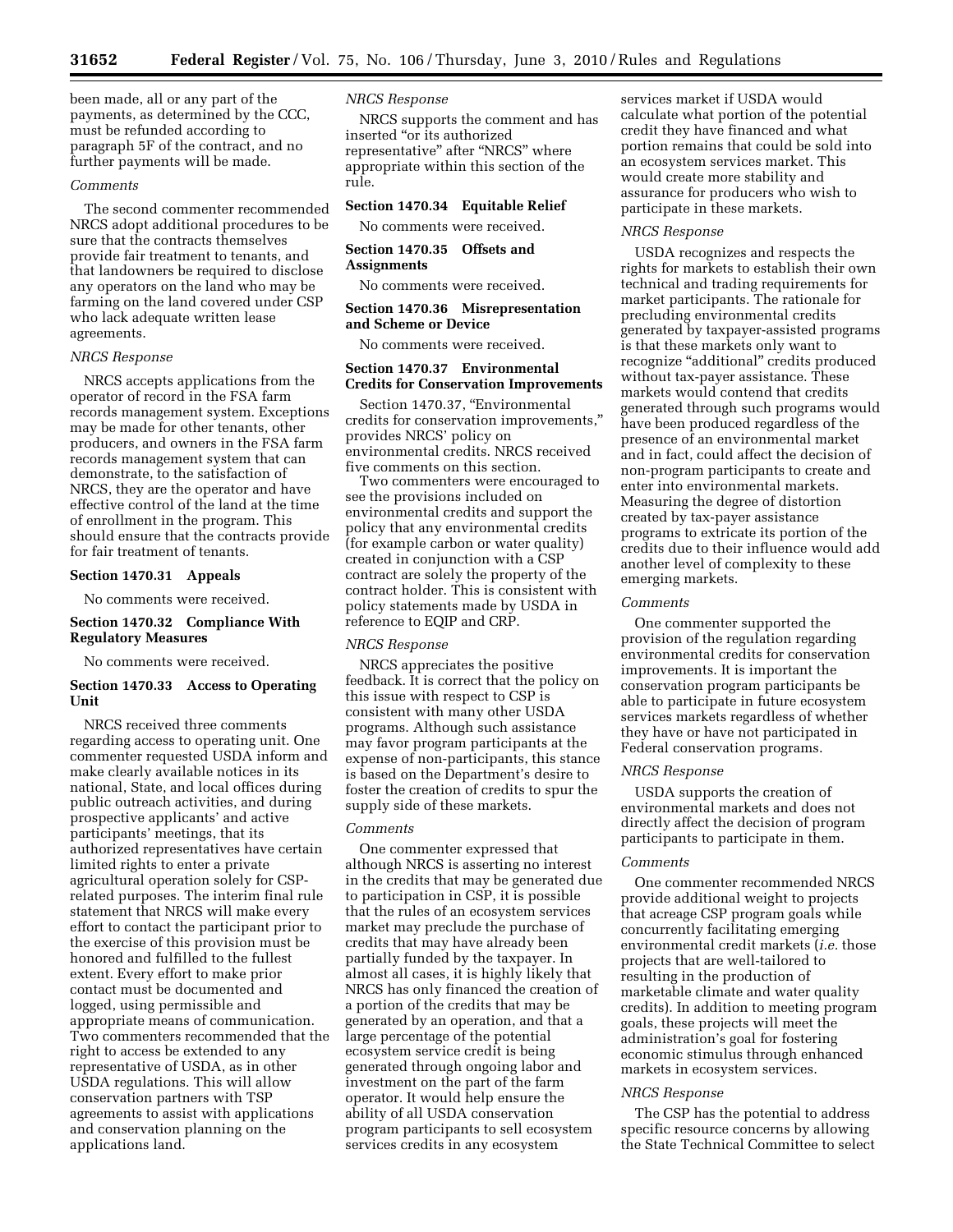the priority resource concerns in their State. Also, although NRCS recognizes that there may be substantial indirect impacts on local economies and employment, NRCS' primary objective is to put conservation on the ground.

# **Other Regulatory Changes**

NRCS made the following administrative changes to add clarity to the rule:

(1) Text related to funding reserves for Socially Disadvantaged Farmers or Ranchers and Beginning Farmers or Ranchers was removed from paragraph 1470.2(e) and relocated more appropriately under 1470.4, Allocation and Management;

(2) Paragraphs  $1470.2(f)(1)(i)$  through (iii) were added to place responsibilities of the State Technical Committees and local working groups in one location within the rule.

(3) Paragraph 1470.4(e) was added to include a statutory requirement to identify that CSP may contribute to the Cooperative Conservation Partnership Initiative (CCPI). CCPI provides that, for the funds available for CCPI, 90 percent will be allocated for projects selected at the State level and 10 percent for projects offered through a national competitive process. For the percentage of funds allocated based on a national competitive process, this regulation identifies that funding allocation decisions will consider the extent to which the project addresses national and regional conservation priorities.

(4) Paragraph 1470.3 includes a new definition for limited resource farmer and rancher for consistency with other NRCS regulations.

(5) Outreach—in paragraph 1470.5(b), deleted redundant text and added paragraph 1470.5(d) clarifying that NRCS will conduct focused outreach in regions of national significance in order to maximize program participation.

(6) Paragraph  $1470.\overline{6}$ (b)(4) was amended to provide clarification to "other eligible lands" to include "other private agricultural land as determined by the Chief, on which resource concerns related to agricultural production could be addressed by enrolling the land in CSP.''

(7) The text in paragraph 1470.20(e), Application, was deleted and relocated to ''Administration'' to keep reference to administrative functions in one location. A new paragraph (e) has been added regarding State and local priorities.

(8) Paragraph 1470.24(e) clarified the timing of payments for newly enrolled contracts. In paragraph (i) clarified payment limitation provisions for Indian tribes, Pueblos, and Indian

nations. In paragraph (j) clarified that payments will be directly attributed to entity members.

## **List of Subjects in 7 CFR Part 1470**

Agricultural operation, Conservation activities, Conservation measurement tool, Natural resources, Priority resource concern, Stewardship threshold, Resource-conserving crop rotation, Soil and water conservation, Soil quality, Water quality and water conservation, Wildlife and forest management.

■ For the reasons stated above, the CCC adds part 1470 of Title 7 of the CFR to read as follows:

# **PART 1470—CONSERVATION STEWARDSHIP PROGRAM**

# **Subpart A—General Provisions**

Sec.

- 1470.1 Applicability.
- 1470.2 Administration.
- Definitions.
- 1470.4 Allocation and management.
- 1470.5 Outreach activities.<br>1470.6 Eligibility requirem
- Eligibility requirements.
- 1470.7 Enhancements and conservation
- practices. 1470.8 Technical and other assistance.

#### **Subpart B—Contracts and Payments**

- 1470.20 Application for contracts and selecting offers from applicants.<br>1470.21 Contract requirements.
- 
- 1470.21 Contract requirements.<br>1470.22 Conservation stewards Conservation stewardship plan. 1470.23 Conservation activity operation
- and maintenance.<br>1470.24 Payments.
- Payments.
- 1470.25 Contract modifications and transfers of land.
- 1470.26 Contract renewal.
- 1470.27 Contract violations and termination.

## **Subpart C—General Administration**

- 1470.30 Fair treatment of tenants and sharecroppers.
- 1470.31 Appeals.<br>1470.32 Complia
- Compliance with regulatory measures.
- 1470.33 Access to agricultural operation.
- Equitable relief.
- 1470.35 Offsets and assignments.
- 1470.36 Misrepresentation and scheme or device.
- 1470.37 Environmental credits for conservation improvements.

**Authority:** 16 U.S.C. 3838d–3838g.

#### **Subpart A—General Provisions**

#### **§ 1470.1 Applicability.**

(a) This part sets forth the policies, procedures, and requirements for the Conservation Stewardship Program (CSP) as administered by the Natural Resources Conservation Service (NRCS), for enrollment during fiscal year (FY) 2009 and thereafter.

(b) The purpose of CSP is to encourage producers to address resource concerns in a comprehensive manner by:

(1) Undertaking additional conservation activities; and

(2) Improving, maintaining, and managing existing conservation activities.

(c) CSP is applicable in any of the 50 States, District of Columbia, Commonwealth of Puerto Rico, Guam, Virgin Islands of the United States, American Samoa, and Commonwealth of the Northern Mariana Islands.

(d) NRCS provides financial assistance and technical assistance to participants for the conservation, protection, and improvement of soil, water, and other related natural resources, and for any similar conservation purpose as determined by NRCS.

#### **§ 1470.2 Administration.**

(a) The regulations in this part will be administered under the general supervision and direction of the Chief, NRCS, who is a Vice President of the Commodity Credit Corporation (CCC).

(b) The Chief is authorized to modify or waive a provision of this part if the Chief deems the application of that provision to a particular limited situation to be inappropriate and inconsistent with the purposes of the program. This authority cannot be further delegated. The Chief may not modify or waive any provision of this part which is required by applicable law.

(c) To achieve the conservation goals of CSP, NRCS will:

(1) Make the program available nationwide to eligible applicants on a continuous application basis with one or more ranking periods to determine enrollments. One of the ranking periods will occur in the first quarter of each fiscal year, to the extent practicable; and

(2) Develop conservation measurement tools (CMT) for the purpose of carrying out the program.

(d) During the period beginning on October 1, 2008, and ending on September 30, 2017, NRCS will, to the maximum extent practicable:

(1) Enroll in CSP an additional 12,769,000 acres for each fiscal year; and

(2) Manage CSP to achieve a national average rate of \$18 per acre, which includes the costs of all financial and technical assistance and any other expenses associated with program enrollment and participation.

(e) The State Conservationist will: (1) Obtain advice from the State Technical Committee and local working groups on the development of Statelevel technical, outreach, and program matters, including: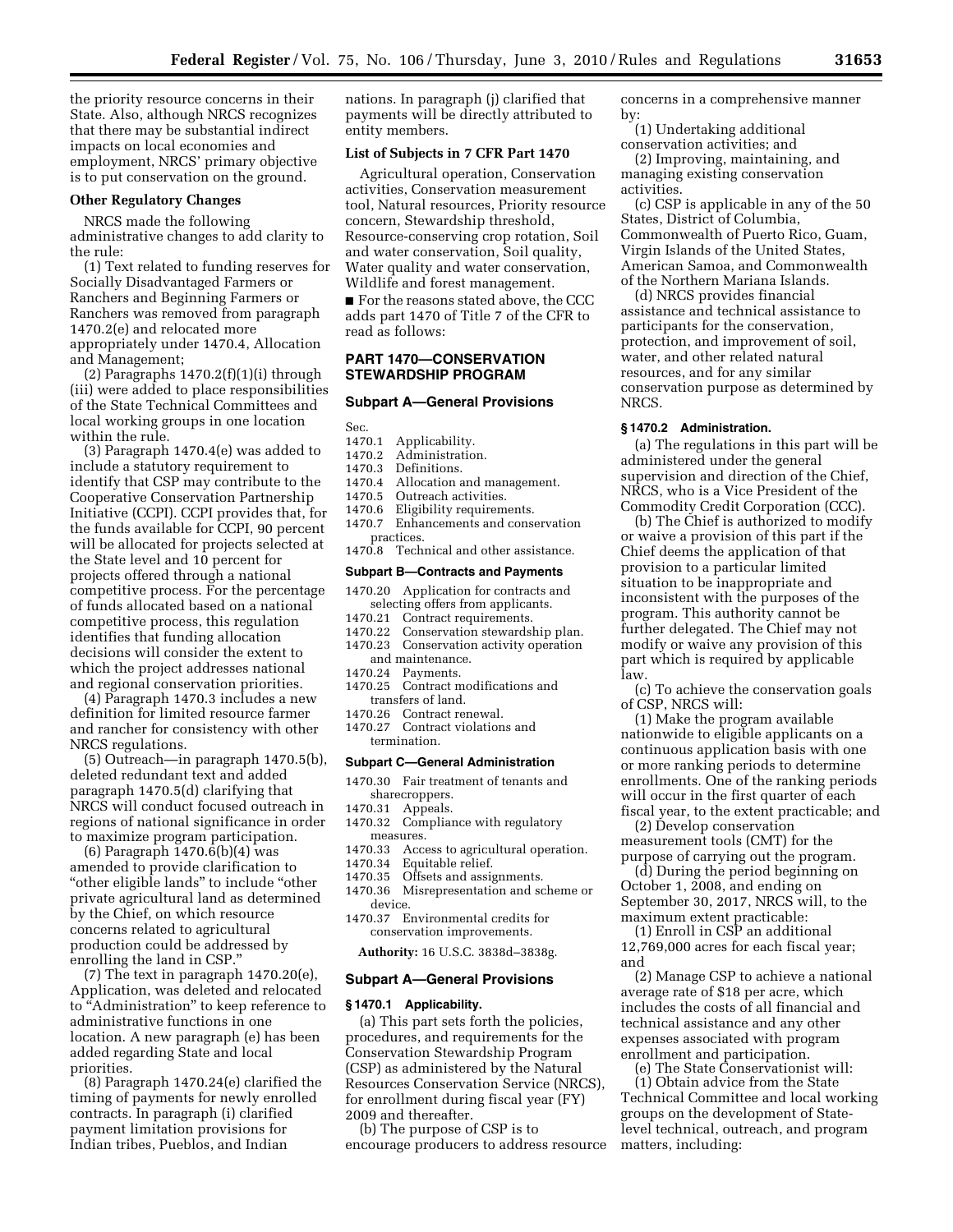(i) Establishment of ranking pools appropriate for the conduct of CSP within the State to ensure program availability and prioritization of conservation activities. Ranking pools may be based on watersheds, geographic areas, or other appropriate regions within a State and may consider highpriority regional and State-level resource concern areas;

(ii) Identification of not less than three, nor more than five priority resource concerns in particular watersheds, geographic areas, or other appropriate regions within a State;

(iii) Identification of resourceconserving crops that will be part of resource-conserving crop rotations;

(iv) Development of design protocols and participation procedures for participation in on-farm research, and demonstration and pilot projects; and

(v) Evaluation of Cooperative Conservation Partnership Initiative (CCPI) projects and allowable program adjustments for the conduct of projects.

(2) Assign NRCS employees as designated conservationists to be responsible for CSP at the local level; and

(3) Be responsible for the program in their assigned State.

(f) NRCS may enter into agreements with Federal, State, and local agencies, conservation districts, Indian tribes, private entities, and individuals to assist NRCS with program implementation.

#### **§ 1470.3 Definitions.**

The following definitions will apply to this part and all documents issued in accordance with this part, unless specified otherwise:

*Agricultural land* means cropland, rangeland, and pastureland on which agricultural products or livestock are produced and resource concerns may be addressed. Agricultural lands may also include other land and incidental areas included in the agricultural operation as determined by NRCS. Other agricultural lands include cropped woodland, marshes, incidental areas included in the agricultural operation, and other types of agricultural land used for production of livestock.

*Agricultural operation* means all agricultural land and other land, as determined by NRCS, whether contiguous or noncontiguous:

(1) Which is under the effective control of the applicant; and

(2) Which is operated by the applicant with equipment, labor, management, and production or cultivation practices that are substantially separate from other operations.

*Animal waste storage or treatment facility* means a structural conservation practice used for storing or treating animal waste.

*Applicant* means a person, legal entity, joint operation, or Indian tribe that has an interest in an agricultural operation, as defined in 7 CFR part 1400, who has requested in writing to participate in CSP.

*Beginning farmer or rancher* means:

(1) An individual or legal entity who: (i) Has not operated a farm, ranch, or nonindustrial private forest land (NIPF), or who has operated a farm, ranch, or NIPF for not more than 10 consecutive years (this requirement applies to all members of a legal entity); and

(ii) Will materially and substantially participate in the operation of the farm or ranch.

(2) In the case of a contract with an individual, individually, or with the immediate family, material and substantial participation requires that the individual provide substantial dayto-day labor and management of the farm or ranch, consistent with the practices in the county or State where the farm is located.

(3) In the case of a contract with a legal entity or joint operation, all members must materially and substantially participate in the operation of the farm or ranch. Material and substantial participation requires that each of the members provide some amount of the management or labor and management necessary for day-to-day activities, such that if each of the members did not provide these inputs, operation of the farm or ranch would be seriously impaired.

*Chief* means the Chief of NRCS, or designee.

*Conservation activities* means conservation systems, practices, or management measures needed to address a resource concern or improve environmental quality through the treatment of natural resources, and includes structural, vegetative, and management activities as determined by NRCS.

*Conservation district* means any district or unit of State, tribal, or local government formed under State, tribal, or territorial law for the express purpose of developing and carrying out a local soil and water conservation program. Such district or unit of government may be referred to as a ''conservation district," "soil conservation district," ''soil and water conservation district,'' "resource conservation district," "land conservation committee," "natural resource district,'' or similar name.

*Conservation measurement tool*  means procedures developed by NRCS to estimate the level of environmental benefit to be achieved by a producer

using the proxy of conservation performance.

*Conservation planning* means using the planning process outlined in the applicable National Planning Procedures Handbook (NPPH).

*Conservation practice* means a specified treatment, such as a structural or vegetative practice or management technique, commonly used to meet a specific need in planning and carrying out conservation programs for which standards and specifications have been developed. Conservation practices are in the NRCS Field Office Technical Guide, section IV, which is based on the National Handbook of Conservation Practices.

*Conservation stewardship plan* means a record of the participant's decisions that describes the schedule of conservation activities to be implemented, managed, or improved. Associated supporting information that identifies and inventories resource concerns and existing conservation activities, establishes benchmark data, and documents the participant's conservation objectives will be maintained with the plan.

*Conservation system* means a combination of conservation practices, management measures, and enhancements used to address natural resource and environmental concerns in a comprehensive, holistic, and integrated manner.

*Contract* means a legal document that specifies the rights and obligations of any participant who has been accepted into the program. A CSP contract is an agreement for the transfer of assistance from NRCS to the participant for installing, adopting, improving, managing, and maintaining conservation activities.

*Designated conservationist* means an NRCS employee whom the State Conservationist has designated as responsible for CSP at the local level.

*Effective control* means possession of the land by ownership, written lease, or other legal agreement and authority to act as decisionmaker for the day-to-day management of the operation both at the time the applicant enters into a stewardship contract and for the required period of the contract.

*Enhancement* means a type of conservation activity used to treat natural resources and improve conservation performance. Enhancements are installed at a level of management intensity that exceeds the sustainable level for a given resource concern, and those enhancements directly related to a practice standard are applied in a manner that exceeds the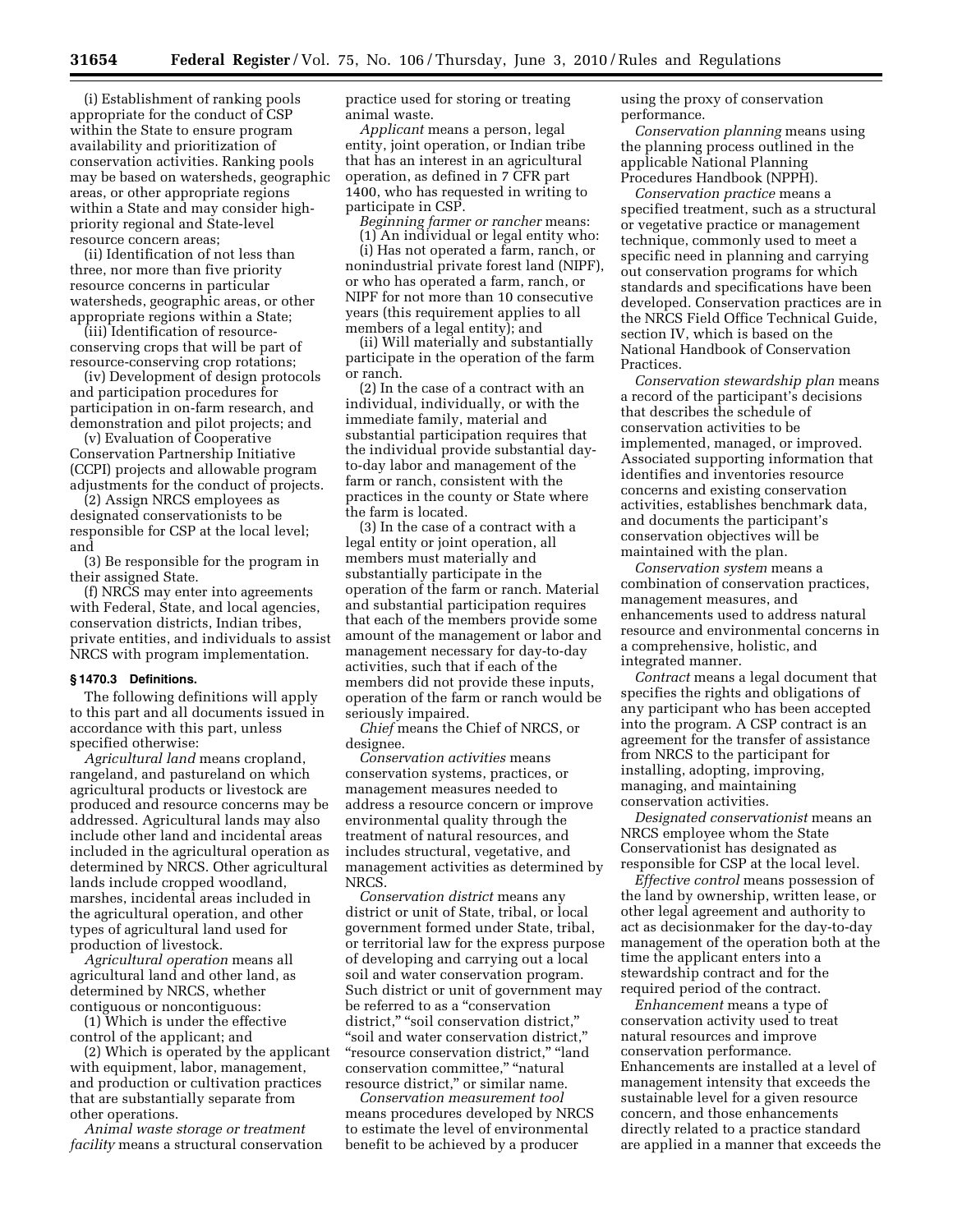minimum treatment requirements of the standard.

*Enrollment* means for the initial signup for FY 2009, NRCS will consider a participant "enrolled" in CSP based on the fiscal year the application is submitted, once NRCS approves the participant's contract. For subsequent ranking cut-off periods, NRCS will consider a participant enrolled in CSP based on the fiscal year the contract is approved.

*Field office technical guide* means the official local NRCS source of resource information and interpretations of guidelines, criteria, and standards for planning and applying conservation practices and conservation management systems. It contains detailed information on the conservation of soil, water, air, plant, and animal resources applicable to the local area for which it is prepared.

*Indian lands* means all lands held in trust by the United States for individual Indians or Indian tribes, or all land titles held by individual Indians or tribes, subject to Federal restrictions against alienation or encumbrance, or lands subject to the rights of use, occupancy, or benefit of certain Indian tribes. This term also includes lands for which the title is held in fee status by Indian tribes and the U.S. Government-owned land under the Bureau of Indian Affairs (BIA) jurisdiction.

*Indian Tribe* means any Indian tribe, band, nation, pueblo, or other organized group or community, including any Alaska Native village or regional or village corporation as defined in or established pursuant to the Alaska Native Claims Settlement Act (43 U.S.C. 1601 *et seq.*), which is recognized as eligible for the special programs and services provided by the United States to Indians because of their status as Indians.

*Joint operation* means, as defined in part 1400 of this chapter, a general partnership, joint venture, or other similar business arrangement in which the members are jointly and severally liable for the obligations of the organization.

*Legal entity* means, as defined in part 1400 of this chapter, an entity created under Federal or State law.

*Limited Resource Farmer or Rancher*  means:

(1) A person with direct or indirect gross farm sales not more than the current indexed value in each of the previous 2 years (\$142,000 is the amount for 2010, adjusted for inflation using Prices Paid by Farmer Index as compiled by the National Agricultural Statistical Service); and

(2) Has a total household income at or below the national poverty level for a family of four, or less than 50 percent of county median household income in each of the previous 2 years (to be determined annually using Department of Commerce Data).

*Liquidated damages* means a sum of money stipulated in the CSP contract that the participant agrees to pay NRCS if the participant fails to fulfill the terms of the contract. The sum represents an estimate of the technical assistance expenses incurred to service the contract, and reflects the difficulties of proof of loss and the inconvenience or non-feasibility of otherwise obtaining an adequate remedy.

*Local working group* means the advisory body as described in 7 CFR part 610.

*Management measure* means one or more specific actions that is not a conservation practice, but has the effect of alleviating problems or improving the treatment of the natural resources.

*National Organic Program* means the program, administered by the Department of Agriculture (USDA) Agricultural Marketing Service, which regulates the standards for any farm, wild crop harvesting, or handling operation that wants to market an agricultural product as organically produced.

*Natural Resources Conservation Service* means an agency of USDA which has responsibility for administering CSP using the funds, facilities, and authorities of the CCC.

*Nonindustrial private forest land*  means rural land that has existing tree cover or is suitable for growing trees, and is owned by an individual, group, association, corporation, Indian tribe, or other private legal entity that has definitive decisionmaking authority over the land.

*Operation and maintenance* means work performed by the participant to maintain existing conservation activities to at least the level of conservation performance identified at the time the application is obligated into a contract, and maintain additional conservation activities installed and adopted over the contract period.

*Participant* means a person, legal entity, joint operation, or Indian tribe that is receiving payment or is responsible for implementing the terms and conditions of a CSP contract.

*Payment* means financial assistance provided to the participant under the terms of the CSP contract.

*Person* means, as defined in part 1400 of this chapter, an individual, natural person and does not include a legal entity.

*Priority resource concern* means a resource concern that is identified by the State Conservationist, in consultation with the State Technical Committee and local working groups, as a priority for a State, or the specific geographic areas within a State.

*Producer* means a person, legal entity, joint operation, or Indian tribe who has an interest in the agricultural operation, as defined in part 1400 of this chapter, or who is engaged in agricultural production or forest management.

*Resource concern* means a specific natural resource problem that is likely to be addressed successfully through the implementation of conservation activities by producers.

*Resource-conserving crop* means a crop that is one of the following:

(1) A perennial grass;

(2) A legume grown for use as forage, seed for planting, or green manure;

(3) A legume-grass mixture;

(4) A small grain grown in combination with a grass or legume, whether inter-seeded or planted in

rotation.

*Resource-conserving crop rotation*  means a crop rotation that:

(1) Includes at least one resourceconserving crop as determined by the State Conservationist;

(2) Reduces erosion;

(3) Improves soil fertility and tilth;

(4) Interrupts pest cycles; and

(5) In applicable areas, reduces depletion of soil moisture or otherwise

reduces the need for irrigation. *Secretary* means the Secretary of USDA.

*Socially disadvantaged farmer or rancher* means a producer who has been subjected to racial or ethnic prejudices because of their identity as a member of a group without regard to their individual qualities. A socially disadvantaged group is a group whose members have been subject to racial or ethnic prejudice because of their identity as members of a group, without regard to their individual qualities. These groups consist of American Indians or Alaskan Natives, Asians, Blacks or African Americans, Native Hawaiians or other Pacific Islanders, and Hispanics. A socially disadvantaged applicant is an individual or entity who is a member of a socially disadvantaged group. For an entity, at least 50 percent ownership in the farm business must be held by socially disadvantaged individuals.

*State Conservationist* means the NRCS employee authorized to implement CSP and direct and supervise NRCS activities in a State, Caribbean Area, or Pacific Islands Area.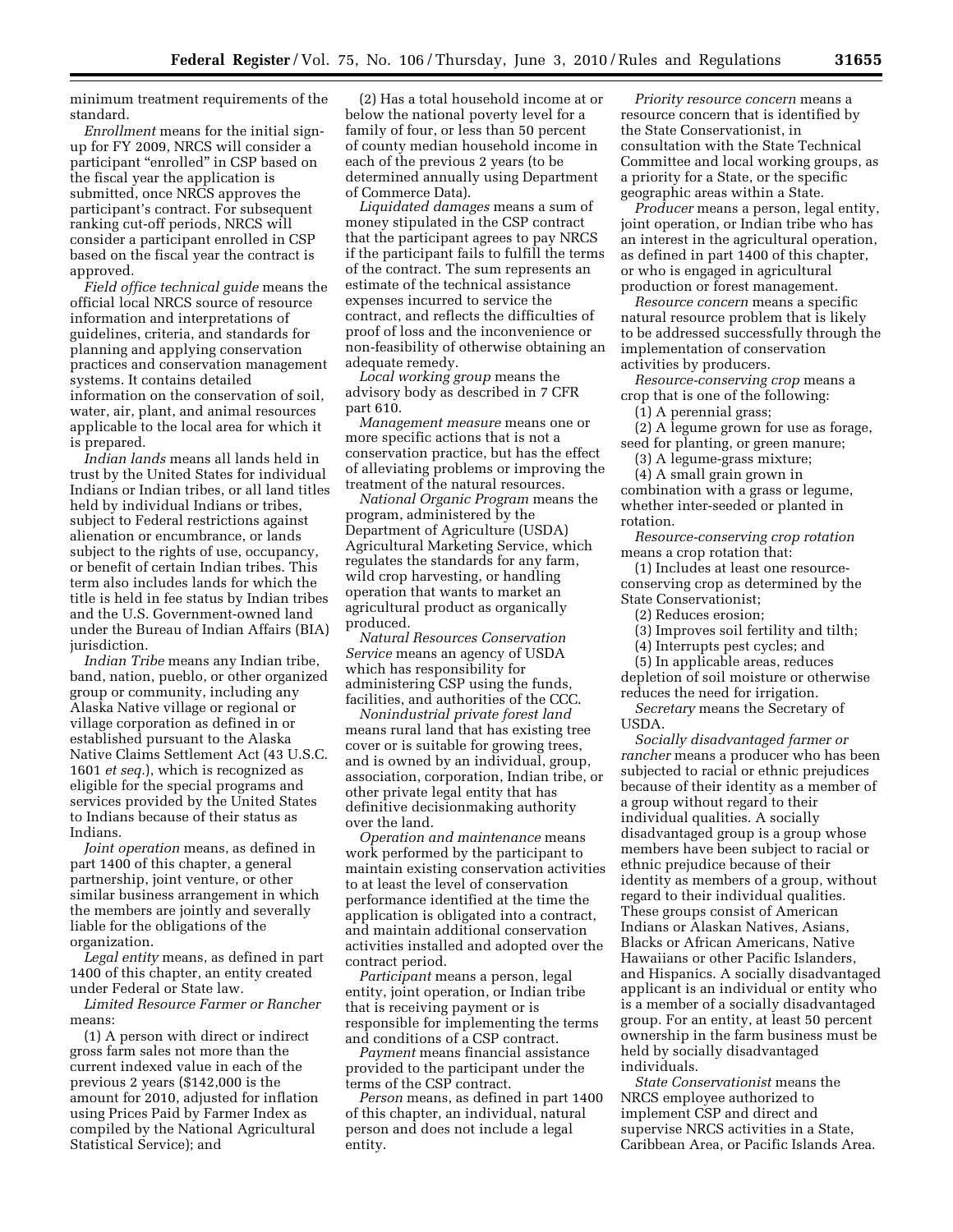*State Technical Committee* means a committee established by the Secretary in a State pursuant to 16 U.S.C. 3861.

*Stewardship threshold* means the level of natural resource conservation and environmental management required, as determined by NRCS using the CMT, to conserve and improve the quality and condition of a natural resource.

*Technical assistance* means technical expertise, information, and tools necessary for the conservation of natural resources on land active in agricultural, forestry, or related uses. The term includes the following:

(1) Technical services provided directly to farmers, ranchers, forest producers, and other eligible entities, such as conservation planning, technical consultation, preparation of forest stewardship management plans, and assistance with the design and implementation of conservation activities; and

(2) Technical infrastructure, including processes, tools, and agency functions needed to support delivery of technical services, such as technical standards, resource inventories, training, data, technology, monitoring, and effects analyses.

*Technical Service Provider* means an individual, private-sector entity, or public agency certified by NRCS to provide technical services to program participants in lieu of, or on behalf of, NRCS as referenced in 7 CFR part 652.

#### **§ 1470.4 Allocation and management.**

(a) The Chief will allocate acres and associated funds to State Conservationists:

(1) Primarily on each State's proportion of eligible land to the total amount of eligible land in all States; and

(2) On consideration of:

(i) The extent and magnitude of the conservation needs associated with agricultural production in each State based on natural resource factors that consider national, regional, and Statelevel priority ecosystem areas,

(ii) The degree to which

implementation of the program in the State is, or will be, effective in helping producers address those needs, and

(iii) Other considerations determined by the Chief to achieve equitable geographic distribution of program participation.

(b) The State Conservationist will allocate acres to ranking pools, to the extent practicable, based on the same factors the Chief considers in making allocations to States.

(c) Of the acres made available for each of fiscal years 2009 through 2012 to carry out CSP, NRCS will use, as a minimum:

(1) Five percent to assist beginning farmers or ranchers, and

(2) Five percent to assist socially disadvantaged farmers or ranchers.

(d) In any fiscal year, allocated acres that are not enrolled by a date determined by NRCS may be reallocated with associated funds for use in that fiscal year under CSP. As part of the reallocation process, NRCS will consider several factors, including demand from applicants, national and regional conservation priorities, and prior-year CSP performance in States.

(e) Of the CSP funds and acres made available for each fiscal year:

(1) The Chief will reserve 6 percent of funds and acres to ensure an adequate source of funds and acres for the CCPI. Of the funds and acres reserved, the Chief will allocate:

(i) Ninety percent to projects based on the direction of State Conservationists, with the advice of State Technical Committees; and

(ii) Ten percent to projects based on a national competitive process established by the Chief. In determining funding allocation decisions for these projects, NRCS will consider the extent to which they address national and regional conservation priorities.

(2) Any funds and acres reserved for the CCPI in a fiscal year that are not obligated by April 1 of that fiscal year may be used to carry out other CSP activities during the remainder of that fiscal year.

## **§ 1470.5 Outreach activities.**

(a) NRCS will establish program outreach activities at the national, State, and local levels to ensure that potential applicants who control eligible land are aware and informed that they may be eligible to apply for program assistance.

(b) Special outreach will be made to eligible producers with historically low participation rates, including but not restricted to, beginning farmers or ranchers, limited resource farmers or ranchers, and socially disadvantaged farmers or ranchers.

(c) NRCS will ensure that outreach is provided so as not to limit producer participation because of size or type of operation or production system, including specialty crop and organic production.

(d) NRCS will conduct focused outreach in regions of national significance in order to maximize program participation. These areas could include landscapes such as the Chesapeake Bay watershed and Great Lakes basin.

# **§ 1470.6 Eligibility requirements.**

(a) *Eligible applicant.* To be an eligible applicant for CSP, a producer must be the operator in the Farm Service Agency (FSA) farm records management system. Potential applicants that are not in the FSA farm records management system must establish records with FSA. Potential applicants whose records are not current in the FSA farm records management system must update those records prior to the close of the evaluation period to be considered eligible. NRCS may grant exceptions to the ''operator of record'' requirement for producers, tenants, and owners in the FSA farm records management system that can demonstrate, to the satisfaction of NRCS, they will operate and have effective control of the land. Applicants must also meet all of the following requirements:

(1) Have effective control of the land unless an exception is made by the Chief in the case of land administered by the BIA, Indian lands, or other instances in which the Chief determines that there is sufficient assurance of control;

(2) Be in compliance with the highly erodible land and wetland conservation provisions found at 7 CFR part 12;

(3) Be in compliance with Adjusted Gross Income provisions found at 7 CFR part 1400;

(4) Supply information, as required by NRCS, to determine eligibility for the program, including but not limited to, information related to eligibility requirements and ranking factors; conservation activity and production system records; information to verify the applicant's status as a historically underserved producer, if applicable; and payment eligibility as established by 7 CFR part 1400; and

(5) Provide a list of all members of the legal entity and embedded entities along with members' tax identification numbers and percentage interest in the entity. Where applicable, American Indians, Alaska Natives, and Pacific Islanders may use another unique identification number for each individual eligible for payment.

(b) *Eligible land.* A contract application must include all of the eligible land on an applicant's agricultural operation, except as identified in paragraph (b)(3) of this section. A participant may submit an application(s) to enter into an additional contract(s) for newly acquired eligible land, which would then compete with other applications in a subsequent ranking period. The land as described below is part of the agricultural operation and eligible for enrollment in the CSP:

(1) Private agricultural land;

(2) Agricultural Indian lands;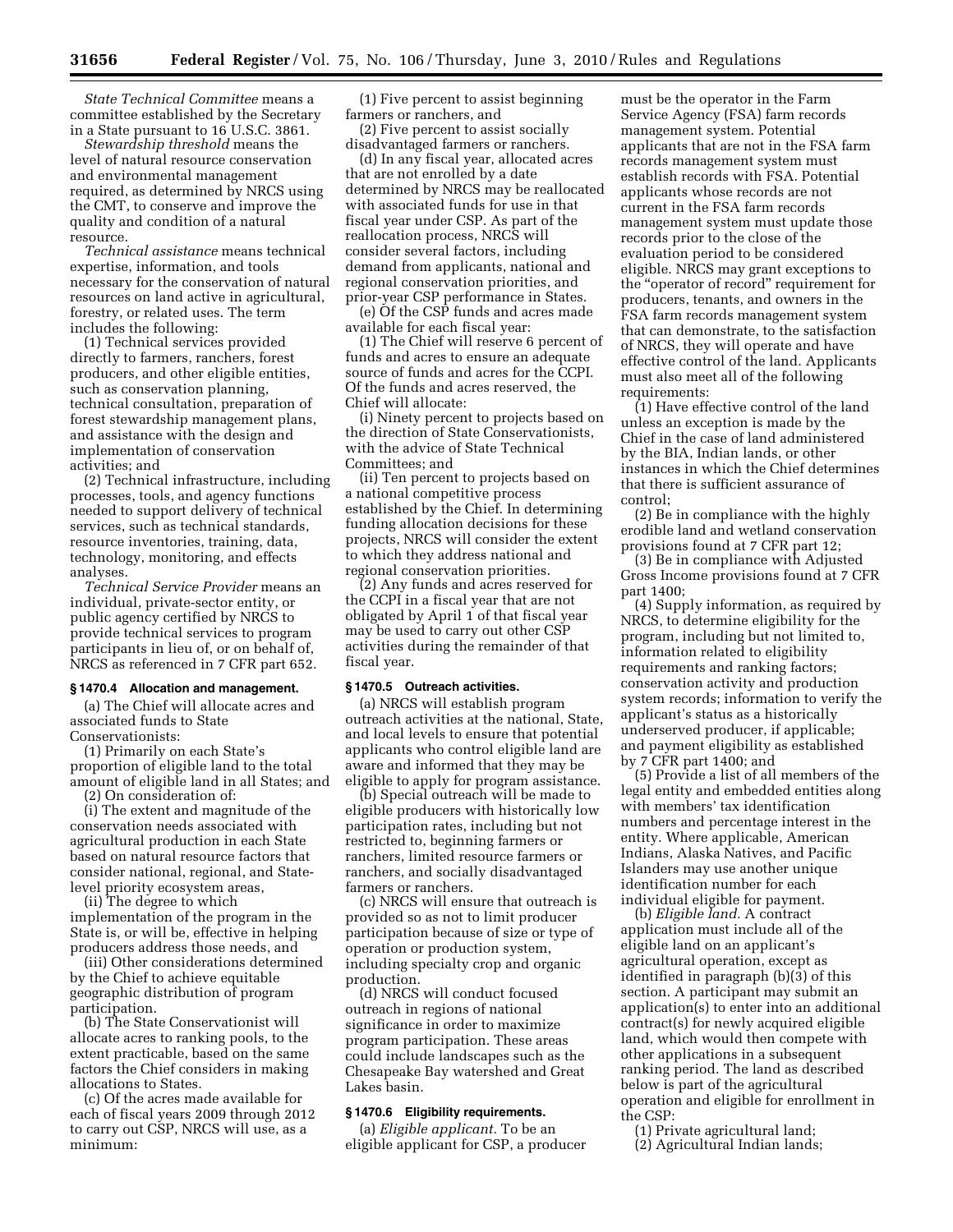(3) NIPF:

(i) By special rule in the statute, NIPF is eligible land,

(ii) No more than 10 percent of the acres enrolled nationally in any fiscal year may be NIPF,

(iii) The applicant will designate by submitting a separate application if they want to offer NIPF for funding consideration,

(iv) If designated for funding consideration, then the NIPF component of the operation will include all the applicant's NIPF. If not designated for funding consideration, then the applicant's NIPF will not be part of the agricultural operation; and

(4) Other private agricultural land, as determined by the Chief, on which resource concerns related to agricultural production could be addressed by enrolling the land in CSP.

(c) *Ineligible land.* The following ineligible lands are part of the agricultural operation, but ineligible for inclusion in the contract or for payment in CSP:

(1) Land enrolled in the Conservation Reserve Program (CRP), 7 CFR part 1410;

(2) Land enrolled in the Wetlands Reserve Program (WRP), 7 CFR part 1467;

(3) Land enrolled in the Grassland Reserve Program (GRP), 7 CFR part 1415;

(4) Land enrolled in the Conservation Security Program, 7 CFR part 1469;

(5) Public land including land owned by a Federal, State, or local unit of government; and

(6) Land used for crop production after June 18, 2008, that had not been planted, considered to be planted, or devoted to crop production for at least 4 of the 6 years preceding that date, unless that land:

(i) Had previously been enrolled in CRP,

(ii) Has been maintained using longterm crop rotation practices as determined by the designated conservationist, or

(iii) Is incidental land needed for efficient operation of the farm or ranch as determined by the designated conservationist.

# **§ 1470.7 Enhancements and conservation practices.**

(a) Participant decisions describing the additional enhancements and conservation practices to be implemented under the conservation stewardship contract will be recorded in the conservation stewardship plan.

(b) NRCS will make available to the public the list of enhancements and conservation practices available to be

installed, adopted, maintained, and managed through the CSP.

(c) NRCS will make available bundled suites of conservation activities for participants to voluntarily select to include as part of their conservation stewardship plans. The bundles will be designed to coordinate the installation and adoption of enhancements with each other to address resource concerns in a more comprehensive and costeffective manner.

(d) CSP encourages the use of other NRCS programs to install conservation practices that are required to meet agreed-upon stewardship thresholds, but the practices may not be compensated through CSP.

#### **§ 1470.8 Technical and other assistance.**

(a) NRCS may provide technical assistance to an eligible applicant or participant either directly or through a technical service provider (TSP) as set forth in 7 CFR part 652.

(b) NRCS retains approval authority over certification of work done by non-NRCS personnel for the purpose of approving CSP payments.

(c) NRCS will ensure that technical assistance is available and program specifications are appropriate so as not to limit producer participation because of size or type or operation or production system, including specialty crop and organic production. In providing technical assistance to specialty crop and organic producers, NRCS will provide appropriate training to field staff to enable them to work with these producers and to utilize cooperative agreements and contracts with nongovernmental organizations with expertise in delivering technical assistance to these producers.

(d) NRCS will assist potential applicants dealing with the requirements of certification under the National Organic Program and CSP requirements concerning how to coordinate and simultaneously meet eligibility standards under each program.

(e) NRCS may utilize the services of State foresters and existing technical assistance programs such as the Forest Stewardship Program of the U.S. Forest Service, in coordinating assistance to NIPF owners.

#### **Subpart B—Contracts and Payments**

#### **§ 1470.20 Application for contracts and selecting offers from applicants.**

(a) *Submission of contract applications.* Applicants may submit an application to enroll all of their eligible land into CSP on a continuous basis.

(b) *Stewardship threshold requirement.* To be eligible to

participate in CSP, an applicant must submit to the designated conservationist for approval, a contract application that:

(1) Indicates the applicant's conservation activities, at the time of application, are meeting the stewardship threshold for at least one resource concern;

(2) Would, at a minimum, meet or exceed the stewardship threshold for at least one priority resource concern in addition to the resource concern described in paragraph (b)(1) of this section by the end of the conservation stewardship contract by:

(i) Installing and adopting additional conservation activities, and

(ii) Improving, maintaining, and managing conservation activities present on the agricultural operation at the time the contract application is accepted by NRCS;

(3) Provides a map, aerial photograph, or overlay that:

(i) Identifies the applicant's agricultural operation and NIPF component of the operation, and

(ii) Delineates eligible land with associated acreage amounts; and

(4) If the applicant is applying for onfarm research and demonstration activities or for pilot testing, describes the nature of the research, demonstration, or pilot testing in a manner consistent with design protocols and application procedures established by NRCS.

(c) *Evaluation of contract applications.* NRCS will conduct one or more ranking periods each fiscal year.

(1) To the extent practicable, one ranking period will occur in the first quarter of the fiscal year;

(2) In evaluating CSP applications, the State Conservationist or designated conservationist will rank applications based on the following factors, using the CMT, to the maximum extent practicable:

(i) Level of conservation treatment on all applicable priority resource concerns at the time of application,

(ii) Degree to which the proposed conservation treatment on applicable priority resource concerns effectively increases conservation performance,

(iii) Number of applicable priority resource concerns proposed to be treated to meet or exceed the stewardship threshold by the end of the contract, and

(iv) Extent to which other resource concerns, in addition to priority resource concerns, will be addressed to meet or exceed the stewardship threshold by the end of the contract period;

(3) In the event that application ranking scores from (2) above are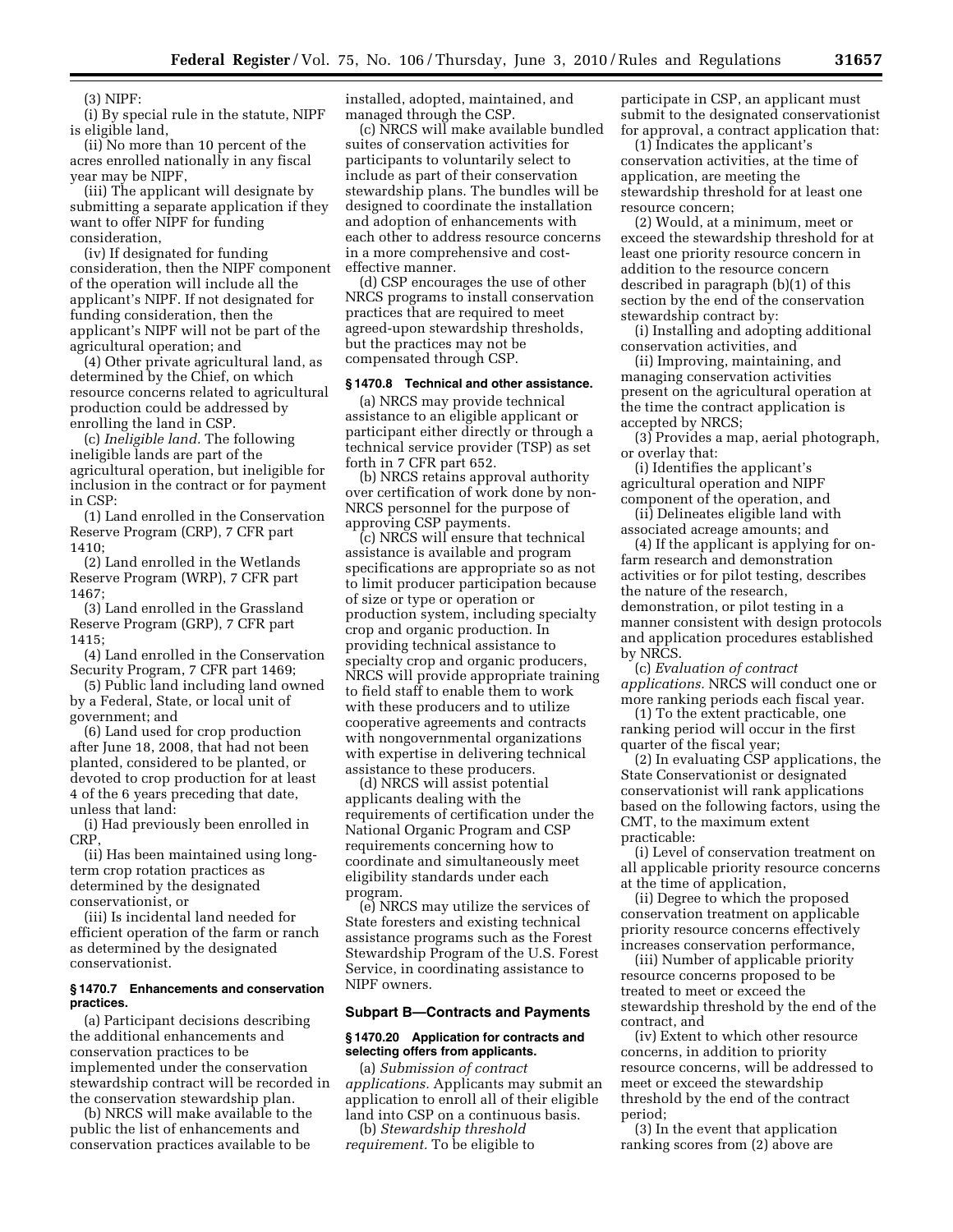similar, the application that represents the least cost to the program will be given higher priority; and

(4) The State Conservationist or designated conservationist may not assign a higher priority to any application because the applicant is willing to accept a lower payment than the applicant would otherwise be eligible to receive.

(d) *Weighting of ranking factors.* To the extent the CSP objective of additional conservation is not being achieved, as determined by the Chief, NRCS will adjust the weighting of ranking factors in order to place emphasis on increasing net conservation benefits.

(e) *State and local priorities.* The Chief may develop and use additional criteria for evaluating applications that are determined necessary to ensure that national, State, and local conservation priorities are effectively addressed.

(f) *Ranking pools.* Ranking pools will be established in accordance with § 1470.2(e)(1)(i).

(1) NIPF will compete in ranking pools separate from agricultural land. An applicant with both NIPF and agricultural land will have the options to submit:

(i) One application for NIPF;

(ii) One application for agricultural land; or

(iii) Two applications, one for each land type.

(2) An applicant with an agricultural operation or NIPF component of the operation that crosses ranking pool boundaries will make application and be ranked in the ranking pool where the largest acreage portion of their operation occurs.

(3) Within each State or established ranking pool, the State Conservationist will address conservation access for certain farmers or ranchers, including:

(i) Socially disadvantaged farmers or ranchers; and

(ii) Beginning farmers or ranchers. (g) *Application pre-approval.* The State Conservationist or designated conservationist will make application pre-approval determinations during established ranking periods based on eligibility and ranking score.

(h) *Field verification.* NRCS will conduct onsite field verification prior to obligation of contract funding to substantiate the accuracy of the information provided by pre-approved applicants during the application process.

# **§ 1470.21 Contract requirements.**

(a) After a determination that the application will be approved and a conservation stewardship plan will be developed in accordance with § 1470.22, the State Conservationist or designee will enter into a conservation stewardship contract with the participant to enroll all of the eligible land on a participant's agricultural operation.

(b) The conservation stewardship contract will:

(1) Provide for payments over a period of 5 years;

(2) Incorporate by reference the conservation stewardship plan;

(3) State the payment amount NRCS agrees to make to the participant annually, subject to the availability of funds;

(4) Incorporate all provisions as required by law or statute, including requirements that the participant will:

(i) Implement the conservation stewardship plan approved by NRCS during the term of the contract,

(ii) Operate and maintain conservation activities on the agricultural operation consistent with § 1470.23,

(iii) Comply with the terms of the contract or documents incorporated by reference into the contract,

(iv) Refund as determined by NRCS, any program payments received with interest, and forfeit any future payments under the program, upon the violation of a term or condition of the contract, consistent with § 1470.27,

(v) Refund as determined by NRCS, all program payments received with interest, upon the transfer of the right and interest of the participant, in land subject to the contract, unless the transferee of the right and interest agrees to assume all obligations of the contract, consistent with § 1470.25,

(vi) Maintain and make available to NRCS upon request, appropriate records documenting applied conservation activity and production system information, and provide evidence of the effective and timely implementation of the conservation stewardship plan and contract, and

(vii) Not engage in any action during the term of the conservation stewardship contract on the eligible land covered by the contract that would interfere with the purposes of the conservation stewardship contract;

(5) Permit all economic uses of the land that:

(i) Maintain the agricultural or forestry nature of the land, and

(ii) Are consistent with the conservation purposes of the contract;

(6) Include a provision to ensure that a participant will not be considered in violation of the contract for failure to comply with the contract due to circumstances beyond the control of the participant, including a disaster or related condition, as determined by the State Conservationist; and

(7) Include such other provisions as NRCS determines necessary to ensure the purposes of the program are achieved.

# **§ 1470.22 Conservation stewardship plan.**

(a) NRCS will use the conservation planning process as outlined in the NPPH to encourage participants to address resource concerns in a comprehensive manner.

(b) The conservation stewardship plan will contain a record of the participant's decisions that describes the schedule of conservation activities to be implemented, managed, or improved under the conservation stewardship contract.

(c) Associated supporting information maintained with the participant's plan will include:

(1) CMT documentation that will be the basis for:

(i) Identifying and inventorying resource concerns,

(ii) Establishing benchmark data on the condition of existing conservation activities, and

(iii) Documenting the participant's conservation objectives to reach and exceed stewardship thresholds;

(2) A plan map delineating enrolled land with associated acreage amounts;

(3) In the case where a participant wishes to initiate or retain organic certification, documentation that will support the participant's transition to or participation in the National Organic Program;

(4) In the case where a participant is approved for the on-farm research and demonstration or pilot testing option, a research, demonstration, or pilot testing plan consistent with design protocols and application procedures established by NRCS; and

(5) Other information as determined appropriate by NRCS.

# **§ 1470.23 Conservation activity operation and maintenance.**

The participant will maintain and manage existing conservation activities on the agricultural operation to at least the level of conservation performance identified at the time the application is obligated into a contract for the conservation stewardship contract period, and additional activities installed and adopted over the term of the conservation stewardship contract.

# **§ 1470.24 Payments.**

(a) *Annual payments.* Subject to the availability of funds, NRCS will provide, as appropriate, annual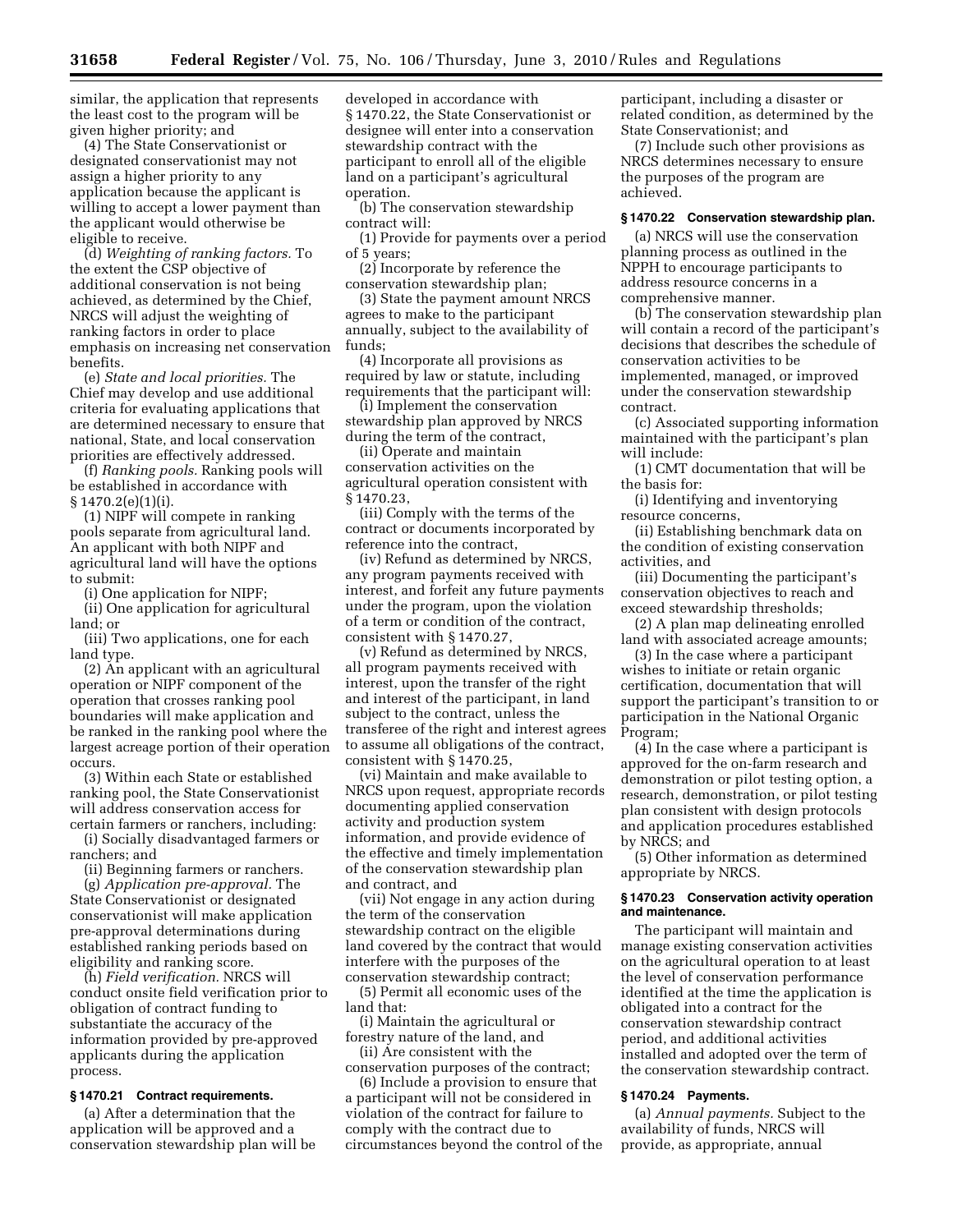payments under the program to compensate a participant for installing and adopting additional conservation activities, and improving, maintaining, and managing existing conservation activities. A split-rate annual payment structure will be used to provide separate payments for additional and existing conservation activities in order to place emphasis on implementing additional conservation.

(1) To receive annual payments, a participant must:

(i) Install and adopt additional conservation activities as scheduled in the conservation stewardship plan. At least one additional enhancement must be scheduled, installed, and adopted in the first fiscal year of the contract. All enhancements must be scheduled, installed, and adopted by the end of the third fiscal year of the contract, and

(ii) As a minimum, maintain existing activities to the level of existing conservation performance identified at the time the application is obligated into a contract for the conservation stewardship contract period;

(2) To earn annual payments for an eligible land use, a participant must schedule, install, and adopt at least one additional conservation activity on that land-use type. Eligible land-use types that fail to have at least one additional conservation activity scheduled, installed, and adopted will not receive annual payments;

(3) A participant's annual payments will be determined using the conservation performance estimated by the CMT and computed by land-use type for eligible land earning payments. Conservation performance is prorated over the contract term so as to accommodate, to the extent practicable, participants earning equal annual payments in each fiscal year;

(4) The annual payment rates will be based to the maximum extent practicable, on the following factors:

(i) Costs incurred by the participant associated with planning, design, materials, installation, labor, management, maintenance, or training,

(ii) Income foregone by the

participant, and

(iii) Expected environmental benefits, determined by estimating conservation performance improvement using the CMT;

(5) The annual payment method will accommodate some participant operational adjustments without the need for contract modification.

(i) Enhancements may be replaced with similar enhancements without adjustment of annual payment as long as the conservation performance is determined by NRCS to be equal to or

better than the conservation performance of the additional enhancements offered at enrollment. An enhancement replacement that results in a decline below that conservation performance level will not be allowed, and

(ii) Adjustments to existing activities may occur consistent with conservation performance requirements from § 1470.23; and

(6) Enhancements may be applied on other land included in an agricultural operation, as determined by NRCS.

(b) *Supplemental payments.* Subject to the availability of funds, NRCS will provide a supplemental payment to a participant receiving annual payments, who also agrees to adopt a resourceconserving crop rotation.

(1) The State Conservationist will determine whether a resourceconserving crop rotation is eligible for supplemental payments based on whether the resource-conserving crop rotation is designed to provide natural resource conservation and production benefits;

(2) A participant must agree to adopt and maintain a beneficial resourceconserving crop rotation for the term of the contract to be eligible to receive a supplemental payment. A resourceconserving crop rotation is considered adopted when the resource-conserving crop is planted on at least one-third of the rotation acres. The resourceconserving crop must be adopted by the third fiscal year of the contract and planted on all rotation acres by the fifth fiscal year of the contract; and

(3) The supplemental payment is set at a rate needed to encourage a producer to adopt a resource-conserving crop rotation and will be based, to the maximum extent practicable, on costs incurred and income foregone by the participant and expected environmental benefits, determined by estimating conservation performance improvement using the CMT.

(c) *On-farm research and demonstration or pilot testing.* A participant may be compensated through their annual payment for:

(1) On-farm research and demonstration activities; or

(2) Pilot testing of new technologies or innovative conservation activities.

(d) *Minimum contract payment.*  NRCS will make a minimum contract payment to participants who are socially disadvantaged farmers or ranchers, beginning farmers or ranchers, or limited resource farmers or ranchers, at a rate determined by the Chief in any fiscal year that a contract's payment amount total is less than \$1,000. Definitions of socially disadvantaged

farmers or ranchers, beginning farmers or ranchers, and limited resource farmers or ranchers are contained in § 1470.3.

(e) *Timing of payments.* NRCS will make payments as soon as practicable after October 1 of each fiscal year for activities carried out in the previous fiscal year. For newly enrolled contracts, payments will be made as soon as practicable after October 1 following the fiscal year of enrollment.

(f) *Non-compensatory matters.* A CSP payment to a participant will not be provided for:

(1) New conservation practices or enhancements applied with financial assistance through other USDA conservation programs;

(2) The design, construction, or maintenance of animal waste storage or treatment facilities, or associated waste transport or transfer devices for animal feeding operations; or

(3) Conservation activities for which there is no cost incurred or income foregone by the participant.

(g) *Payment limits.* A person or legal entity may not receive, directly or indirectly, payments that, in the aggregate, exceed \$40,000 during any fiscal year for all CSP contracts entered into, and \$200,000 for all CSP contracts entered into during any 5-year period, excluding funding arrangements with federally recognized Indian tribes or Alaska Native corporations, regardless of the number of contracts entered into under the CSP by the person or legal entity

(h) *Contract limits.* Payments under a conservation stewardship contract with joint operations will be limited to \$80,000 per fiscal year and \$400,000 over the term of the initial contract period, excluding funding arrangements with federally recognized Indian tribes or Alaska Native corporations. The payment limits for contracts with persons or legal entities are contained in § 1470.24(g).

(i) *Payment limitation provisions for individual Indians and Indian tribes.*  Payment limitations apply to individual tribal member(s) when applying and subsequently being granted a contract as an individual(s). Contracts with Indian tribes or Alaska Native corporations are not subject to payment or contract limitations. Indian tribes and BIA will certify in writing that no one individual, directly or indirectly, will receive more than the payment limitation. Certification provided at the time of contract obligation will cover the entire contract period. The tribal entity must also provide, upon request from NRCS, a listing of individuals and payment made, by Social Security number or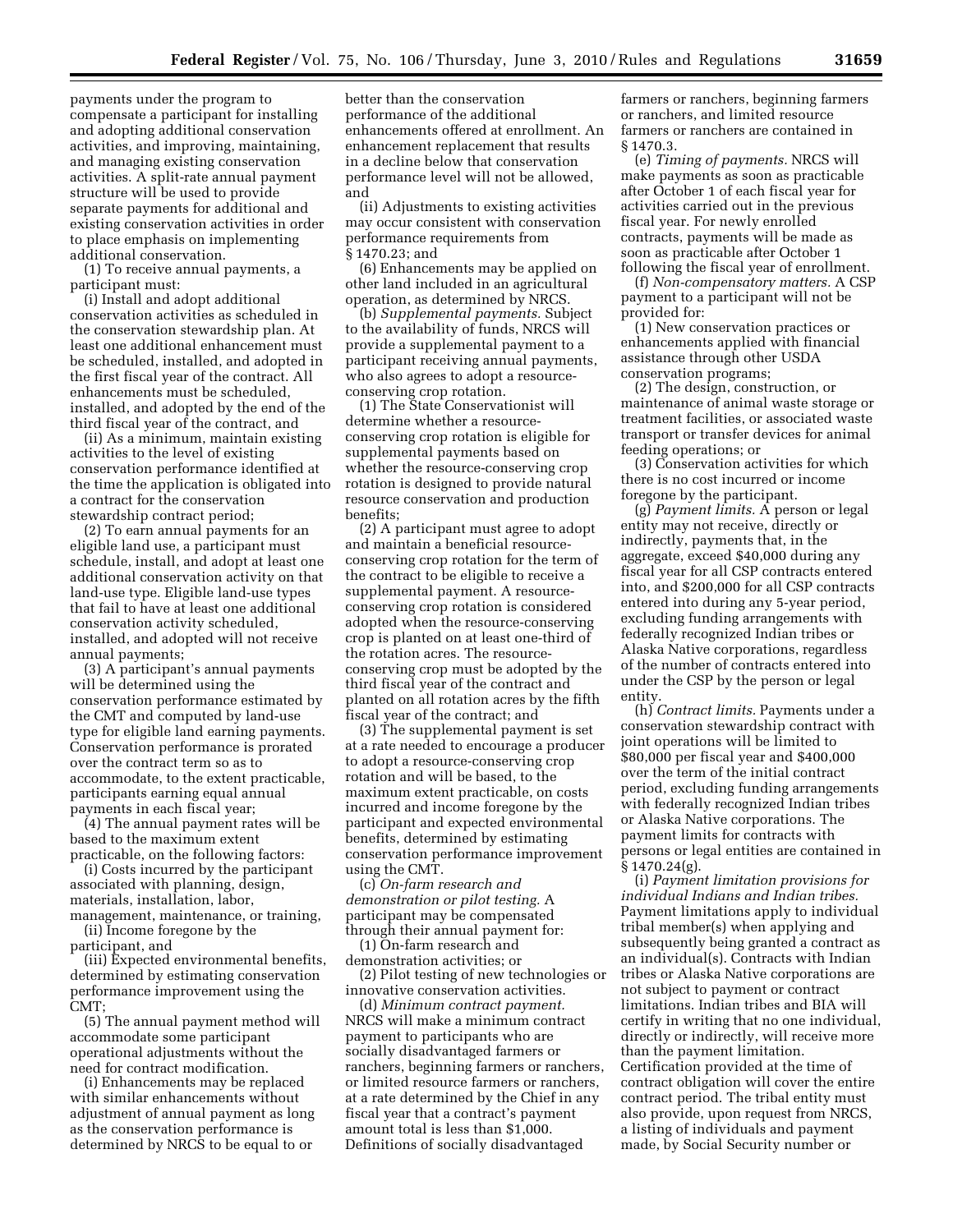other unique identification number, during the previous year for calculation of overall payment limitations.

(j) *Tax Identification Number.* To be eligible to receive a CSP payment, all legal entities or persons applying, either alone or as part of a joint operation, must provide a tax identification number and percentage interest in the legal entity. In accordance with 7 CFR part 1400, an applicant applying as a joint operation or legal entity must provide a list of all members of the legal entity and joint operation and associated embedded entities, along with the members' Social Security numbers and percentage of interest in the joint operation or legal entity. Payments will be directly attributed to legal entity members for the purpose of complying with § 1470.24(g).

(k) *Unique tax identification numbers.*  Where applicable, American Indians, Alaska Natives, and Pacific Islanders may use another unique identification number for each individual eligible for payment. Any participant that utilizes a unique identification number as an alternative to a tax identification number will utilize only that identifier for any and all other CSP contracts to which the participant is a party. Violators will be considered to have provided fraudulent representation and be subject to full penalties of § 1470.36.

(l) *Payment data.* NRCS will maintain detailed and segmented data on CSP contracts and payments to allow for quantification of the amount of payments made for:

(1) Installing and adopting additional activities;

(2) Improving, maintaining, and managing existing activities;

(3) Participation in research and demonstration or pilot projects; and

(4) Development and periodic assessment and evaluation of conservation stewardship plans developed under this rule.

# **§ 1470.25 Contract modifications and transfers of land.**

(a) NRCS may allow a participant to modify a conservation stewardship contract if NRCS determines that the modification is consistent with achieving the purposes of the program.

(b) NRCS will allow modification to a conservation stewardship contract to remove contract acres enrolled in the CRP, WRP, or GRP or other Federal or State programs that offer greater natural resource protection. Such modifications are consistent with the purposes of CSP. Participants will not be subject to liquidated damages or refund of payments received for enrolling land in these programs.

(c) NRCS will not allow a participant to modify a conservation stewardship contract to increase the contract obligation beyond the amount of the initial contract, with exception for contracts approved by NRCS for renewal or other exceptional cases as determined by the Chief.

(d) Land under contract will be considered transferred if the participant loses control of the acreage for any reason.

(1) The participant is responsible to notify NRCS prior to any voluntary or involuntary transfer of land under contract;

(2) If all or part of the land under contract is transferred, the contract terminates with respect to the transferred land unless:

(i) The transferee of the land provides written notice within 60 days to NRCS that all duties and rights under the contract have been transferred to, and assumed by, the transferee, and

(ii) The transferee meets the eligibility requirements of the program; and

(e) Contract payment adjustments due to modifications will be reflected in the fiscal year following the modification.

## **§ 1470.26 Contract renewal.**

(a) At the end of an initial conservation stewardship contract, NRCS may allow a participant to renew the contract to receive payments for one additional 5-year period, subject to the availability of funds, if they meet criteria from paragraph (b) of this section.

(b) To be considered for contract renewal, the participant must:

(1) Be in compliance with the terms of their initial contract as determined by NRCS;

(2) Add any newly acquired eligible land that is part of the agricultural operation and meets minimum treatment criteria as established and determined by NRCS;

(3) At a minimum, meet stewardship thresholds for at least two priority resource concerns; and

(4) Agree to adopt additional conservation activities to address at least one additional priority resource concern during the term of the renewed conservation stewardship contract.

#### **§ 1470.27 Contract violations and termination.**

(a) The State Conservationist may terminate, or by mutual consent with the participants, terminate a contract where:

(1) The participants are unable to comply with the terms of the contract as the result of conditions beyond their control; or

(2) As determined by the State Conservationist, it is in the public interest.

(b) If a contract is terminated in accordance with the provisions of paragraph (a) of this section, the State Conservationist may allow the participant to retain a portion of any payments received appropriate to the effort the participant has made to comply with the contract, or in cases of hardship, where forces beyond the participant's control prevented compliance with the contract. If a participant claims hardship, such claims must be clearly documented and cannot have existed when the applicant applied for participation in the program.

(c) If NRCS determines that a participant is in violation of the contract terms or documents incorporated therein, NRCS will give the participant a period of time, as determined by NRCS, to correct the violation and comply with the contract terms and attachments thereto. If a participant continues in violation, NRCS may terminate the CSP contract in accordance with paragraph (e) of this section.

(d) Notwithstanding the provisions of paragraph (c) of this section, a contract termination will be effective immediately upon a determination by NRCS that the participant:

(1) Has submitted false information or filed a false claim;

(2) Engaged in any act, scheme, or device for which a finding of ineligibility for payments is permitted under the provisions of § 1470.36; or

(3) Engaged in actions that are deemed to be sufficiently purposeful or negligent to warrant a termination without delay.

(e) If NRCS terminates a contract, the participant will forfeit all rights to future payments under the contract, pay liquidated damages, and refund all or part of the payments received, plus interest. Participants violating CSP contracts may be determined ineligible for future NRCS-administered conservation program funding.

(1) NRCS may require a participant to provide only a partial refund of the payments received if a previously installed conservation activity has achieved the expected conservation performance improvement, is not adversely affected by the violation or the absence of other conservation activities that would have been installed under the contract, and has met the associated operation and maintenance requirement of the activity; and

(2) NRCS will have the option to reduce or waive the liquidated damages,